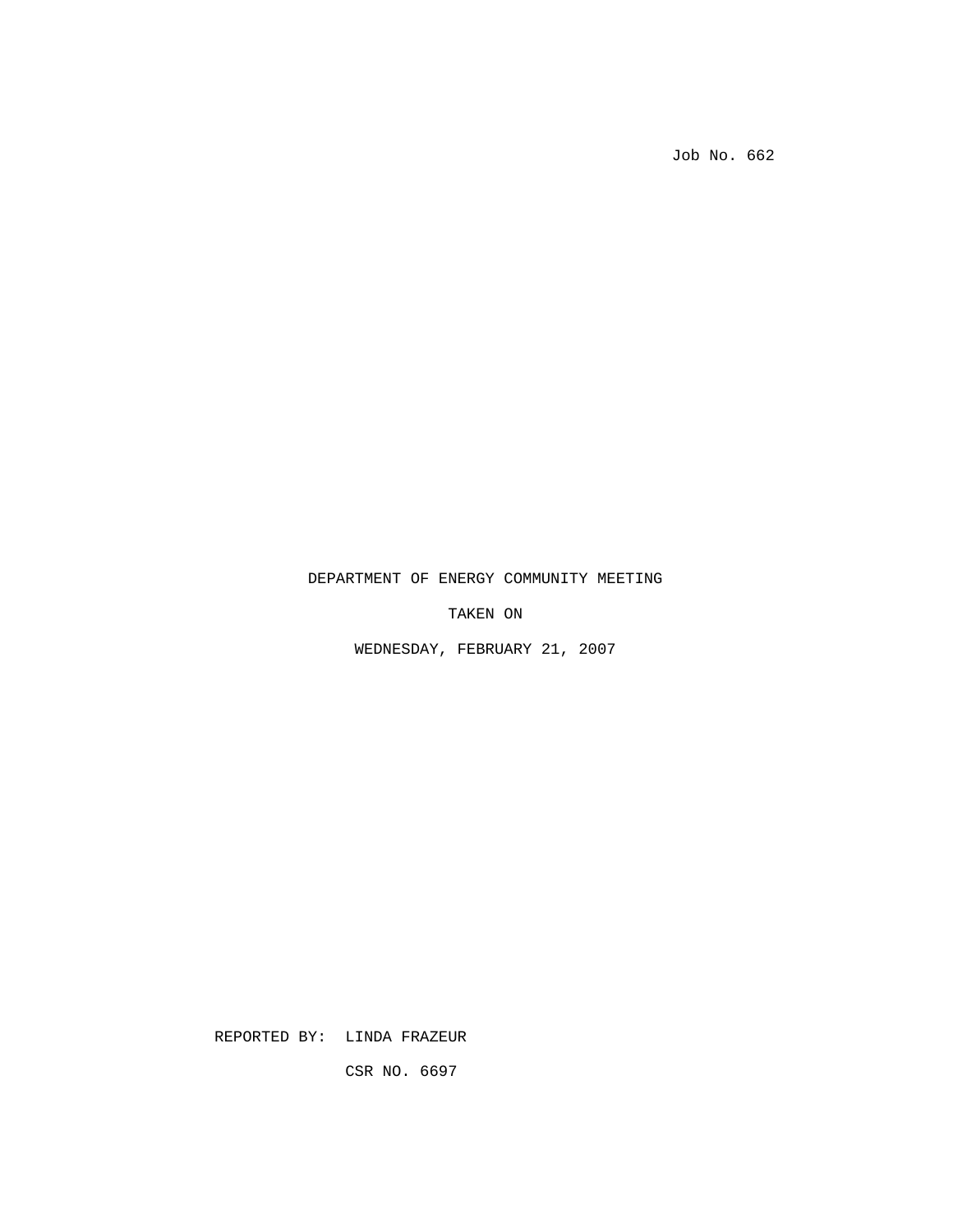```
 1 
        2 Department of Energy Community Meeting, taken on 
        3 behalf of Boeing, at 999 Enchanted Way, Simi Valley, 
        4 California, 93065, on Wednesday, February 21, 2007, 
        5 commencing at 6:35 p.m., before Linda Frazeur, 
        6 CSR No. 6697. 
7 
8 
        9 APPEARANCES: 
       10 
       11 FOR DEPARTMENT OF ENERGY: 
       12 DEPARTMENT OF ENERGY 
                BY: Thomas Johnson, ETEC Project Manager 
       13 5800 Woolsey Canyon Road 
                Canoga Park, California 91304-1148 
       14 818.466.8959 
                etec@doeal.gov 
       15 
       16 
           FOR BOEING: 
       17 
                THE BOEING COMPANY 
       18 BY: Ravnesh Amar, Program Manager 
                       - AND - 
       19 Phil Rutherford, Radiation Safety 
                       - AND - 
       20 Blythe Jameson, Environmental Communications 
                5800 Woolsey Canyon Road 
       21 MC 055-T487 
      Canoga Park, California 91304-1148<br>22 818.466.8782
               818.466.8782
                ravnesh.amar@boeing.com 
       23 
       24 
       25
```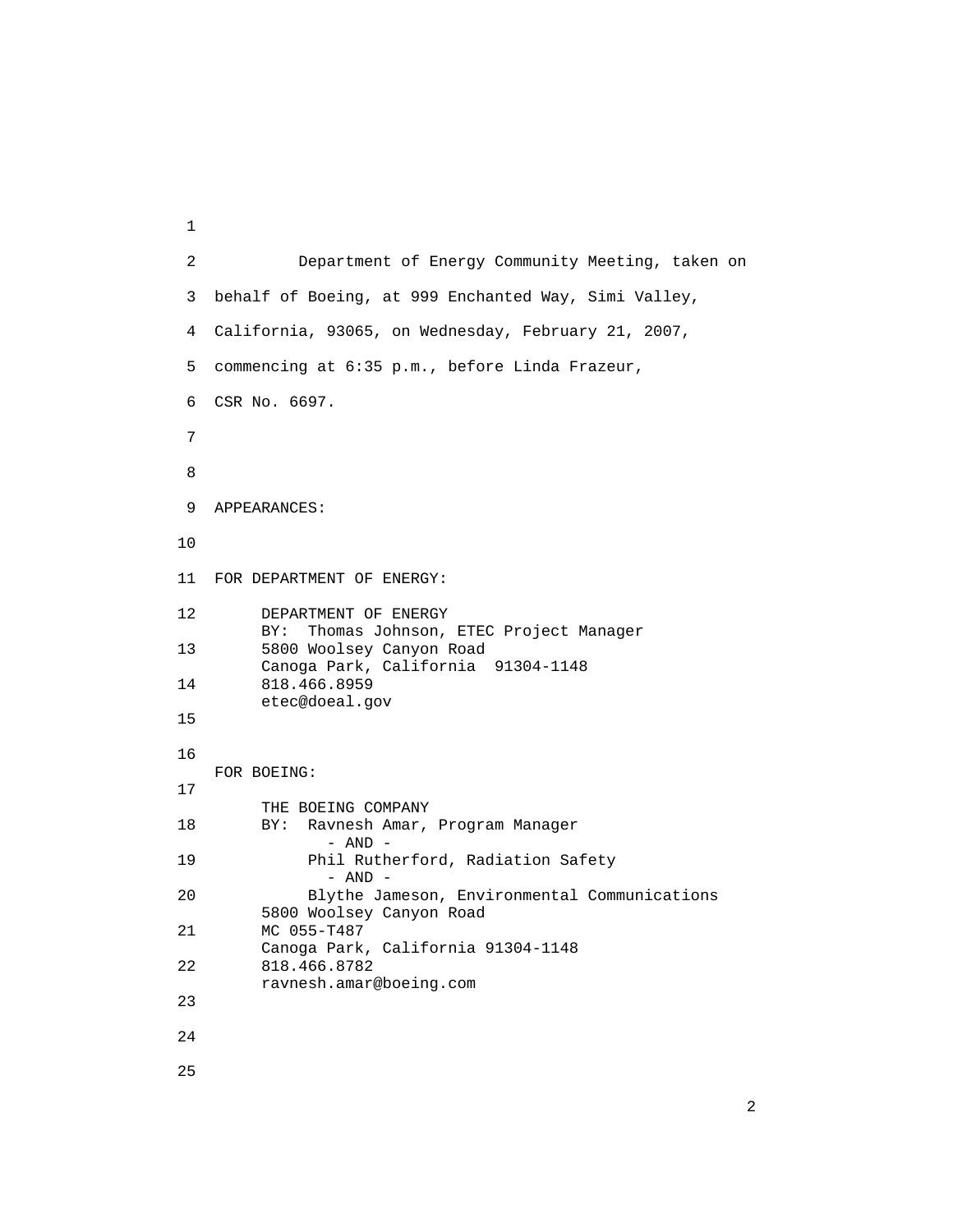```
 1 APPEARANCES: (Continued) 
2 
        3 REPRESENTATIVES OF ELECTED OFFICIALS AND GOVERNMENT 
           AGENCIES: 
4 
       Hilda Garcia (Senator Sheila Kuehl)<br>5 Jarrod DeGonia (State Assemblyman C
                5 Jarrod DeGonia (State Assemblyman Cameron Smyth) 
                Dan Paranik (City of Simi Valley) 
         6 Brian Miller (Congressman Elton Gallegly) 
         Guillermo Gonzalez (Senator Dianne Feinstein) 
7 
                Lora Ramey (DTSC) 
        8 Rob Greger (DHS) 
                Rich Schassburger (DOE) 
        9 Bill Taylor (DOE) 
                Simon Lipstein (DOE) 
       10 Brian Sujata (Boeing) 
       11 
       12 SPEAKERS: 
       13 Dan Hirsch 
                Bob McClain 
       14 Elizabeth Crawford 
                Bonnie Klea 
       15 Hilda Garcia 
                Guillermo Gonzalez 
       16 Dan Parks 
                Barbara Johnson 
       17 Christina Walsh 
                Chris Rowe 
       18 Mark Perryman 
                Sue Boeker 
       19 John Luker 
                Adam Salkin 
       20 Brian Miller 
                Dorrie Raskin 
       21 Rhea Mason 
                Betty Brio 
       22 
       23 
       24 
       25
```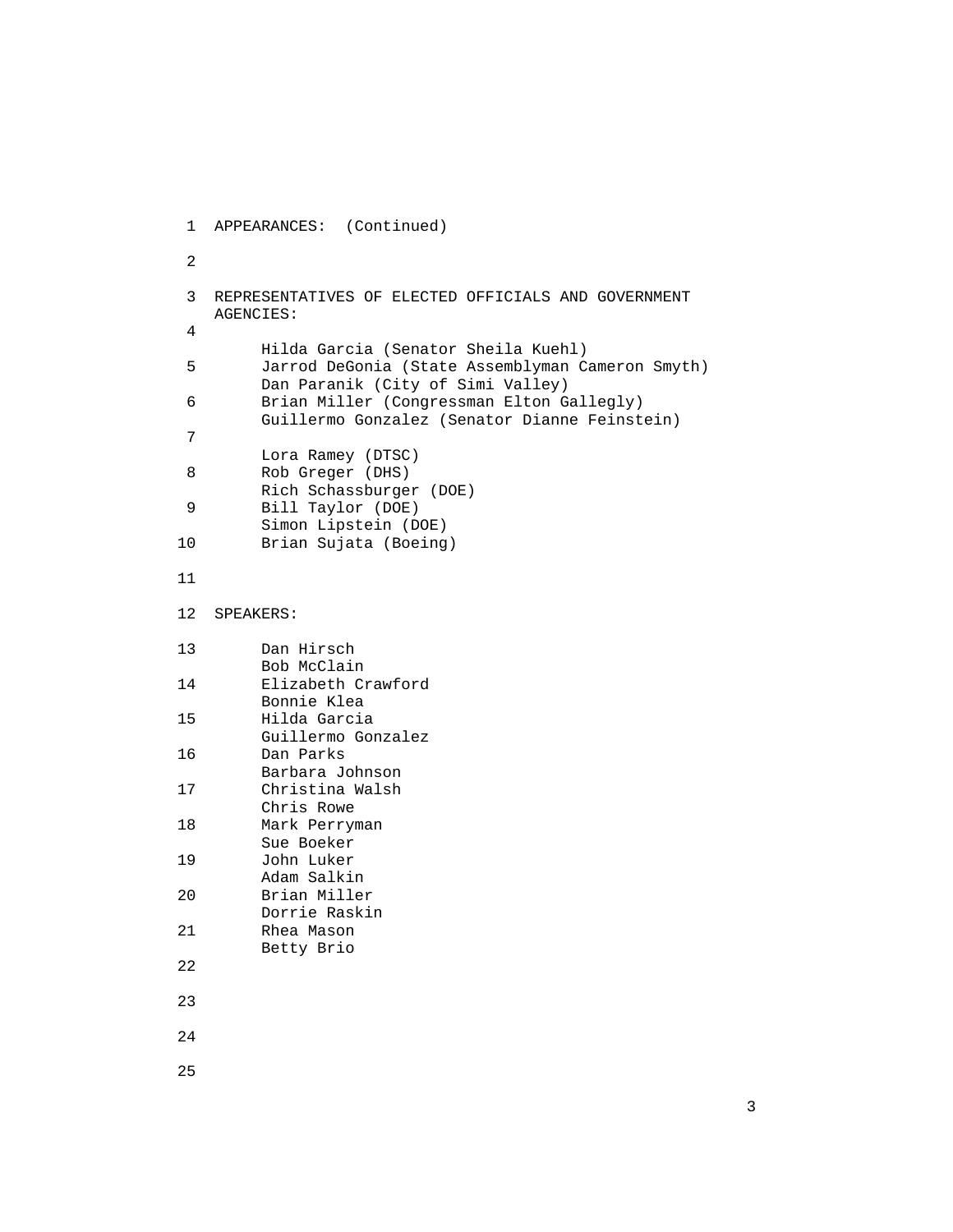| $\mathbf 1$    |                    |                           | INDEX |  |                          |
|----------------|--------------------|---------------------------|-------|--|--------------------------|
| $\sqrt{2}$     |                    |                           |       |  |                          |
| $\mathbf{3}$   | PUBLIC COMMENT BY: |                           |       |  | $\mathop{\mathtt{PAGE}}$ |
| $\overline{4}$ |                    | MR. HIRSCH                |       |  | 36                       |
|                |                    | MR. MCLAIN                |       |  | 51                       |
| 5              |                    | MS. CRAWFORD<br>MS. KLEA  |       |  | 57, 116<br>64            |
| $\epsilon$     |                    | MS. GARCIA                |       |  | 69                       |
| $\overline{7}$ |                    | MR. GONZALEZ<br>MR. PARKS |       |  | 69<br>69                 |
|                |                    | MS. JOHNSON               |       |  | 75                       |
| $\,8\,$        |                    | MS. WALSH                 |       |  | 76                       |
|                |                    | MS. ROWE                  |       |  | 78                       |
| $\mathsf 9$    |                    | MR. PERRYMAN              |       |  | 84                       |
|                |                    | MS. BOEKER                |       |  | 92                       |
| $10$           |                    | MR. LUKER<br>MR. SALKIN   |       |  | 97<br>100                |
| $11\,$         |                    | MS. RASKI                 |       |  | $111\,$                  |
|                |                    | MS. MASON                 |       |  | 112                      |
| $12\,$         |                    | MS. BRIO                  |       |  | 113                      |
|                |                    |                           |       |  |                          |
| 13             |                    |                           |       |  |                          |
| 14             |                    |                           |       |  |                          |
|                |                    |                           |       |  |                          |
| 15             |                    |                           |       |  |                          |
|                |                    |                           |       |  |                          |
| 16             |                    |                           |       |  |                          |
| $17$           |                    |                           |       |  |                          |
|                |                    |                           |       |  |                          |
| $18\,$         |                    |                           |       |  |                          |
|                |                    |                           |       |  |                          |
| 19             |                    |                           |       |  |                          |
| 20             |                    |                           |       |  |                          |
|                |                    |                           |       |  |                          |
| $21\,$         |                    |                           |       |  |                          |
| 22             |                    |                           |       |  |                          |
|                |                    |                           |       |  |                          |
| 23             |                    |                           |       |  |                          |
|                |                    |                           |       |  |                          |
| 24             |                    |                           |       |  |                          |
| 25             |                    |                           |       |  |                          |
|                |                    |                           |       |  |                          |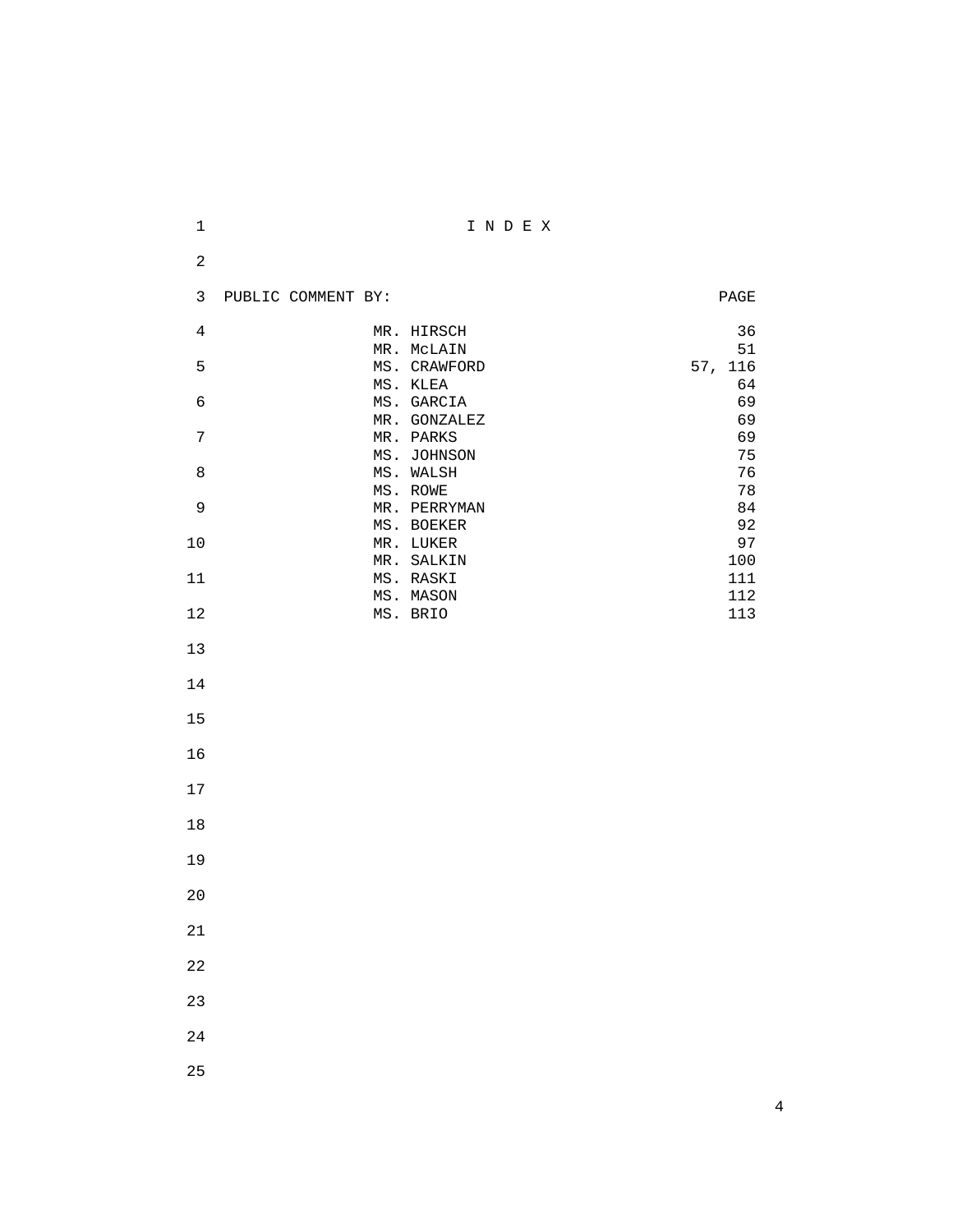1 SIMI VALLEY, CALIFORNIA - WEDNESDAY, FEBRUARY 21, 2007 2 6:35 p.m. 3 4 5 P R O C E E D I N G S 6 7 MR. SMYTH: Okay. I've been informed that it's 8 officially 6:35. I believe that is officially late. So 9 if everybody can take their seats, we'll go ahead and get 10 started. Of course, during the meeting you can get up 11 and get coffee or water or cookies or whatever you 12 desire. 13 So welcome tonight to -- 14 It's a long title. I need to read it. 15 -- the Department of Energy's public meeting to 16 discuss the proposed disposition of Building 24 or the 17 Energy Technology Engineering Center project. 18 My name is Jeff Smyth. This is actually the 19 fifth DOE public meeting, I think -- I might have lost 20 count -- but the fifth public -- DOE public meeting that 21 I've facilitated. 22 Tonight's meeting is a little different than the 23 ones in the past. Those meetings were on topical 24 subjects, I guess, in a little freer form and broader 25 range. Tonight's meeting is specifically to solicit your

 $\sim$  5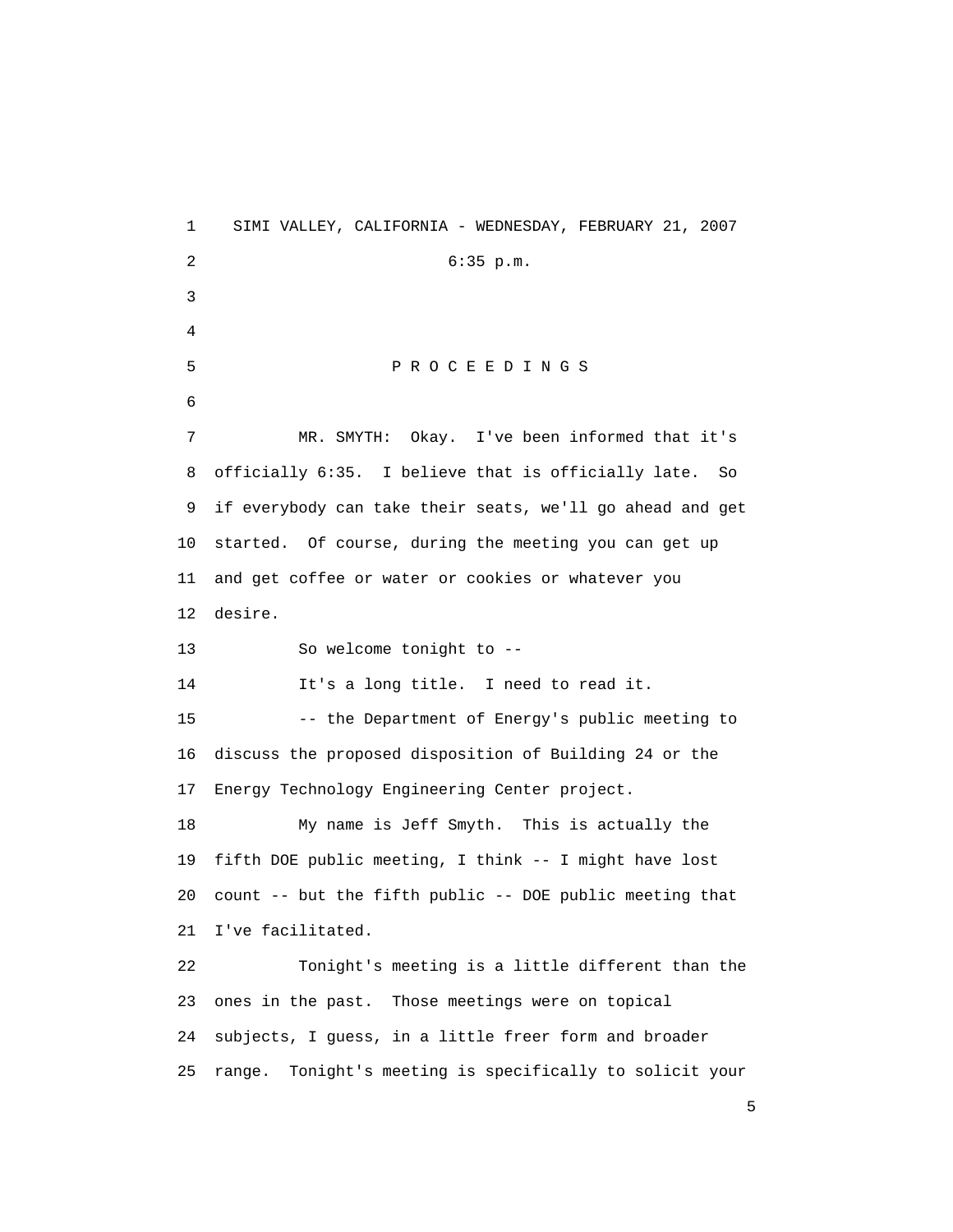1 comment on DOE's proposed disposition of Building 24.

 2 As a result of the narrower focus, the format 3 has also been changed from the meetings that you guys 4 might have seen in the past, for those of you that have 5 attended past meetings. There will be a formal 6 presentation still. It will be about 20 minutes in 7 length. And then there will be about an hour -- or 8 longer if it takes longer or shorter if we can solicit 9 public comment in a shorter period of time -- a comment 10 period for you guys.

 11 Part of the change in format from those earlier 12 meetings is that instead of sitting in your seat and 13 asking questions and getting comment, you're going to be 14 asked tonight to come up to the microphone, identify 15 yourself. The purpose for that -- Actually, this is one 16 of the ways you can provide comments tonight on DOE's 17 proposed alternative. The purpose of identifying 18 yourself and coming to the microphone is so Linda, the 19 stenographer, can record your comment. The purpose for 20 that is because DOE has a legal obligation to respond to 21 significant comments on the EE/CA -- on the Engineering 22 Evaluation/Cost Analysis, which is the document that 23 describes DOE's analysis of the disposition alternatives. 24 And so they'll take the public comment that's recorded 25 and respond to those in formal fashion.

 $\sim$  6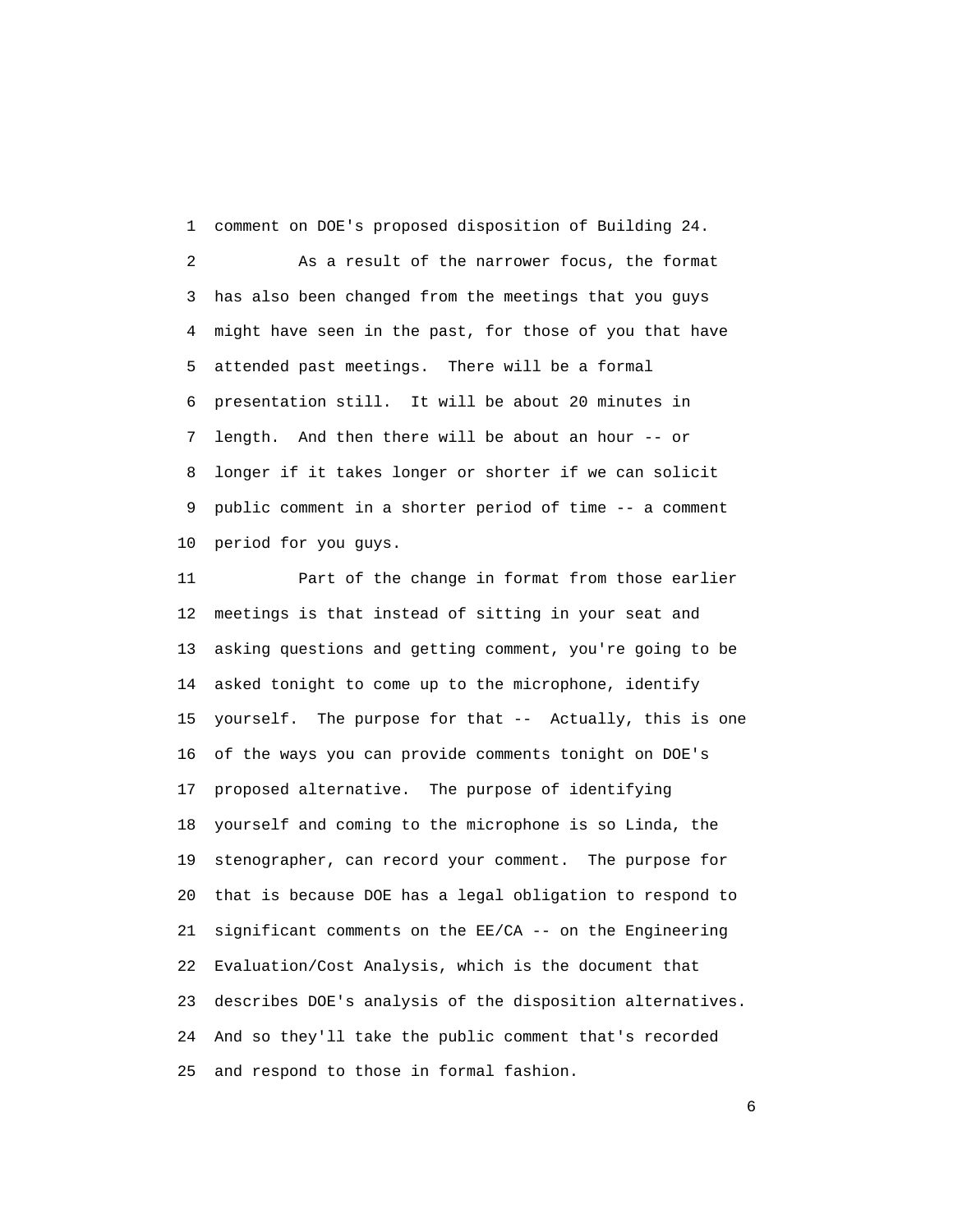1 If you don't want to come to the microphone and 2 give verbal comment tonight, then you can also grab a 3 sheet, a comment sheet, which is out there. I'll be 4 happy to give you one if you raise your hand during the 5 meeting. Write your comment and turn it in at the door 6 on your way out. There's also, I guess, a third method, 7 which is write your comment down or your question down. 8 And if you want somebody else to read it at the 9 microphone, you can take it back out there. And there's 10 another box for those. Or you can raise your hand and 11 give them to me and I'll make sure it gets read and, 12 therefore, written in the record.

 13 As you can see, there are three or four cameras 14 here tonight, which is terrific. It's a public meeting. 15 It should be recorded. But one of the things we want to 16 make sure you guys understand is that you're under no 17 requirement to be filmed. If you want to make a public 18 comment, provide comment, and you don't want to be 19 filmed, just let me know and I'll make sure that you're 20 not filmed. We'll ask them to turn off the cameras 21 during your comment. If you don't mind, they'll film 22 you. And I guess everything will be fine.

 23 Let's see. Some ground rules: Again, they're 24 very simple since this is a pretty narrow, focused 25 meeting. We ask, just like the past meetings, you hold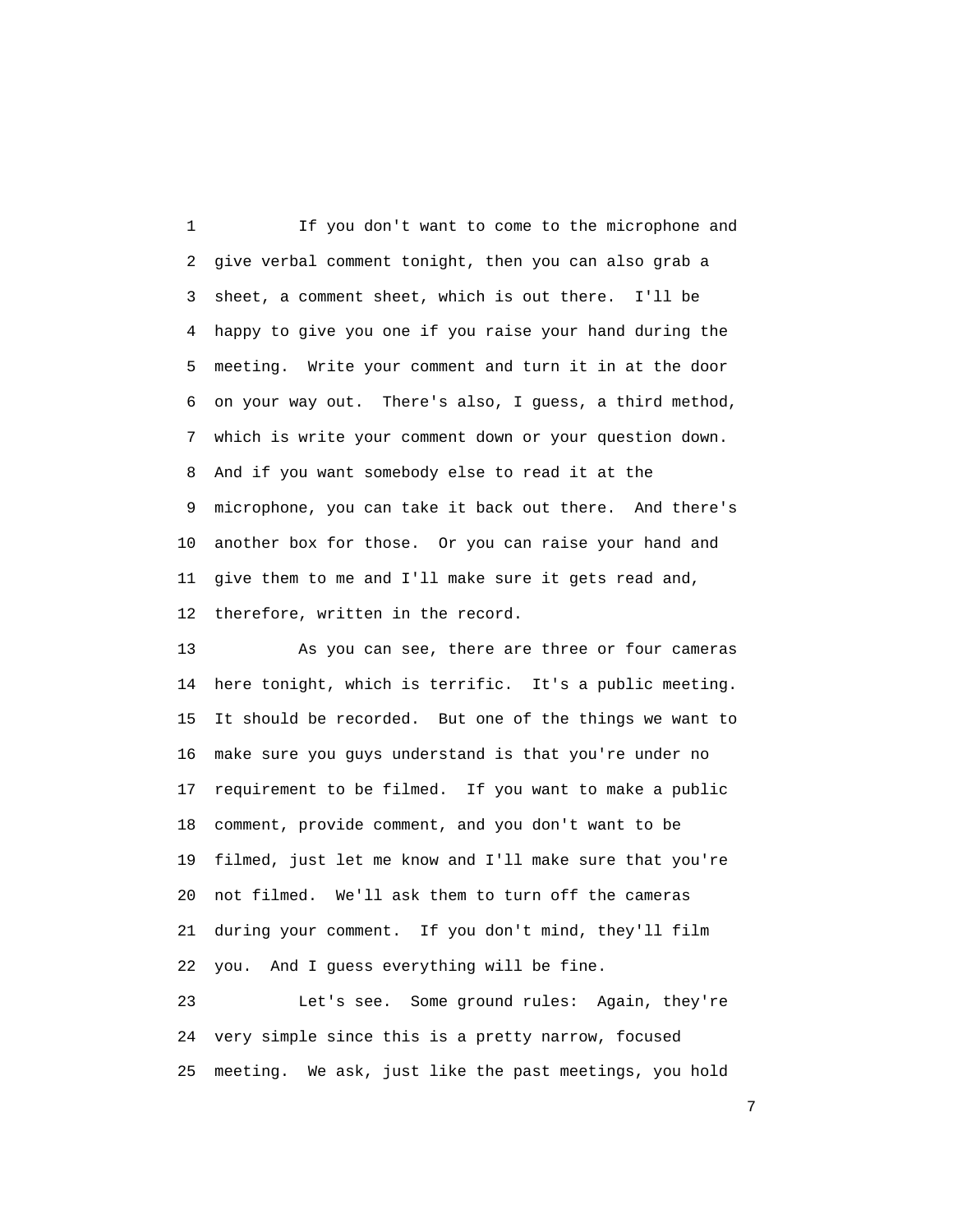1 your comments during the formal presentation until the 2 comment period. That's just so we can actually get 3 through the formal presentation. It is basically a 4 repetition of what's in the document that's a handout, 5 the Engineering Evaluation/Cost Analysis.

 6 When it's time to give comment, please be 7 courteous and respectful to the other people that want to 8 provide comment. That means provide your comment and 9 then give somebody else a chance. Okay?

10 What else?

 11 Oh, if you could, please provide your name and, 12 if you want, if you have any affiliation other than a 13 member of the public, please provide that also just so it 14 can go on the record.

 15 Logistics: For those of you that haven't been 16 here before, bathrooms are out that door. Mens on the 17 left as you face this wall; women's on the right. 18 There's also a drinking fountain out there. Water in the 19 back, coffee -- looks like three jugs of caffeinated 20 coffee and one that is decaf -- and cookies.

 21 Handouts: I guess I've talked about the 22 Engineering Evaluation/Cost Analysis, which again is the 23 draft report the DOE is seeking comment on, and a fact 24 sheet which summarizes the entire proposed removal action 25 and I think provides some brief history of Building 24.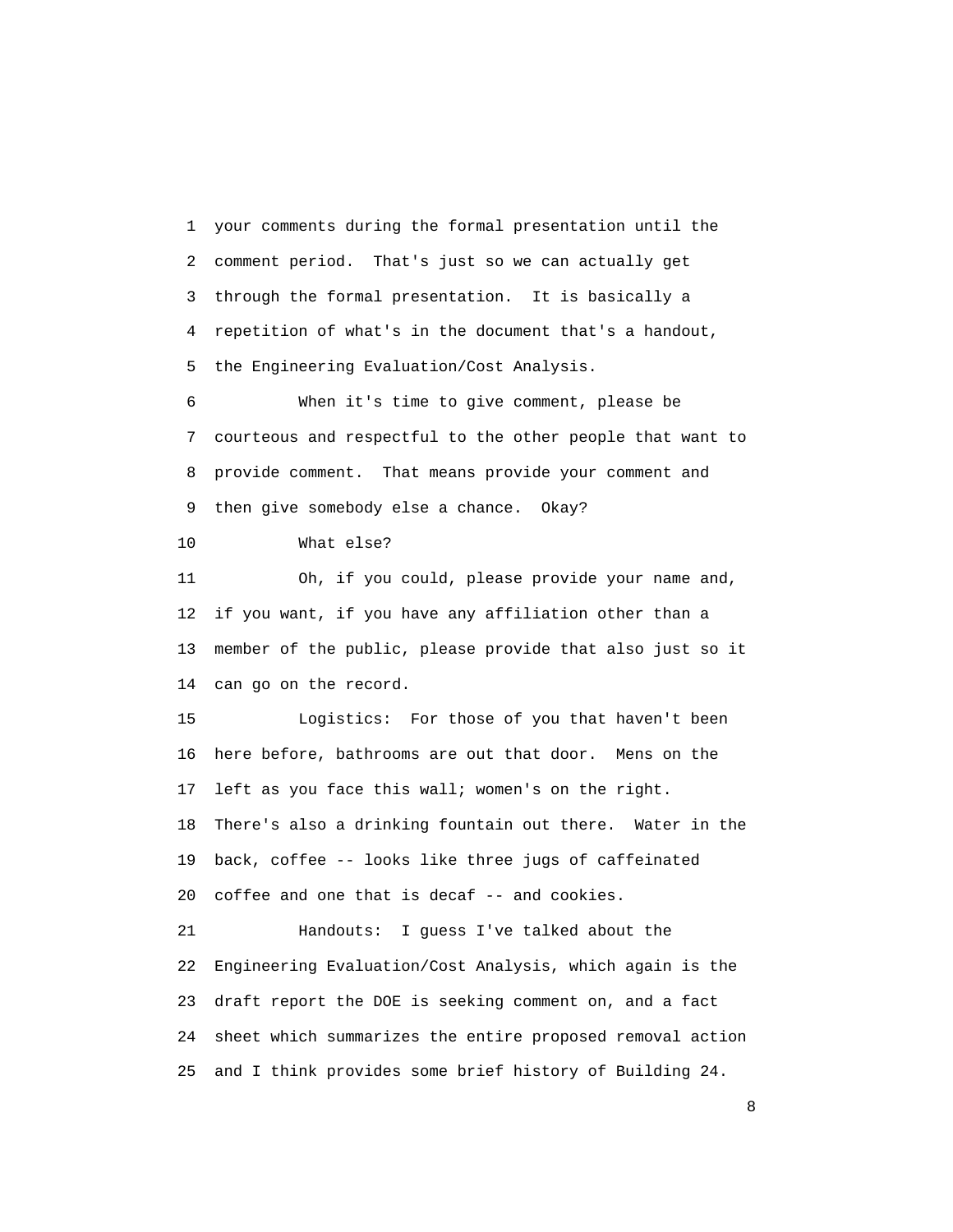1 Introductions -- And I got the list about 2 5 minutes ago so if I miss anybody, please let me know. 3 Elected officials that have representatives here tonight, 4 State Senator Sheila Kuehl, Ms. Hilda Garcia. 5 And I got your name right? 6 MS. GARCIA: Yes. 7 MR. SMYTH: Great. 8 And for State Assemblyman Cameron Smyth, Jarrod 9 DeGonia, over there. 10 From I think the only agency representative here 11 tonight is Lora Ramey (phonetic) from Department of Toxic 12 Substances Control. 13 MR. GREGOR: Rob Greger. 14 MR. SMYTH: Rob Greger from Department of Health 15 Services. 16 UNIDENTIFIED SPEAKER: (Unintelligible). 17 MR. SMYTH: Sorry for missing you guys. 18 MR. PERINACK: Dan Paranik, City of Simi Valley. 19 MR. SMYTH: Great. I thought I recognized you, 20 Dan. Thanks for coming. 21 From the Department of Energy, some new names 22 and faces again if you have attended past meetings. 23 Rich Schassburger in the back row is the Federal 24 Project Director from the Oakland Project Office. He 25 replaced Rich Daily (phonetic) in --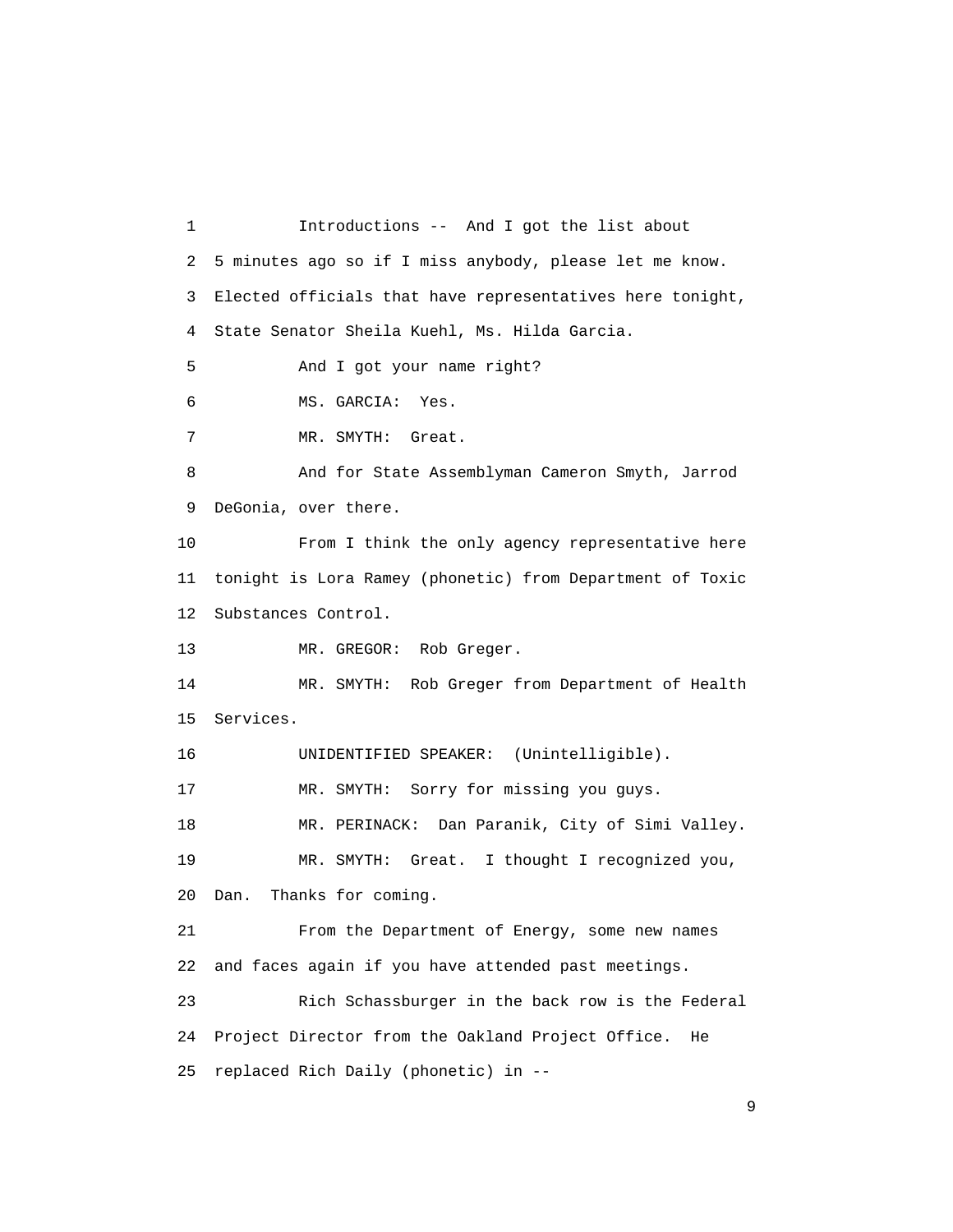2 MR. SMYTH: -- December? Okay. 3 Thomas Johnson is the Department of Energy's 4 project manager for the Energy Technology Engineering 5 Center. You'll be hearing from Thomas tonight in the 6 formal presentation and possibly later during public 7 comment. 8 Bill Taylor is the communications -- sorry -- 9 Public Information Officer for the Department of Energy. 10 He was here a second ago. 11 He must be out dispersing public information. 12 UNIDENTIFIED SPEAKER: Could we have them stand 13 so we can see who they are? 14 MR. SMYTH: Sure. Do you want me to go all the 15 way back to Rich? 16 UNIDENTIFIED SPEAKER: Yeah. 17 MR. SMYTH: Mr. Schassburger? 18 UNIDENTIFIED SPEAKER: DOE. 19 MR. SMYTH: Department of Energy, Federal 20 Project Director from Oakland. 21 Thomas Johnson, Project Manager for ETEC. And 22 he lives here. His office is at the site. 23 Bill Taylor, who is in the back. I'll make sure 24 I identify him when he comes in. 25 And Simon Lipstein, the legal advisor for the

1 UNIDENTIFIED SPEAKER: December.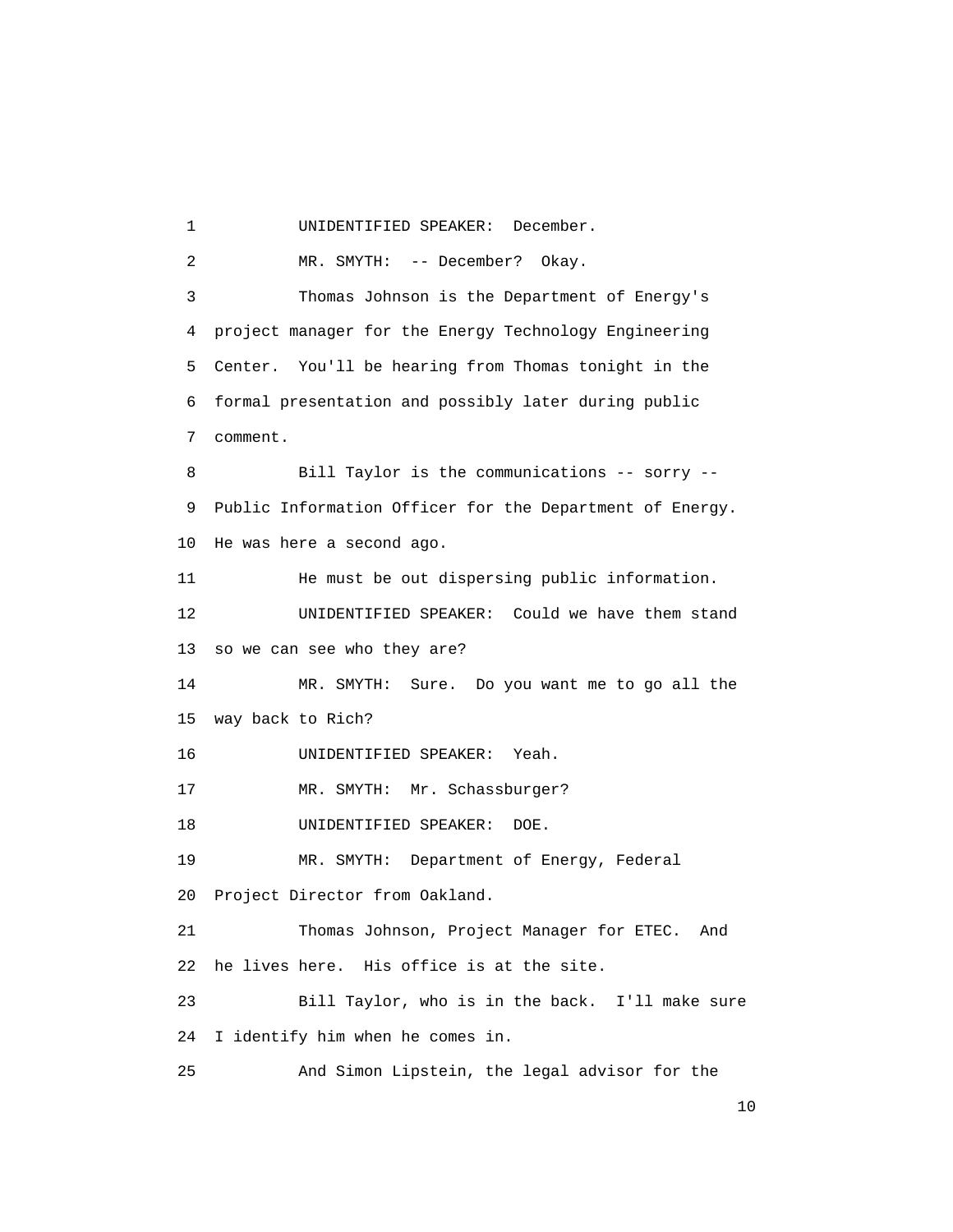1 Department of Energy in the back row. 2 UNIDENTIFIED SPEAKER: Based where? 3 MR. SMYTH: Cincinnati, I believe. 4 MR. LIPSTEIN: Based in Denver. 5 MR. SMYTH: Denver. Okay. 6 For Boeing, Ravnesh Amar. He's the Program 7 Manager, DOE Site Closure. He replaced Majelle Lee, I 8 think -- 9 Last spring? 10 MR. AMAR: That's correct. 11 MR. SMYTH: Phil Rutherford, Manager of Health, 12 Safety Radiation Services. 13 Brian Sujata is the Building 24 project manager. 14 It's his project that I guess the meeting is focused on 15 tonight. 16 And Blythe Jameson -- 17 UNIDENTIFIED SPEAKER: -- from ETEC? 18 MR. SMYTH: Yes, Boeing. 19 UNIDENTIFIED SPEAKER: Oh, Boeing? What is your 20 name again? 21 MR. SUJATA: Brian Sujata. 22 MR. SMYTH: S-u-j-a-t-a. 23 MR. SUJATA: That's right. 24 MR. SMYTH: And Blythe Jameson who is the 25 Environmental Communications Manager for Boeing.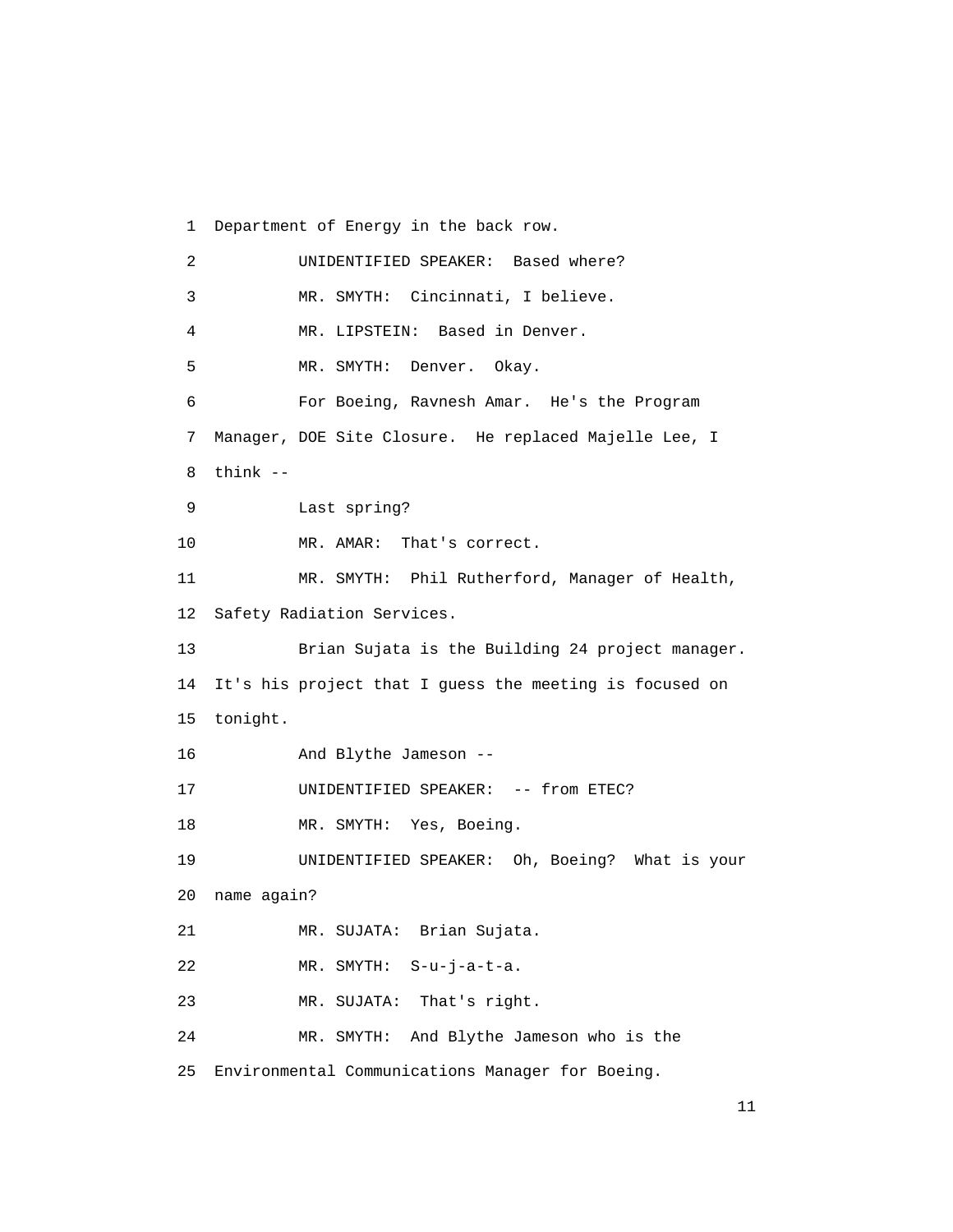1 I think that's the introductions. 2 So again, 20 minutes' formal presentation, give 3 or take. And then we'll go on to the public comment 4 period. Okay? 5 Thomas? 6 MR. JOHNSON: Before I get started on the 7 presentation, I'd like to tell you just a little bit 8 about myself. 9 My name is Thomas Johnson. I've been on-site at 10 ETEC for a little over a month now. I've been with the 11 Department of Energy for the last -- 12 UNIDENTIFIED SPEAKER: Can't hear you. 13 MR. SMYTH: Is that any better? 14 MR. RUTHERFORD: Is the mike switched on? 15 MR. JOHNSON: It's switched on. I can hear 16 myself. 17 UNIDENTIFIED SPEAKER: Well, that's not quite 18 good enough for the rest of us. 19 MR. JOHNSON: Hold on one second. 20 Is that any better? 21 UNIDENTIFIED SPEAKER: No. 22 MR. SMYTH: Can you hear me better now? 23 UNIDENTIFIED SPEAKER: Hold the mike. 24 MR. JOHNSON: How about now? Okay. I'll start 25 again.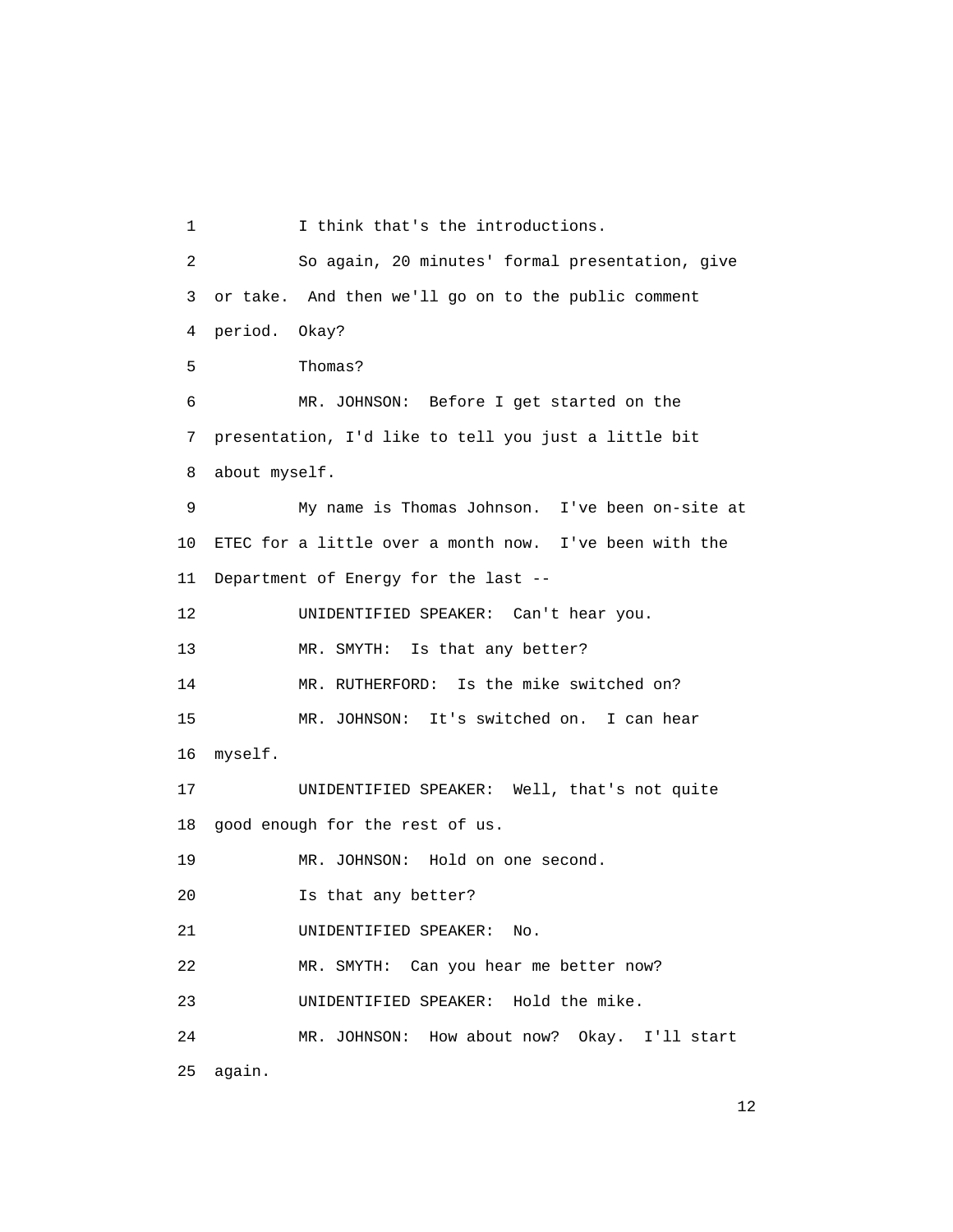1 My name is Thomas Johnson. I'm with the 2 Department of Energy. I've been at the ETEC site for a 3 little over a month now. I've been with the Department 4 of Energy for a little over 14 years. Coming from the 5 Savannah River Site in Aiken, South Carolina.

 6 My experience with the Department has been in 7 the soil and ground water arena for the last 11 years or 8 so, and also with some facility D & D. I also have some 9 experience in solid waste management as well. And prior 10 to working for DOE, I actually worked for the Corps of 11 Engineers for about 11 years. So I've got about 25 years 12 of federal experience.

 13 I did both my graduate and undergraduate at the 14 University of South Carolina. And it's actually my first 15 time living outside of -- outside of the Carolinas. So 16 just now getting used to being here in the California 17 area, but looking forward to serving you all as the 18 project manager for ETEC.

 19 And with that, I'll go ahead and get started 20 with my presentation. I've got about seven --

 21 UNIDENTIFIED SPEAKER: We still can't hear you. 22 UNIDENTIFIED SPEAKER: Is this mike better? 23 UNIDENTIFIED SPEAKER: I mean, you're talking 24 out your -- You're talking like this and it's not by the 25 mike.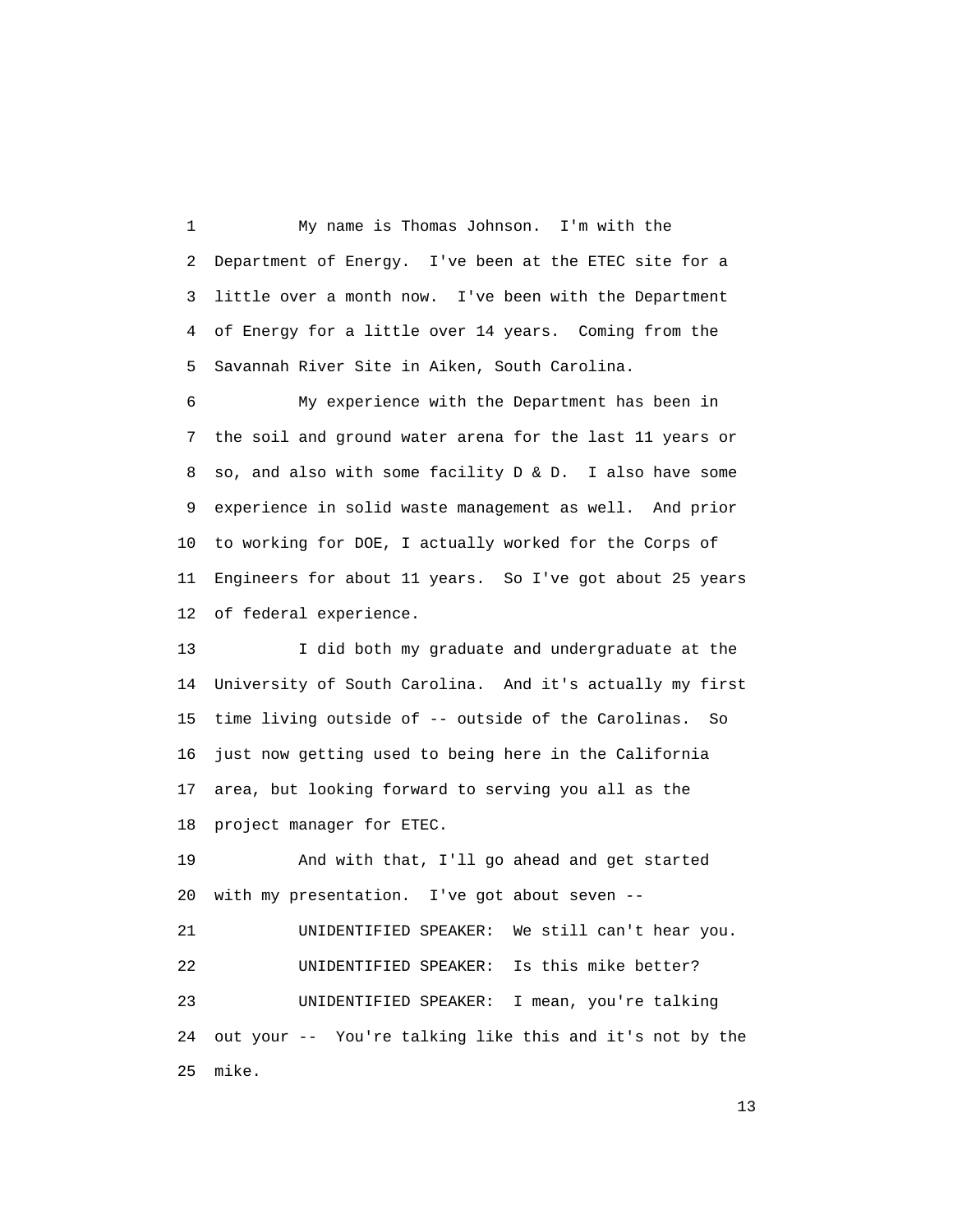1 MR. SMYTH: Okay. Well, give him a chance to 2 try to fix it. He wants you to hear him. 3 UNIDENTIFIED SPEAKER: Does this mike work? 4 MR. SMYTH: It should. But this one should 5 also. 6 MR. JOHNSON: Can you hear me better now, Miss? 7 UNIDENTIFIED SPEAKER: No. 8 MR. JOHNSON: I'll try to make sure I hold it 9 right here in front of my mouth. 10 Okay. Why are we here? We're here to discuss 11 the DOE's plan for the removal of Building 4024. We're 12 here to solicit the public comments on the proposed

 13 removal action. And I will give you some more details on 14 what exactly we're planning on doing. And also that this 15 plan presented tonight has been reviewed by the EPA, and 16 it incorporates the comments that they have provided to 17 us. So the focus of tonight's meeting is to try and 18 obtain any public comments that you may want to provide 19 on the proposed action.

 20 The process that we're following here is called 21 a removal action. It will be conducted in accordance 22 with the 1995 joint memorandum between the Department of 23 Energy and the EPA. And it is consistent with the 24 Comprehensive Response Compensation and Liability Act, or 25 what we normally refer to as CERCLA.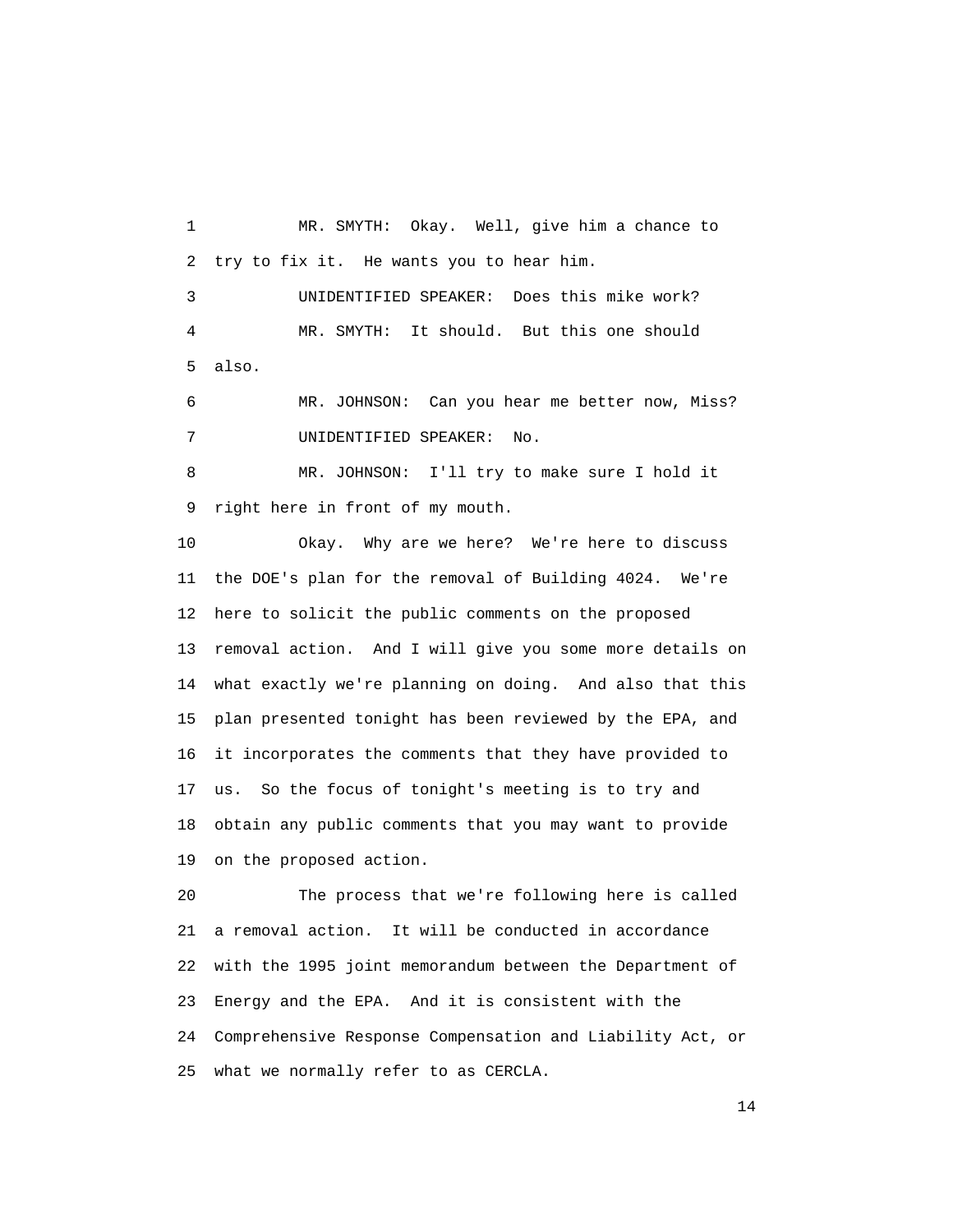1 The decontamination and demolition of the 2 remaining radiological facilities at the ETEC sites, 3 which is there is two, will be performed using this 4 non-time-critical removal action. I'll give you a really 5 detailed look at the removal action -- non-time-critical 6 removal action.

 7 The non-time-critical removal action requires 8 completion of EE/CA or Engineering Evaluation and Cost 9 Analysis. This approach, as I've stated before, includes 10 an opportunity for EPA to review and comment on the 11 Department's plan and also provides the opportunity for 12 the public to comment on our plans prior to us initiating 13 any action on the facility.

14 Next slide.

 15 What exactly is an "EE/CA"? Again, it's the 16 Engineering Evaluation and Cost Analysis for a specific 17 action that the Department is planning on taking. This 18 is a document that is produced as a part of the 19 non-time-critical removal action process. The 20 non-time-critical --

```
 21 Thank you.
```
 22 The non-time-critical removal action is 23 performed when there's no immediate threat to the public 24 or the environment and when there is sufficient time 25 that's available for planning and for community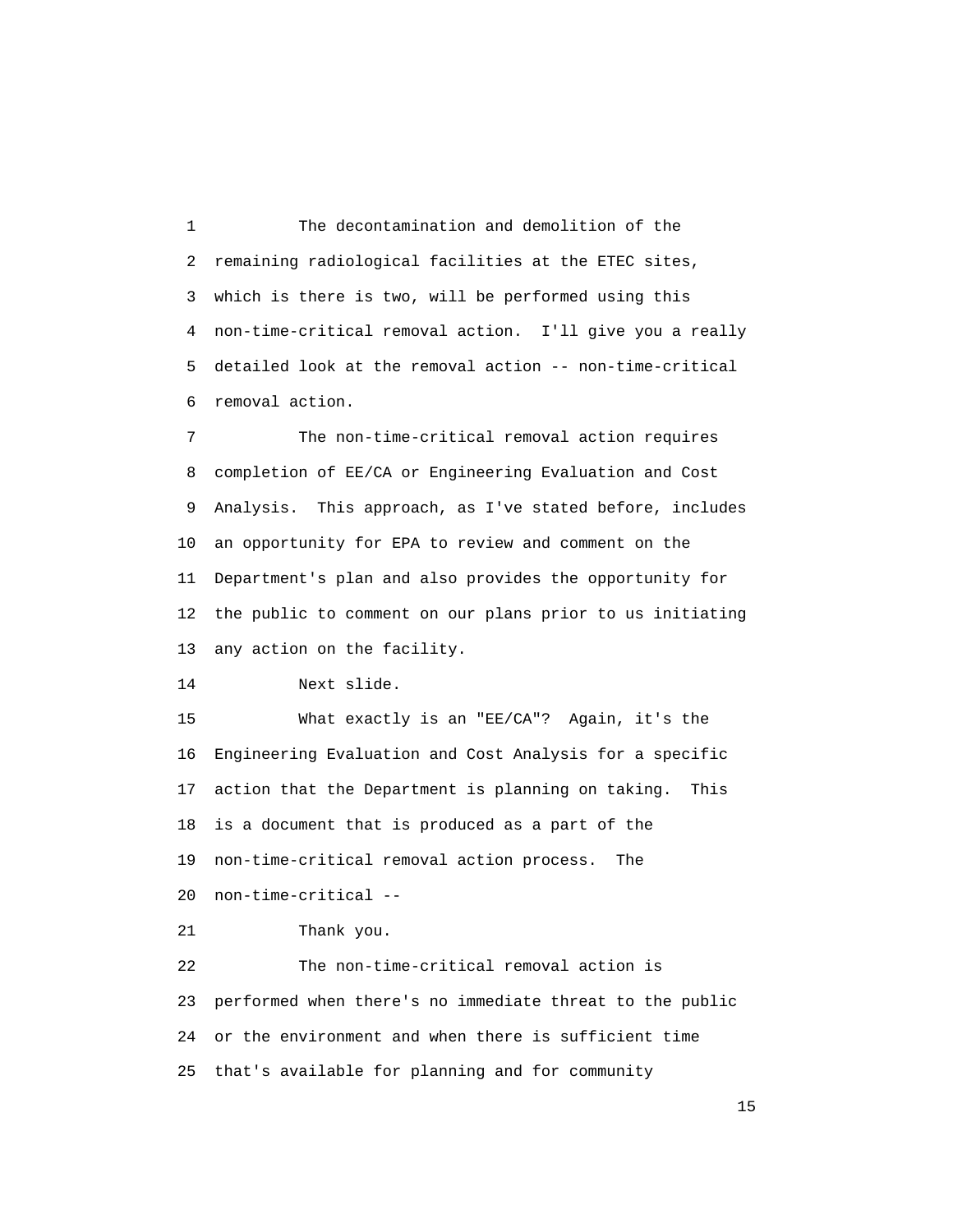1 involvement.

 2 I know this process is a little bit different 3 than what you may have seen in the past at the ETEC site, 4 but we wanted to make sure that we heard the public 5 comment. We are aware the public has really not had an 6 opportunity in the past to be directly involved in some 7 of the processes. So for these last two remaining 8 radiological facilities, we want to have you go through 9 this process, where you certainly have that opportunity. 10 The specific scope of this EE/CA includes the 11 identification of the removal action objectives, the 12 evaluation of the removal action alternatives, and will 13 also present a recommendation of a removal action for 14 this specific facility.

 15 The timeline for this particular EE/CA, we 16 actually public-noticed this EE/CA January 26 in the 17 Daily News and in the Ventura County Star. The 18 administrative record for this particular project was 19 established also on January 26. The document supporting 20 for this particular facility is available in the public 21 repositories in the area at local libraries and is also 22 available on the DOE ETEC website.

 23 The next item will be timeline for the community 24 meeting which is tonight. As I said, this documentation 25 for this has been available at the libraries and at the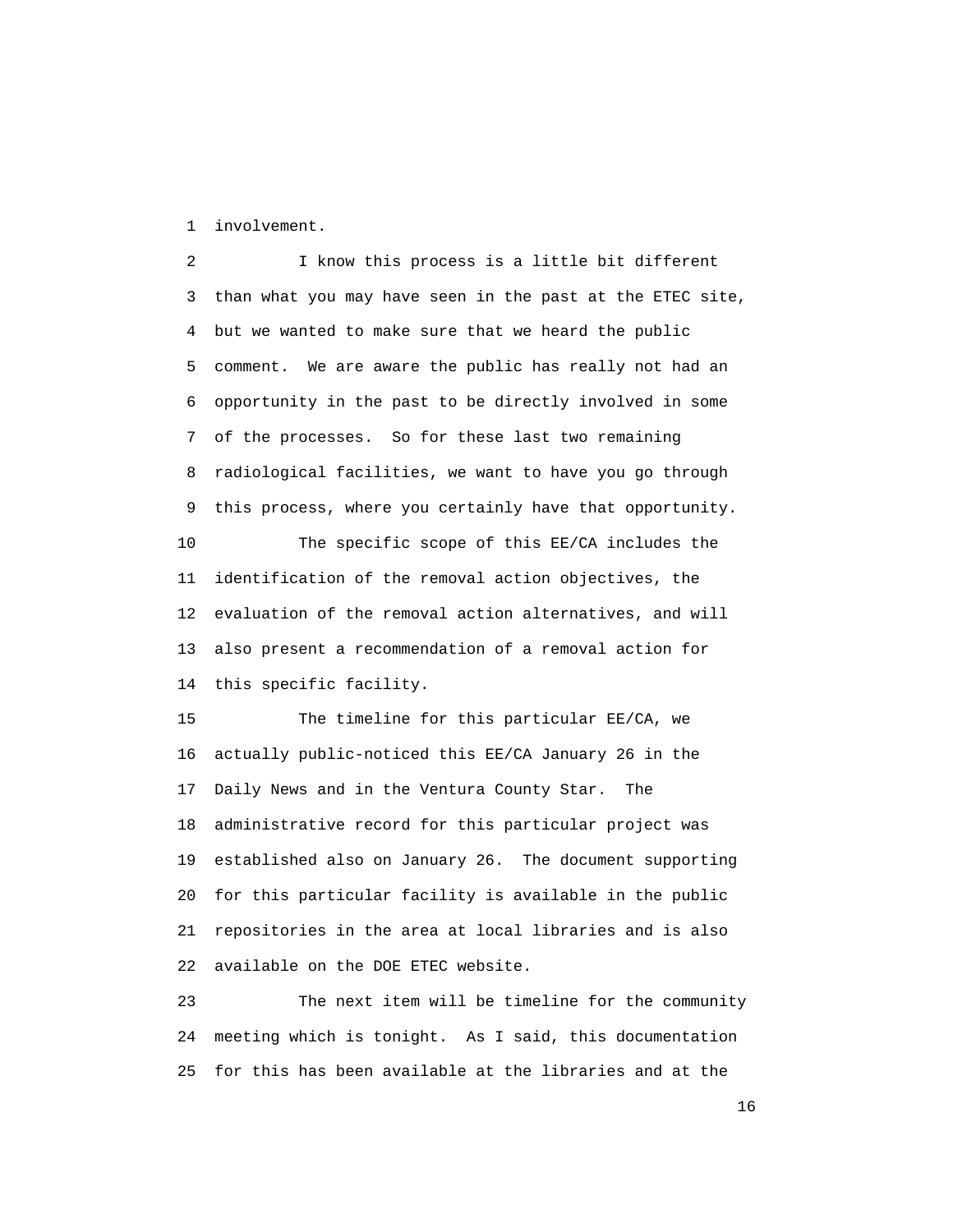1 website since the 26th of January. And we're here to try 2 and get comments tonight. And we will leave the comment 3 period open for basically another seven days so that, 4 even after you leave this meeting, if you have questions 5 that you'd like to have answered, if you will either 6 provide them to us through the website -- there's 7 information with the exact address for that website -- we 8 will be able to take your comments and -- and address 9 them as a part of this action.

 10 And again, the public comment period for this 11 document ends on the 28th of February.

12 UNIDENTIFIED SPEAKER: Next week.

 13 MR. JOHNSON: Just a couple more slides and 14 we'll move on here.

 15 The Santa Susana Field Laboratory is a little 16 bit less than 2900 acres and it was established in 1947 17 by the North American Aviation as a test laboratory for 18 large rocket engines and later expanded to a research 19 facility for development of nuclear power.

 20 Santa Susana is comprised of four discrete 21 areas. The specific area that we're concerned with is 22 Area 4. This is where the DOE operations occurred at the 23 Santa Susana Field Laboratory.

 24 This site is Area 4 and was established in the 25 late 1950s time frame by the predecessor to DOE which is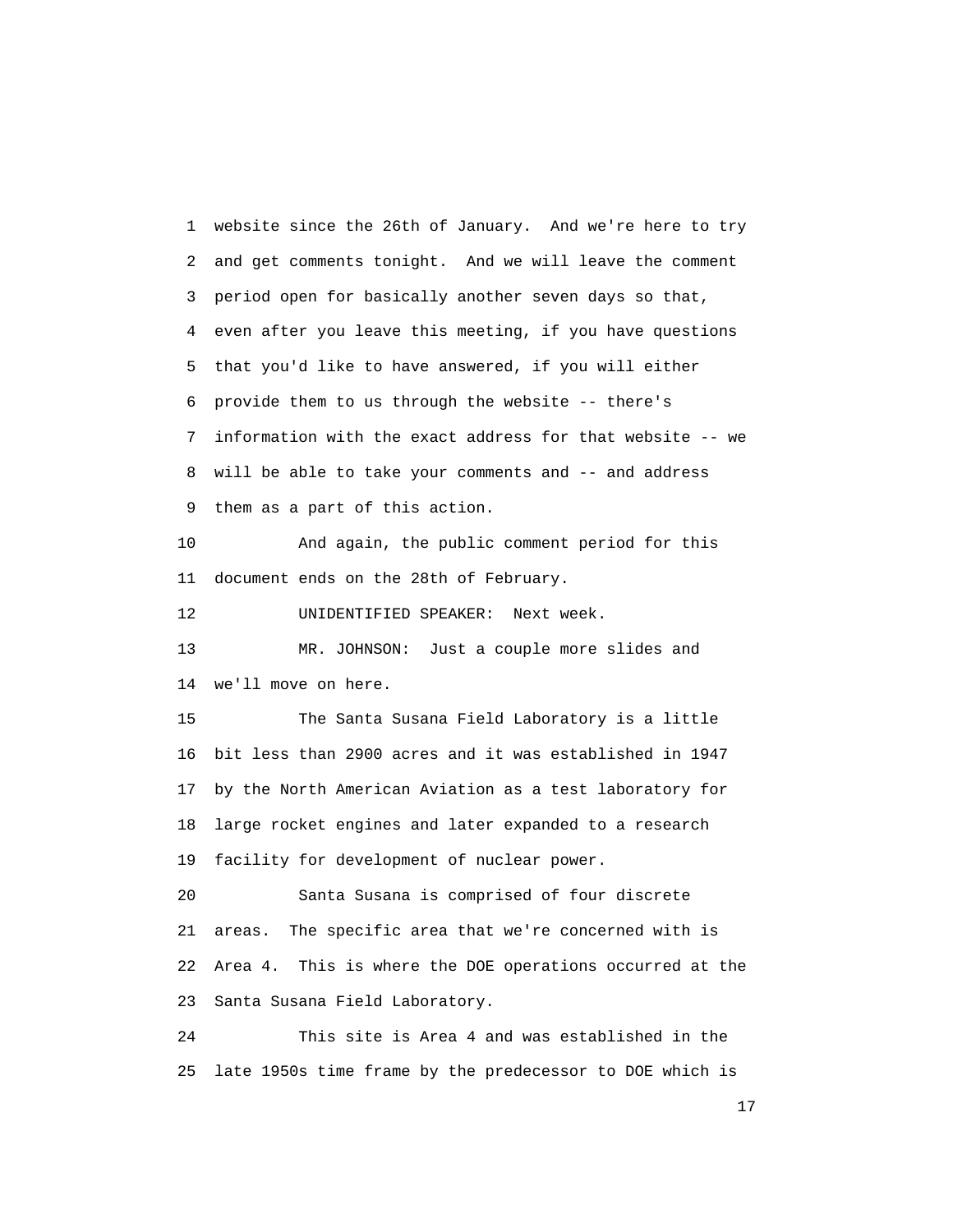1 actually the Atomic Energy Commission for nuclear 2 research. Eventually, the research and testing shifted 3 towards liquid metal components and other energy-related 4 endeavors. The detail itself, the Area 4, is 5 approximately 90 acres of the 2900-acre Santa Susana 6 Field Laboratory.

 7 The initial research for DOE on this site 8 centered around nuclear power production for electricity 9 and for spacecrafts. The research that's been conducted 10 at ETEC mostly involved the development and testing 11 components using metallic sodium systems.

 12 This slide is just giving you an aerial view of 13 the Santa Susana Field Laboratory. The thing that I'd 14 like you to know here is that DOE nuclear operations 15 ceased on this site in the 1988 time frame. And the 16 focus at that time turned towards the cleanup for the 17 site. And we're at the point now where we're at the last 18 two radiological facilities on the site. And this is the 19 first of the two EE/CAs that we'll be presenting to you. 20 There will be another public meeting where we will 21 present that facility as well for public comments.

 22 And with that, I'm going to turn it over to Phil 23 Rutherford. Phil will give you some details on the 24 history of the site as well as some of the 25 characterization, information on the facility, and also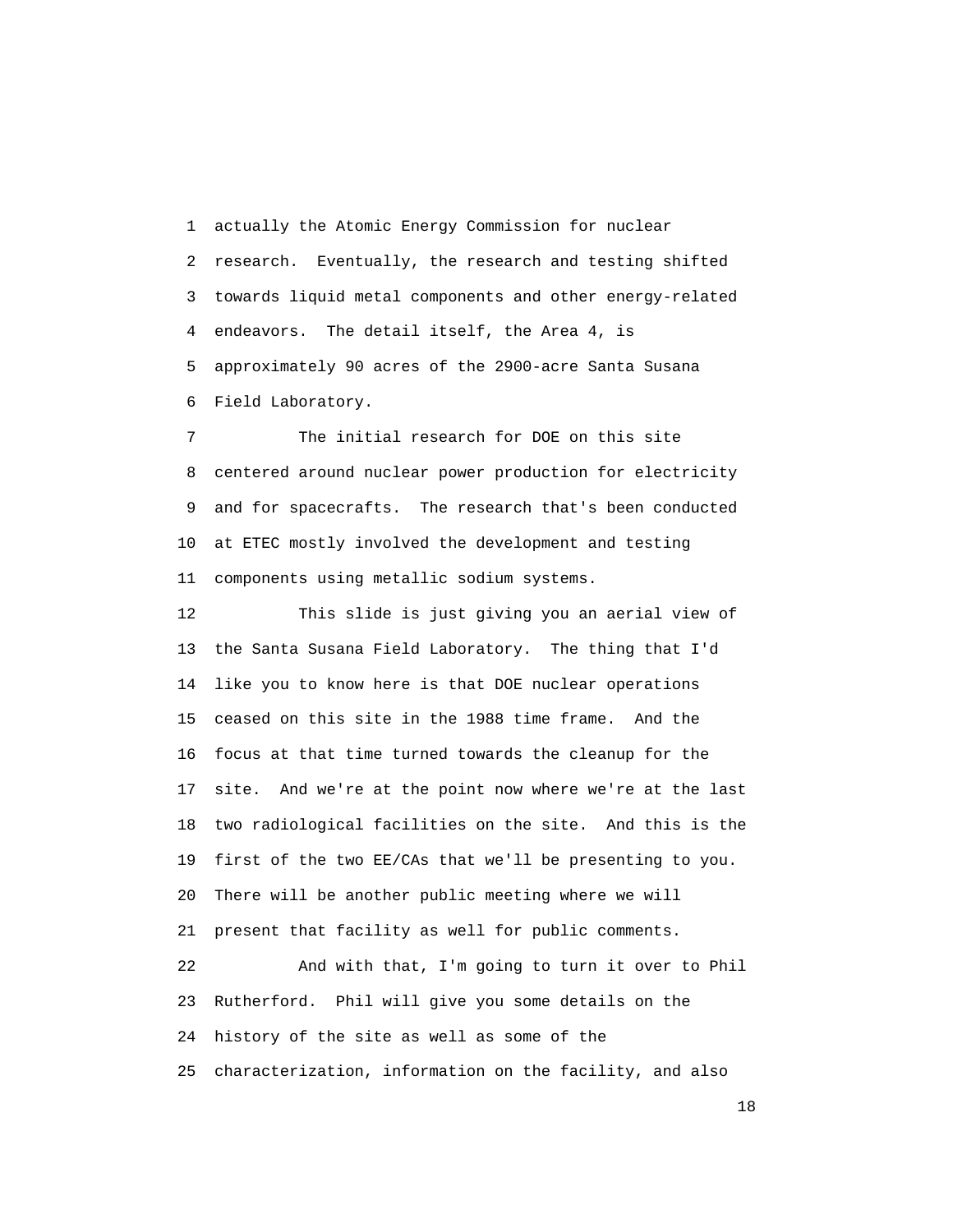1 present to you the options that we're going to do under 2 this particular action.

 3 Once Phil is done, I'll come back up. And, if 4 you have any specific questions for me or Phil or anyone 5 else on the team, we'll try to answer as many of those as 6 we can tonight as well as to record your comments and try 7 to disposition them as a part of the EE/CA process. And 8 we'll talk about that a little bit more as well.

```
 9 MR. RUTHERFORD: Thank you, Thomas. 
10 Can everyone hear me well?
```
 11 For those of you who don't know me -- and I know 12 many of you do -- I worked for Rockwell International and 13 then for Boeing for 28 years. I started off working in 14 the De Soto facility down in Canoga Park working on 15 nuclear reactor safety -- basically safety analysis and 16 reliability analysis for the advanced sodium-cooled 17 reactors that we designed for the DOE.

 18 But then in 1990 I -- I moved up here to the 19 hill to take part in the DOE remediation of the nuclear 20 facilities. So I've lived in the West Valley for 28 21 years, the last 20 of those in West Hills. I live with 22 my wife and two sons about three miles away from the 23 site.

 24 What I'd like to do this evening is to summarize 25 the history of Building 24. I'd like to give you a brief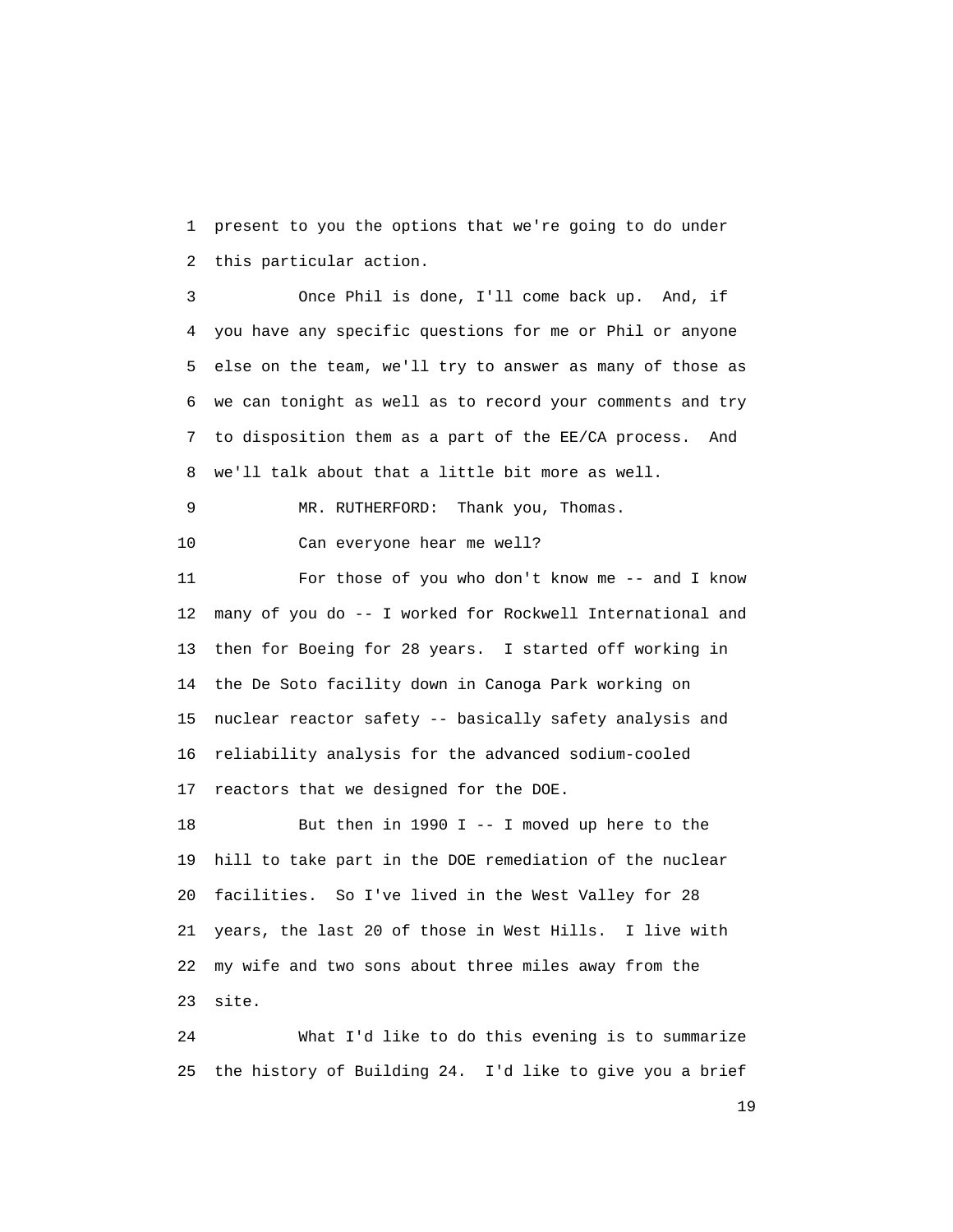1 history of SNAP program, which was involved in the 2 operations of Building 24, and then discuss the EE/CA 3 that we're here to describe by looking at the various 4 alternatives that we looked at and discuss the preferred 5 removal action alternative.

6 Next slide, please.

 7 The SNAP program stands for Systems for Nuclear 8 Auxiliary Power. They were systems designed to power 9 satellites in the '60s. We started out our research and 10 developments in the late '50s. There were several models 11 or types of these reactors. They were uranium-fueled. 12 They were cooled with NaK, which is an alloy of sodium 13 and potassium. As I said, they were used to power 14 satellites in the '60s.

 15 We launched SNAP-10 in 1965. And that was the 16 only U.S.-launched nuclear reactor. The Russians 17 launched many reactors -- 24, I think -- some of which 18 are still orbiting and some of which fell to earth. 19 SNAP-10 is still orbiting, operated successfully and 20 demonstrated the technology.

 21 These photographs illustrate the reactor. It 22 was actually very small. The reactor itself is here. 23 It's like about a couple of feet across, and maybe 2 feet 24 high. This was a SNAP-8.

25 SNAP-10, which was tested in Building 24 that

20 and 20 and 20 and 20 and 20 and 20 and 20 and 20 and 20 and 20 and 20 and 20 and 20 and 20 and 20 and 20 an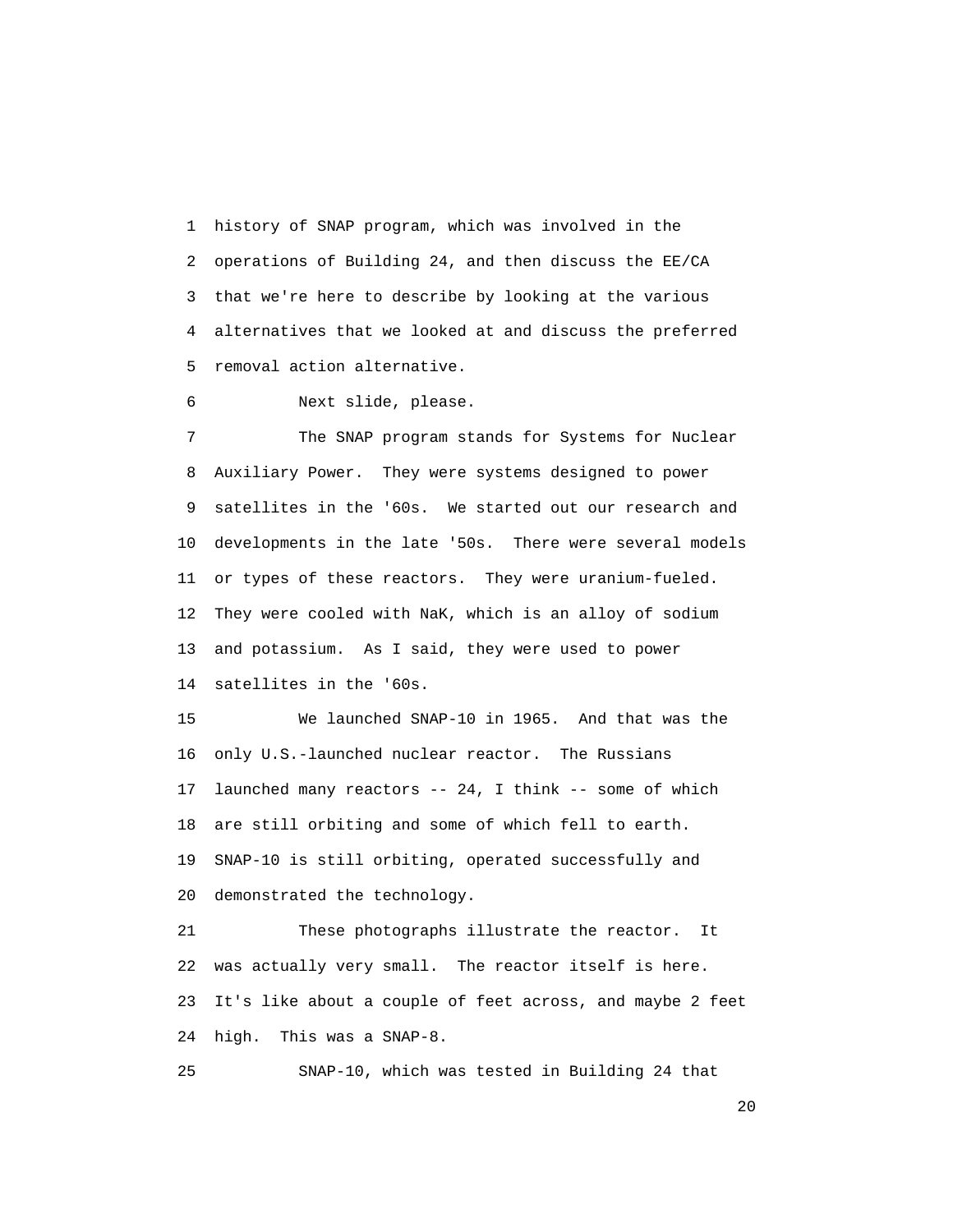1 we'll be discussing this evening, is illustrated here. 2 And again, the reactor is at the top here, which is shown 3 blown up here, expanded.

 4 This system here is the system used to convert 5 the heating to electricity. They are electric generators 6 and also the heat radiator. These systems were about 15 7 percent efficient. And, therefore, approximately 85 8 percent of the heat had to be radiated out into space. 9 So that was the reason for these large radiators here. 10 Okay. Next.

 11 This is -- is Building 24. It's a relatively 12 nondescript building, as you can see. It is one of the 13 last two remaining radiological facilities we have to 14 clean up on the hill. We have successfully cleaned up 25 15 of 27. They've been decommissioned, surveyed, sampled by 16 Boeing and/or Rockwell. And then --

 17 Oops. Well, we seem to have a little -- little 18 technical issue here.

 19 We have an alternate projector if need be. 20 This building that was constructed in 1960 and, 21 as you can see, consists of a high-bay and associated 22 office and equipment buildings.

 23 The next slide shows the SNAP-10 reactor inside 24 the building. Again the reactor is here and heat 25 rejection system is here. Building was constructed in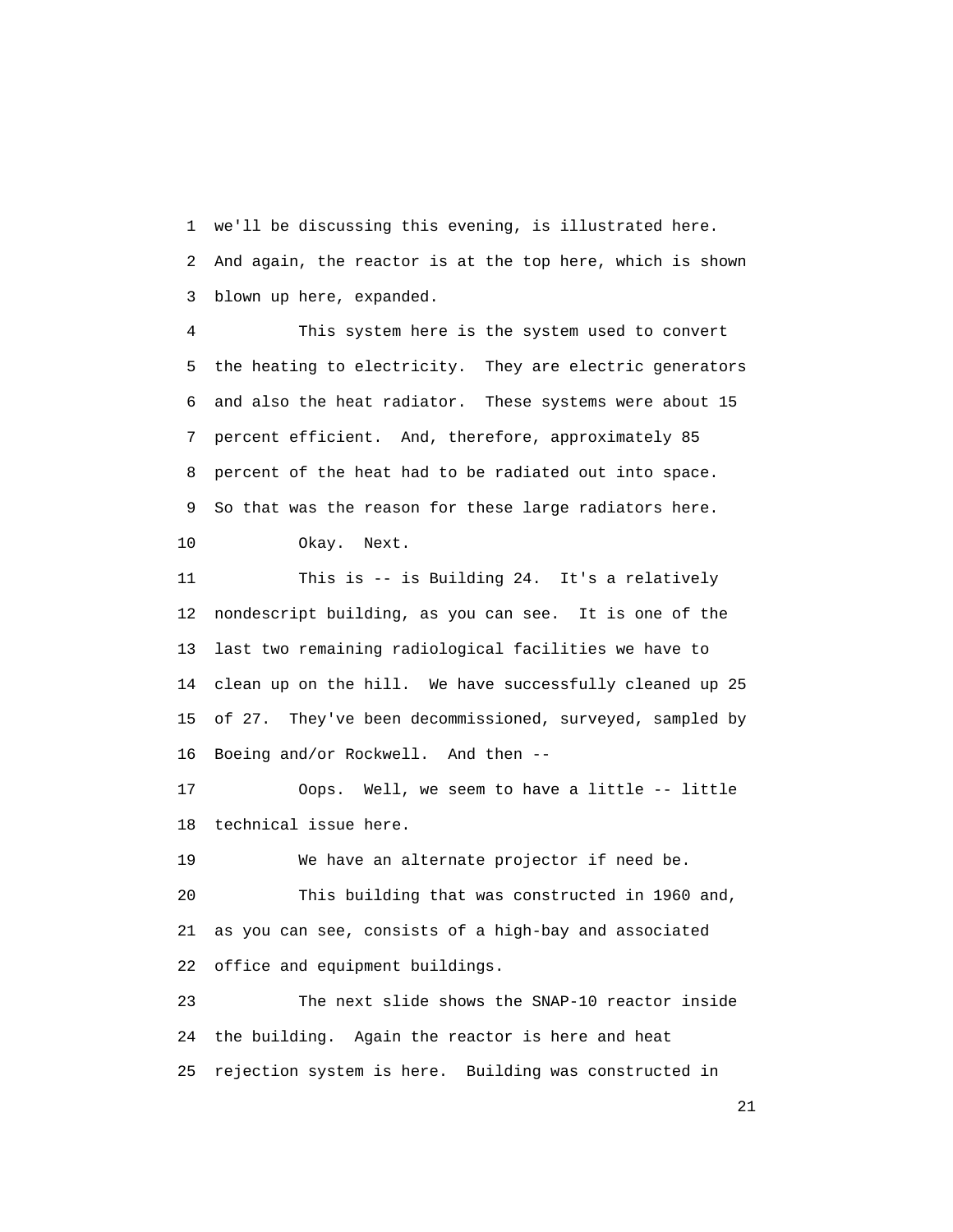1 1960. And it was used for testing SNAP reactors in a 2 simulated space environment. And so the cells in which 3 the reactors were placed were able to be sealed and 4 evacuated. So we'll simulate the vacuum of space. So we 5 not only tested the nuclear portion of the system but 6 also the energy generation and also heat rejection.

 7 Several -- Several different types of SNAP 8 reactors were tested in this building. Several of the 9 buildings on the hill we used for the SNAP program. And 10 all of these have been decommissioned.

 11 The reactors were very low power, approximately 12 50 to 60 kilowatts electrical. That's about 1000th of 1 13 percent the size of a typical commercial

 14 electricity-generating reactor. So, for instance, the 15 amount of fission products or radioactivity that was 16 generated during the nuclear process would therefore be 17 this fraction of a typical radioactivity generated in a 18 commercial plant.

19 Okay. Next slide.

 20 This is what the building looked like inside. 21 There were two cells: One here and one here. You see 22 the thickness of the walls here. These walls ranged from 23 nine foot in thickness to --

24 Is it two and a half feet?

25 The actual walls sealed two and a half feet, but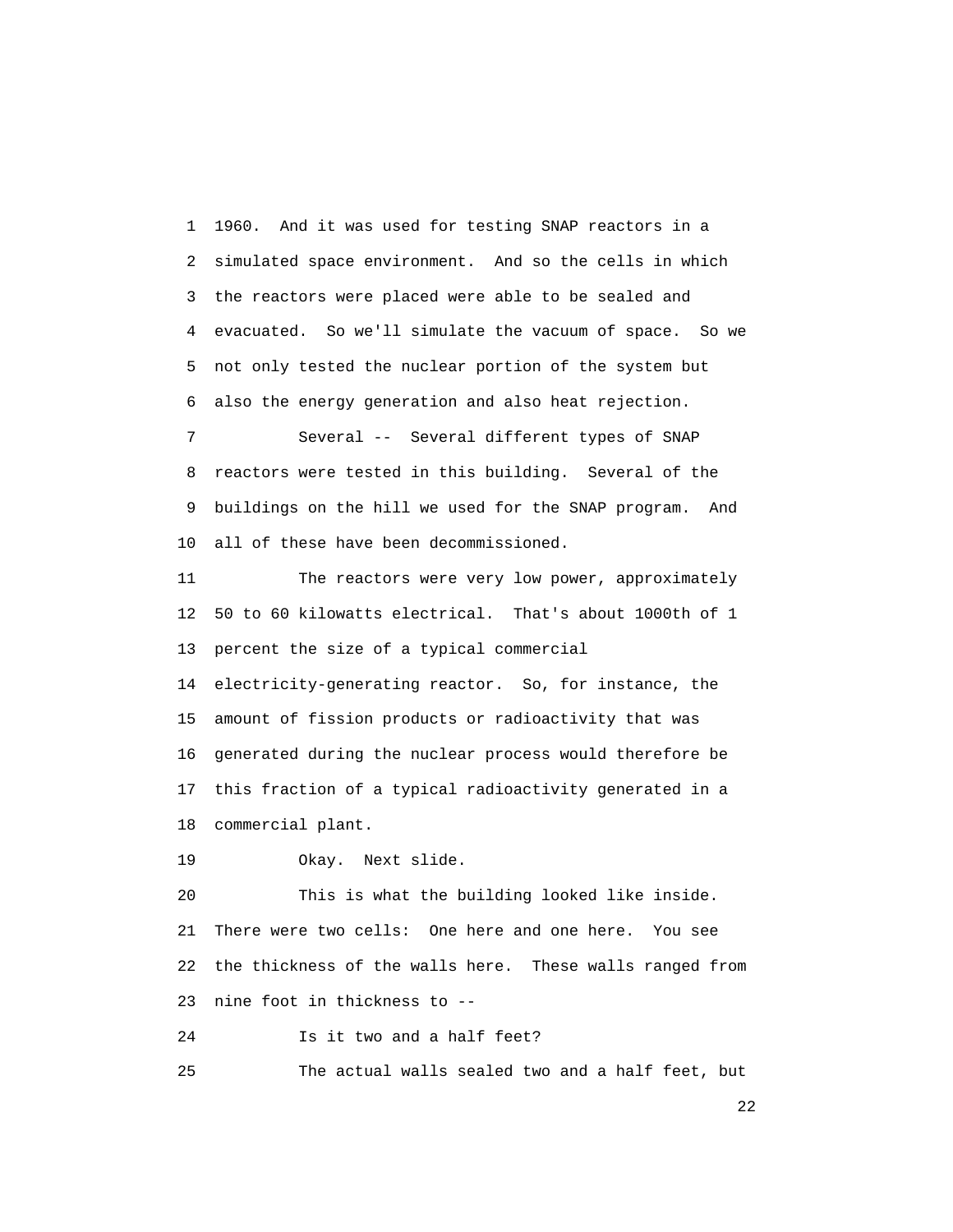1 they were against the bedrock basically. All of this 2 region is about three floors below ground. So the 3 building that you saw in the previous slide was only the 4 above-ground ancillary equipment. But the reactor itself 5 was within these heavily shielded cells. So you see the 6 operators here in the operating gallery monitoring the 7 performance of the reactor.

```
 8 Okay. Thanks.
```
 9 This is what the interior of one of the cells 10 looks like. You see that all the -- all the equipment 11 has been removed, of course. The building itself is 12 operational from 1960 to 1969. And after that all the 13 equipment was taken out including the reactors.

 14 The walls of the cells are shielded in aluminum 15 rather than stainless steel in order to reduce the amount 16 of radioactivity generated due to neutron absorption. 17 However, there is neutron absorption in the shielding 18 concrete and that has generated radioactivity. This will 19 be managed and disposed of as radioactive waste.

 20 So this little cartoon here illustrates neutrons 21 being emitted from the reactor itself going through the 22 aluminum and into the concrete. The exposure levels in 23 these cells are relatively low at the moment. They're 24 approximately ten times background or less than a hundred 25 micro-R per hour. So one can easily walk inside there

23 and 23 and 23 and 23 and 23 and 23 and 23 and 23 and 23 and 23 and 23 and 23 and 23 and 23 and 23 and 23 and 23 and 23 and 23 and 23 and 23 and 23 and 24 and 25 and 25 and 25 and 25 and 25 and 25 and 26 and 26 and 26 an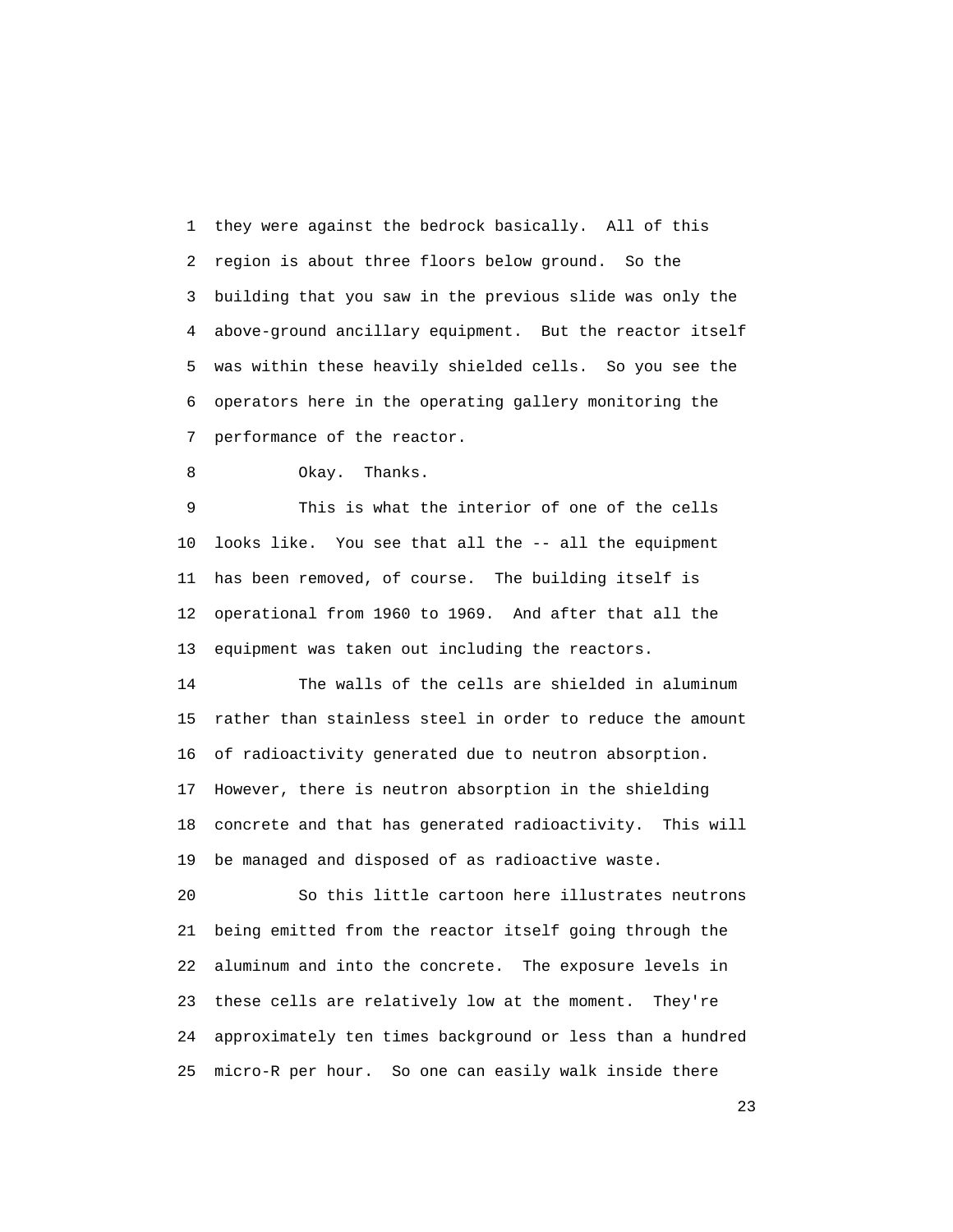1 without any -- any danger.

```
 2 Okay. Next.
```
 3 This is an example of one of the doors which 4 rolls into the opening in order to seal the cells. You 5 see it's nine feet thick, which is indicative of the 6 thickness of all of the walls.

7 Next.

 8 We took -- We took a concrete cores of the 9 shielding concrete in 2004 in the floors and the walls 10 and the ceiling in order to estimate the amount of 11 radioactivity that's been generated within the remaining 12 shielding concrete. And we found a maximum of 13 9 picocuries per gram of Cobalt-60 and 105 picocuries per 14 gram of Europium-152. These are neutron activation 15 products that form when steel and -- and the material 16 within the concrete absorb neutrons.

 17 We determined that the extent of contamination 18 or activation is within the inner 15 inches of the 19 concrete and the remaining six or seven feet is 20 noncontaminated. However, this will be -- will be 21 confirmed during the -- the demolition.

 22 We also looked for other activation products 23 that we might expect -- Tritium, Europium-152, Iron-55, 24 Nickel-63 -- and didn't find any of those contaminants. 25 We also sampled the soil in the bedrock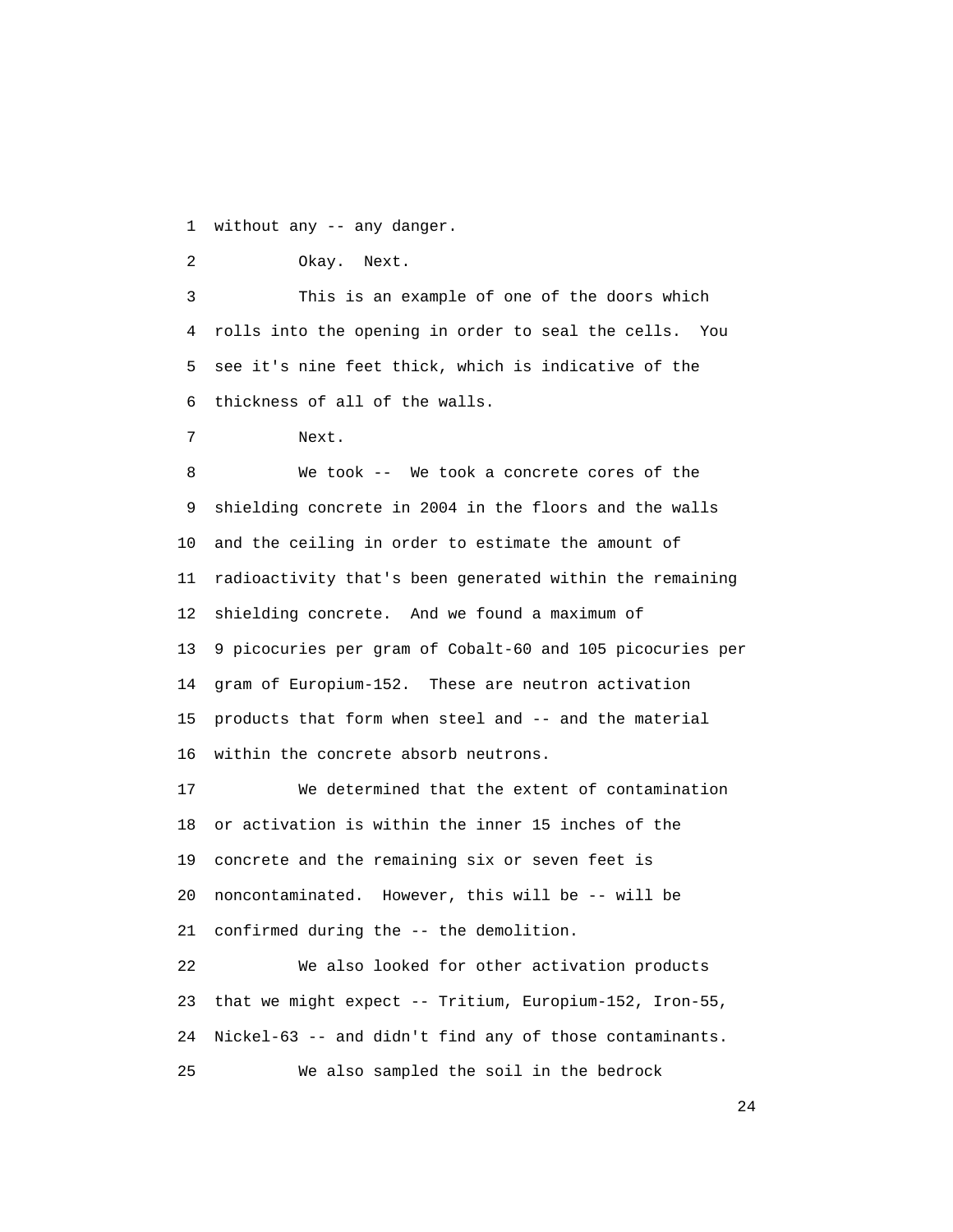1 underneath the reactive vault, underneath the concrete 2 floor, and looked for contaminants and didn't find any 3 there. So that is a good indication that when we finally 4 excavate the building itself, we shouldn't find any 5 contamination. However, we would be doing a full MARSSIM 6 design survey to look for all contaminants.

7 Okay. Next.

 8 Okay. So which alternatives did we look at when 9 we wrote the EE/CA? It's really pretty simple. We only 10 looked at the two alternatives. The first one is 11 required by the CERCLA process. And that's the no-action 12 alternative. These were evaluated for effectiveness, 13 namely, the -- the ability of the -- the action to 14 achieve the objectives of the removal action. And the 15 next slide we'll discuss what those alternative -- those 16 objectives are.

 17 We looked at the implementability, which is 18 really just a way of saying how practical is the 19 alternative. And then finally the cost.

 20 So the no-action one is obviously highly 21 implementable. It's easy just to do nothing. However, 22 that won't achieve the objectives of removing the 23 building and contamination. It will basically be 24 ineffective.

25 The buildings and structures would remain

25 and 25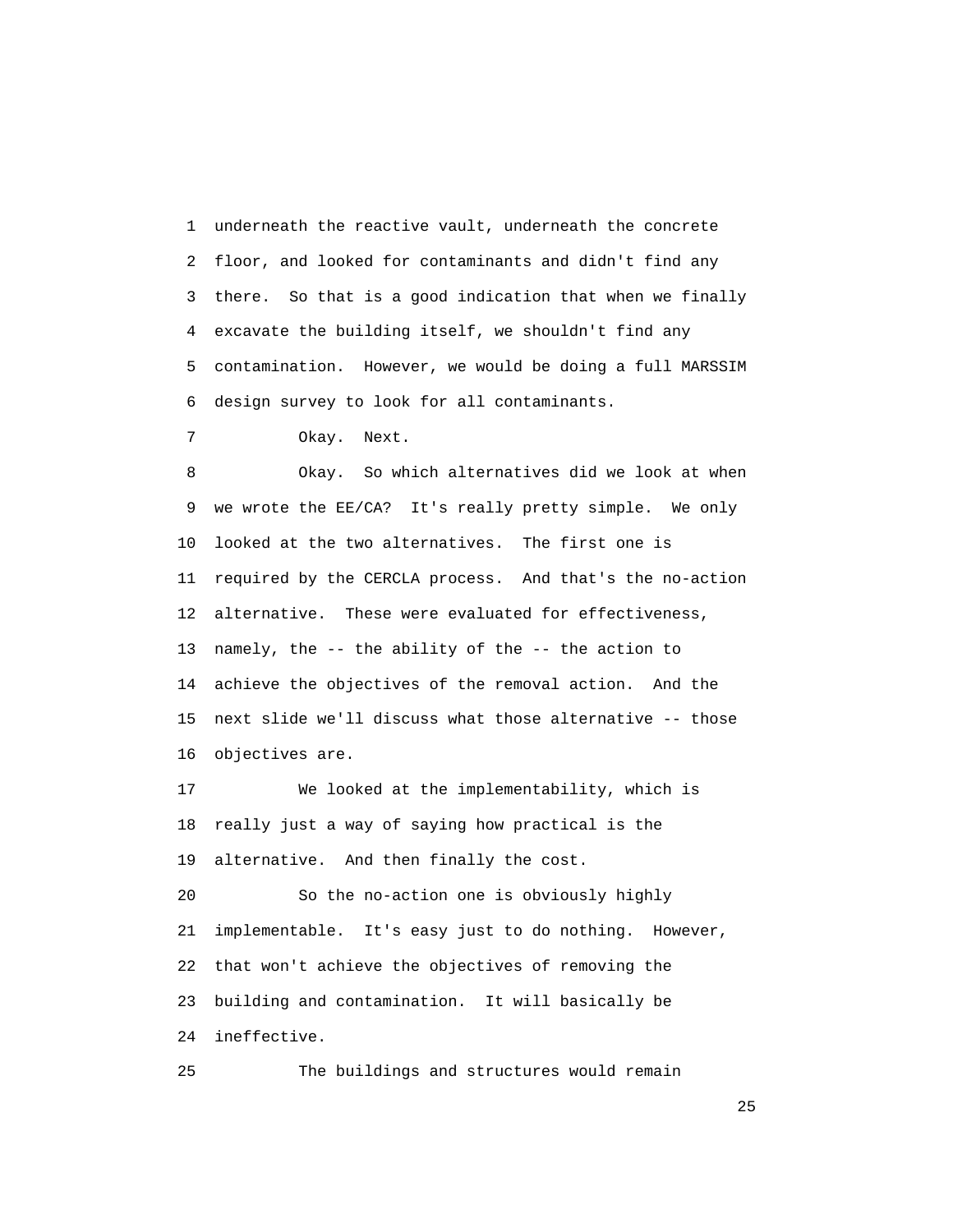1 on-site and require surveys and maintenance over an 2 extended period of time. And we've estimated that the 3 cost would be approximately \$15 million over 30 years.

 4 Now, the other alternative we looked at was the 5 preferred alternative and that is the complete demolition 6 and removal of the building and the disposal of all the 7 materials off-site at disposal facilities.

 8 The demolition is certainly technically 9 achievable. It will be effective. It will be effective 10 in removing all the radiological contaminants. And the 11 approximate cost will be \$15 million including waste 12 disposal cost. I'm sorry. \$5 million. I'm sorry.

 13 Now, you might ask, Why do we look at only two 14 alternatives? Since the -- Since the -- the removal 15 action alternatives and objectives are to remove the 16 contaminants and the buildings, this was the only real 17 technically meaningful alternative.

 18 Now, we could have looked at some -- something 19 midway between these two, namely, removing all the -- all 20 the contaminated concrete from within the building itself 21 and then renovating the building and using it for other 22 purposes. We've done that with several other buildings 23 on-site. However, this particular building we have no 24 use for. It would be somewhat difficult to remove all 25 the concrete and still have the building to be

26 and 20 and 20 and 20 and 20 and 20 and 20 and 20 and 20 and 20 and 20 and 20 and 20 and 20 and 20 and 20 an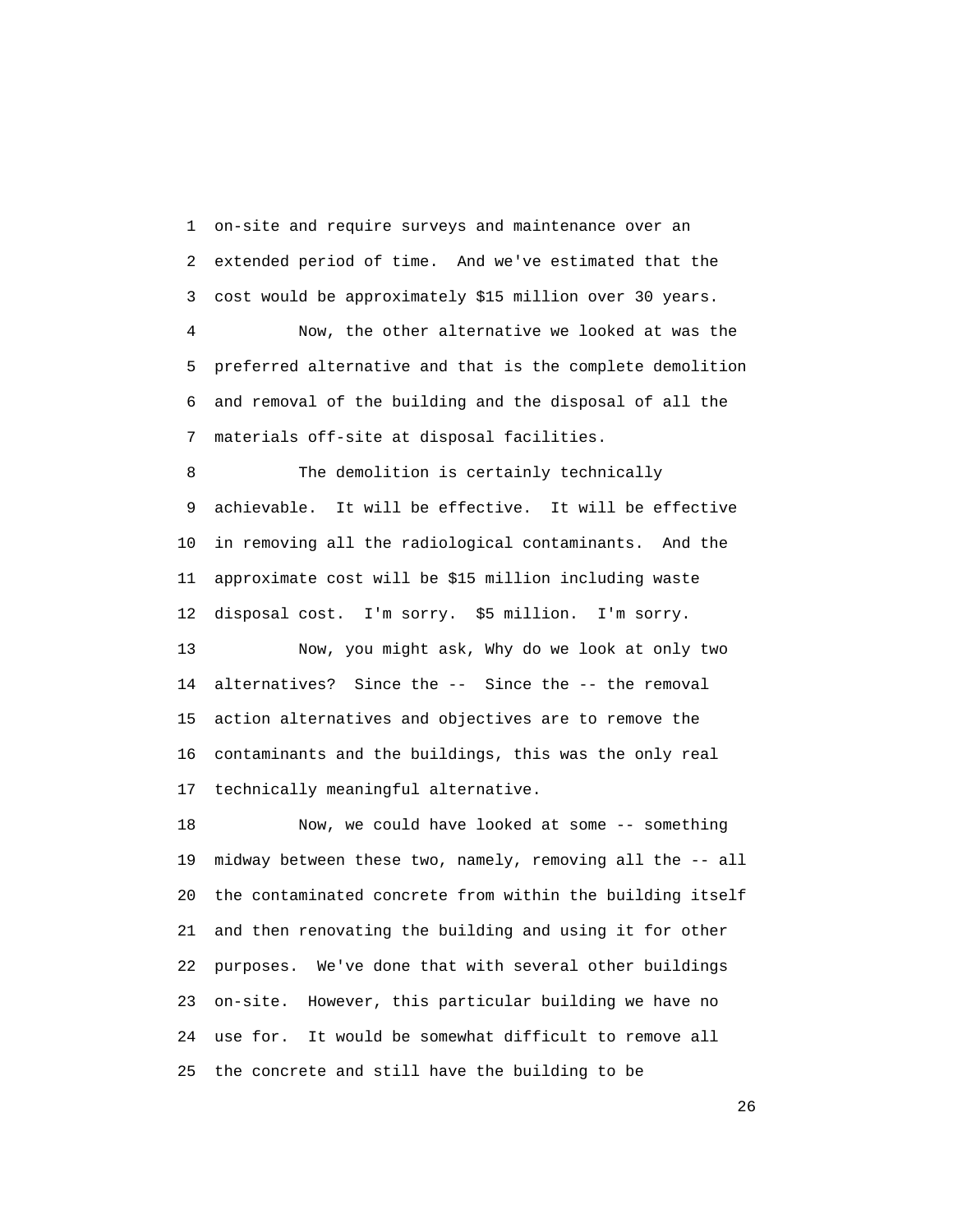1 structurally intact, safe. And, therefore, we didn't see 2 any point in looking at that alternative even though we 3 actually considered it.

4 Okay. Next.

 5 So what are all the removal action objectives? 6 Again, pretty simple, pretty straightforward. It is to 7 remove all the above- and below-grade buildings,

 8 foundations, and utilities, and the physical components 9 associated with the building.

 10 Furthermore, the intent is to remove all the 11 potentially radiologically impacted soils which may lay 12 beneath the building. As I've said, the limited amount 13 of sampling we have done hasn't found any contamination.

 14 And then ultimately, once we've excavated the 15 building and there's a big hole in the ground, we would 16 sample the remaining -- the remaining bedrock and soil 17 using MARSSIM protocols, which is a survey technique 18 developed by the EPA and the NRC and the DOE and the 19 Department of Defense.

 20 We would then bring in the Oakridge Institute of 21 Science and Education and also the Department of Health 22 Services to do a verification survey of -- of the hole to 23 make sure there is no residual contamination.

 24 Now, this is very typical in what we have done 25 in previous remediation exercises. Some of you may

27 and 27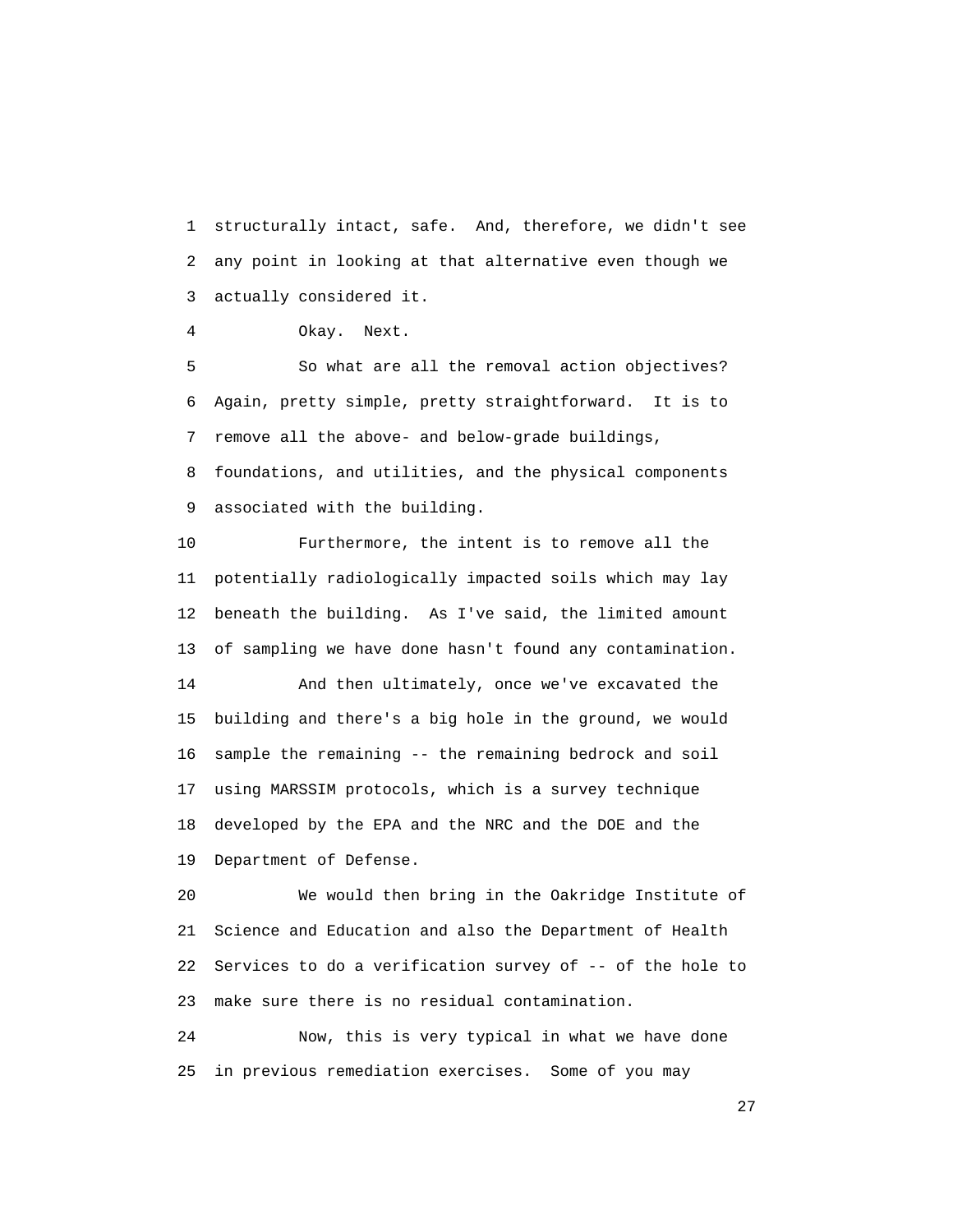1 remember in 2004 we had a public meeting where we 2 discussed the removal of Building 59, which was a very 3 similar building. Again, it housed a SNAP reactor. And 4 we had poster sessions and presentations on the -- on 5 that program. And we successfully removed the building 6 and all the basements between March of 2004 and September 7 of 2004 in a six-month period between the rainy seasons. 8 So we intend to do the same thing with Building 24.

9 Okay. Next.

 10 So how do we assure that what remains in the 11 soil and in the bedrock is safe? What's the health-based 12 risk criteria?

 13 Now, those of you who have been coming to these 14 meetings before will remember that we have in the past 15 used a 15-millirem-per-year dose limit which is typical 16 of what is used, for instance, by the NRC and the rest of 17 the Department of Energy and many of the state 18 radiological organizations. 15 millirem per year was 19 determined to be a safe limit.

 20 We have decided for these last two buildings to 21 switch to the CERCLA approach, and therefore, this is the 22 objective which is in the -- in the EE/CA. And the 23 objective is to lower the excess cumulative cancer risk 24 to an individual from exposure to site contaminants in 25 the soil to a nominal range of between 1 in 10 to the

28 and 28 and 28 and 28 and 28 and 28 and 28 and 28 and 28 and 28 and 28 and 28 and 28 and 28 and 28 and 28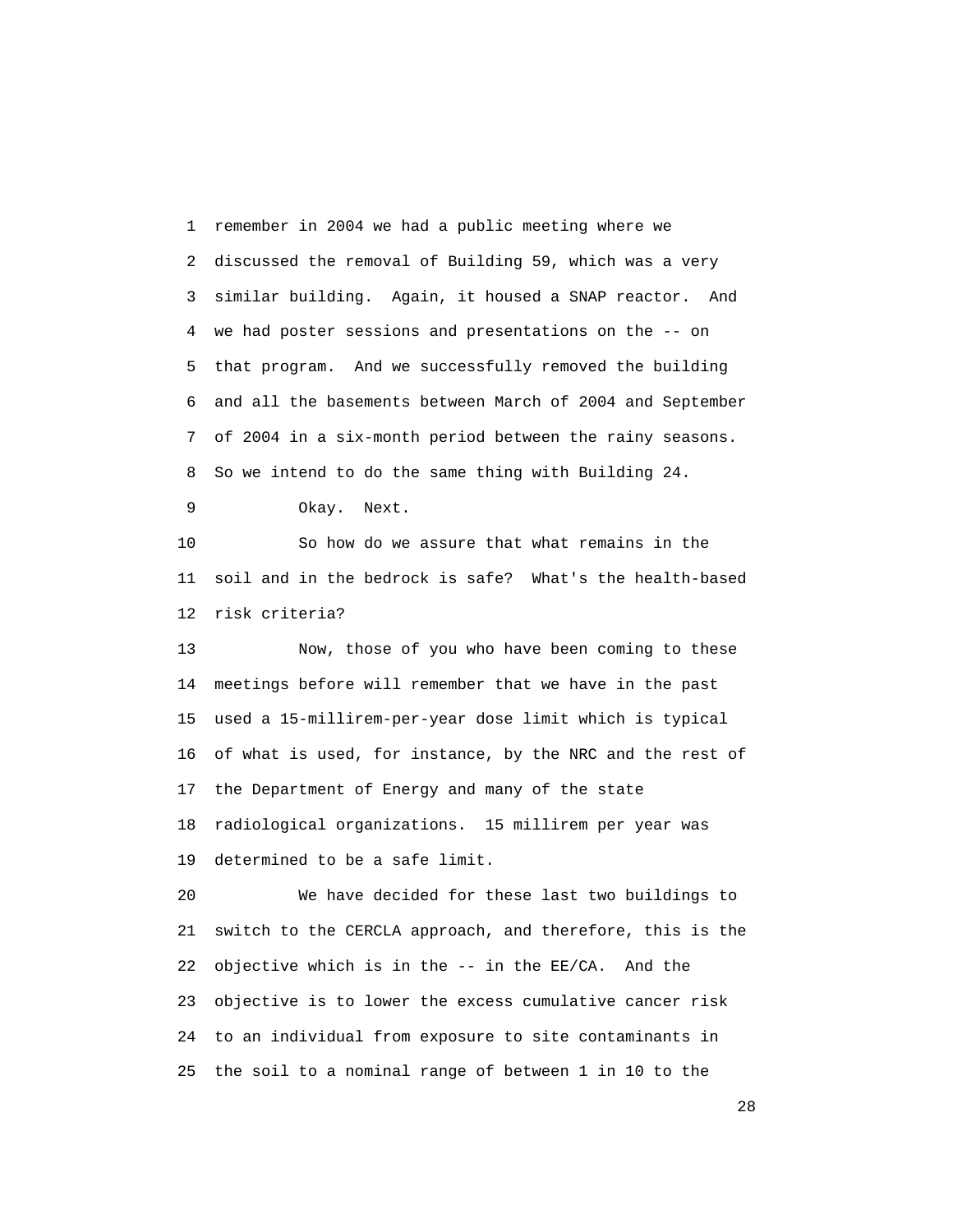1 minus 4 and 10 to the minus 6, which is between 1 in 2 10,000 risk and a one in a million risk using 10 to the 3 minus 6 as a point of departure.

 4 Now, what does "point of departure" mean? It 5 means that we will strive to detect all the radionuclides 6 at this risk level -- and we'll see in a later chart. 7 I'll give you the -- the soil concentration limits which 8 are -- are -- are applicable to these two ranges.

 9 So we will strive to meet that. We will 10 certainly meet the range. And that will be documented 11 and presented to the public in a future meeting.

12 Okay. Next.

 13 Now, what are the Agency's roles here? The EPA 14 obviously regulates the whole CERCLA process. We have 15 EPA participation and oversight as described in the 1995 16 joint EPA/DOE memo on the decommissioning which many of 17 you are familiar with and which is in the Administrative 18 Record.

 19 The EPA reviewed and commented on the draft 20 EE/CA. And their comments are incorporated fully and 21 completely. They also specified what the removal action 22 objectives would be in terms of the risk level that will 23 be achieved.

 24 The EPA will continue to participate in the 25 program and review the final status survey and the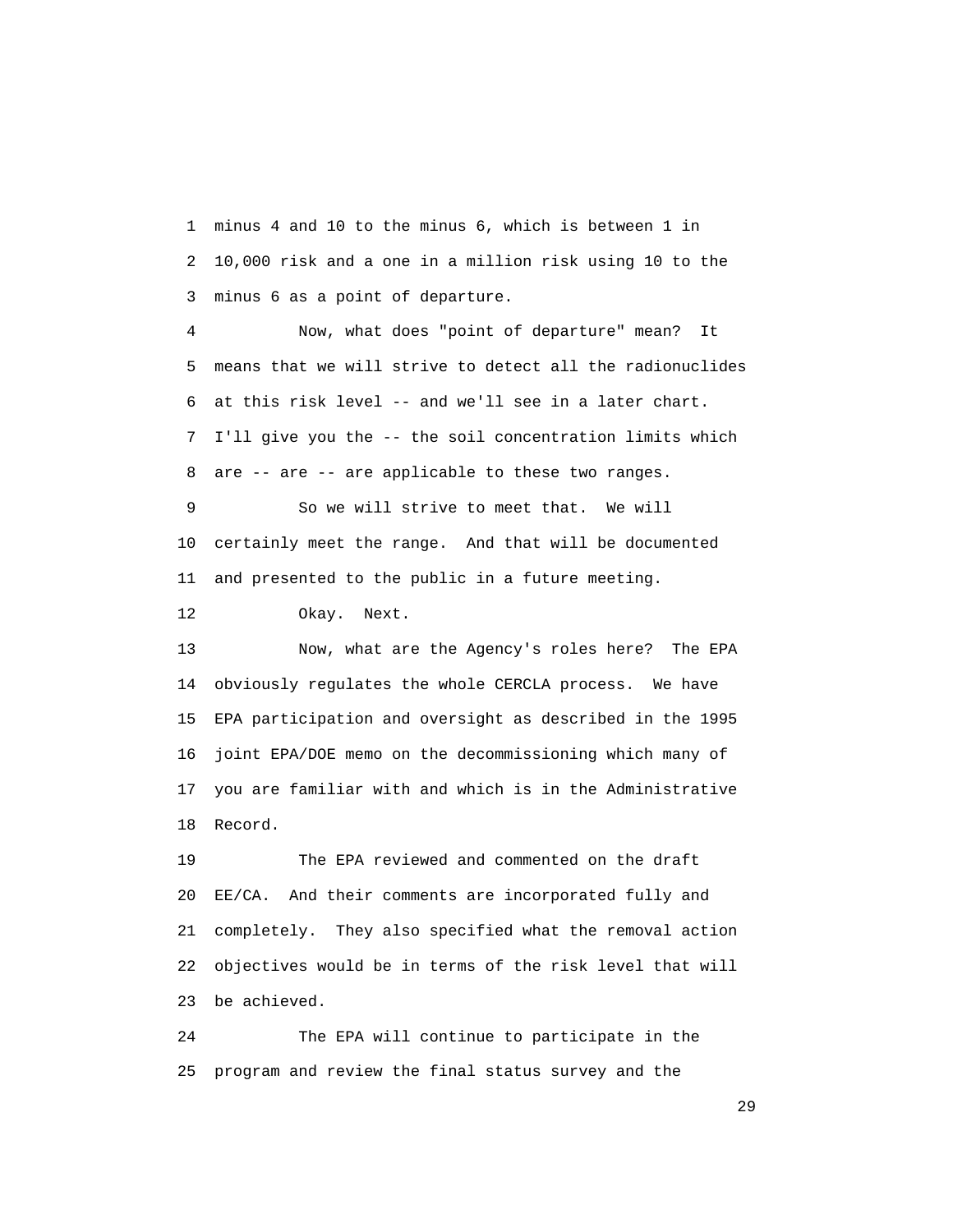1 sampling plan for the final status survey.

 2 The role of the DHS or the Radiologic Health 3 Branch will be to do verification surveys following the 4 removal of the building. Again doing the same process as 5 had been done in the past.

6 Okay. Next.

 7 So what -- what are the constituents of concern 8 or the contaminants of concern that we're looking at? 9 I've described that the primary radionuclides that we've 10 found in the concrete are Europium-152 and Cobalt-60. So 11 those are the primary radionuclides we would be looking 12 at in the soil and the bedrock. However, we recognize 13 that all these other isotopes are typically generated in 14 any nuclear reactor. Typical fission products, for 15 instance, are Cesium and Strontium. The other 16 neutron-activation products include Helium, Europium-154, 17 Iron, Nickel, Manganese, and Sodium -- Sodium-22. Now, 18 we've included also Potassium-40 here. Now, that's a 19 naturally occurring radionuclide which we will talk about 20 later on.

 21 The coolant in the NaK reactors was -- I'm 22 sorry. The coolants in the SNAP reactors was NaK, an 23 alloy of Sodium and Potassium. Now, the stable 24 radioisotope of Potassium is Potassium-39. If it absorbs 25 a neutron, it generates Potassium-40, then it will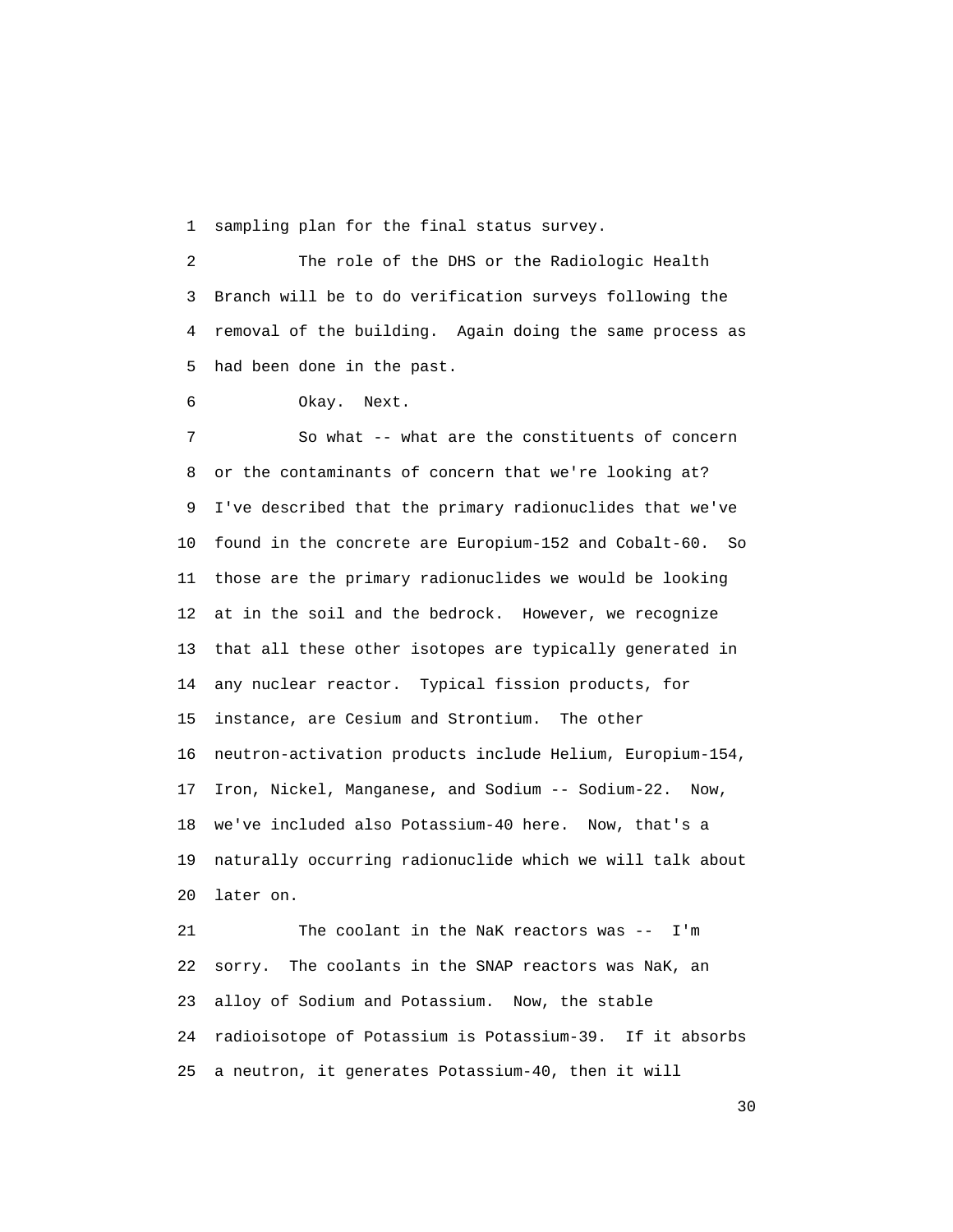1 potentially increase the normal levels of Potassium-40. 2 So we're also looking for that.

 3 We'll also look for all the nuclear fuel 4 material which was in the reactor, namely, the isotopes 5 of Uranium. And we will look for all the transuranic 6 elements which are potentially generated during the 7 nuclear process including Americium and all the Plutonium 8 isotopes. I would add that we typically -- we've always 9 looked for all these items and isotopes in the past also.

10 Okay. Next.

 11 Okay. Now, hopefully most of you can see -- see 12 this table. I know it's a little small for people 13 sitting in the back. But these are all the -- all 14 constituents of concern that I listed on the previous 15 charts.

 16 This column is the concentration in units of 17 picocuries per gram which is the equivalent of a 10-6 18 risk goal. That is the EPA point of departure. These 19 are the corresponding levels which are corresponding to 20 the EPA's 10-4 risk level. So remember CERCLA has a risk 21 range that we need to achieve. The EPA has stated that 22 achieving anything in the risk range is fully protective 23 of public health and environmental health.

 24 So for most of the isotopes, almost all of these 25 isotopes, one can achieve these kind of levels. Now,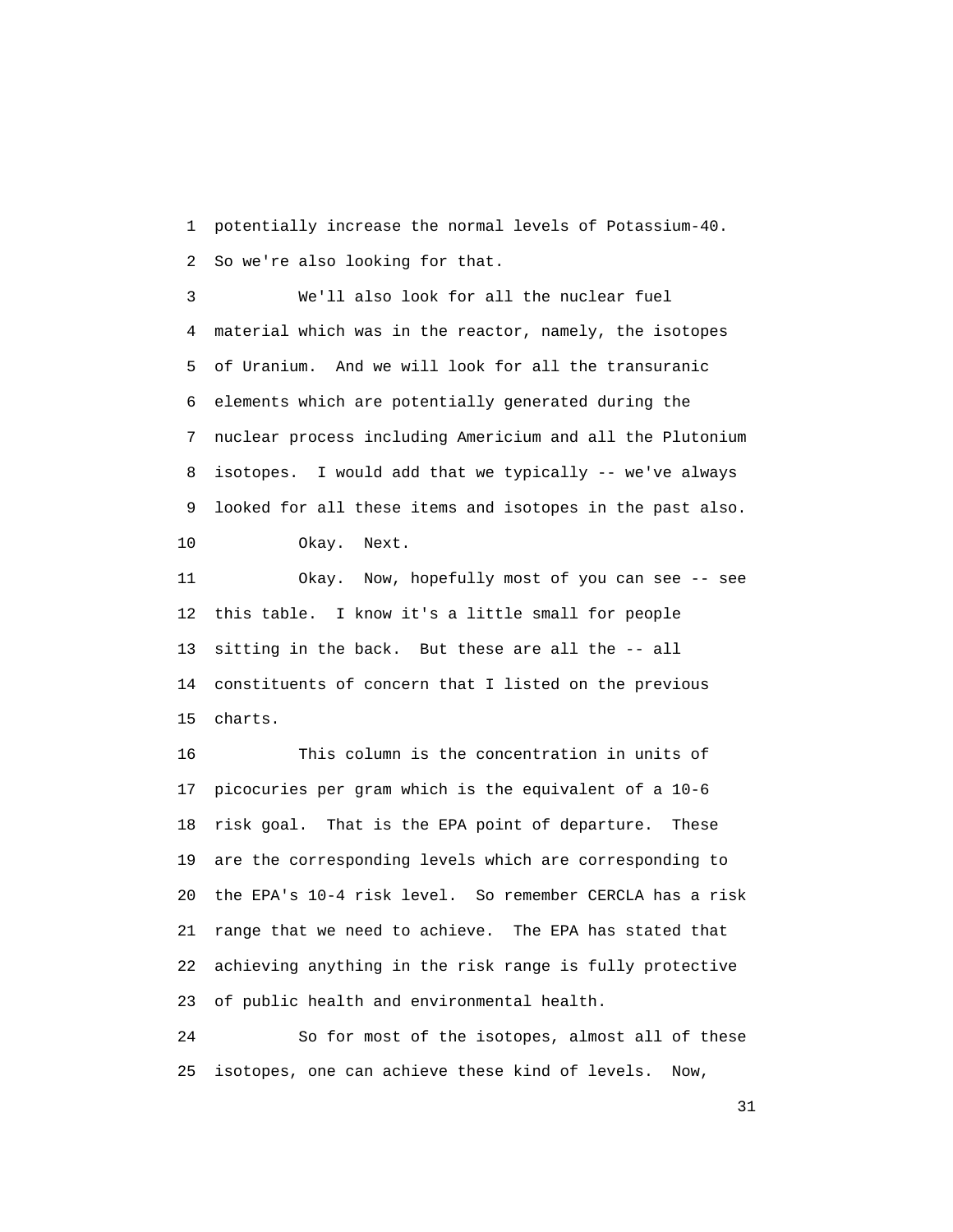1 there are two technical problems one has to overcome in 2 achieving those levels. The first thing is that the 3 radiochemistry lab that you send the soil samples to 4 needs to be able to detect isotopes at those levels.

 5 Now, for most of these they can readily detect 6 these kind of levels. Some it would be a little bit of a 7 challenge. For instance, for Europium-152, getting down 8 to 0.04 may be a little difficult. We'll have to 9 increase the count time. Something like naturally 10 occurring Potassium-40. If one is to achieve 0.1, that 11 may be a little difficult for a radiochemistry lab.

 12 Just to put these numbers into comparison, if we 13 look at the Potassium-40, for instance, 0.1, we can 14 compare that with what we normally find in soil which 15 could be anywhere between 10, 15, 20, maybe even 25 16 picocuries per gram. One could compare it with the 17 typical Potassium-40 one finds in most of the food we eat 18 which varies between 1 and 10 picocuries per gram and our 19 own bodies, because of course we eat the food which is 20 generated by plants and animals that have grown in -- in 21 the soil, and typically that contains about 1 picocurie 22 per gram. So the cleanup standard here of 0.1 is 23 actually ten times less than what is already in our 24 bodies. So it's very low. Okay. I've probably bored 25 you enough on that slide.

 $32<sup>2</sup>$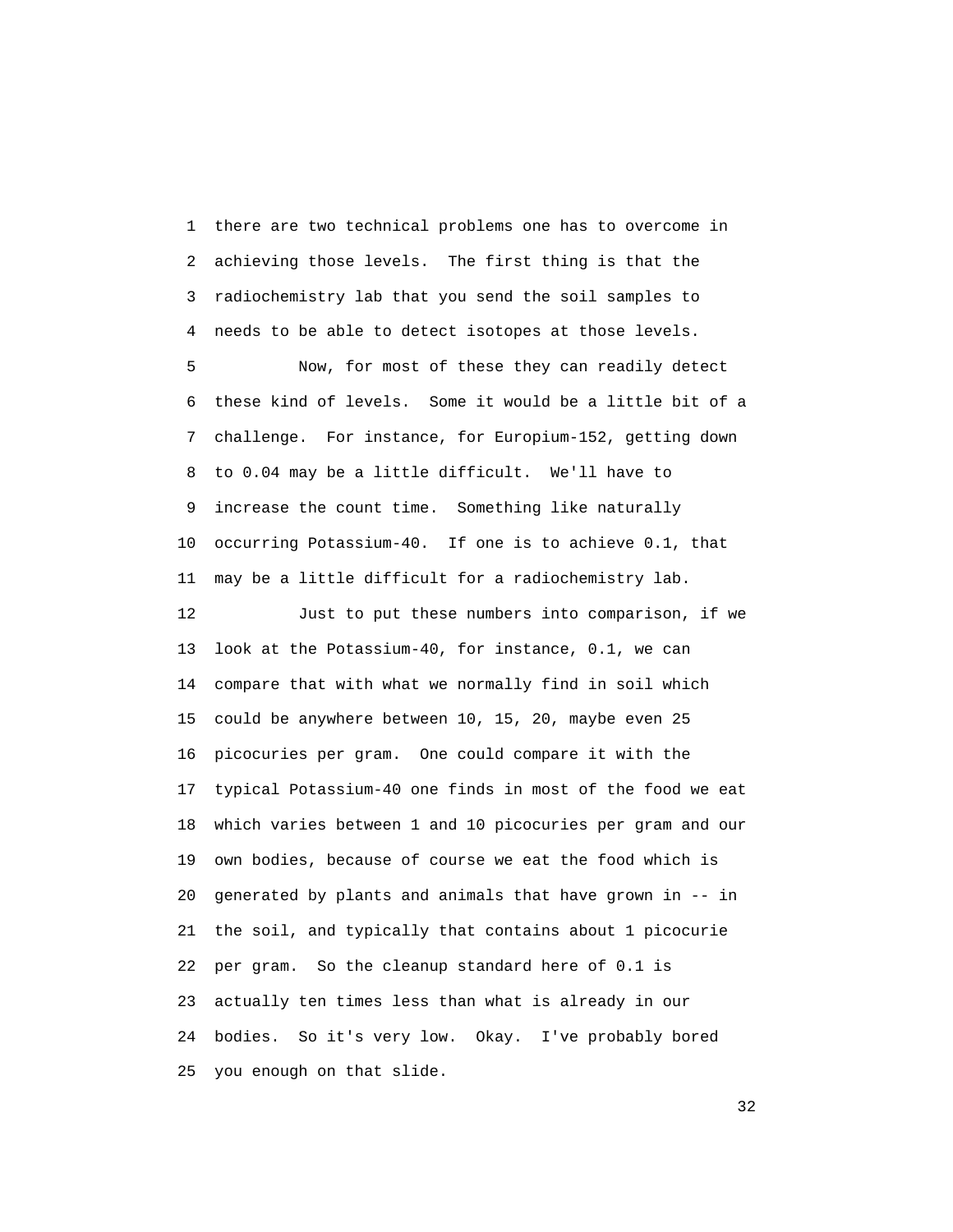1 Let me show you this now. Now, this is a very, 2 a very busy slide. And I'll try to explain what it's 3 supposed to be showing. We've done a lot of soil 4 sampling in our past remediation activities. Our primary 5 contaminants of concern is Cesium-137, which is a fission 6 product. If we find any contaminants in the soil at all, 7 it is usually Cesium with lower amounts of Strontium.

 8 So what you're seeing here is -- is the 9 theoretical risk from the residual Cesium-137 in soil 10 after remediation. And it shows that we have met the 11 CERCLA risk range of 10-6 and 10-4 in every single 12 remediation project we've had.

 13 Let's look at a few specific examples. The 14 Sodium Disposal Facility here, which again has been 15 discussed in many of our public meetings, was excavated 16 in the early 1990s and then later in 1999. We sampled 17 the residual soil, and the Department of Health Services 18 also sampled the soil. And based on what we found was 19 left there after remediation, we calculated a risk level 20 of 1 in 10-7, which is -- which is a factor ten times 21 lower than the lowest level of the acceptable risk range. 22 If you look at the SRE area up here, the Sodium 23 Reactor Experiment, we see that we've achieved a risk 24 level of 3 times -- 3.6 times 10-6. The highest risk 25 number you see on the map here is 1 times 10-5. Now, that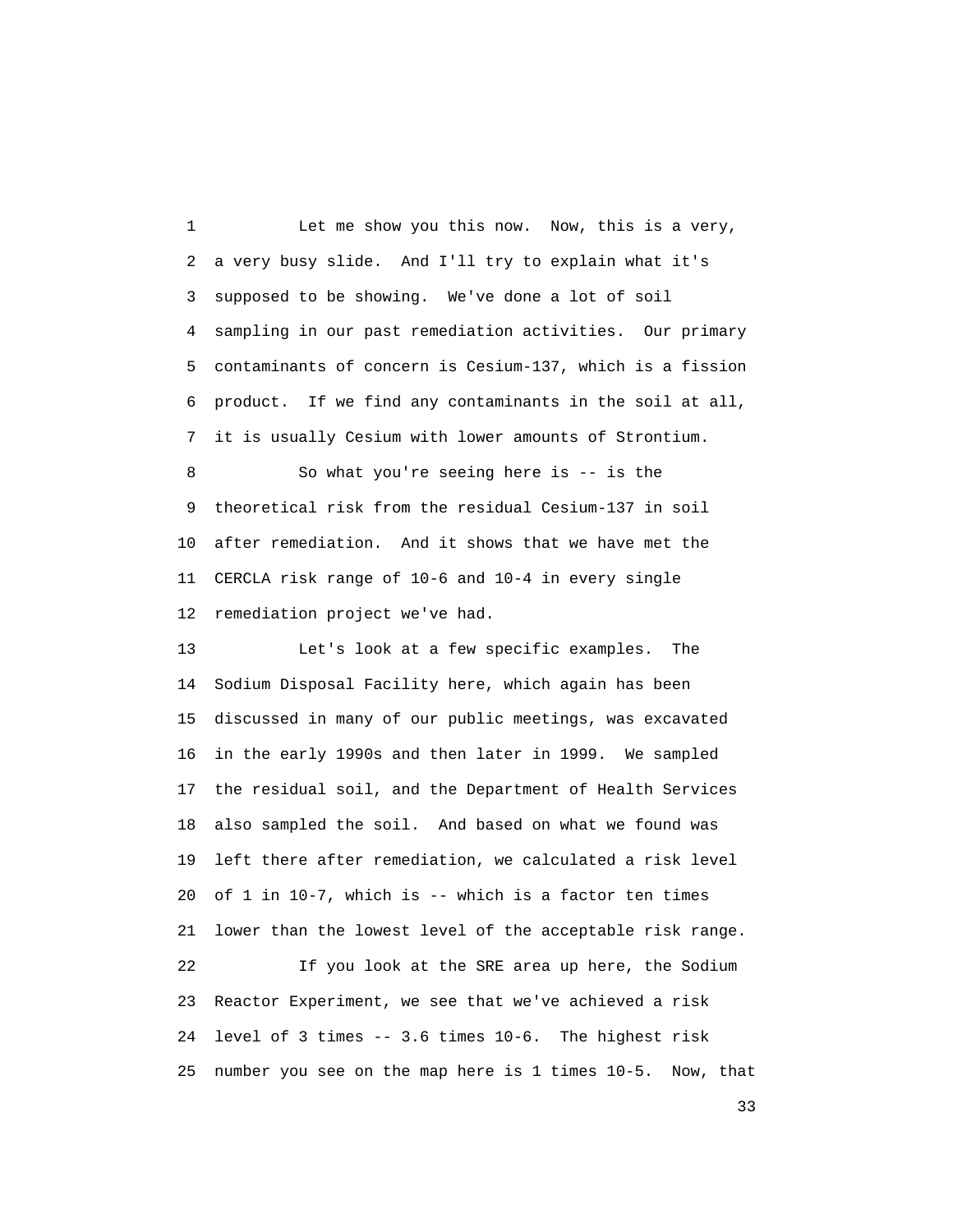1 is 90 percent of the way towards the 10-6 level -- well 2 within the acceptable risk range, all of these results. 3 Okay. Next. 4 Okay. So in summary, we are instituting a -- a 5 process here, a CERCLA process which includes EPA's 6 participation and review and oversight and also public 7 participation and comment.

 8 We've looked at the two alternatives: No action 9 and our preferred alternative, which is the complete 10 removal and demolition of the building and disposal 11 off-site of all the waste so produced.

 12 Let's see. Additional information is -- on the 13 EE/CA is available in the administrative record. That's  $14$  a  $-$ 

15 Would you like to hold that up?

 16 That's all the documents which are the basis of 17 the EE/CA and which were used in developing the EE/CA, 18 which includes both the regulatory requirements and also 19 the specific site documentation including the core 20 sampling and the historical site assessment which we've 21 described in previous -- previous public meetings. 22 All this is available in the three public 23 repositories: The Simi Valley library, Platt library in 24 West Hills, and CSUN library, and also on the DOE

25 website.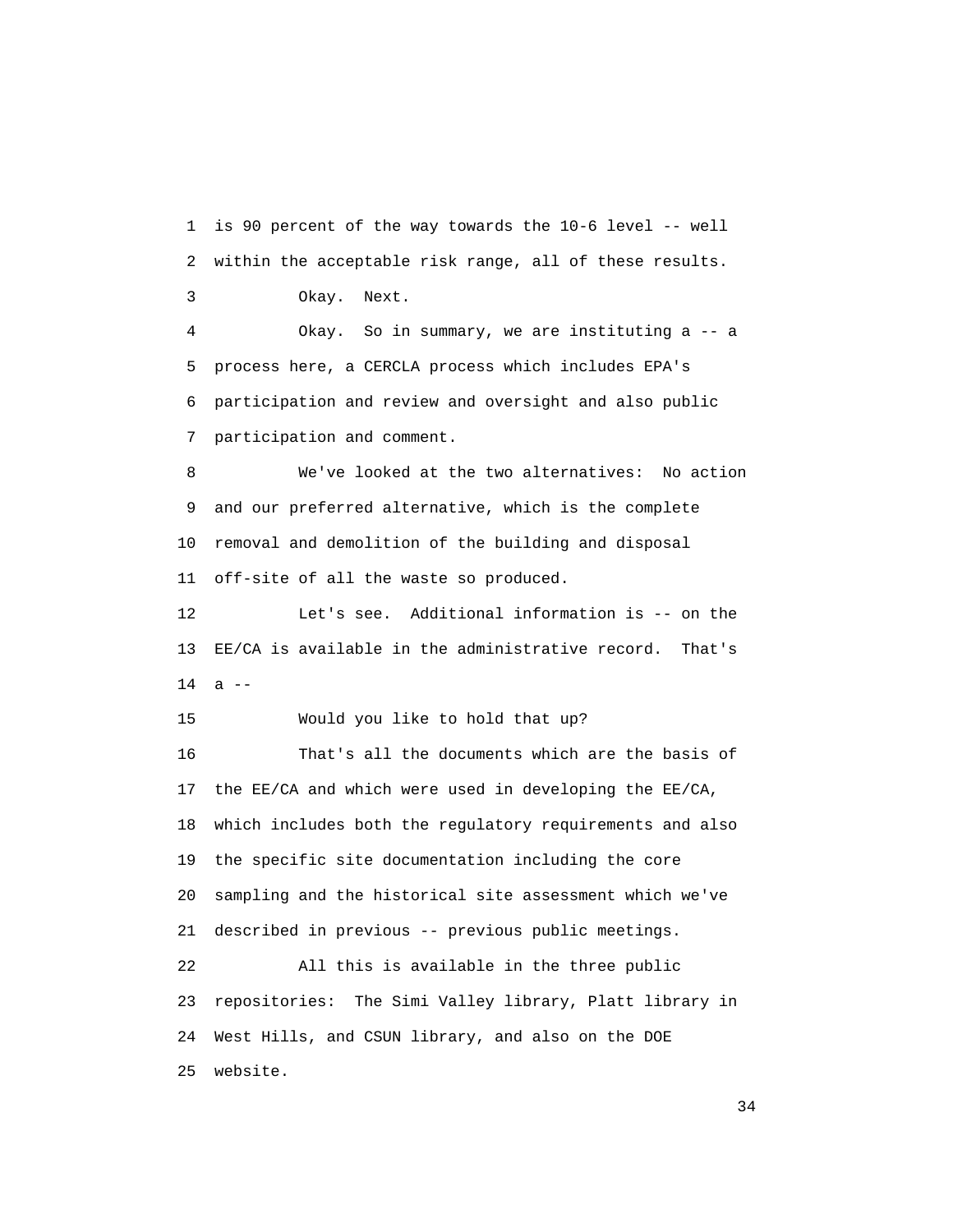1 We are requesting public comments this evening 2 either verbal or written. All those public comments will 3 be addressed in a revision to the EE/CA. And that's -- 4 The revision will be also published on the website and 5 put into the administrative record in the three 6 repositories.

 7 So with that -- I'm not sure we did our 20 8 minutes, but we were close. We'll throw it open now for 9 comments.

 10 MR. SMYTH: One second, Phil. A couple other 11 things beforehand. I just wanted to assure you guys -- 12 I know the presentation ran longer than advertised. 13 We'll make sure that we provide ample time for everybody 14 to provide comment, the comments that they'd like to.

 15 Also want to introduce Guillermo Gonzalez in the 16 back from Senator Feinstein's office. He arrived at the 17 beginning of Phil's presentation.

 18 And I omitted one way to provide comments. And 19 I think Thomas addressed it in his presentation, but I 20 just wanted to reiterate it. Tonight is not the only 21 chance to provide comments. Officially, you were allowed 22 to begin providing comments -- The public comment period 23 opened in January 26. You can continue to provide them 24 in writing through the mail at addresses that we'll make 25 sure are up here. They're also in EE/CA. And they're in

<u>35</u>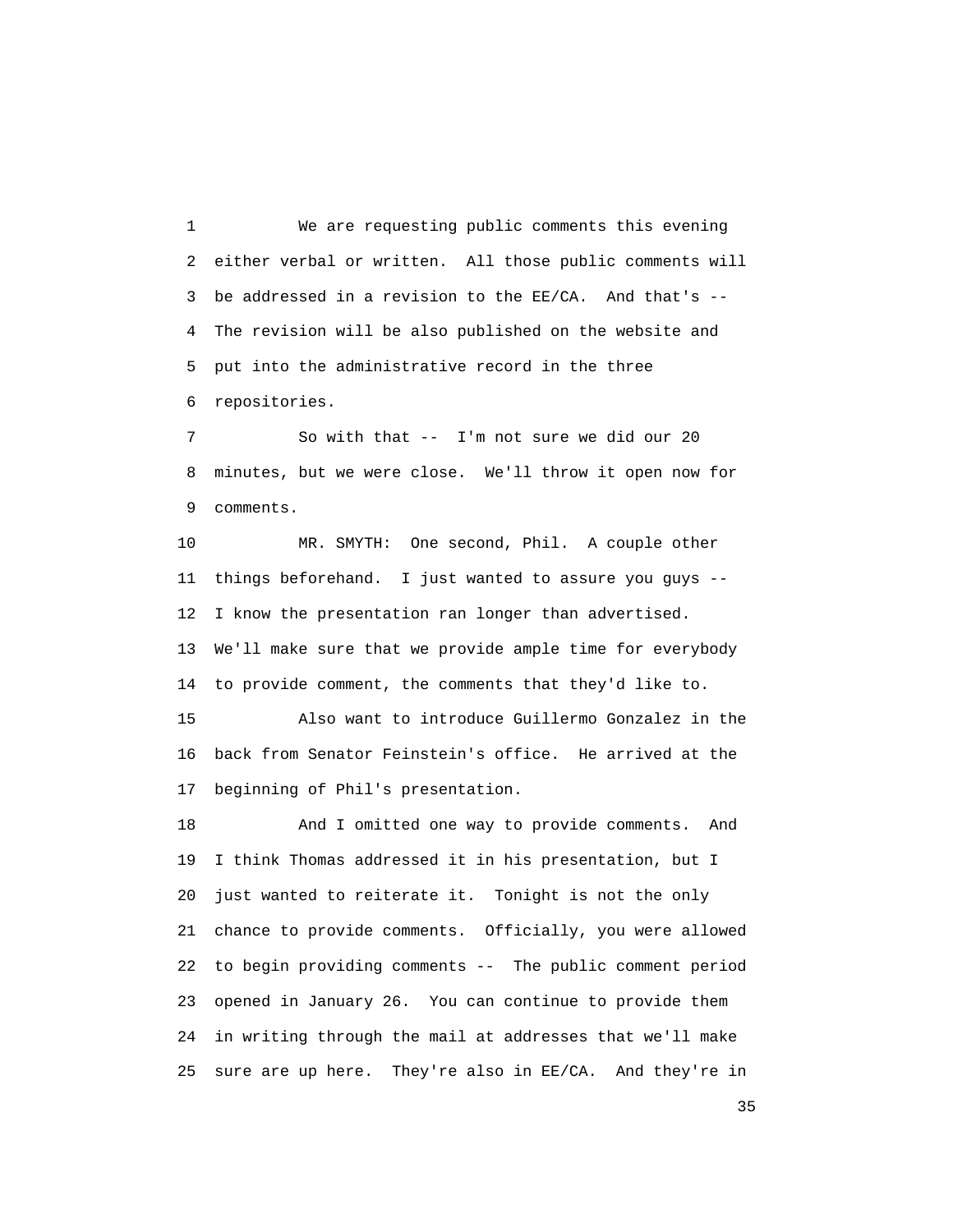1 the fact sheet that's a handout.

 2 They're also -- I think one of the other things 3 I was supposed to talk about and I forgot to in 4 logistics, there's a revamped, revised, new DOE website 5 on the Energy Technology & Engineering Center. And I 6 think that web address is also available on the fact 7 sheet. It's not in the EE/CA but it's on the fact sheet. 8 Any other ways to provide comments? Did I hit

9 them all? Okay.

 10 And in case you didn't see it, I had an example 11 of what the comment page looked like out there in the 12 hall. It's a little late to show you now after it's all 13 wadded up. But that's what it looked like in case you 14 want to provide written comment tonight.

 15 I think what we'll try to do is see if there's 16 an orderly progression to the microphone. If there's 17 not, I'll ask you to raise your hand and I'll recognize 18 you to go forward.

 19 Dan. I'm not supposed to recognize you. It's 20 different from the last meeting.

 21 MR. HIRSCH: My name is Dan Hirsch. I'm 22 president of the Committee to Bridge the Gap. And I'm 23 outraged by both the abrogation of the law and by the 24 substance of this proposal.

25 You folks have been given a dog-and-pony show

 $36<sup>2</sup>$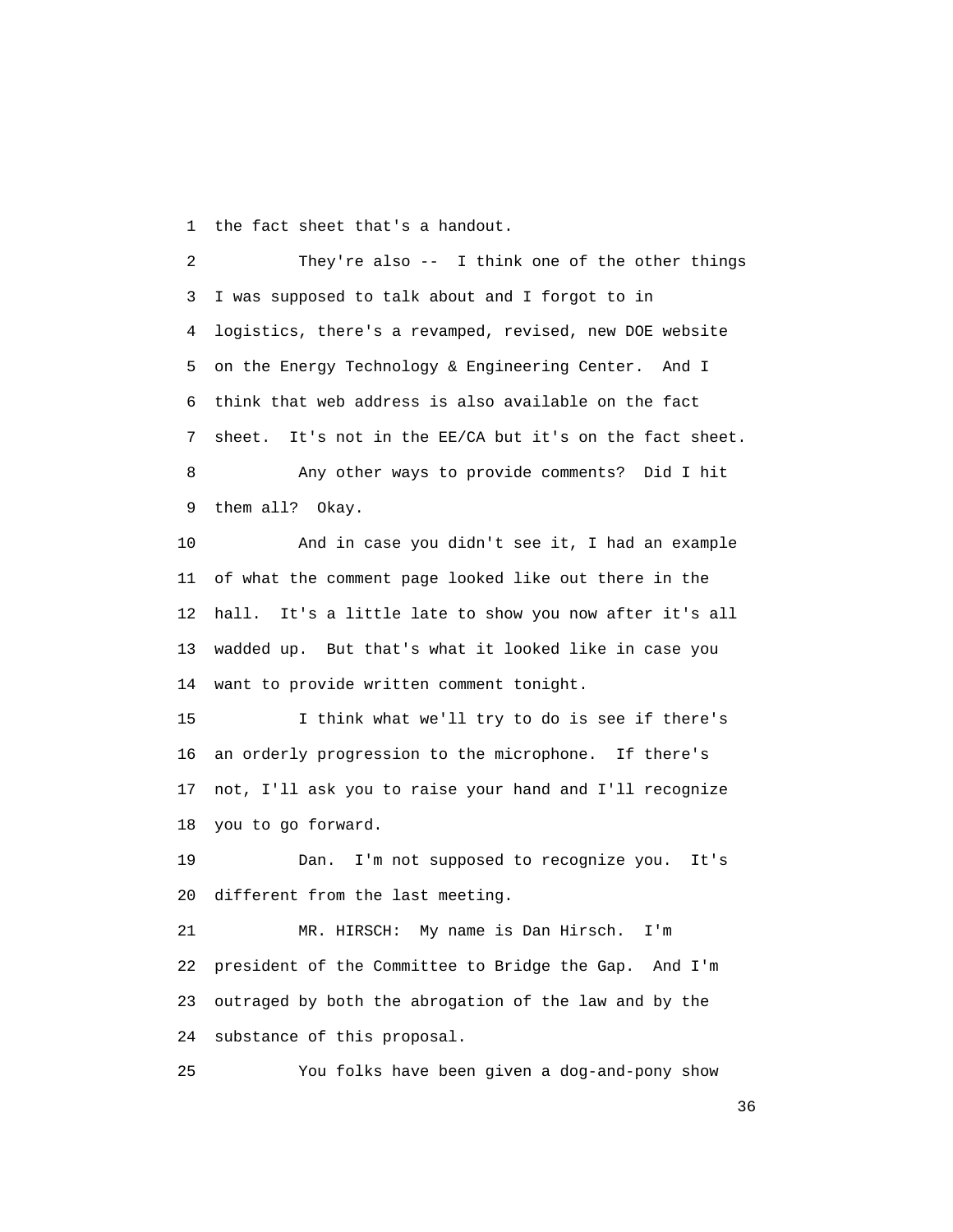1 tonight, an hour of our time where they're supposed to 2 listen to us. Instead, you've been listening to their 3 spin and misrepresentations about what's being done.

 4 Let me first talk about the claims Mr. Johnson 5 made about trying to finally comply with the law. He 6 mentioned a law called CERCLA -- that's Super Fund law -- 7 and a 1995 joint policy that DOE had committed to clean 8 up all of this site consistent with EPA's Super Fund 9 criteria.

 10 For many years now, his department has thumbed 11 its nose at that requirement. And now he's announced to 12 us that for the last two buildings they will supposedly 13 comply.

 14 Well, that's false in two ways: One is they're 15 not complying, as I will disclose in a moment; and 16 secondly, under that joint policy, the entire site was 17 supposed to be cleaned up consistent with EPA's criteria. 18 And so they're saying we're going to clean out the rest 19 of it. We're going to leave all that contamination 20 behind. We have frozen you out of the public process for 21 years. And for the last two little buildings we're going 22 to pretend to let you into the process if you pretend 23 that we complied with CERCLA and the 1995 agreement. 24 When I say "pretend," let me give you a few specifics. 25 Those of you came to the meeting got this post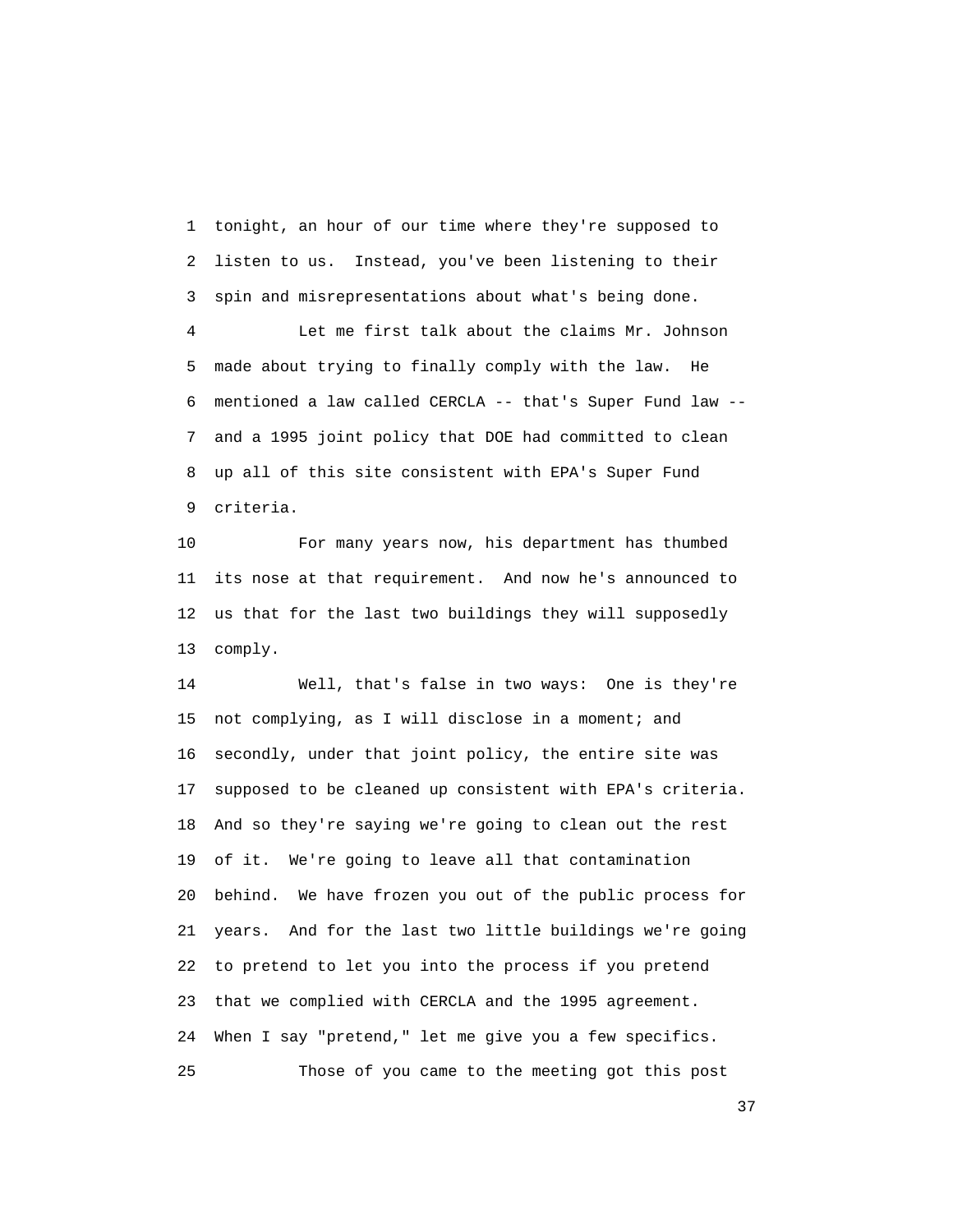1 card. There's not a word on the post card about this 2 document called the EE/CA, its availability or comment 3 period expiring February 28. It invites you to come to a 4 meeting.

 5 When you arrived, you're given a copy of the 6 EE/CA. As you sit here, you have no time to read it. 7 They claim that the meeting is to get your comments on a 8 document you can't possibly have reviewed.

 9 They published -- The sole public notice was 10 two fine-print ads in the newspaper. The first ad said 11 If you want more information, go to a certain website. 12 If you click on that website, you get emptiness. Doesn't 13 work.

 14 The second ad when you click on to go to the 15 website, you do get their website. But if you did it 16 when the ad ran, there is not a word about the EE/CA. 17 They showed you a moment ago what the website shows 18 today. For the first two weeks after the notice went out 19 when you went to the website, there wasn't anything about 20 the EE/CA on it. You would go to a section called 21 "Cleanup," and it would open up a page that said, "Under 22 Construction."

 23 So they've asked you to comment on something you 24 haven't seen. They're now telling you you have seven 25 days to get comments in on this document and that

<u>38</u> and the state of the state of the state of the state of the state of the state of the state of the state of the state of the state of the state of the state of the state of the state of the state of the state of the s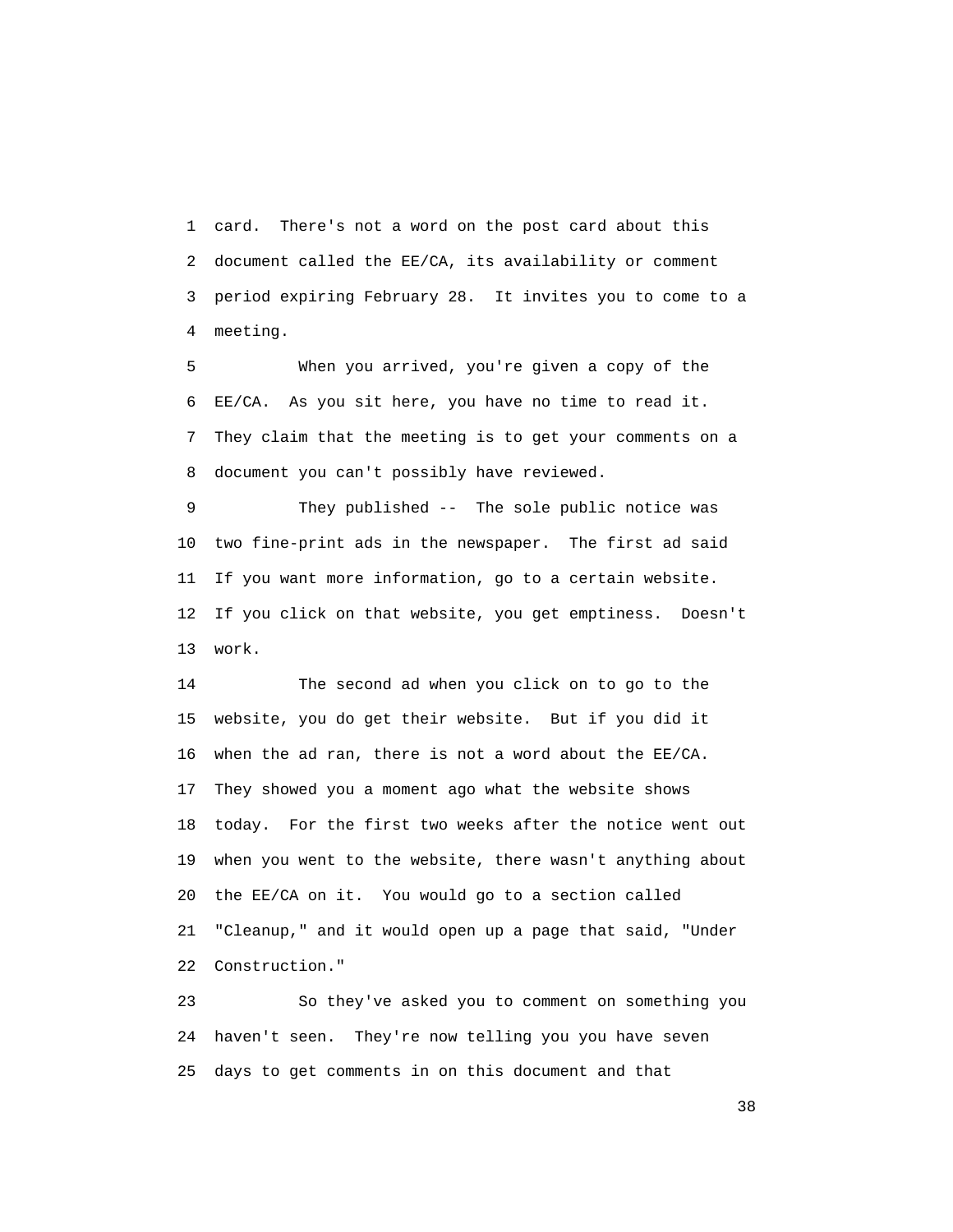1 administrative record. They're telling you today. The 2 handout that they gave out to you as you walked in said 3 "How do I comment?" You can comment today on the EE/CA 4 which they say they're handing out today -- and none of 5 you can read it because you've been sitting here 6 listening to them -- or you can send in comments within 7 seven days.

 8 Now, that's not what the CERCLA law requires. 9 They didn't notify, to the best of my knowledge, a single 10 state legislator or federal legislator about the 11 availability of the EE/CA or the comment period. They 12 didn't notify a single reporter. They didn't send out a 13 press release. They didn't make a phone call. There was 14 a mailing list that has been generated of everybody 15 that's concerned about this site. They did not send out 16 a mailing saying, We have a document. We have 30 days. 17 They didn't send out copies of the document. Instead, 18 they sent out a misleading post card saying, Come to a 19 public meeting, without mentioning there is a document, 20 how to find it, or the comment period. So they're 21 pretending that this is a session for you to comment on. 22 And so my first request is that you comply with 23 the law, that you renotice this, that you mail out to 24 your mailing list a notice that there is this document, 25 that it is available now finally on the website --

 $39<sup>2</sup>$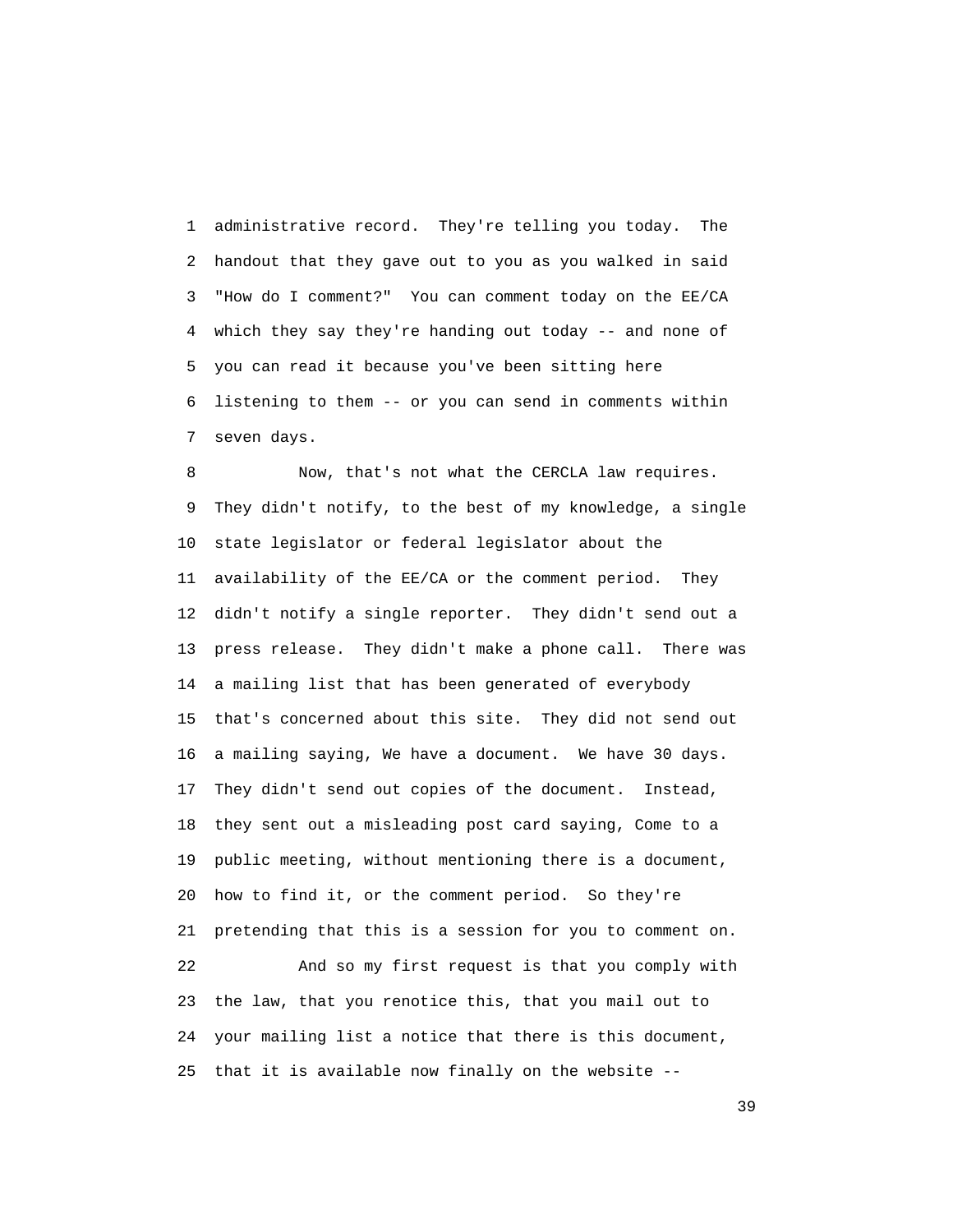1 And I'd ask you to actually mail out the 2 document and announce a 45-day comment period from the 3 time people get it.

 4 -- that you notify each legislative office of 5 this matter as well, and that you notify the press. This 6 otherwise is simply a sham. Two fine-print ads in the 7 newspaper with links to websites that don't work and a 8 public meeting where they tell you to comment on 9 something that they handed a minute before you walked in. 10 Well, there's an old saying. This is a 11 different kind of meeting. We have a transcriber. 12 MR. SMYTH: I was just going to ask if you 13 wanted anybody to respond to your first --

 14 MR. HIRSCH: No. This is my public comment. I 15 hope that you will positively say, yes, we'll get an 16 extension to the comment period so maybe documents may be 17 available.

 18 You mentioned that the administrative record is 19 available now finally on the website and you just showed 20 us the page. But when I went on the website, it tells us 21 you have to go to the reading room, the library to see 22 the administrative records. I'm not even sure that your 23 statement that it's now available on the website is true. 24 What you showed us on the website says the opposite. You 25 can't get it from the website.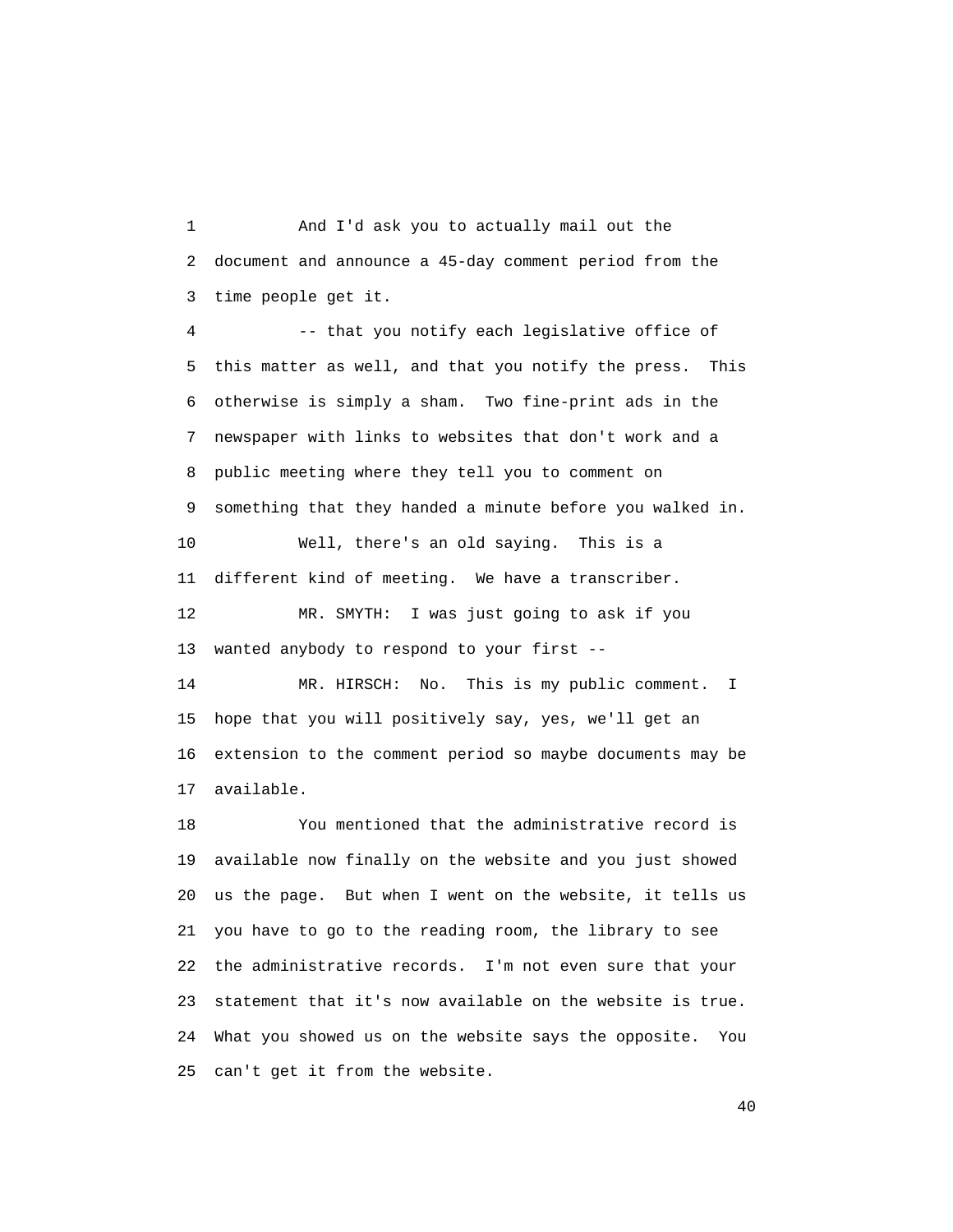1 MR. SMYTH: We'll -- Okay.

 2 MR. HIRSCH: Excuse me? We had a notice issued 3 on January 26 or January 27 that there was a 30-day 4 comment period on the EE/CA and to go to the website to 5 obtain it. It was not on the website at that time at 6 all. Okay?

 7 Now, let's get to the substance of what they're 8 proposing. And they've slid over it really beautifully, 9 really beautifully.

 10 The first thing that Phil Rutherford told you is 11 they're going to get rid of all the radioactivity. All 12 the contamination is going to be removed. But then he 13 shows you a chart showing how much radioactivity they're 14 going to leave behind.

 15 He told you that the Environmental Protection 16 Agency has signed off on this. False. EPA in December 17 of 2003 issued a detailed letter which they continue to 18 stand by saying that this site will not be safe at least 19 for unrestricted use, which is their plan to make it 20 residential; that they have not adequately characterized 21 the site; that the only safe use would be limited day 22 hikes with restrictions on picnicking; and that they have 23 not followed the EPA requirements for cleanup; and that 24 they are not using safe and protective cleanup standards. 25 None of it has been revoked by EPA. They told us just in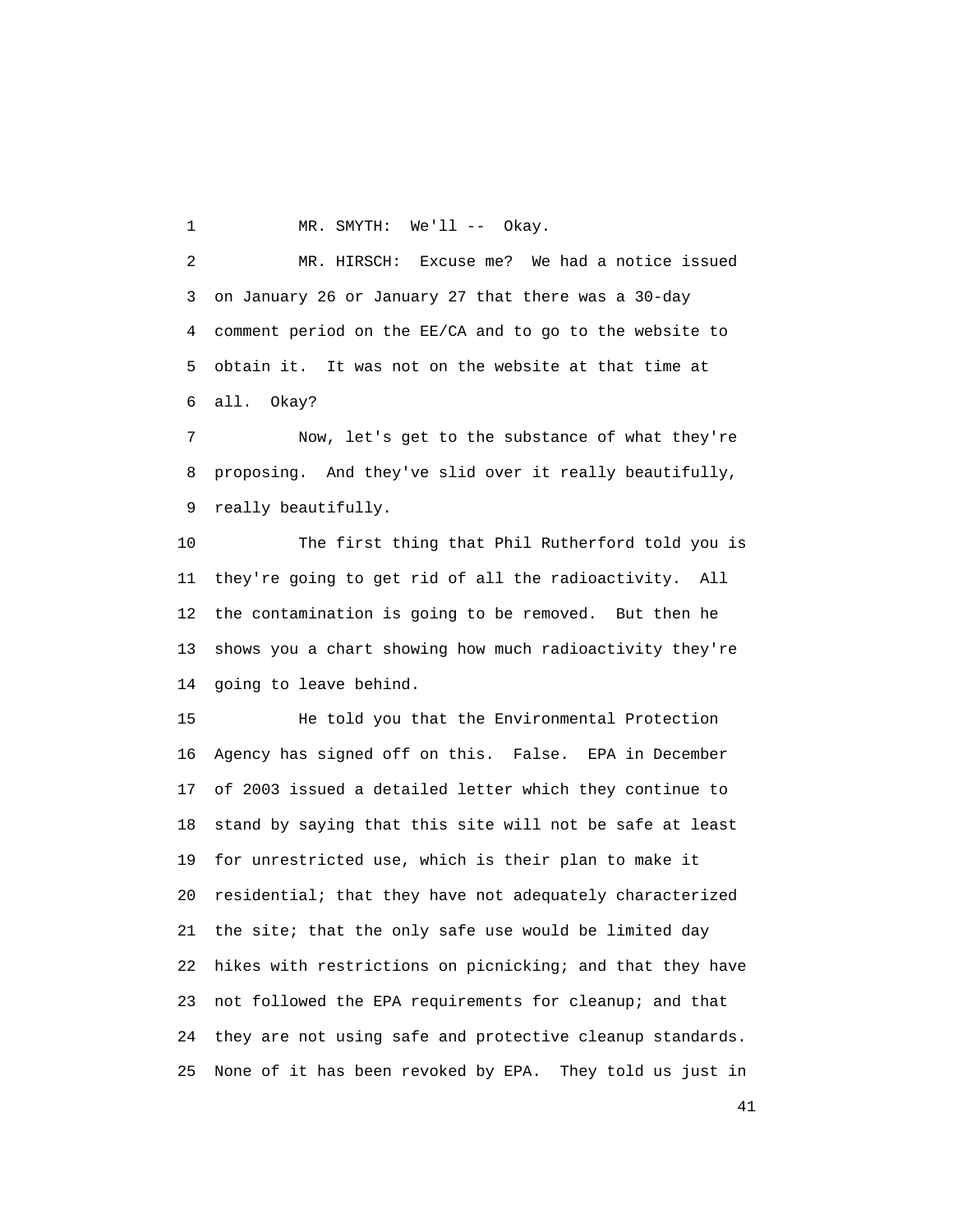1 the last days they stand by that letter.

 2 DOE has ignored all of those EPA comments. In 3 January, EPA issued a second letter dealing with this 4 particular project, not with any of the prior projects. 5 It says that this EE/CA -- E-E-C-A, which is a term of 6 CERCLA -- violates EPA's guidance on how you're supposed 7 to do these kind of cleanups.

 8 DOE has not done anything to fix that. It 9 continues to violate it. It continues to issue what they 10 call a streamlined EE/CA. Let me tell you what is meant 11 by "streamlined."

 12 The fundamental principle to EE/CA is that it's 13 supposed to identify the proposed cleanup level, how much 14 they're going to leave behind of the radioactivity so the 15 public can comment on it.

 16 The actual EE/CA that they've given us here 17 says, After the comment period expires a, quote, unquote, 18 risk management decision will be made as to how much 19 radioactivity to leave behind. Doesn't say who will make 20 it. Doesn't say how or what criteria. It simply says 21 that someone after you no longer have an opportunity to 22 comment will decide how much radioactivity to leave 23 behind. And as Phil has indicated in their presentation, 24 their intention is to leave a hundred times as much as 25 the table that he's shown you in that slide.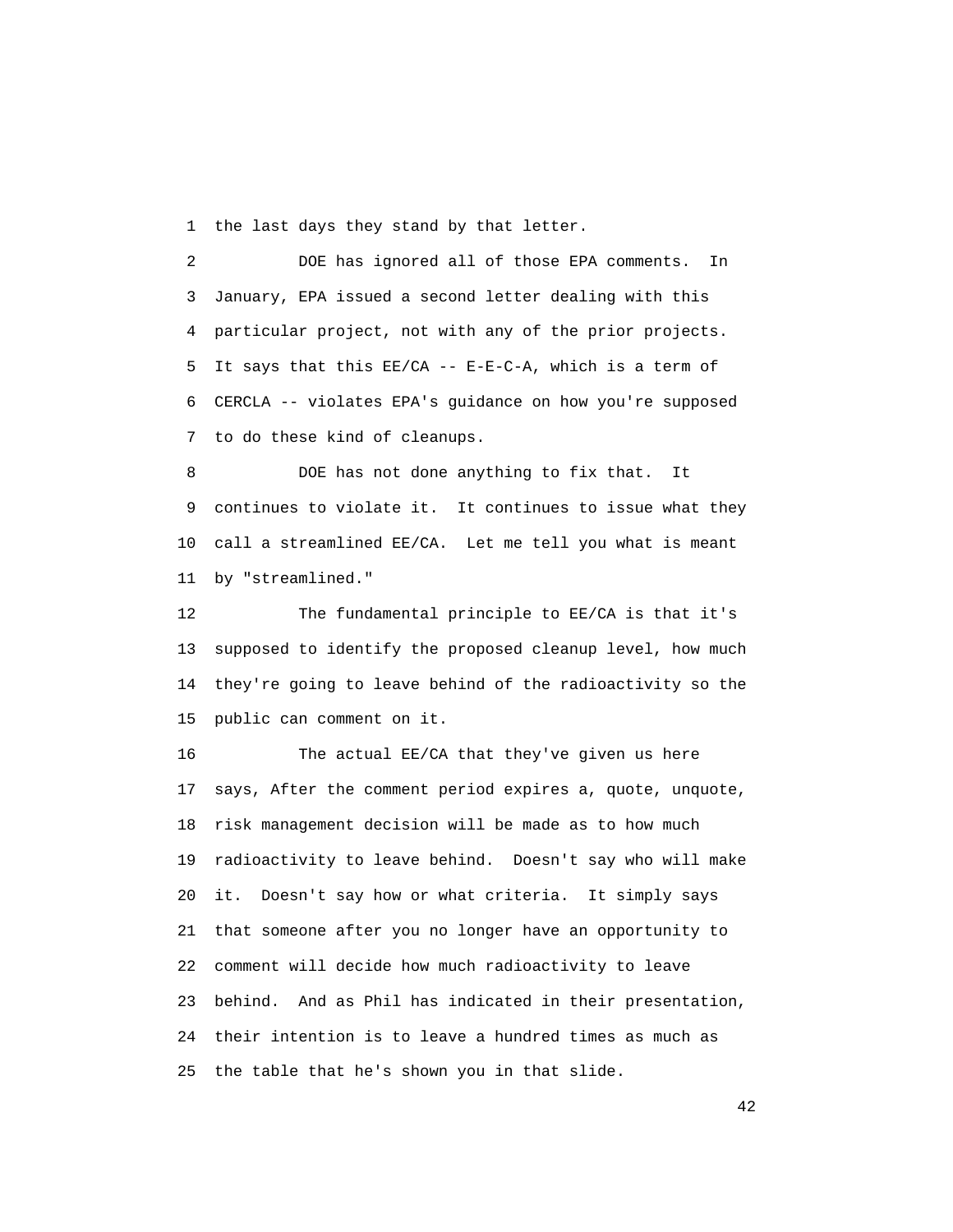1 Is it possible to get that table again, the one 2 that appears on the notice?

 3 Let me tell you what he didn't tell you. First 4 of all, he said that that is the EPA's 10-6 risk goal. 5 It's false. EPA has said over and over and over again 6 that these numbers -- the numbers you need for 7 Americium-241, Cobalt-60, and so on -- has to be based on 8 the land use that is feasible for this property and that 9 would reduce the greatest exposure.

 10 This land is zoned RA-5, Rural Agricultural 5 -- 11 small ranchettes where you can have goats and gardens and 12 orchards, which is in fact the use for a number of people 13 around the site at present. It is the current zoning. 14 Under EPA guidance, you have to use that current zoning 15 if that produces the most restrictive doses, the most 16 restrictive cleanup.

 17 What Phil didn't tell you is that these numbers 18 here are not based on current zoning, not based on RA-5, 19 but are based on suburban residential and that these 20 numbers are a hundred times higher from many of those 21 radionuclides than what EPA would permit.

 22 Instead of being a 10-6 risk, as he says up here, 23 most of those numbers are in fact 10-4, a hundred times 24 higher risk already as a point of departure. That means 25 that the column to the right, which is what Phil is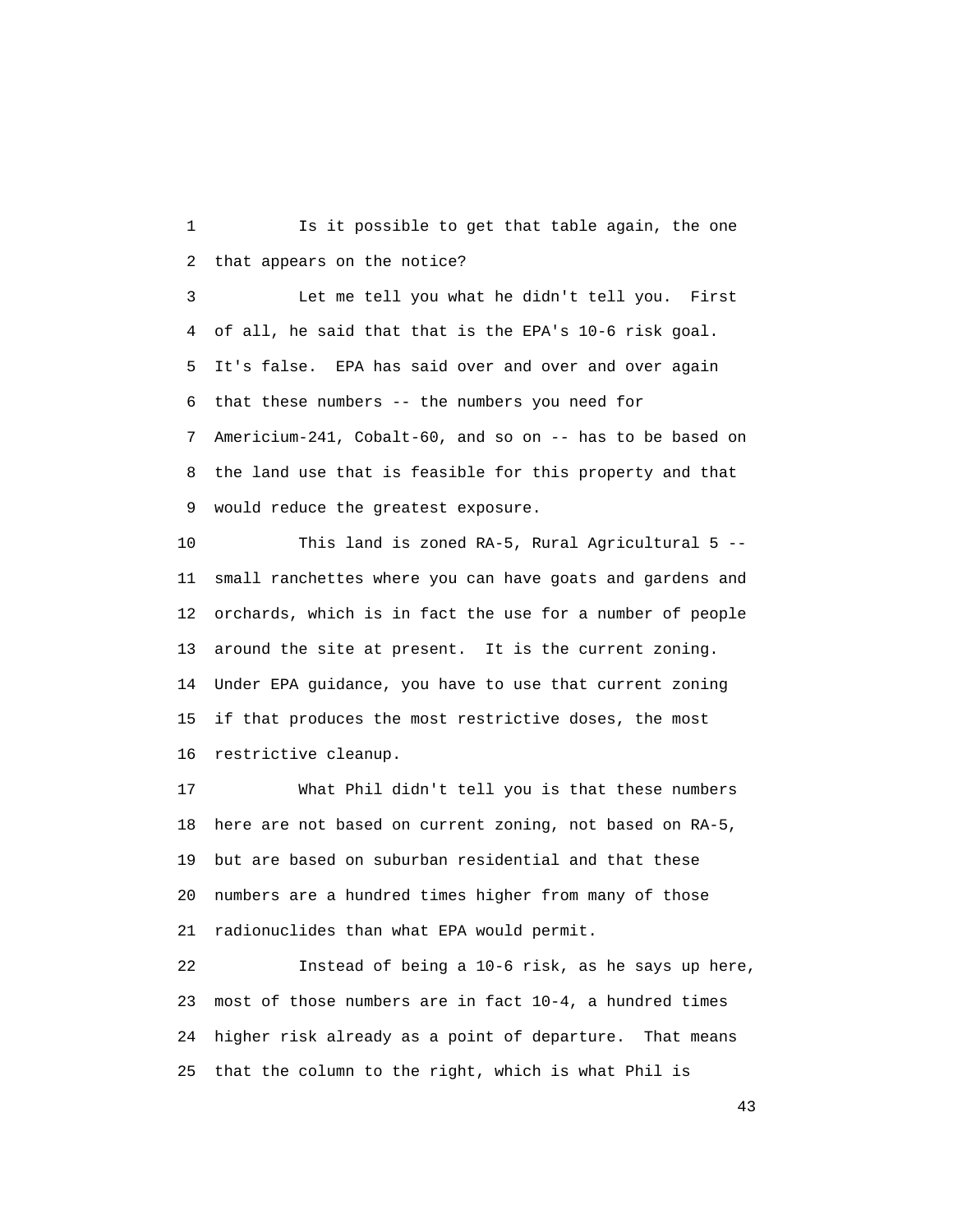1 really going to end up at, is a hundred times higher than 2 what he claims is the EPA goal, which is already a 3 hundred times higher than what the EPA goal really is, 4 that the actual cleanup that they are contemplating is 5 10,000 times more radioactivity than the EPA would 6 normally permit.

 7 But they're not going to let you comment about 8 it, first of all. Second of all, they're not going to 9 tell you the truth about it. And third, the actual 10 decision is to be made, quote, unquote -- see if I can 11 find the quote -- "After the comment period is all over, 12 quote, a risk management decision will be made."

 13 The purpose of CERCLA is to have the public 14 involved in this management decision. The purpose is to 15 be able to have you have a say in how much radioactivity 16 is left behind. So despite the claim that they finally 17 complied with CERCLA, the EPA guidance, they continue to 18 ignore EPA's past comments and they continue to evade 19 EPA's guidance both on public participation -- the straw 20 to have you comment on something you haven't seen, but 21 the substance as well.

 22 Let me tell you a couple of other problems with 23 this document which if you had had a chance to read you 24 would still have trouble finding it because it's buried. 25 They intend to release the contaminated -- radioactively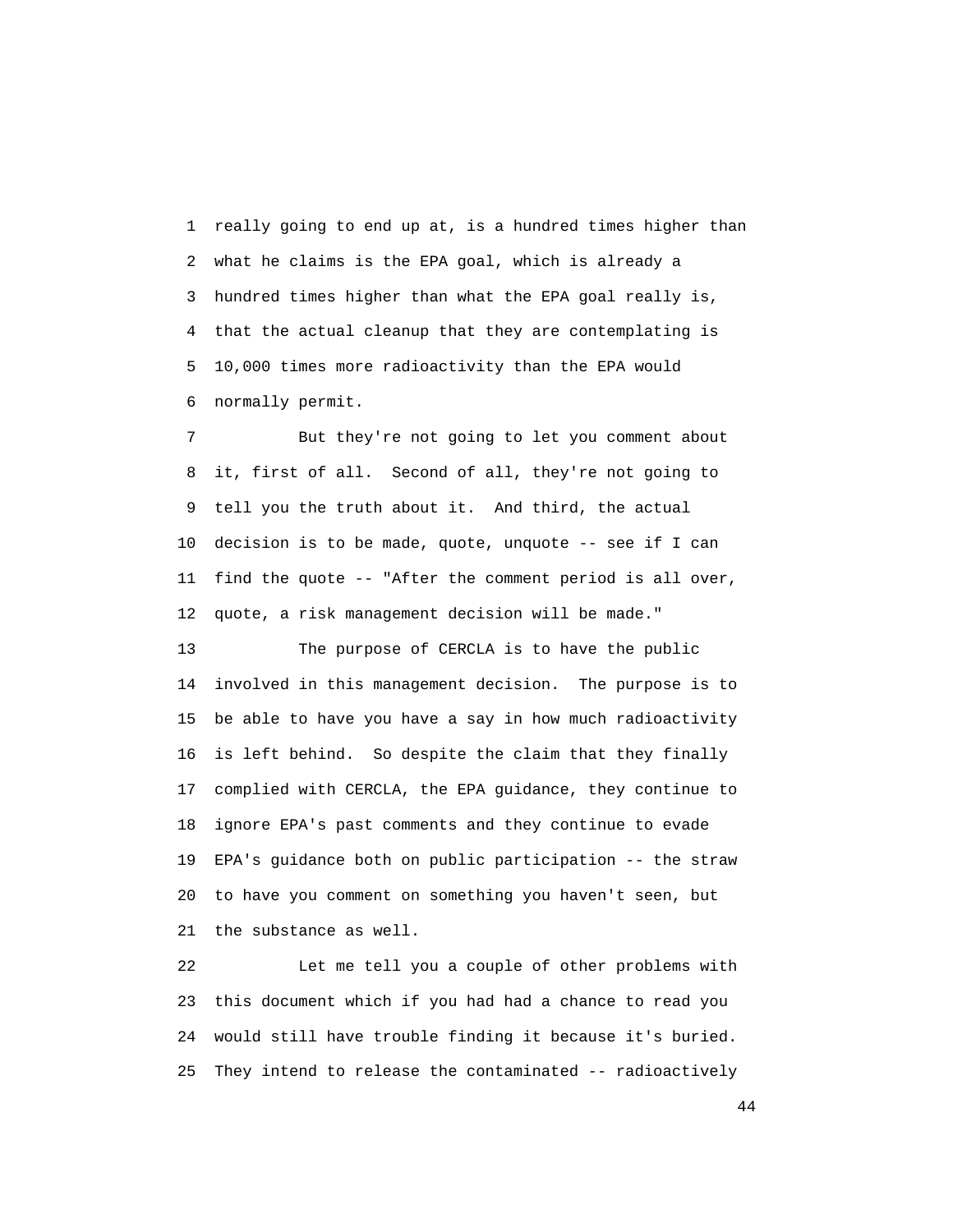1 contaminated material, send it not to a licensed 2 radioactive waste disposal site but to an unlicensed 3 facility neither licensed for radioactive material nor 4 designed for them.

 5 They will say in the document they're going to 6 call everything in the building and all of the soil that 7 is beneath the top cleanup level, the one that is the 8 least protective -- anything between that and background 9 they're going to call something that is decommissioned 10 material which means radioactively contaminated but which 11 they're going to evade the law that that stuff has to go 12 to a licensed facility. It appears likely that it will 13 be sent to a place called Buttonwillow which is a place 14 where there is a long history of environmental justice in 15 the central valley. They may send it elsewhere.

 16 You probably remember that they got into a lot 17 of trouble because they were sending some of this to 18 local landfills -- the Sunshine Canyon, Bradley, and 19 Calabasas. Without disclosing it, without telling you 20 the implications they are now saying they're going to 21 distribute most of the radioactive waste where there is 22 no assessment of the environmental impact. Just silent 23 about that.

 24 One other matter, they do put in a table -- 25 It's a false table based on the wrong scenario. They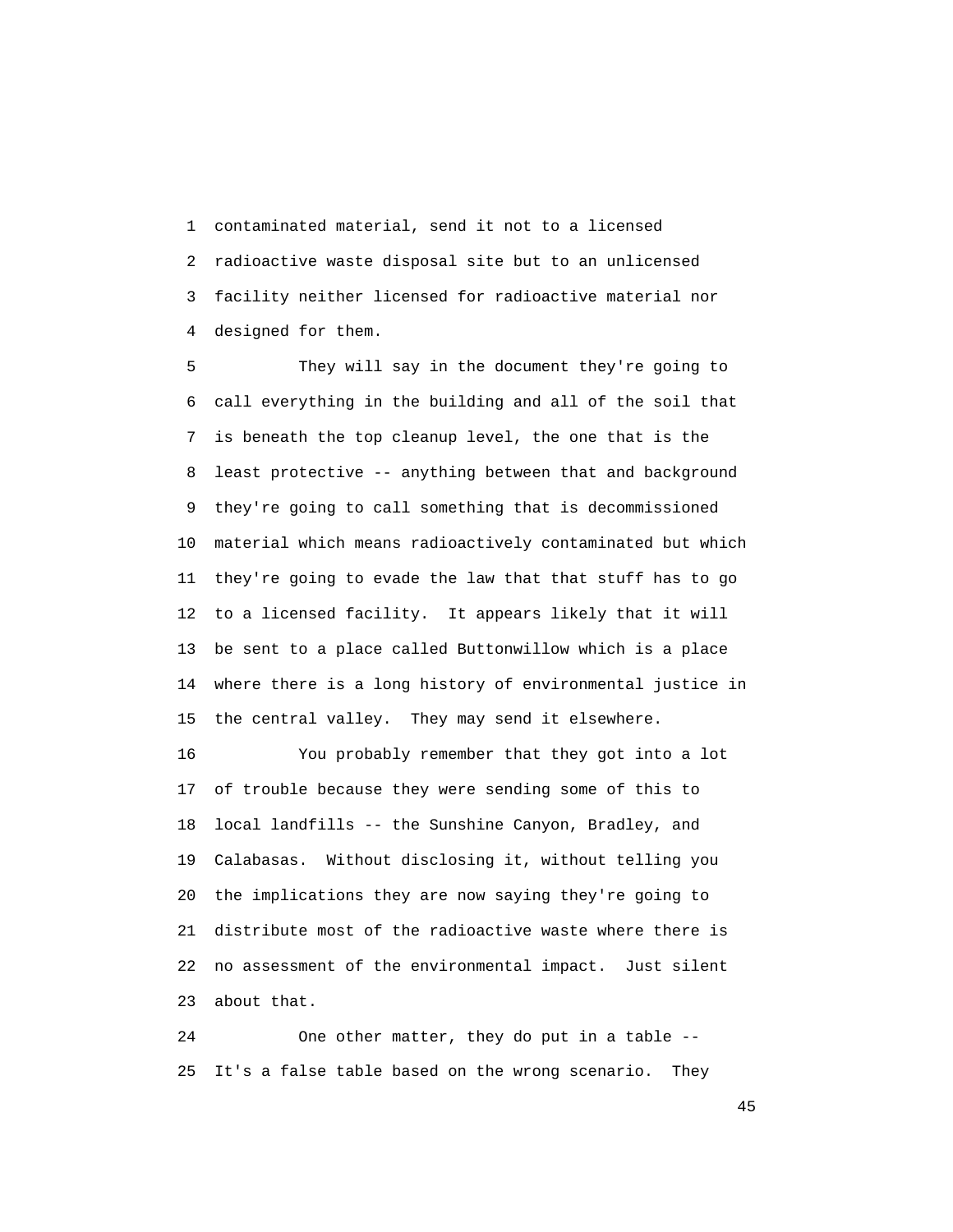1 misrepresented it, but they do put in a table of what 2 they're going to be looking for in terms of their initial 3 sweep for the dirt in contaminated soil. But they don't 4 even put any cleanup standards for the building. You're 5 asked to comment on cleanup of buildings and they don't 6 even put into the document what the standard is for 7 cleaning up the building. That's hidden from you as 8 well.

 9 So Phil said that EPA's position is that 10 anything in that risk range from 1 in 10,000 to 1 in a 11 million risk -- anything in that -- is protected. You 12 can go anywhere you want to in that risk range. He 13 clearly intends to go to the highest, to the 10-4 level, 14 which I told you is really 10-2, which means one in a 15 hundred. Every hundredth person would get cancer, 16 grossly outside of what has ever been permitted for 17 carcinogen.

 18 But he says that EPA says that's fine, that you 19 can do it anywhere in the risk range and that's false. 20 The EPA CERCLA guidance is clear. And they say they're 21 going to try to comply with it for once. They aren't. 22 The EPA guidance is clear. If you can't meet 10-6 risk, a 23 one in a million risk, you can fall back somewhat if you 24 can show you really can't meet it. But you can only fall 25 back to the absolute minimum necessary. And you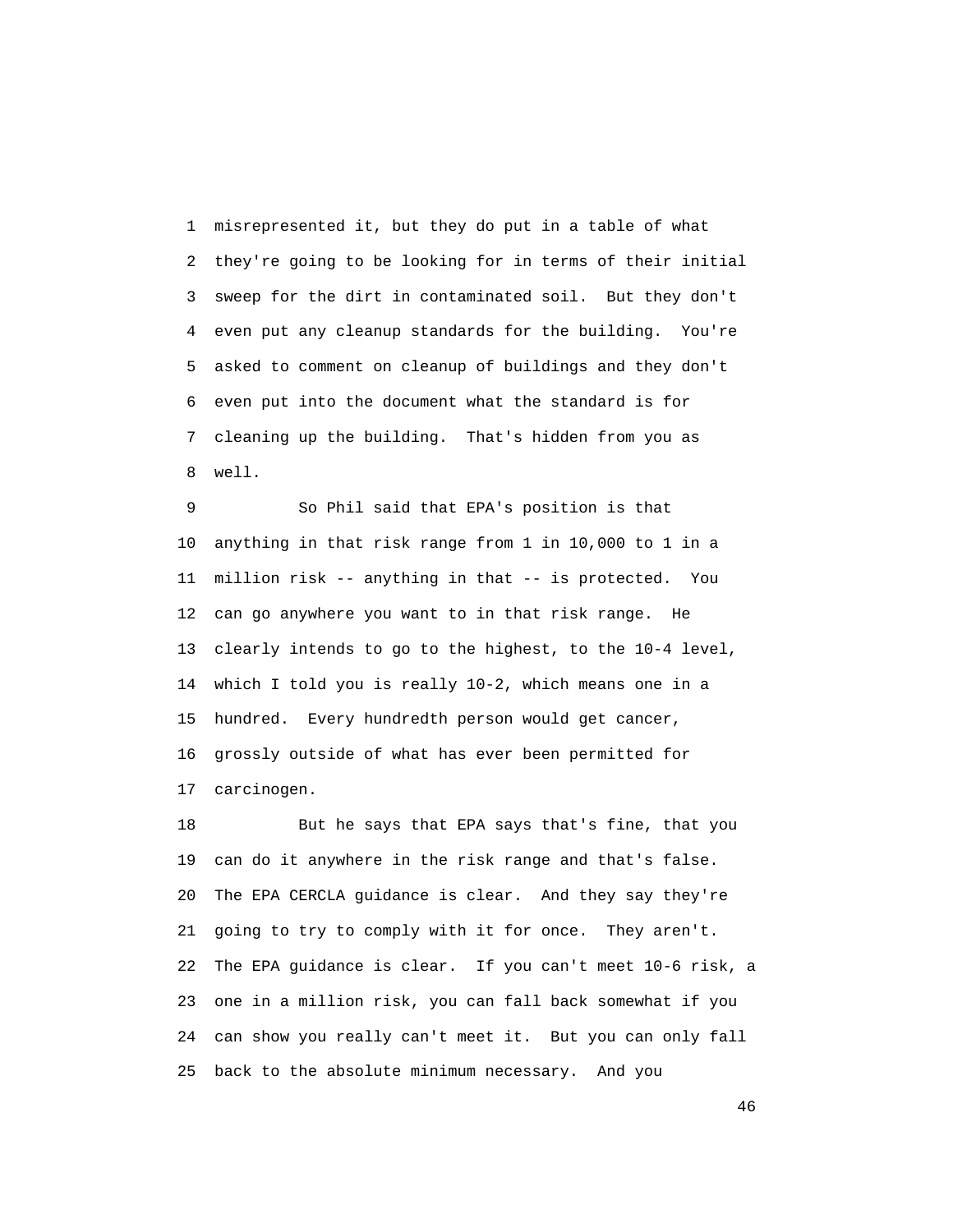1 demonstrate it by balancing a nine balancing criteria on 2 the CERCLA. And to do that balancing, there has to be 3 public participation. And you have to get as close to 4 the 10-6 as you can.

 5 But Phil described it, "We can do anything we 6 want to between 10-6 and 10-4," which means when he told 7 you that no longer is it 15 millirem, they're intending 8 to do the same they thing they always planned to do -- 9 leave these huge quantities of radioactivity behind.

 10 Now, they have also said that the fundamental 11 sin in environmental law is to artificially segment an 12 analysis of environmental impact. Do you know that there 13 has never been an environmental impact statement done? A 14 quarter of a million dollars in the only place in the 15 world there has been meltdown of a reactor. There has 16 been serious accidents at three others on the property. 17 They've got a Tritium plume in the soil. They have never 18 done an environmental impact statement. And what they're 19 now doing with this is they're segmenting, looking at one 20 building, looking at another building and, now, looking 21 that they claim under CERCLA but they're not going to do 22 the rest of it under CERCLA and they're telling you 23 they're going to leave the property sometime and release 24 it for unrestricted housing. I'm going to make one other 25 point at the moment and then I'm going to stop. I want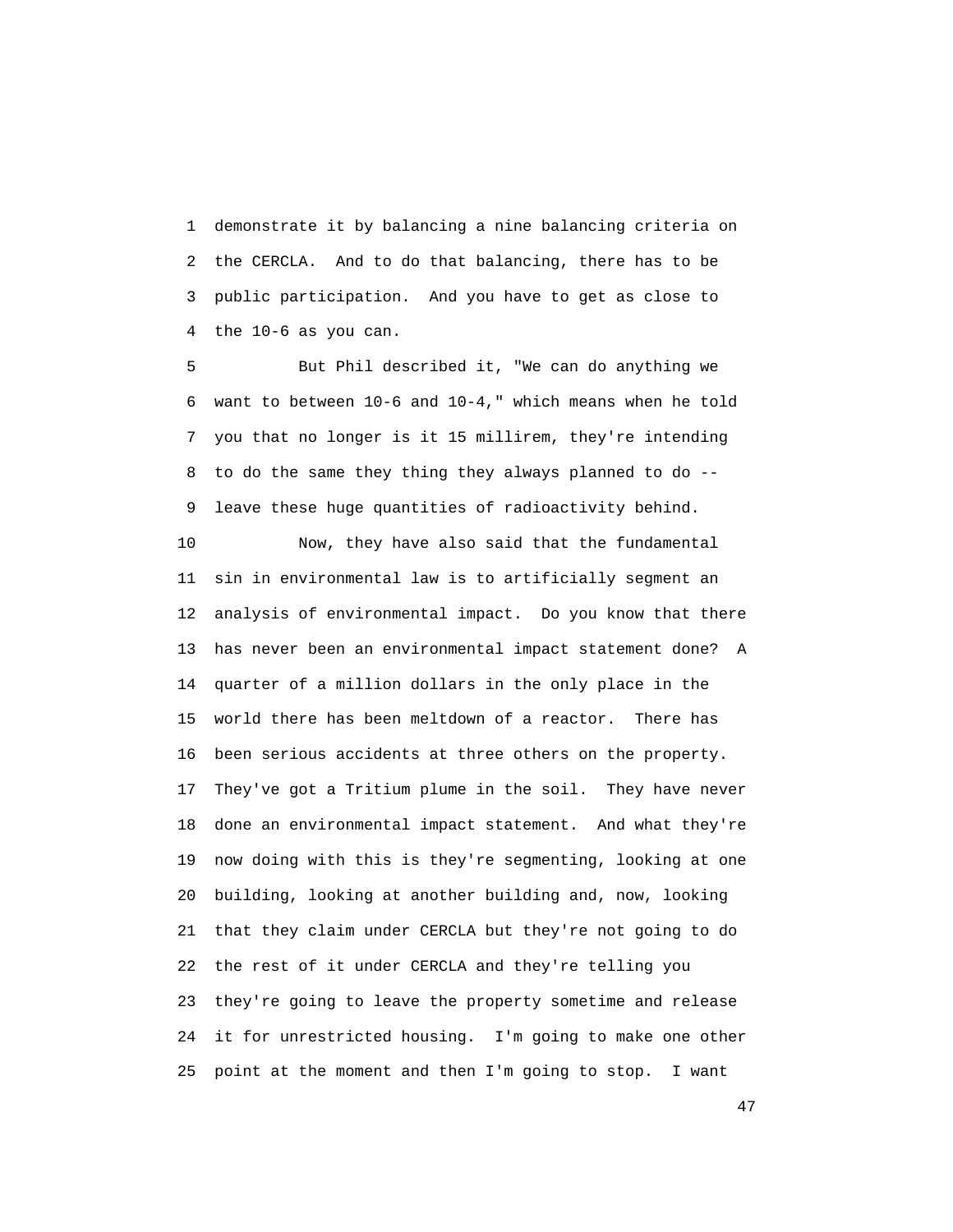1 to let other people come. I want to get my stuff in the 2 record. I know you're going to be frustrated because the 3 record is asking you to comment on a document you weren't 4 permitted to see.

 5 But one other comment: Phil told you that there 6 were only two alternatives possible. And what he said 7 was our way or no way. Clean it up the way they're 8 proposing, which is to very lax standards -- huge risk -- 9 or not clean it up at all. Pretty remarkable that those 10 are the only two choices.

 11 Those aren't the only two choices. The real 12 choices are to clean it up consistent with CERCLA, to 13 clean it up consistent with the current zoning, to clean 14 it up to as close to 10-6 as is humanly possible.

 15 So he's told you, We want to leave a ton of 16 stuff behind and your choice is to let us leave the ton 17 of radioactive stuff behind or let us leave all of it 18 behind.

 19 Those aren't the two choices and that violates 20 CERCLA also. It makes a mockery of attempting to comply 21 with public participation. It misrepresents that EPA has 22 signed off. It misrepresents that the public has had 23 meaningful comments. It says, for example, that we will 24 after the comment period is over figure out how we're 25 going to measure for these radioactive materials, but the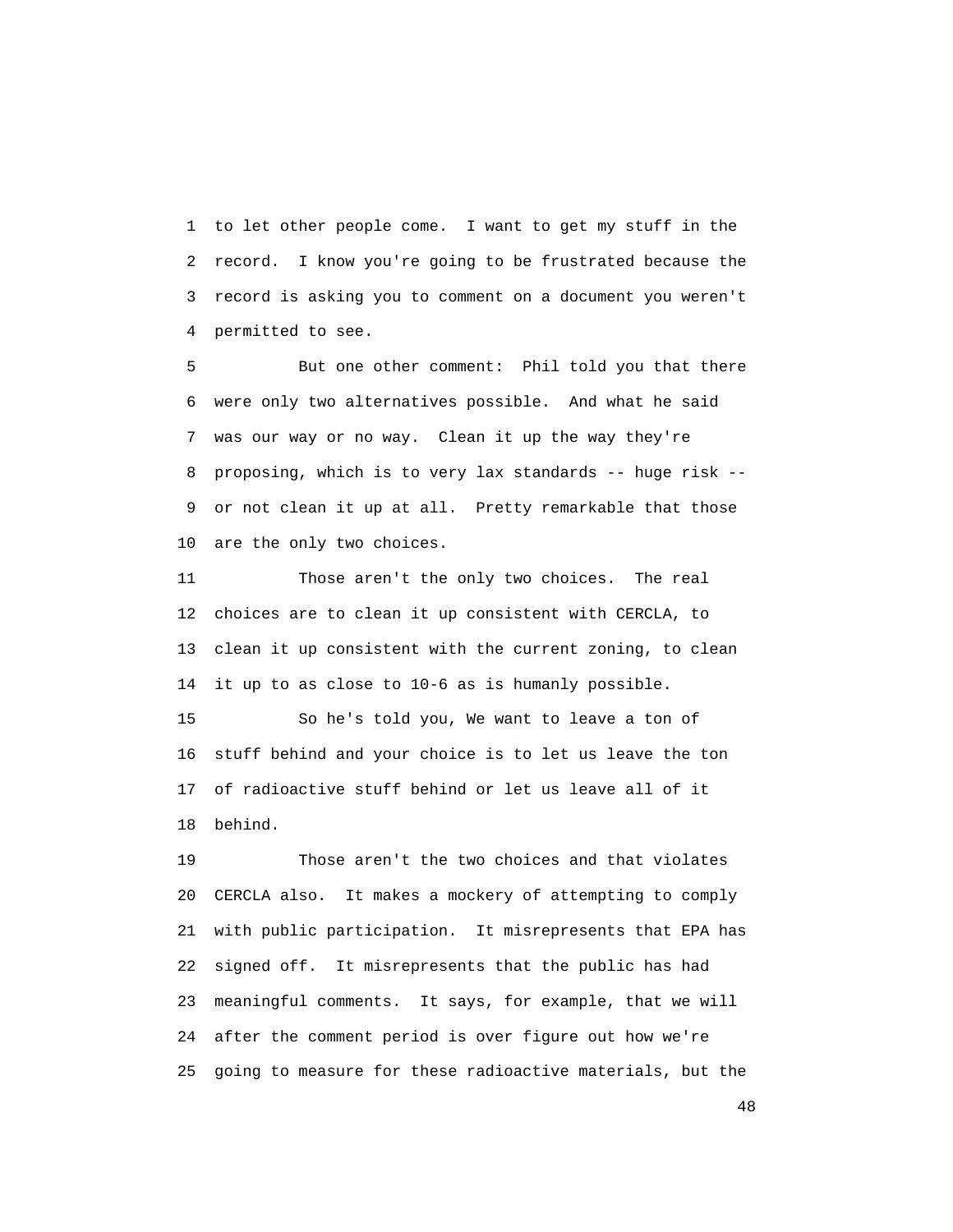1 public will be frozen out of that as well.

 2 It says that EPA has signed off on all these 3 public comments. False. It said that EPA had to review 4 the sampling analysis plan that's supposed to be done 5 before the cleanup starts. Boeing, DOE, same thing 6 changed that despite what EPA had demanded. So EPA now 7 doesn't get to comment about the sampling before it's 8 done in terms of the finding of the contamination, it 9 only gets to comment about the post-cleanup final survey. 10 EPA gets to at least comment on that one. You're frozen 11 out of both. And this is with a company that is a 12 convicted environmental felon indicted by an 13 environmental grand jury, pled guilty to multiple 14 environmental crimes, has a history of fabricating its 15 radiation and chemical data. And so you're left out of 16 that as well. And none of the protocols are in the EE/CA 17 to even available to comment. But they're pretending you 18 have input. So it's a fraud and people will be hurt, 19 injured, die because their intention is to leave vast 20 amounts of radioactivity behind and then put homes on top 21 of it, which EPA has said is unsafe and yet it's been 22 characterized now as if it's okay.

 23 Okay. I'm going to sit down. And you all 24 should comment if you can. But I would urge you, if you 25 feel you can't comment meaningfully because you're handed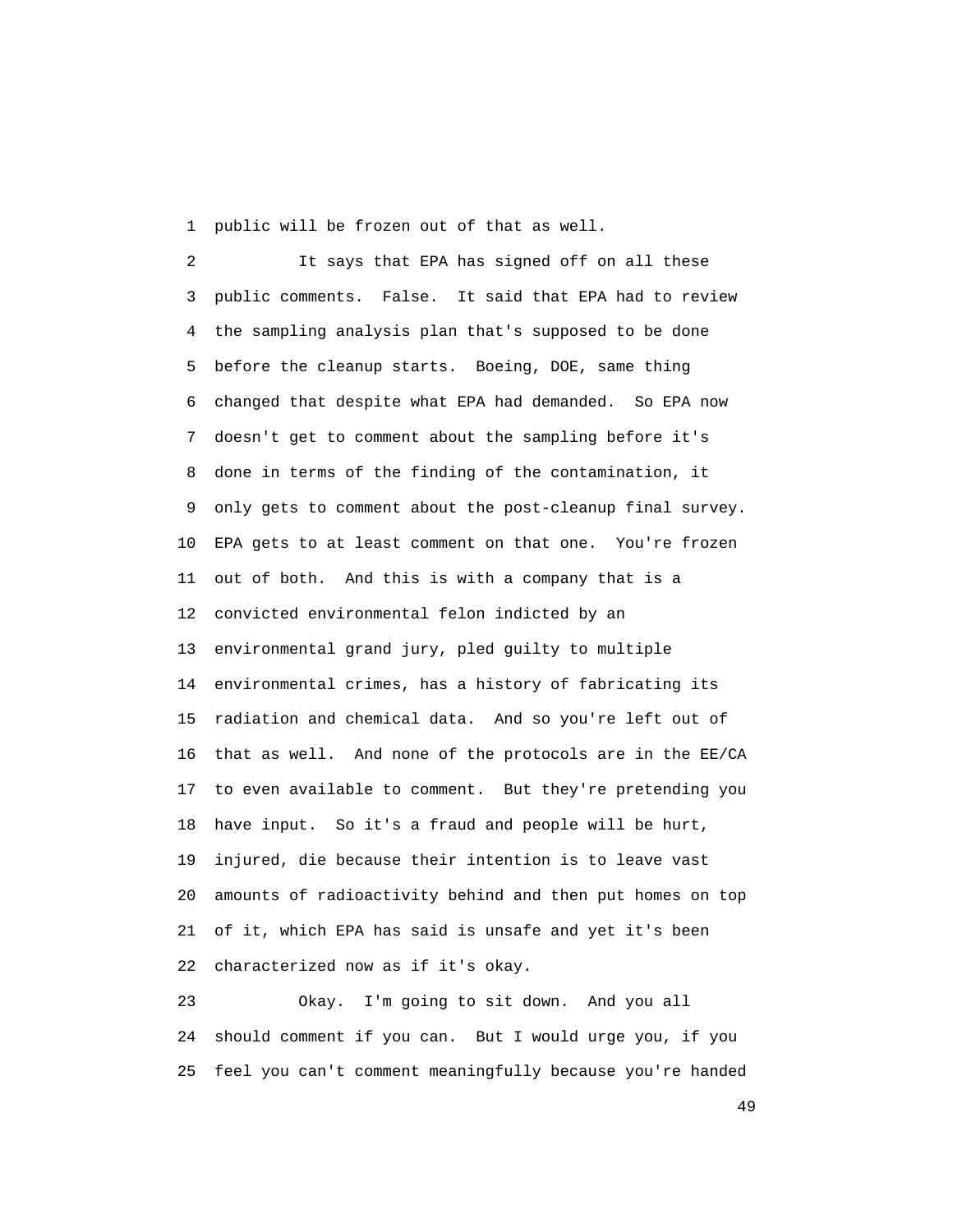1 a document as you walked in and ask for that extension 2 and ask for them to mail that out to everybody and ask 3 that they start disclosing in the document the true 4 aspects of the cleanup that you ought to be able to 5 comment on rather than hiding them until after the 6 comment period is over so that you really haven't had a 7 chance to comment on it at all.

8 That's enough for me. Thank you.

 9 MR. SMYTH: Response or just -- Do you have 10 anything you want to say Thomas or just more comment? 11 MR. JOHNSON: Well, we'll take everything that 12 Dan has said under advisement. It's there in the 13 records, so I'll go through them. It's kind of hard for 14 me to follow the many claims that Dan made during his 15 speech.

 16 A couple things that I'll absolutely respond to 17 right now saying that we did not provide this EE/CA in 18 good faith. And I would say to you that that's 19 absolutely false. We did provide this document in good 20 faith. We did provide the document to EPA for their 21 review and their comment. And I know that as a matter of 22 fact, through my multiple discussions that I had with the 23 EPA representatives for this document.

 24 Now, where Dan gets the source of his 25 information I'm not exactly sure, but I know from my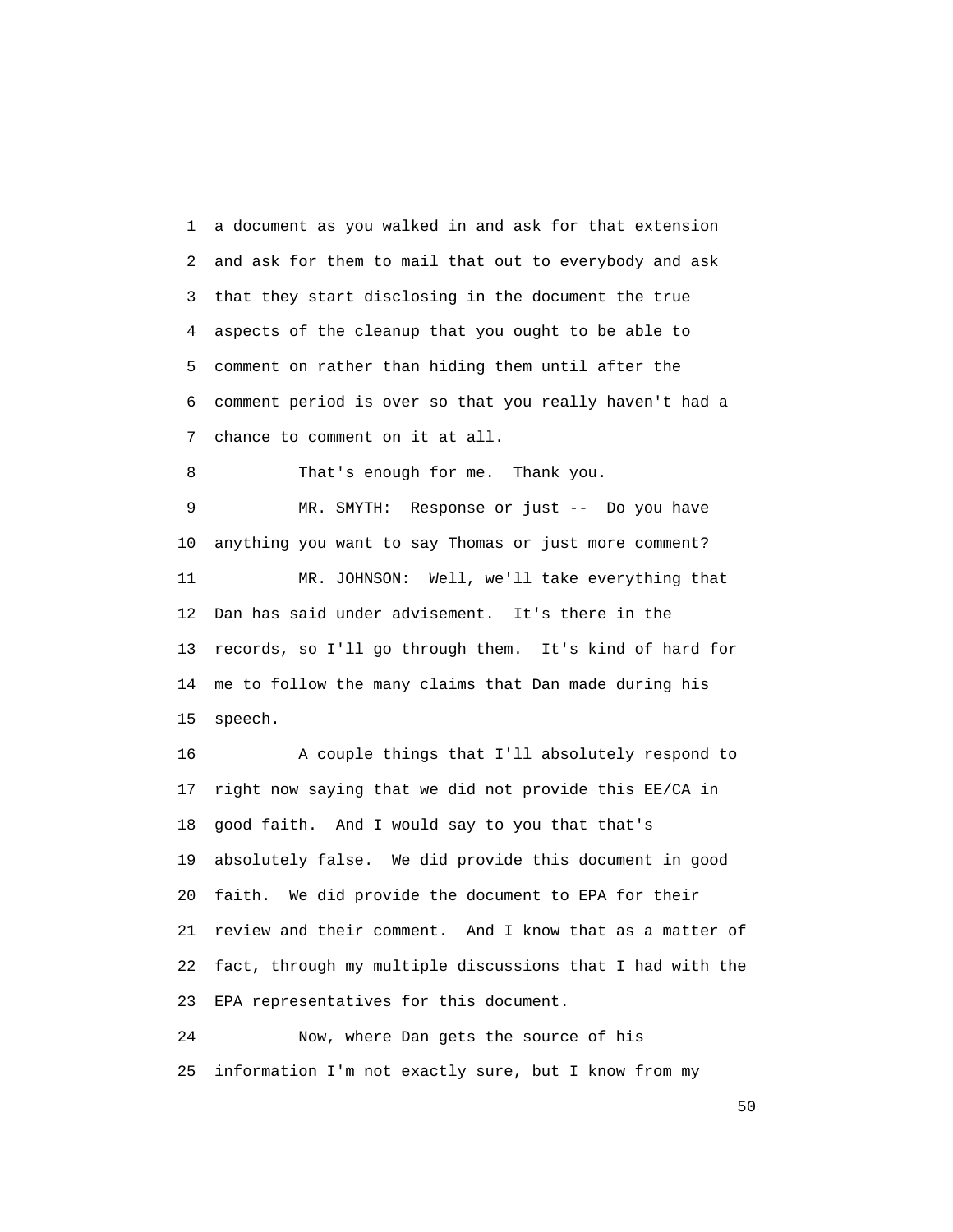1 multiple discussions with the EPA representatives they 2 had an opportunity to comment on the document as it 3 exists today.

 4 MR. HIRSCH: I just want to clarify for the record 5 because we have a transcript and this is probably going 6 to end up in court.

 7 I didn't say you didn't give it to the EPA. I 8 said you didn't give it to the public. I said you 9 ignored EPA's prior comments. The EE/CA was not up on 10 the website when you published the ad, the URLs on the ad 11 didn't take you to the proper website. You didn't 12 mention the EE/CA in the mailing that was sent out to the 13 public, its availability, comment period. You handed it 14 to the people as they came in today. You didn't try to 15 stimulate news stories, and you didn't notify the 16 legislators.

 17 So all you did was place two ads in fine print 18 in newspapers with incorrect information in them and then 19 hand stuff out to people as they walked into a meeting 20 and comment, and if you can't comment now we'll give you 21 seven days. That's what I said. I didn't say you didn't 22 give it to the EPA. I said you didn't give it to them. 23 MR. SMYTH: Okay. Next. Sir...? 24 MR. McLAIN: My name is Bob McLain (phonetic). 25 And I worked at North American Aviation, Rockwell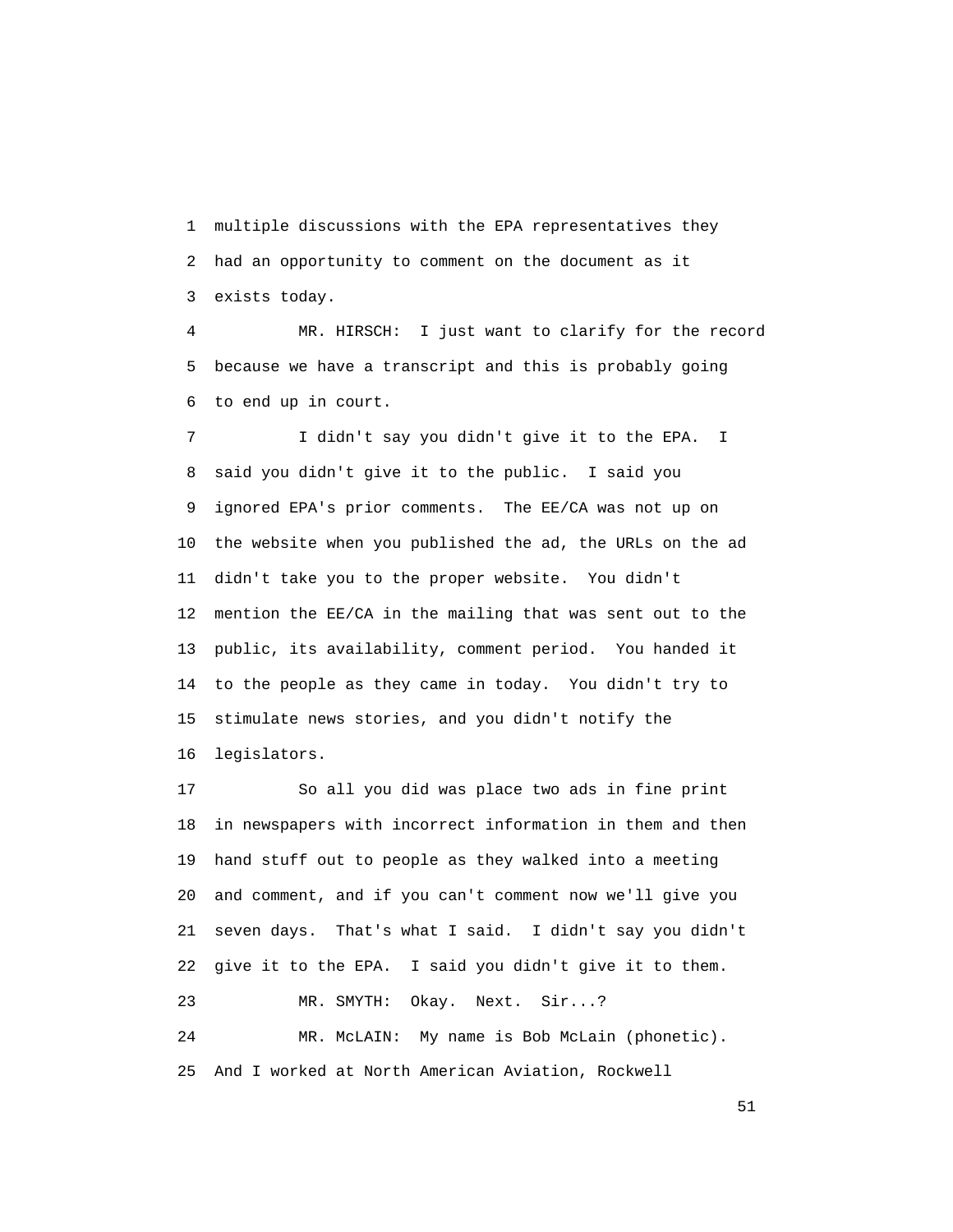1 International, and Boeing for 42 years. I started out in 2 the Reactor Physics Group which is next to the sodium 3 fire disposal area. And I worked in Building 24 during 4 the latter part of its existence.

 5 And one comment I'd like to make is during the 6 operation and sodium graphite reactor facility we had the 7 air monitor go off in the control room and we traced the 8 cause of that to a Russian nuclear explosion atmospheric 9 test in Siberia. And that's the only time that that air 10 monitor went off except for calibration when you put a 11 source up to it.

12 I was responsible for all the research 13 electronics for several facilities on the hill. I did 14 experiments in fast critical reactor, the sodium graphite 15 reactor. I did debugging and repair of modification to 16 the nuclear instrumentation for the helium reactor in 17 Lincoln, Nebraska, where we had -- The problem we solved 18 there was they had 600 instrument scrams during the 19 operation due to statistical noise in the electronics 20 and also over thermal -- over thermal temperature 21 gradients in the reactor.

 22 The problem with this was all of these were 23 false alarms because the -- the plant protective system 24 was an analog computer that was based on magnetic 25 amplifiers which were powered by line voltage. And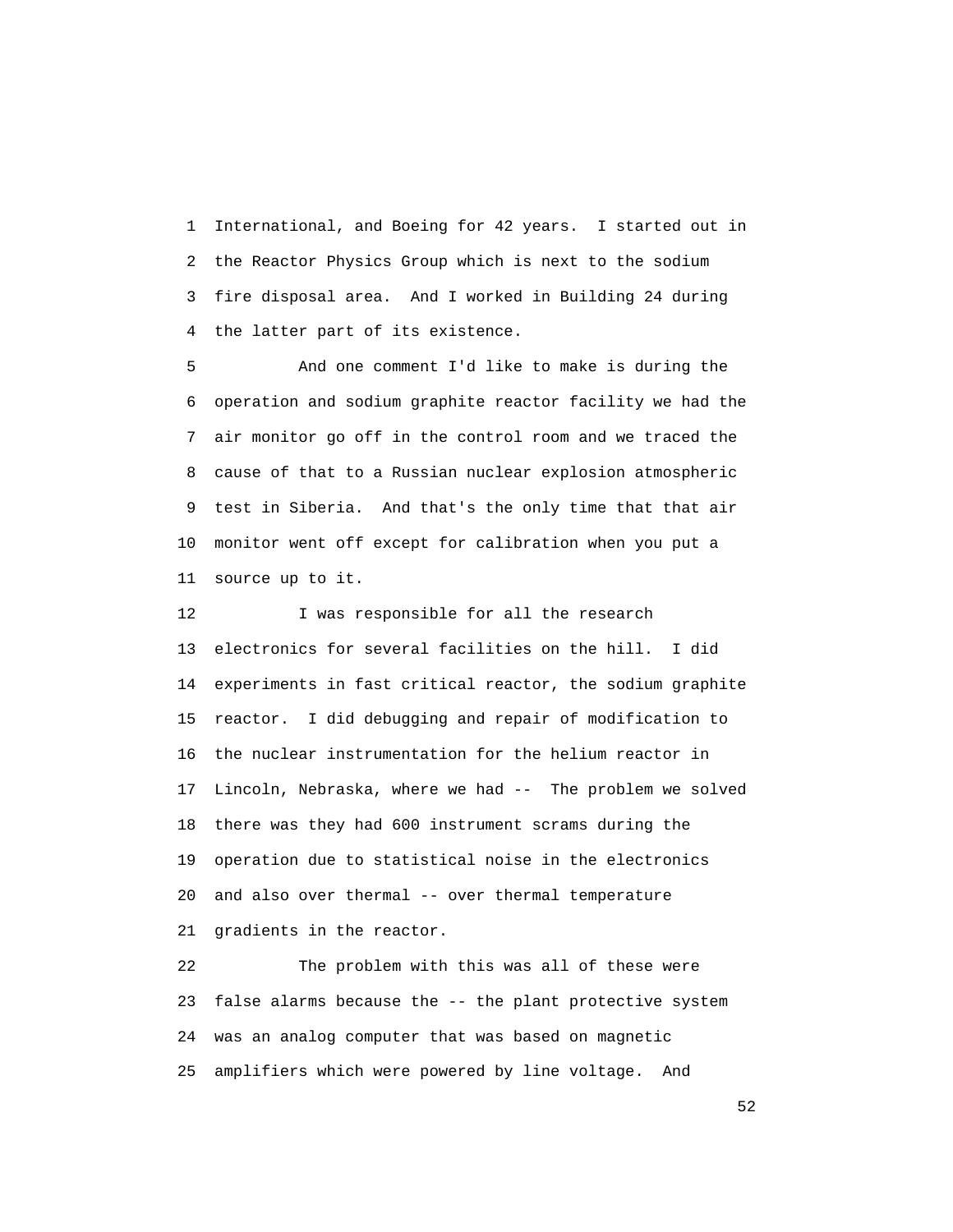1 during the summer storms there, they had -- all of a 2 sudden you go along, you have one volt drop on the line 3 voltage which got -- when it was amplified by the 4 magnetic amplifier, it would tell it was a 600-volt -- 5 degree transient other a reactor and it would shut it 6 down. So we -- we went through that. So I had that 7 experience with nuclear design.

 8 I designed the electronics for the Loose Parts 9 Monitoring System for nuclear reactors and that was the 10 system that traced the hydrogen bubble during the Three 11 Mile Island reactor. I designed the electronics for the 12 Atomics International Loose Reactor Inspection System for 13 using all sign testing. I designed that. I designed --

 14 MR. SMYTH: I don't mean to interrupt you, sir. 15 You have an amazing technical background. Do you have a 16 comment on Building 24?

17 MR. McLAIN: Yes.

18 MR. SMYTH: Okay.

 19 MR. McLAIN: So during -- The questions I have 20 are something that was brought up. I wasn't here to be 21 available here during the last thing. I was undergoing 22 chemotherapy. And during that day that I wanted to come 23 I had one of those pumps on me. And the thing that 24 concerned me then was why one of the reasons I came that 25 I was told by the nurse Lorraine that took the pump off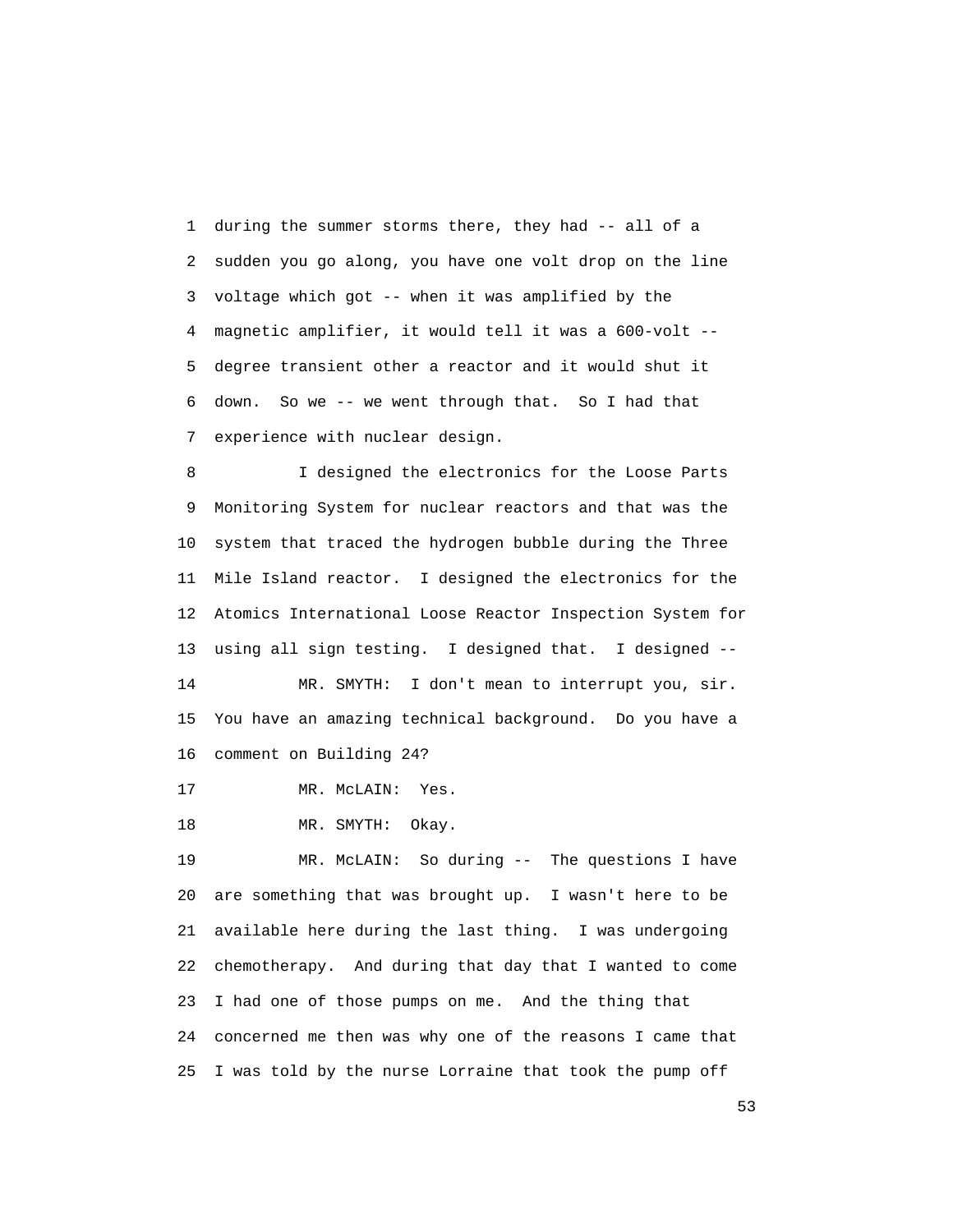1 that she was also treated somebody for Cesium poisoning 2 at -- from Rocketdyne. And I don't know where she got 3 this information. But it gives me great concern. And 4 also it gives me great concern when I reviewed the -- the 5 epidemiology study that was done on -- I was one of the 6 basis -- or one of the principals in that study and then 7 they threw out everybody's radiation data before that was 8 off-site that had nothing to do -- you know, and the 9 person that operated the sodium graphite experiments -- 10 experiment -- sodium SRE, during the so-called meltdown, 11 the director of operations at that time had 73 man-years 12 of radiation and 71 of them were received at the -- at 13 the University of California Radiation Lab, you know, at 14 Berkeley. And all the nuclear reactor operators on the 15 hill came from the navy submarine program for the most 16 part.

 17 And I'd like to ask you, How do you escape 18 nuclear radiation from the -- when you're on a submarine? 19 So they throw out all this data. So to me the 20 person that had all this radiation exposure, most of it 21 off-site, that was thrown out of this so-called 22 epidemiology study retired at 68 --

 23 UNIDENTIFIED SPEAKER: We need to keep this 24 focused on Building 24.

25 MR. McLAIN: Well, I know, ma'am.

 $54<sup>th</sup>$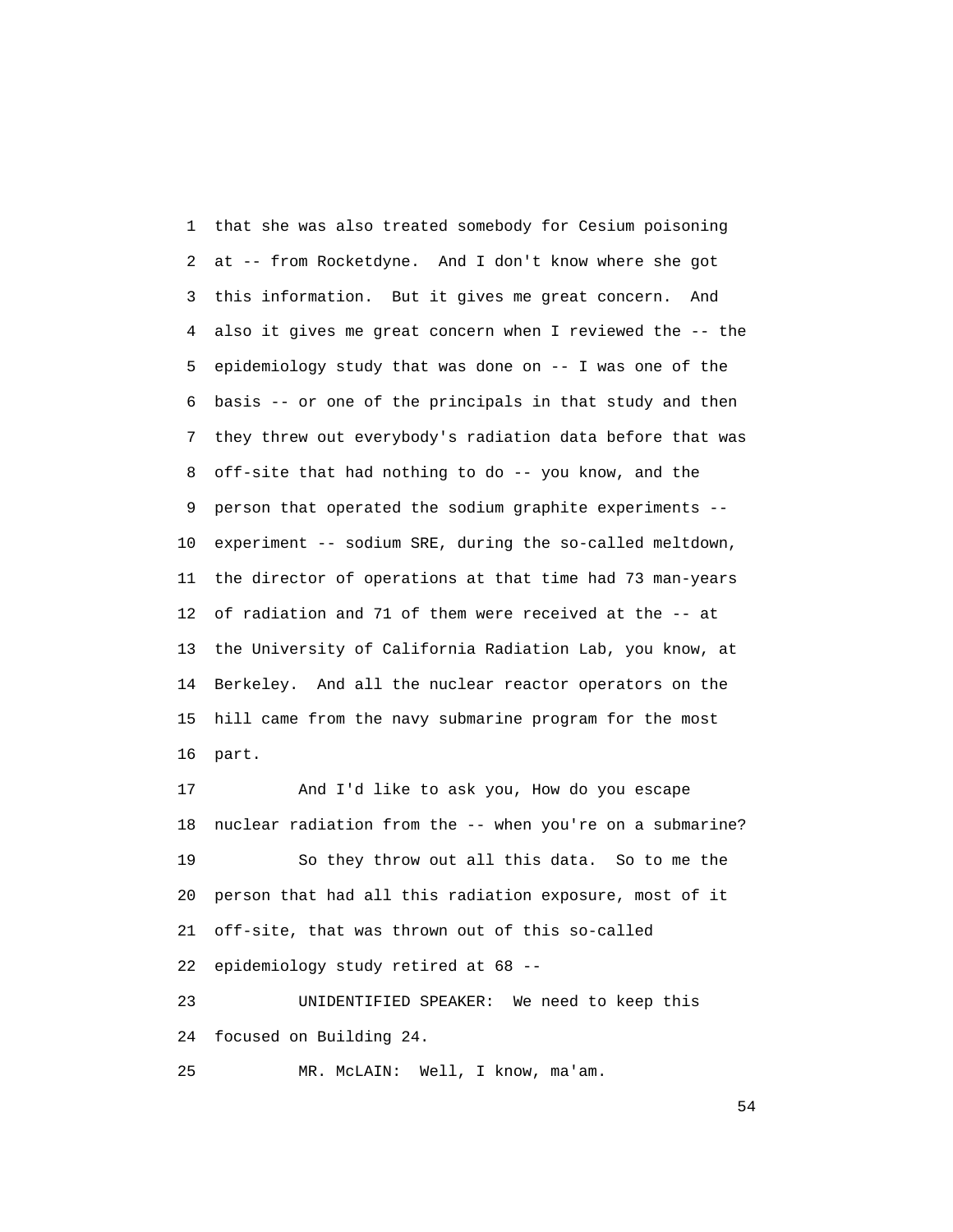1 MR. SMYTH: I understand, ma'am. 2 MR. McLAIN: But when somebody gets up and 3 refutes, because I worked in that building. And I want 4 to finally get to my experience -- 5 UNIDENTIFIED SPEAKER: What type of cancer do 6 you have? 7 MR. McLAIN: I had colon cancer but it had 8 nothing to do with radiation. 9 MR. SMYTH: Sir, because the purpose of the 10 meeting is Building 24 disposal, if you could -- 11 MR. McLAIN: Okay. 12 MR. SMYTH: If there's other topics you're 13 interested in talking about, we'll write them down and 14 try to focus them at -- 15 MR. McLAIN: The main focus is when I saw the 16 comments that were up there that that building is like it 17 was a big -- that was a -- it was a very short-lived 18 reactor program because right after it -- that building 19 started up, they did very few low-powered experiments and 20 then the programs were over. And I did an experiment 21 called the SNAP-Tran (phonetic) and where we used the 22 cell because of the radiation shielding of that cell, we 23 did an experiment there where I had to take my measuring 24 electronics and put it inside shielding blocks inside the 25 cell because of it, you know. And we used the operating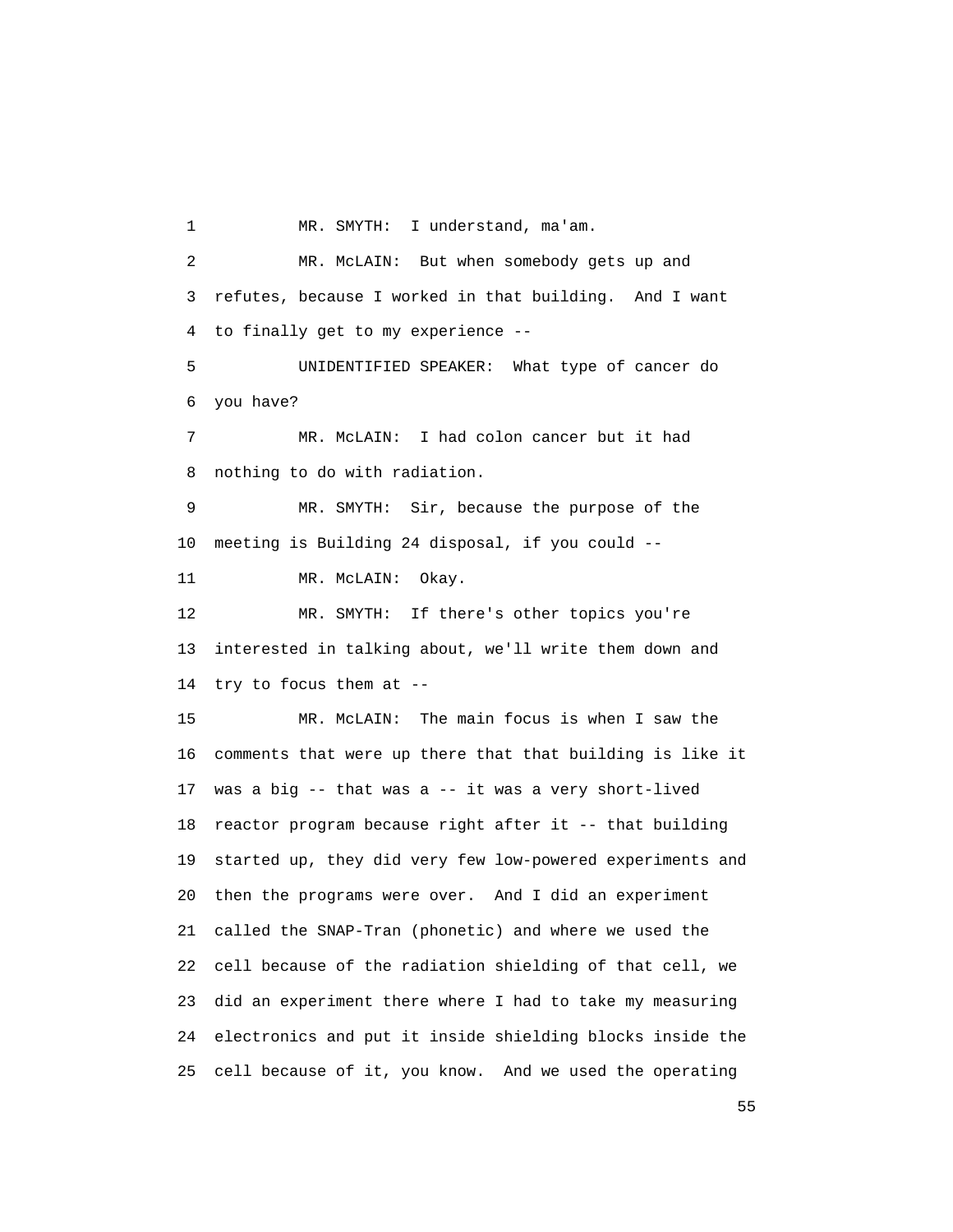1 reactor instrumentation. And the biggest problem we had 2 there, that they had somebody wire up the stuff that was 3 color-blind and so that was the worst problem we had at 4 that. But the facility was used as a analog laboratory, 5 as a machine shop for the general purpose of the hill. 6 And there was no -- And I was -- used that building and 7 there was no problem with anything.

 8 MR. SMYTH: Okay. Do you have any other comment 9 on the proposed demolition?

 10 MR. McLAIN: Yeah. There was one other comment 11 I have is -- is -- is there anyway of including radon 12 background from the building in these tables?

13 MR. SMYTH: Okay.

 14 MR. McLAIN: Because this is the thing that the 15 risk factor I think is because I'm very familiar with 16 what went on because I worked at the CT facility on the 17 hill when most of this stuff were on, and I just saw it 18 on the -- as at the side and I know --

 19 MR. SMYTH: So if radon can be included as a 20 contaminant of concern?

 21 MR. McLAIN: No. I'm just saying I don't see 22 how you can clean up this building to so-called EPA 23 standards without and then get below background -- 24 MR. SMYTH: -- because of radon?

25 MR. McLAIN: -- because of radon.

 $56<sup>th</sup>$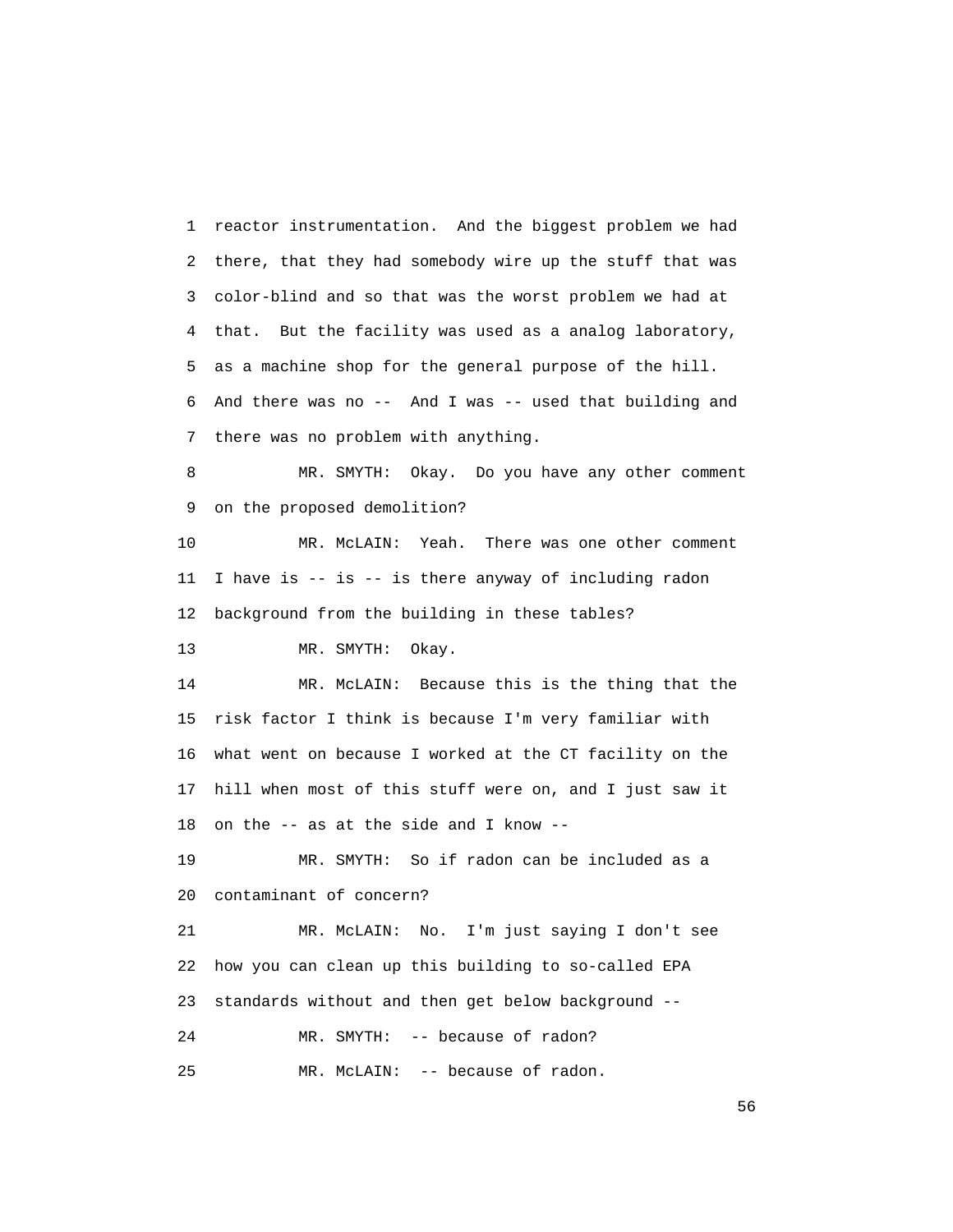1 MR. SMYTH: Okay. Okay. Thank you.

2 Liz?

 3 MS. CRAWFORD: Hi. My name is Elizabeth 4 Crawford. I run the website rocketdynewatch.org. I also 5 educate physicians for social responsibilities. I worked 6 for Ventura County Supervisor Linda Parks for two and a 7 half years as her environmental specialist. And I 8 represented the communities of Bell Canyon and Ahmanson 9 Ranch.

 10 Been following this for about 6 years now. And 11 I have to say that I unfortunately echo Dan's opinion 12 which is, you know, same old stuff, different day.

 13 Anyway, I would like to start out by saying, we 14 were told by the Department of Energy that Mike Lopez was 15 fired for obstructing public participation answering for 16 your requests and so forth. And then they said, Oops, I 17 guess we shouldn't have said that.

 18 So I hope that it does indeed represent a new 19 era in change in the DOE and Boeing's approach to this 20 whole site. And I would say unfortunately this doesn't 21 bode well for a new opening leaf. I have to say, again, 22 that this whole notification process is certainly less 23 than satisfactory. In six years, I've certainly never 24 seen less notification for a plan or a meeting or 25 anything like that and especially something as critical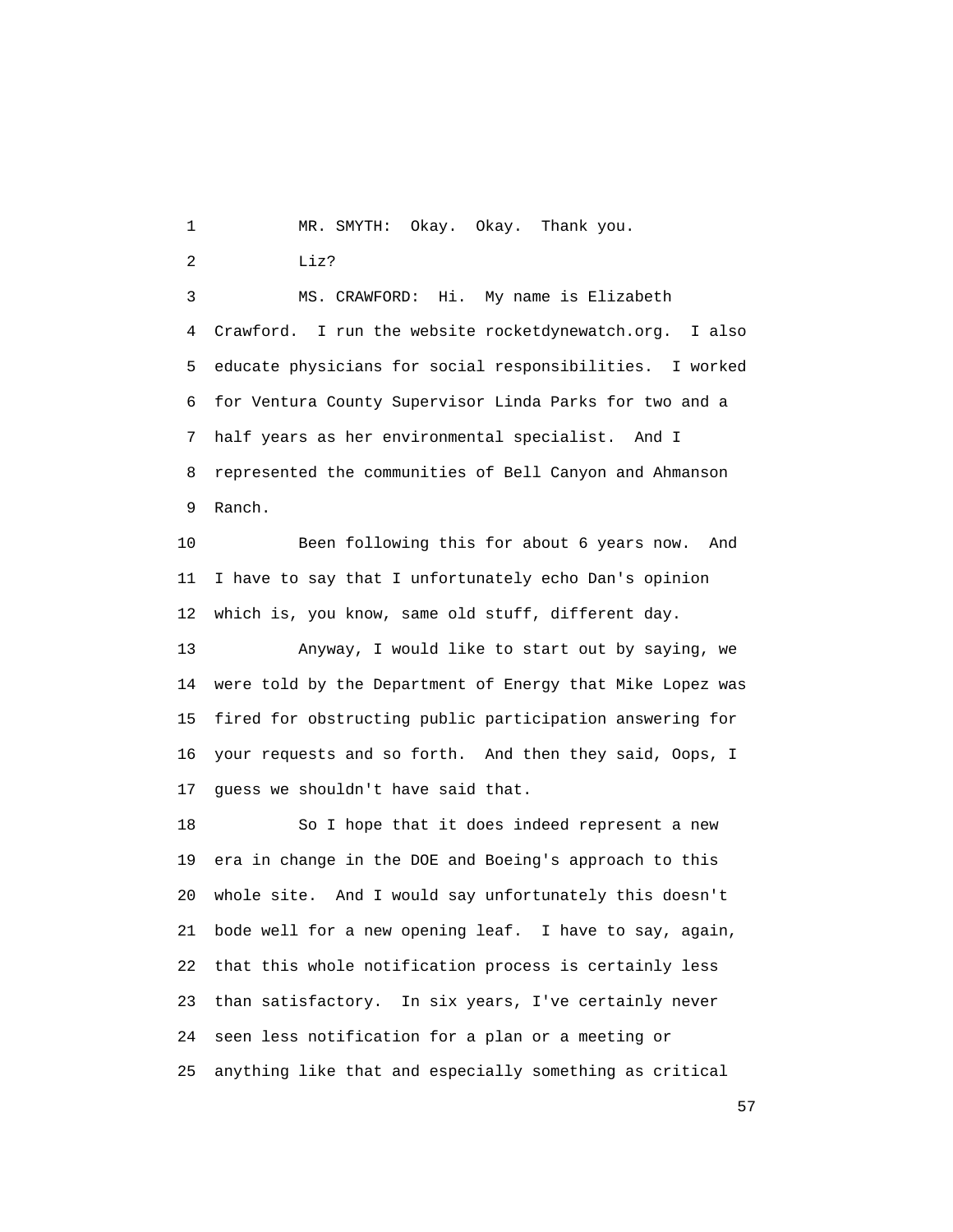1 as one of the two remaining buildings on-site.

 2 Ordinarily, in case you don't know since you've 3 just been on this site for a month -- I don't know how it 4 works, but the process that has been followed, the 5 process that I understand that is legal by under CERCLA 6 and that has been operating here is you notify the 7 stakeholders that there is a plan, you tell them where 8 they get the plan, and you let them know when the clock 9 starts running. So I would have to say definitely on 10 behalf of everybody here I would urge very strongly that 11 DOE indeed institute a 45-day comment period so that 12 indeed now that we know there's a document, now that we 13 have it we can actually go home and in a reasonable 14 amount of time absorb the information, make our comments 15 in the way that we're used to making comments, in a way 16 that is indeed consistent with established California and 17 federal law. I think that would go a long way towards 18 showing how DOE does indeed approach this process. 19 I would like to say also, this is a 20 non-time-critical cleanup. And I'm kind of wondering, 21 What's the hurry? We have a document here -- one of the 22 operating licenses says that decommissioning and 23 decontamination of the site was done, finished in 1978.

 24 And then it said it is assumed this -- this building will 25 stay here for a very long time to allow it to cool down.

the state of the state of the state of the state of the state of the state of the state of the state of the state of the state of the state of the state of the state of the state of the state of the state of the state of t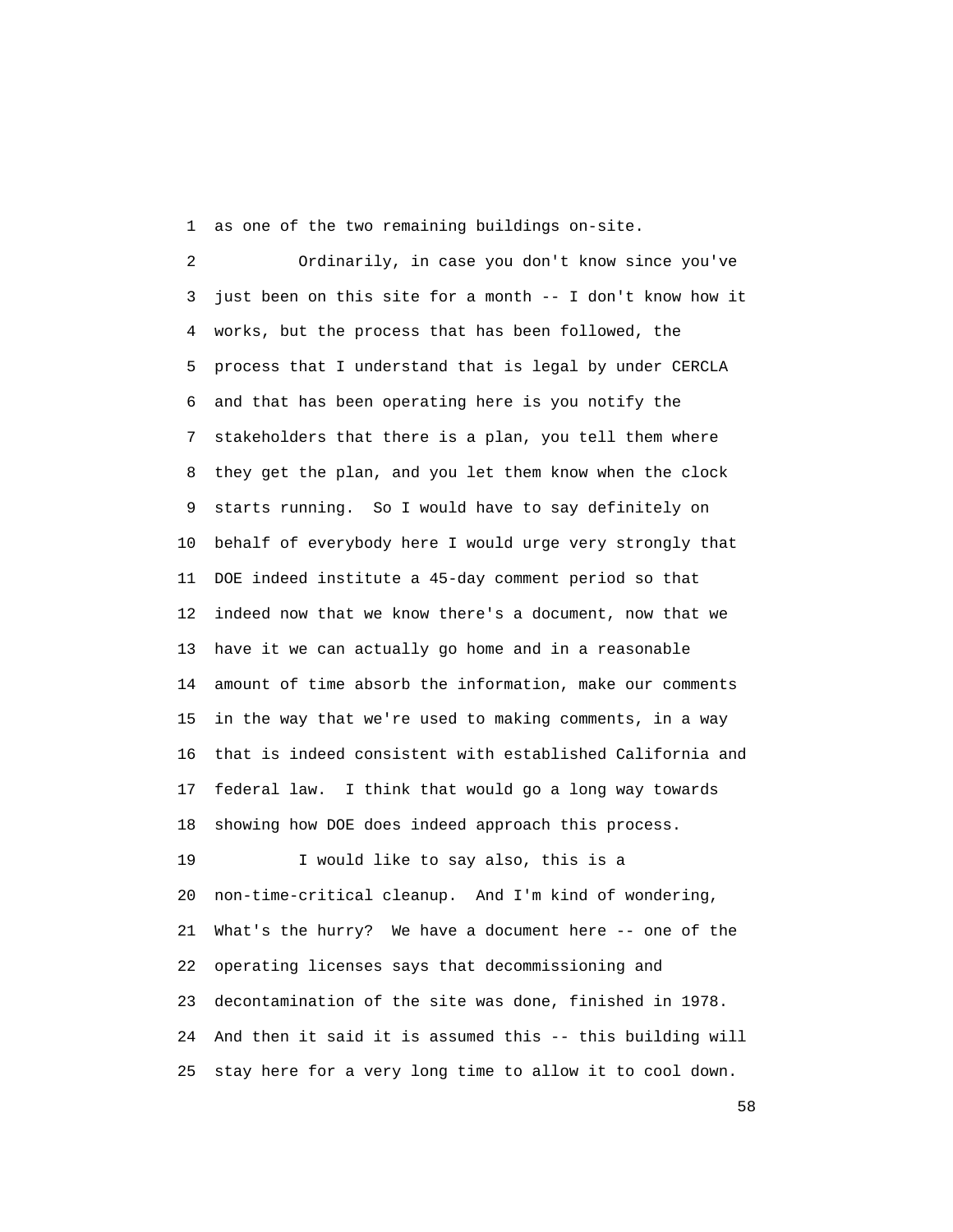1 And I'm sure that when you look at the lives of these 2 radionuclides, some of them lasting 250,000 years, that 3 16 or 19 years is really not what they had in mind when 4 they say a very long time to let it decay. So I would 5 like to put that on the record.

 6 I would like to point out in case anybody hasn't 7 seen it that I think that the DOE puts a sharp point on 8 their new banners. Check out some of their cleanup 9 sites, and it says, "Making accelerated cleanups a 10 reality." What's the fastest way you know to accelerate 11 a cleanup? It's not by pouring more money into it. It's 12 not by running more tests. And it's not by cleaning it 13 up. It's by declassifying stuff from high level to 14 medium or medium to low and calling it something that 15 it's not and then disposing of it in the Calabasas 16 landfill. There SNAP reactor buildings going to the 17 Calabasas landfill. No kidding. That's what they're 18 saying.

 19 Okay. So you really need to get your head 20 around what they're talking about here because the scope 21 of this is just astonishing. "Making accelerated 22 cleanups a reality"? How about safe cleanups, we don't 23 care how much it costs? In dealing with easily a dozen 24 different agencies -- state, federal, county, local, 25 community-based, homeowners associations -- in my life

 $59<sub>59</sub>$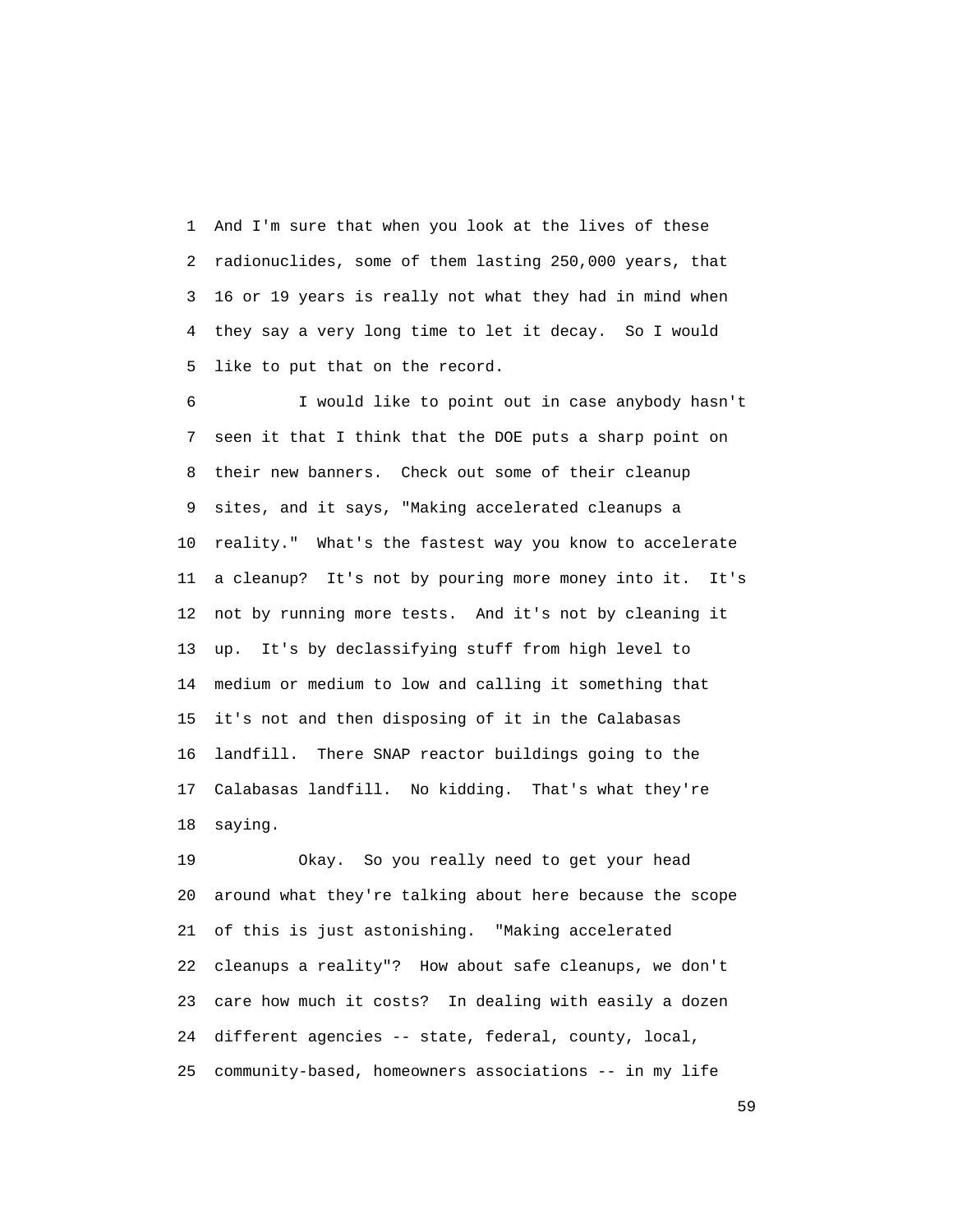1 I've never seen anything put out by any agency supposed 2 to be in charge of our protection that has the word cost 3 analysis associated with it.

 4 High risk management. Words say everything and 5 you guys are wearing it all over your sleeve. What's 6 fastest, what's cheapest, what's quickest, and what's 7 gets us the heck out of here the fastest. You're coming 8 into a very nasty situation, sir. I really don't feel -- 9 I'm sorry. You really are being walking just into a 10 malestrom here.

11 I would like to say -- again, duplicate what Dan 12 said about the sort of shell game that was played with 13 the numbers in terms of residential versus rural versus 14 industrial. That's exactly what it is. It is a numbers 15 shell game. I would like to see DOE use only residential 16 EPA standards as the only measurement here because that's 17 the only bank of numbers that we can trust.

 18 Why are the DOE offices on-site now at SSFL? 19 And can somebody please explain to me what the difference 20 is between you guys? because you sit together, you eat 21 together, you talk together, you work together. And we 22 can't see any difference. Maybe there is a difference. 23 I'd like to have enunciated and, more importantly, I'd 24 like to be told where the divisions and where the 25 separations are.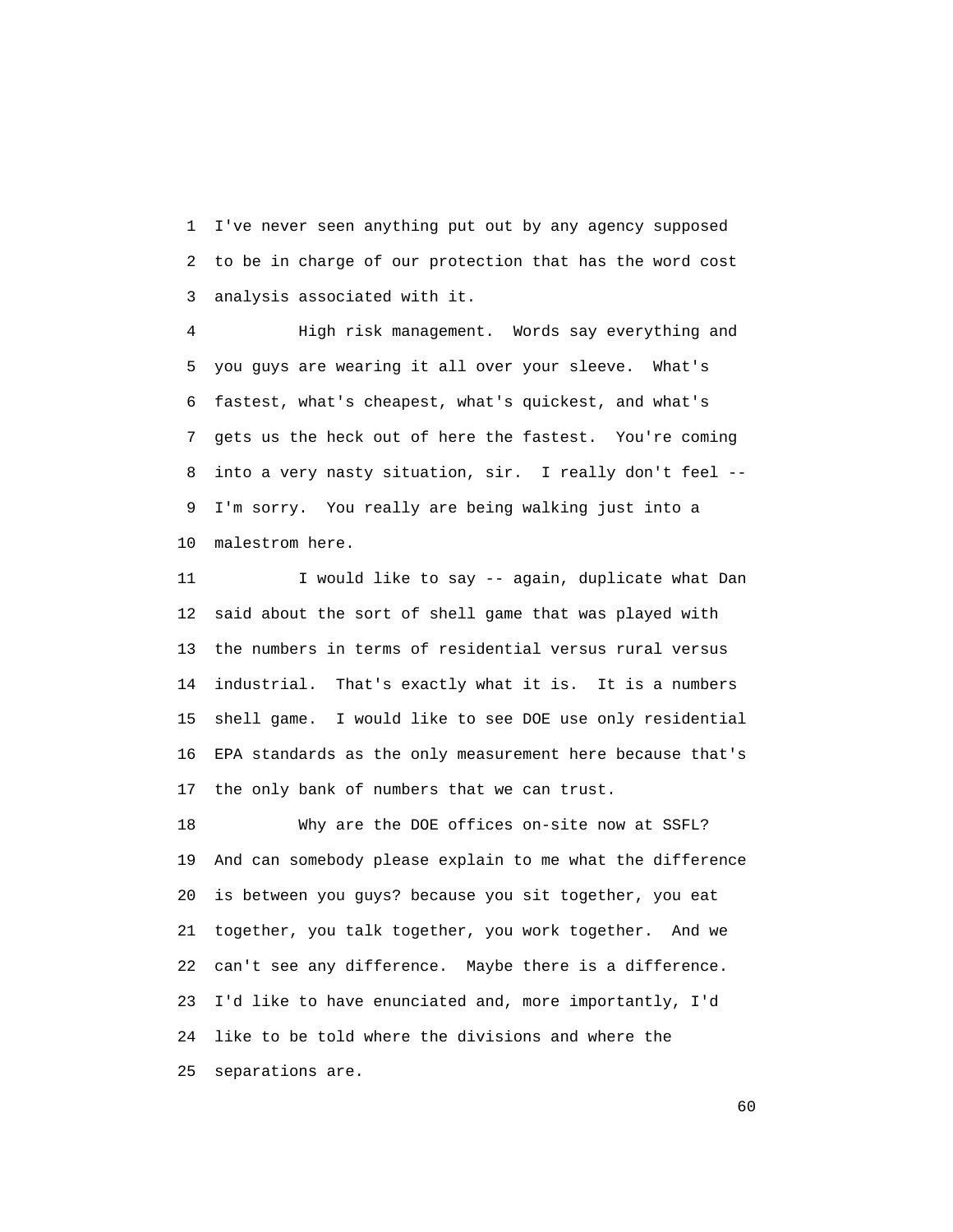1 MR. SMYTH: Liz, just for clarification, you 2 mean between DOE people or between DOE and Boeing? 3 MS. CRAWFORD: DOE and Boeing. We can't tell 4 the difference. Can somebody please explain the 5 difference between the two roles? Somebody? Phil? 6 MR. SMYTH: You're asking -- That's a question? 7 MS. CRAWFORD: Somebody. Can somebody please 8 explain? because this is a new change. Is it DOE has 9 moved on-site to SSFL? It's a little odd, so I'd like 10 you to give you this opportunity to get that question 11 answered. 12 MR. JOHNSON: That one question? 13 MS. CRAWFORD: That one question. Everything

 14 has been a comment on that point. This is number 5. 15 MR. JOHNSON: One of the reasons why I'm here or 16 why DOE now has a full-time presence on that site is that 17 we want to focus on the cleanup and finish up the 18 remediation there on that site. Some of the remediation 19 there is taking considerable length of time. That site's 20 operation ceased in '88. And we're sitting here in 2007 21 and there are still several facilities there on that 22 site.

 23 MS. CRAWFORD: And may I add that there is 24 screechingly little information and documentation on what 25 happened to all of the other buildings until EPA got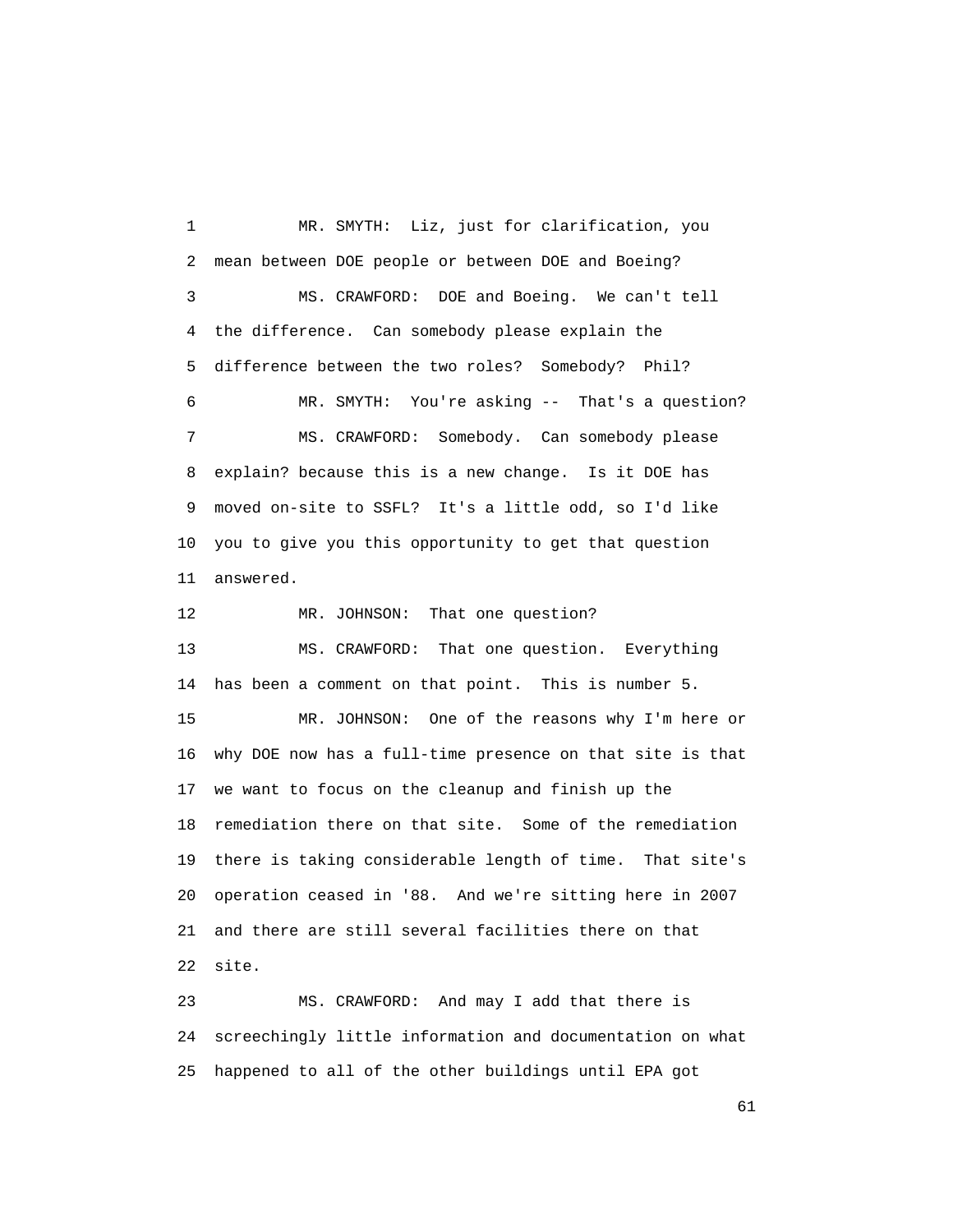1 involved. That was part of what we were asking Mike 2 Lopez for. So actually there has not been much 3 disclosure about what happened until then. So it's just 4 like we've only got a very brief glance about what has 5 been going on up there. So that's why we're extra 6 careful about the last little bits of it.

 7 MR. JOHNSON: I'm here and I'm not going 8 anywhere. So you're going to see me quite often as we 9 try and clean up the site. My responsibility is to make 10 sure that the public is involved in the cleanup process. 11 In spite of what may have happened there in the past, it 12 is my responsibility and the Department's commitment that 13 the public will have an opportunity to comment on the 14 work that we're doing there on that site. And this was 15 the first attempt, first project that I had there on that 16 site. And I'm trying to make sure that it happened. 17 There have been a number of claims here through the night 18 or throughout this evening as to how much -- whether this 19 is a sham or not -- it's not a sham. We really are 20 trying to involve the public in the process. 21 MS. CRAWFORD: You understand how you've 22 really -- I'm sorry -- stumbled out of the starting block 23 on that one? That was not public notification.

24 MR. JOHNSON: I've heard the comment.

25 MS. CRAWFORD: Yeah. Okay. I mean, it violates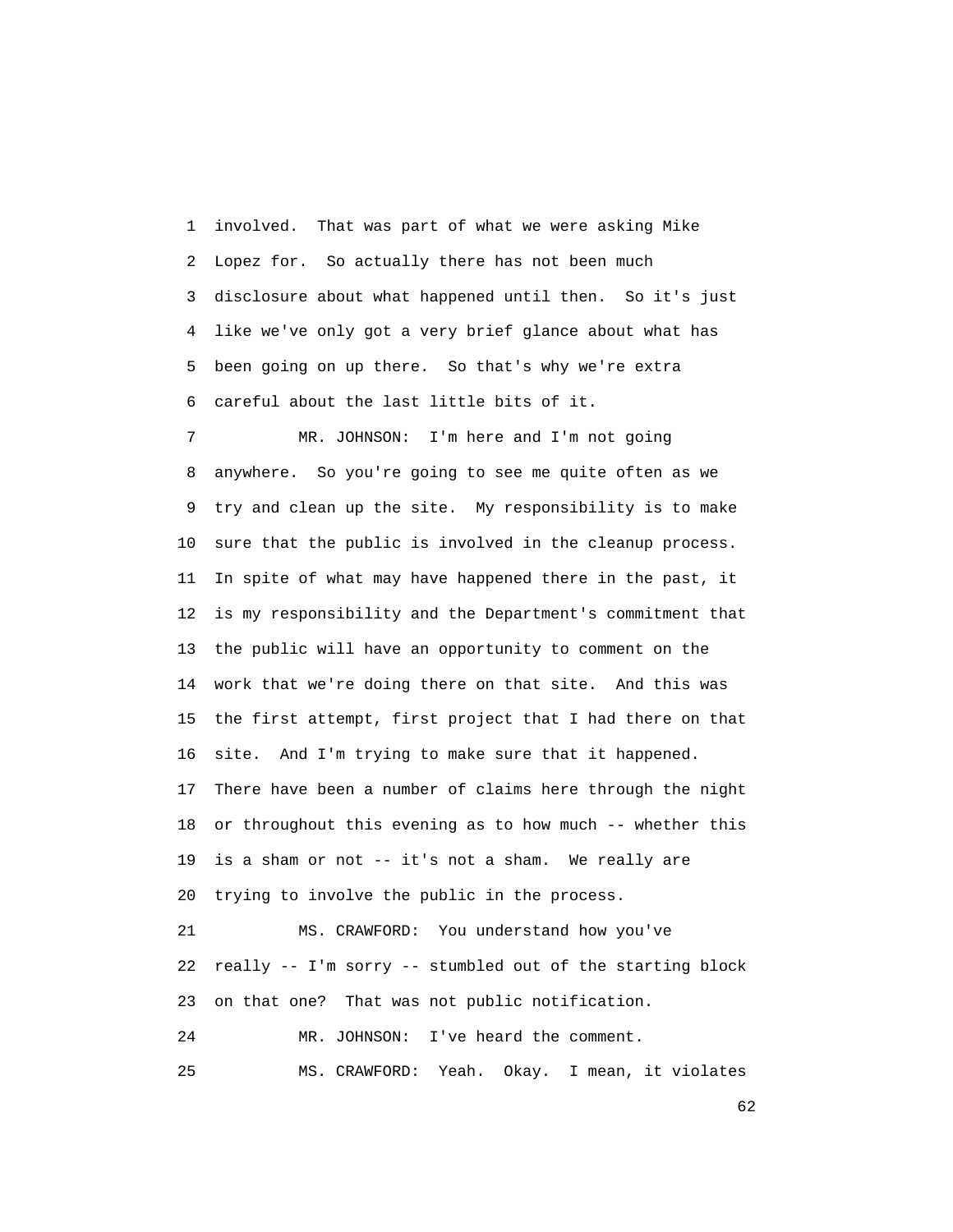1 the law and it's, you know, really disingenuous. I mean, 2 just for the future, I'm just trying to tell you why we 3 are so upset at that because it doesn't follow CERCLA law 4 and it doesn't follow the precedent that has been 5 long-standing in this community about proper mailing, 6 proper notification about 30-day comment periods, about 7 the availability of documents that you know impact the 8 site. It's extraordinarily important and I can't urge 9 you strongly enough to agree to a 45-day extension to 10 hopefully rectify the problem.

 11 Anyway, and maybe it was a comment about the 12 seeming indivisibility between Boeing and DOE, but I 13 would -- I would say that this is a grand step up from 14 what we have been subjected to in the prior DOE meetings 15 in the last few years which is a set of posters, cookies, 16 and no opportunity to get questions answered. So this 17 really is a wonderful opportunity and we really 18 appreciate that you turned this format.

 19 And so I would just say this -- this -- it's a 20 streamlined EE/CA. You can't stream anything -- 21 streamline anything. I'm sorry. Not in this community. 22 Not on this site. Not on this project. Cross all the 23 Ts, dot all the Is.

 24 I did download four copies of the EPA comment 25 letter January 11 on this plan. And they do say you're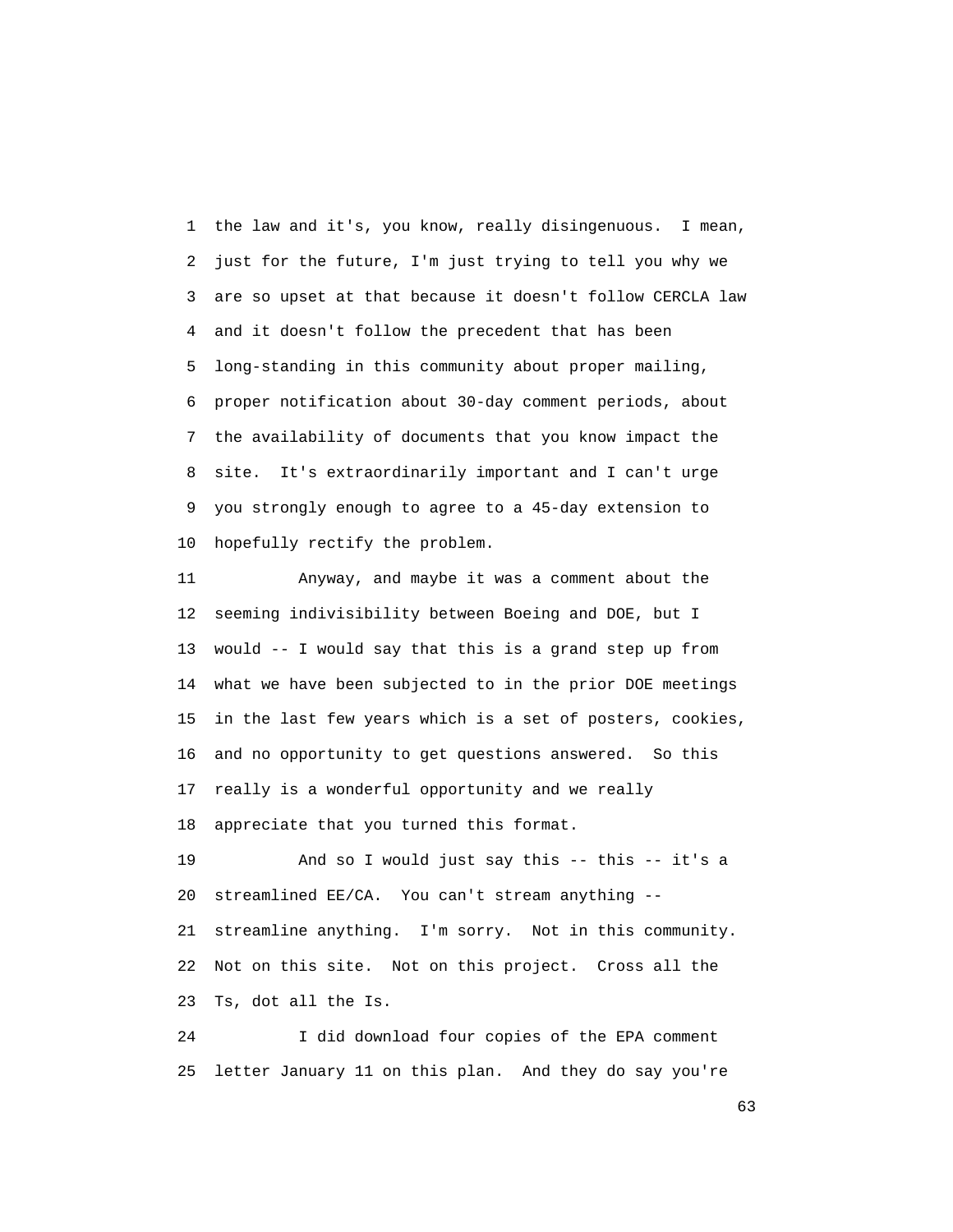1 streamlining. They do say you're not following CERCLA. 2 They do say that your standards are not 3 EPA-cleanup-compliant with residential use, which is what 4 they have been on record for the past seven years as 5 doing. So I have to back up everything that Dan said 6 because the facts do speak in his favor. 7 Thank you very much. 8 MR. SMYTH: Thank you, Liz. 9 And a couple -- Just a second. I have a couple 10 things to say. In case anybody hasn't noticed, there's a 11 line forming if you want to speak at the microphone. 12 I've also -- A member of the audience asked me if you 13 guys -- if you want to, you certainly don't have to -- 14 when you identify yourselves, if you could also identify 15 your technical background. The comment was they're not 16 sure where the comments are coming from. 17 MR. HIRSCH: Who said that? 18 MR. SMYTH: A member of the audience. 19 Go ahead. Certainly up to you whether you want 20 to identify your background or not. 21 MS. KLEA: My name is Bonnie Klea, and I'm a 22 former worker on the SNAP program and a cancer survivor. 23 And I'd like to say I support everything that Liz and Dan 24 said. We need a longer comment period. And also I'd 25 like to reprimand you people for not putting any notices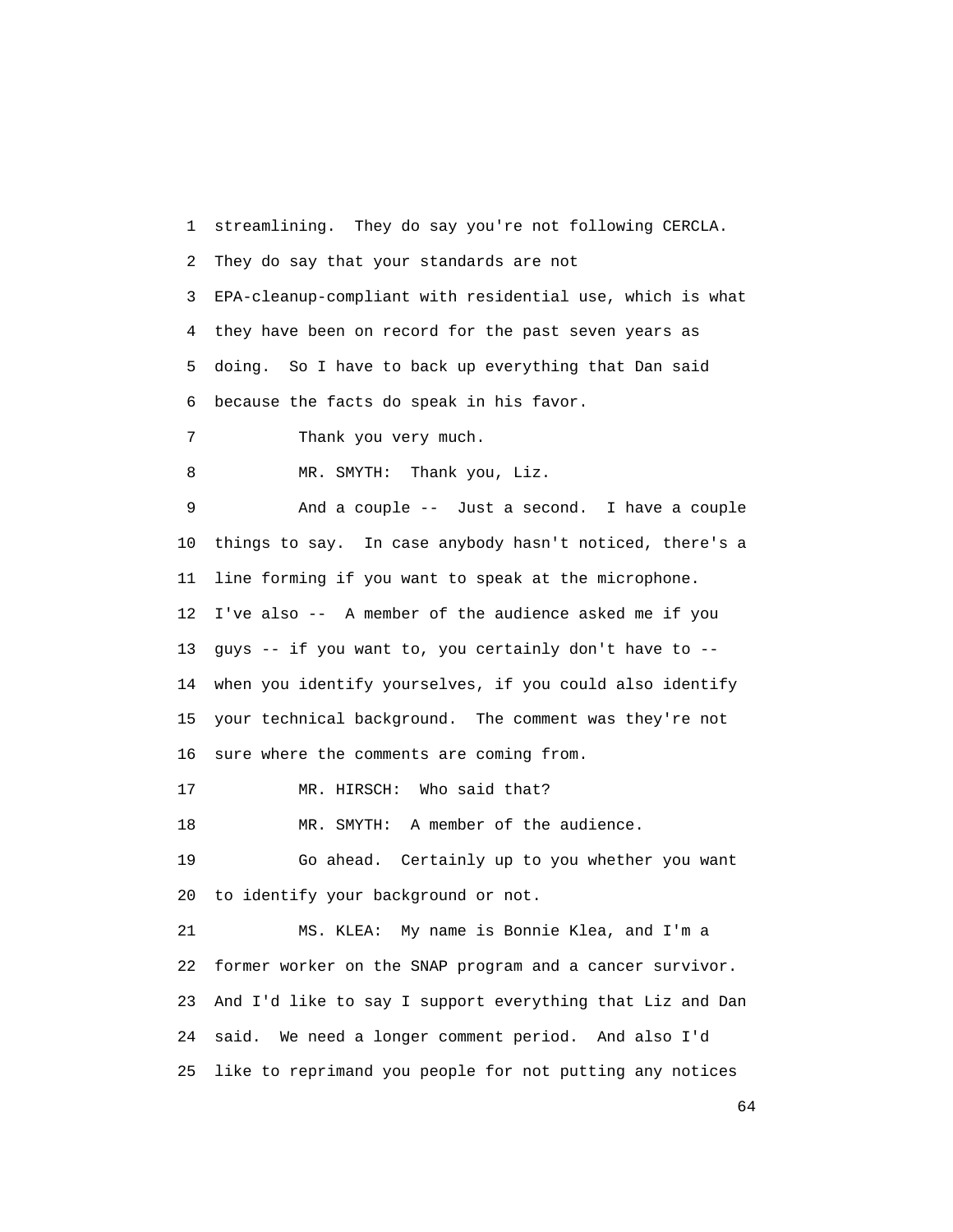1 in the papers in the San Fernando Valley. Not the Daily 2 News and not the Los Angeles Times. And your report said 3 that you were going to do that and you didn't.

 4 Anyway, I have a series of questions. I'd like 5 to know how would you be cutting up the concrete so it's 6 of size to move when there is no hot lab to protect the 7 process? The hot lab is gone and the hot lab was used in 8 the past to cut up concrete so it could fit on a truck 9 and be taken out. Now, how are you going to -- how are 10 you going to make these pieces down to a size that's -- 11 that you can transport and protect -- protect the air, 12 protect the workers and protect the community? 13 MR. SMYTH: Okay. Let me speak to see who 14 Thomas wants to have answer that. 15 MR. RUTHERFORD: Hi, Bonnie. How are you? 16 MS. KLEA: Hi, Phil. 17 MR. RUTHERFORD: When we did the Building 59 18 excavation in 2004, we had a similar -- a similar 19 projects requirements in that we cut up the concrete into 20 blocks. We did air monitoring to assure there was no 21 airborne contamination generated. 22 MS. KLEA: Are their records of that air 23 monitoring? 24 MR. RUTHERFORD: Yes, indeed there are.

25 MS. KLEA: Okay.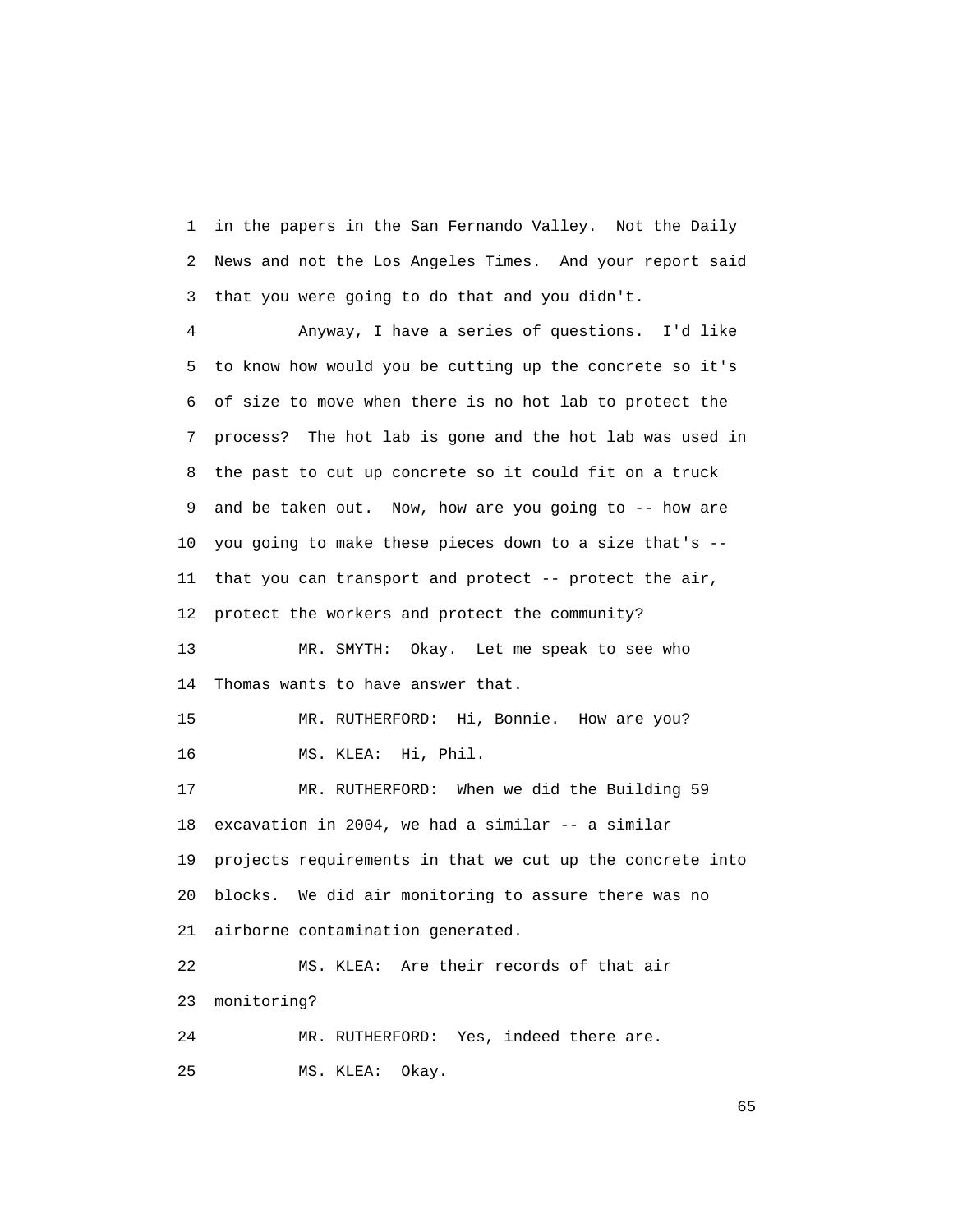1 MR. RUTHERFORD: And we -- we disposed of the 2 concrete blocks to the Nevada test site which is a 3 low-level waste facility. We did not need to do it in a 4 hot lab. The Building 24 contaminated -- some concrete 5 is much less contaminated than the 59 was. So it's less 6 of a hazard when you demolish it. In fact, in this case, 7 it would be rubblized within the building itself before 8 the building is torn down, so it would be rubblized 9 within the cells. Remember they are 9 feet thick. And 10 then they'll be container- -- containerized and then 11 shipped off-site to the Nevada test site. 12 MS. KLEA: Now, I read that, in 1978, 2000 13 square feet was already taken away from that building. 14 Do you know where that went and what was removed? 15 MR. RUTHERFORD: I'm not familiar with that. 16 But I am familiar with what was taken away in 2005. That 17 was a material that the Dan was referring to. 18 MS. KLEA: No. This is 1978. 19 MR. RUTHERFORD: Let me -- Let me check on 20 that. I'm not familiar with that reference that you 21 cite. 22 MS. KLEA: Okay. Just stay there. Where are 23 they going to get the backfill from to fill in this site? 24 MR. RUTHERFORD: The backfill will be piled up. 25 It will be sampled. If we verify that it's clean, then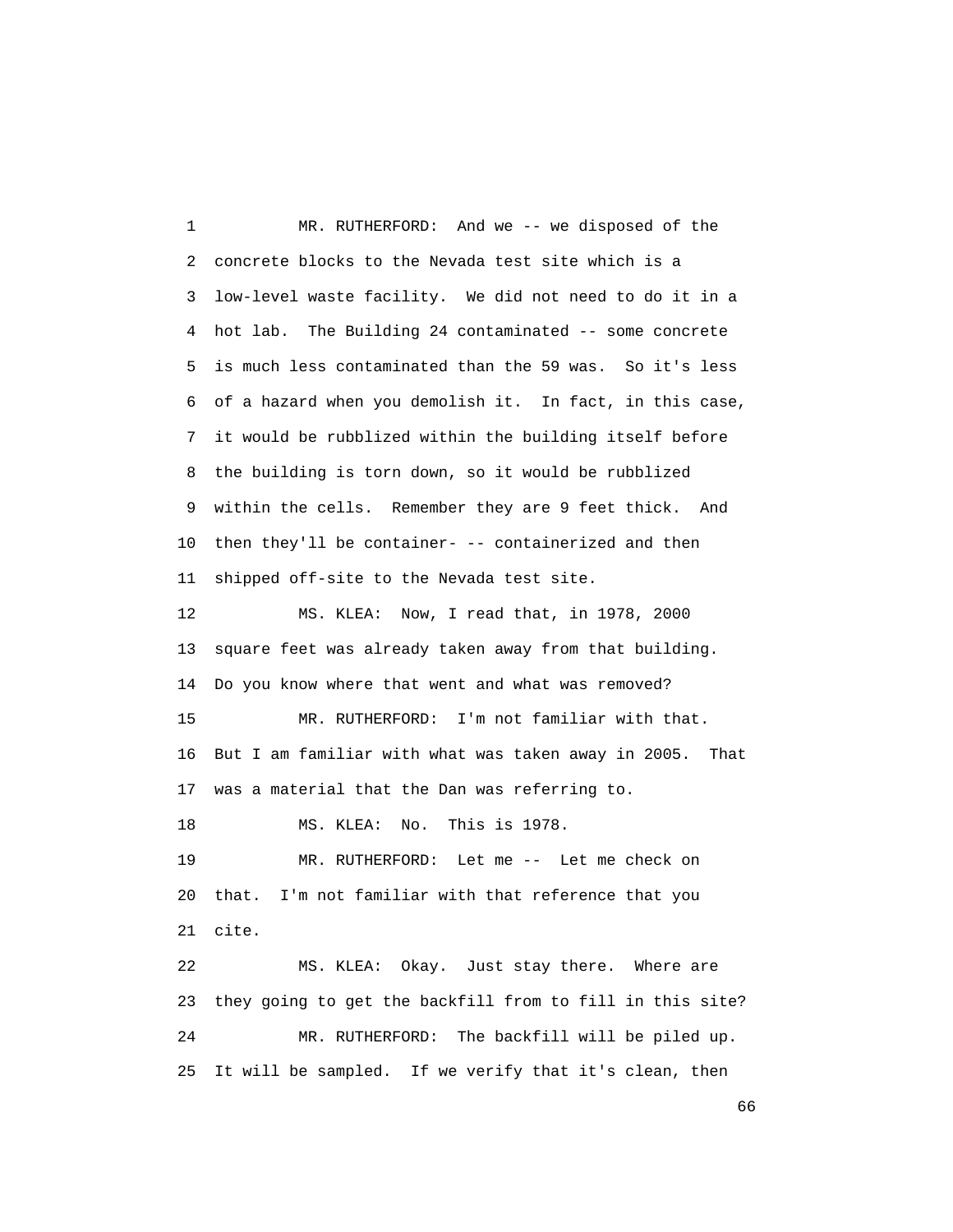1 it will be used as backfill.

 2 MS. KLEA: So you're just going to take it from 3 the same area to backfill it, surrounding the reactor? 4 MR. RUTHERFORD: We will sample the soil. And 5 if it's verified that it is not contaminated, then we'll 6 just put it back. If it is contaminated, then we will 7 use -- use backfill from an off-site, borrowed site. 8 MS. KLEA: Okay. Now, there have been studies 9 done that the route of transport for this stuff has a 10 high cancer rate. Can you tell us which route will be 11 used? 12 MR. RUTHERFORD: We used the route -- Are you 13 familiar with the neighborhood obviously? We will be 14 driving down Woolsey Canyon. And we will then either go 15 through Chatsworth Lake Manor, through Plummer, and make 16 a left on Topanga Canyon, north to the Simi Valley 17 Freeway. We'll head east to Highway 5. We'll go north 18 on Highway 5, and then on to Highway 14, and then across 19 the desert to the Nevada test site in Nevada. So that's 20 one option.

 21 Another alternative is to -- to go along Roscoe 22 Boulevard on Topanga Canyon and then the same route.

23 MS. KLEA: Any other routes?

24 MR. RUTHERFORD: No, those are the only routes.

25 MS. KLEA: Just those two?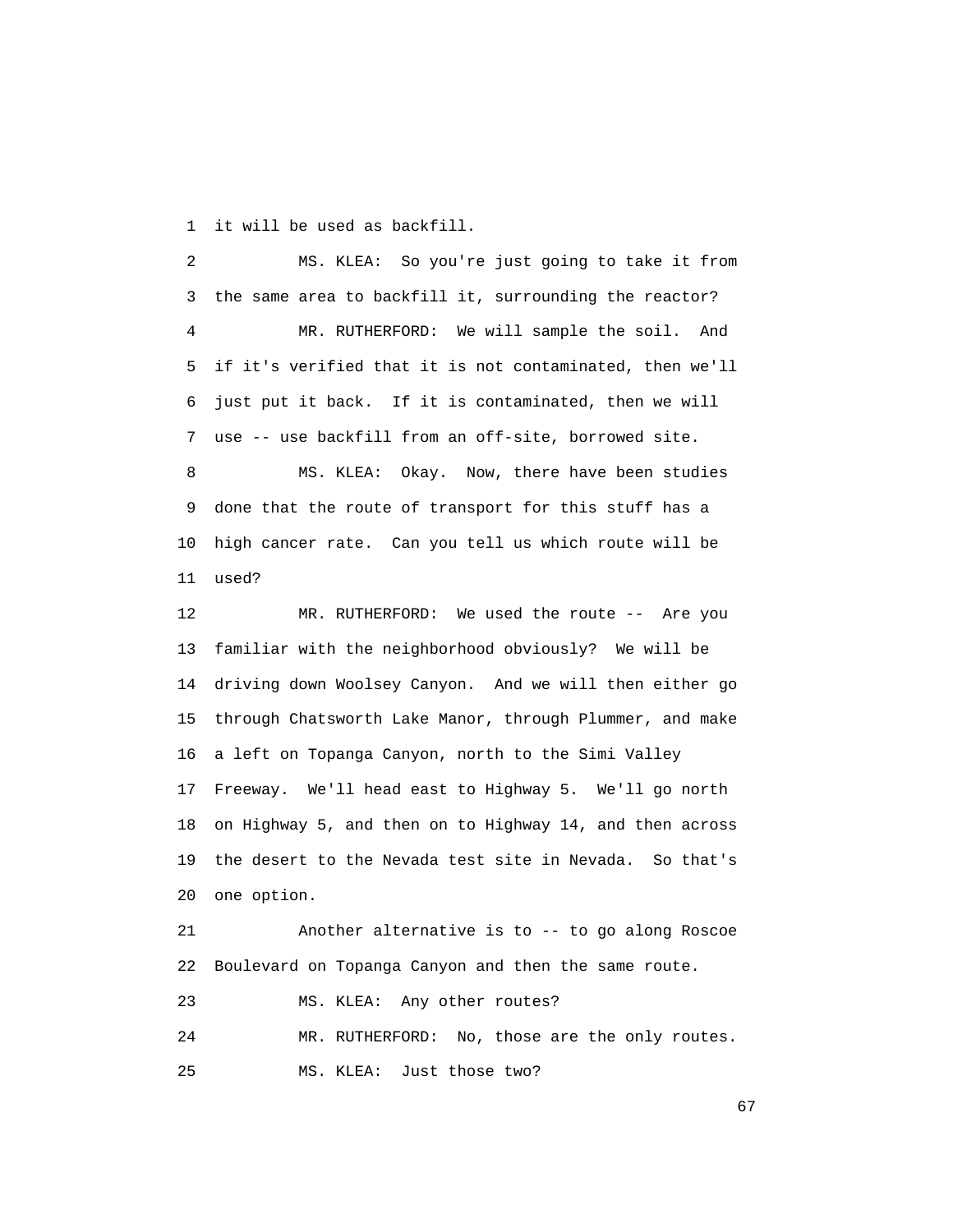1 MR. RUTHERFORD: Those are the routes that we 2 take to the Nevada test site, and also similar routes for 3 the decommissioned material if we send it to Kettleman 4 Hills which of course is in the central valley. So, 5 again, you'll go up Highway 5 and it's in the central 6 valley.

 7 MS. KLEA: Okay. Do you know the risk of cancer 8 during the demolition for the workers and for the 9 surrounding community? because I did read in the Tiger 10 Team report that all demolition does release 11 radionuclides to the community.

 12 MR. RUTHERFORD: The risk is extremely low and 13 controlled and managed. As I said, the radioactive 14 concrete will be removed from the building while it is 15 still intact. Okay?

 16 MS. KLEA: But you have to saw it. Right? You 17 have to saw it to make smaller pieces?

 18 MR. RUTHERFORD: Some of it will be sawed. Some 19 of it will be rubblized.

 20 MS. KLEA: So there would be a potential release 21 of dust?

 22 MR. RUTHERFORD: -- within the sealed building. 23 We'd be using normal dust suppression methods. We'll be 24 doing air monitoring to ensure that the airborne 25 contamination doesn't exceed the regulations.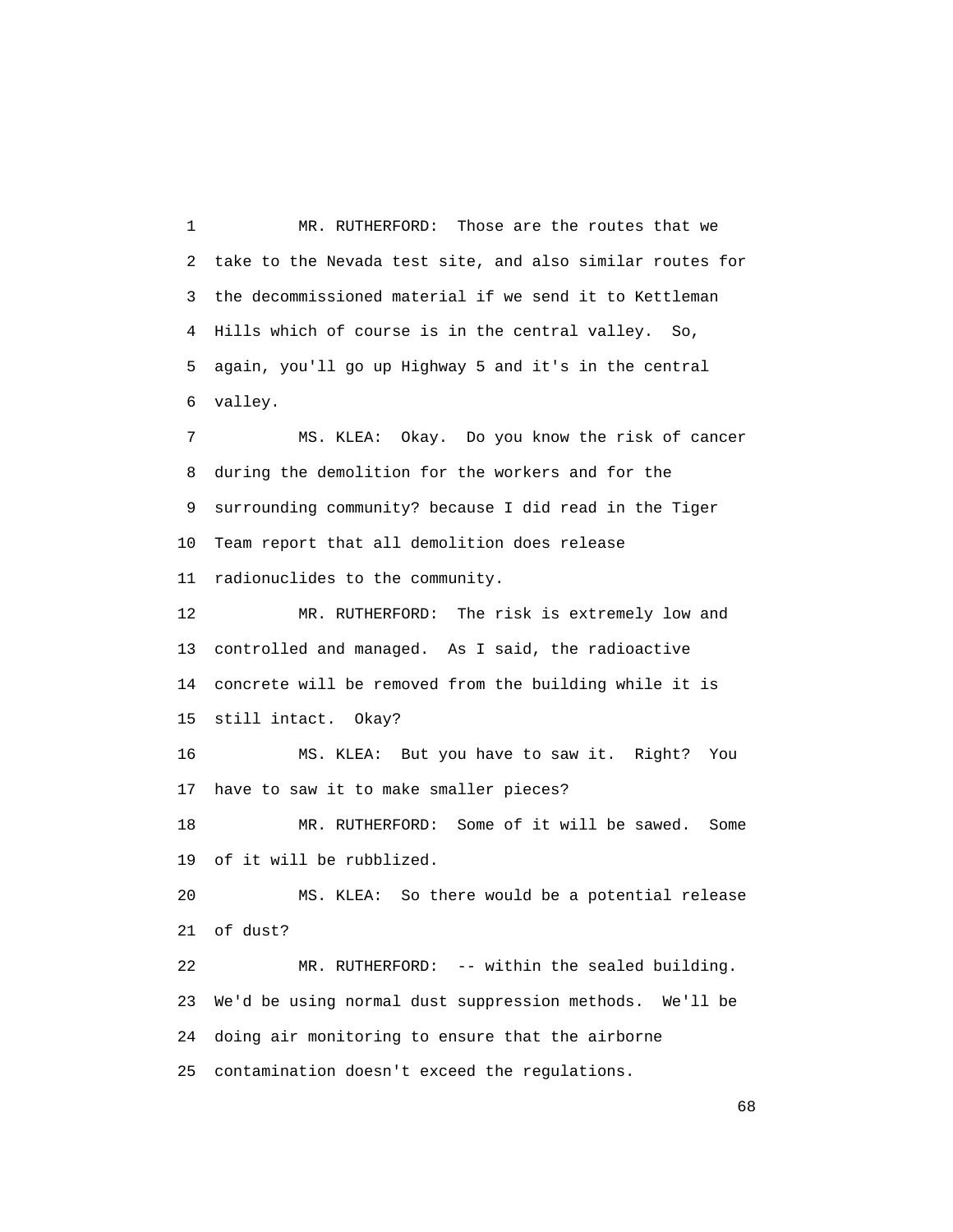1 MS. KLEA: Okay. Also, I'd like to add one more 2 thing to my employment at the company. I spent two weeks 3 ago five meetings with the Labor Department, and I met 4 very few people that used to work at the site who don't 5 have cancer. I met a lot of widows, and I met a lot of 6 children who have lost their fathers. And I can tell you 7 that there is an extreme amount of cancer among the 8 employees.

 9 MS. GARCIA: Hi. I'm here on behalf of Senator 10 Sheila Kuehl. My name is Hilda Garcia to ask you to 11 extend the public comment period so that people can have 12 enough time to voice their concerns. Thank you.

13 MR. SMYTH: Thank you. Guillermo?

 14 MR. GONZALEZ: Hi. I'm Guillermo Gonzalez from 15 Senator Feinstein's office. And I think earlier it was 16 referenced that the public comment period started on 17 January 27. Our office was never made aware of that 18 date. And I would also ask that the public comment 19 period be extended. Thank you.

20 MR. SMYTH: Thanks.

 21 MR. PARKS: Good evening. My name is Dan Parks, 22 P-a-r-k-s. And I just have a couple of things to say. 23 First of all, were any of you gentlemen that have all of 24 these eloquent facts -- were you there when any of this 25 was going on? Were you there?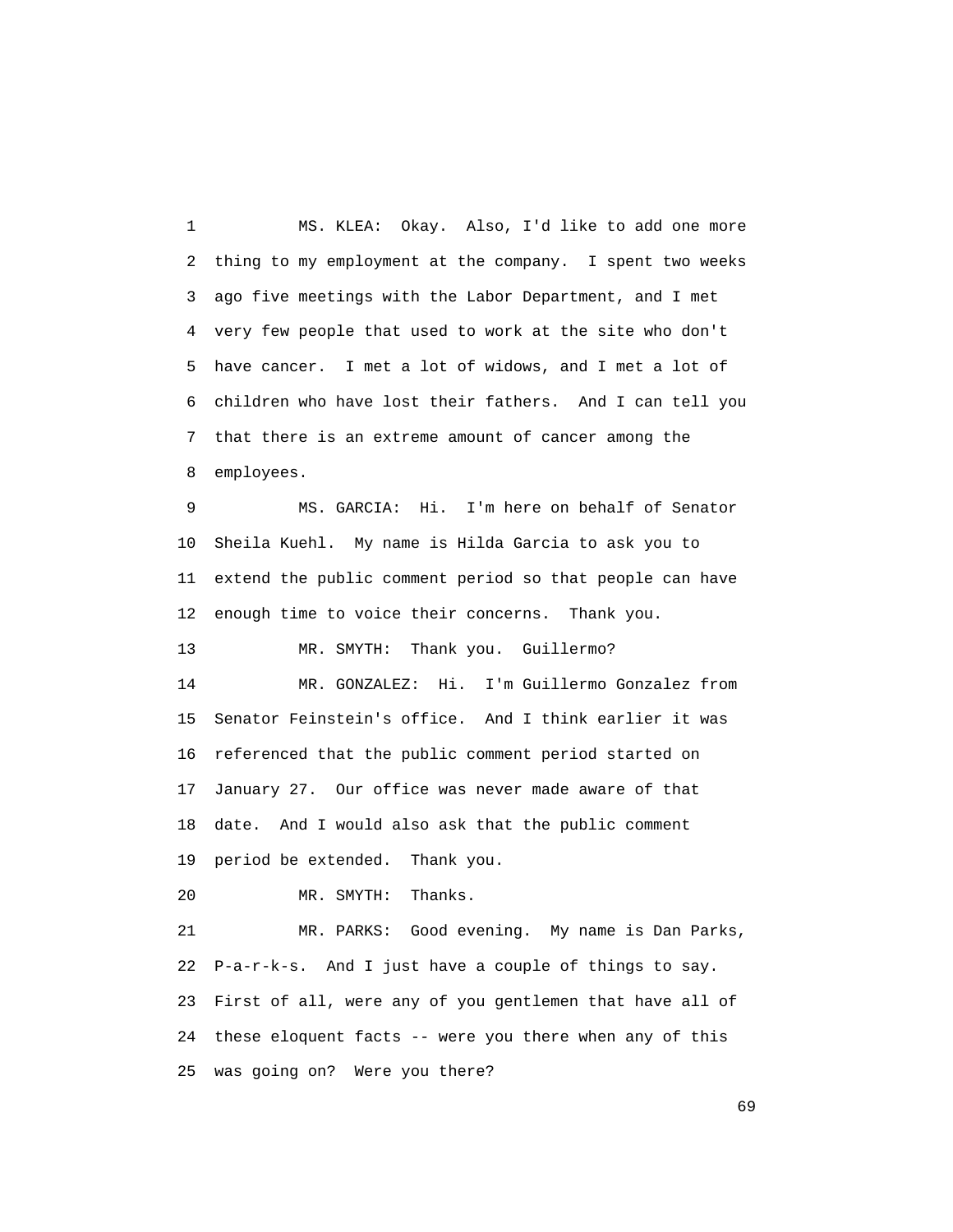1 MR. McLAIN: Yes. 2 MR. PARKS: Where were you? 3 MR. McLAIN: I was on the hill in -- in working 4 electronics all over the hill. 5 MR. PARKS: You worked in -- 6 MR. McLAIN: I worked in Building 59, the SRE -- 7 MR. SMYTH: Gentlemen -- 8 MR. PARKS: I'm not going to argue. I'm making 9 my comment. 10 MR. McLAIN: I was in Building 24. I just made 11 the comment. Weren't you listening? 12 MR. PARKS: Do you know me? 13 MR. McLAIN: No. 14 MR. PARKS: I got my certification there. 15 Worked there about two and a half years in Building 24. 16 Never saw you before. 17 Okay. Sorry about that. 18 First of all, how many of you were really there 19 to see what transpired during its peak years? I predict 20 that maybe one or two, possibly this gentleman. I don't 21 see anybody that I recognize. 22 There were numerous fires that went on there, 23 especially in Building 24, Building 10. And there were 24 nuclear fires. So you have to think that, Where did that 25 contamination go at the time of the fire?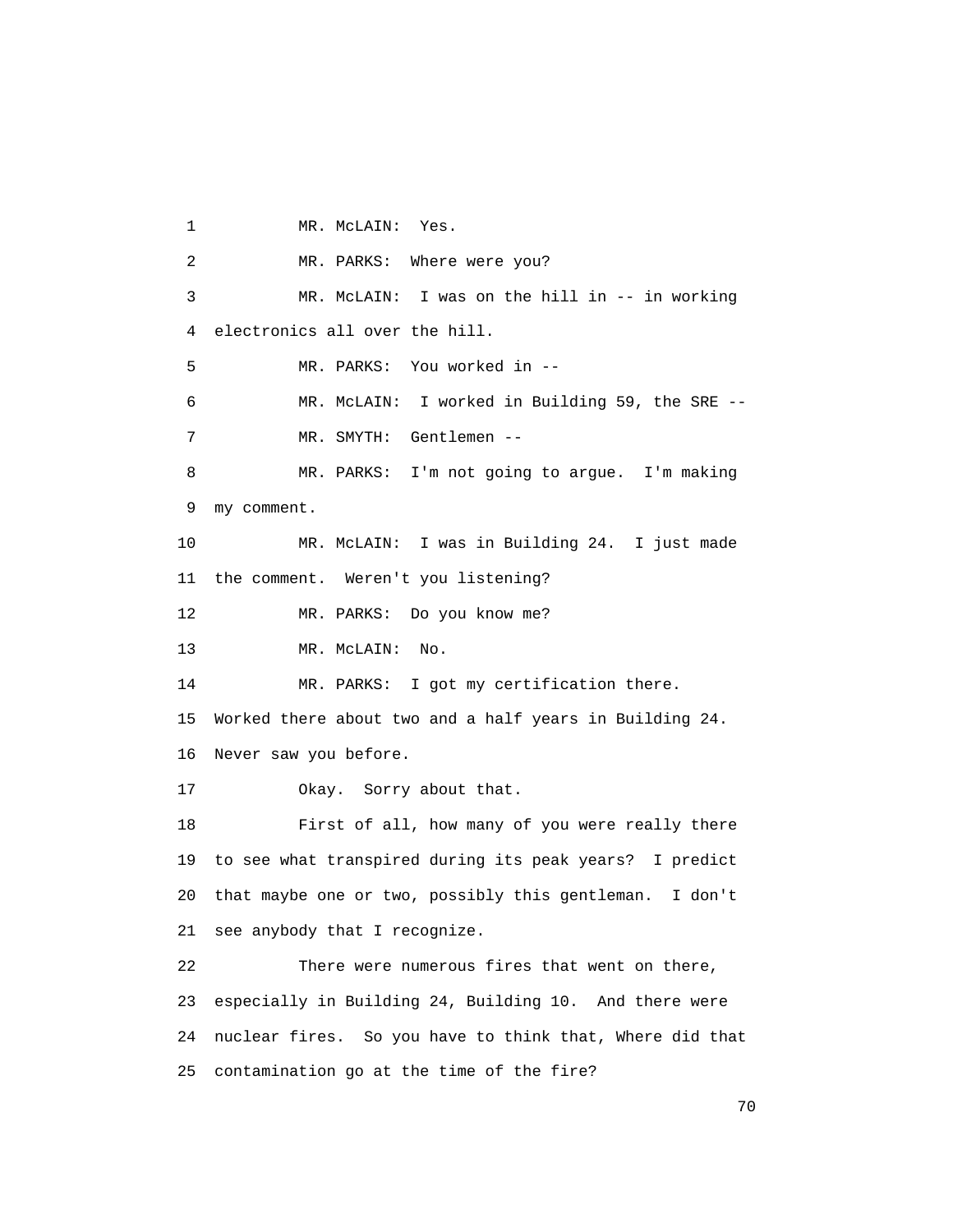1 Sorry I'm not good at public speaking, but -- 2 MR. SMYTH: You're doing fine. 3 MR. PARKS: -- I'm doing the best I can. 4 MS. KLEA: Stay close to the mike. 5 MR. PARKS: Okay. There were numerous fires in 6 Building 10, 24, and Building 59. 7 That's about all I got to say. You know, none 8 of you were there. 9 And incidentally, I do have some more to say. I 10 was in health physics. I was in health physics 11 department. I was in reactor operations. I received two 12 certifications for the Reactor Operations Department. I 13 got my certification as a health physicist there to work 14 on the hill. So I have a pretty good memory of what 15 transpired during that period of time. 16 One last comment is, I'd like to talk about the 17 De Soto facility. Everybody seems to forget about 18 De Soto. That's where a lot of nuclear work was 19 transpired. And that's where the fuel was fabricated. 20 And nobody seems to be addressing De Soto. 8900 De Soto. 21 Look into that. Thank you very much. 22 MS. CRAWFORD: I'd like to answer that. We have

 23 asked time after time after time, Where are the operating 24 information on De Soto and also the Canoga facility 25 where they did tons of nuclear reactions? And you know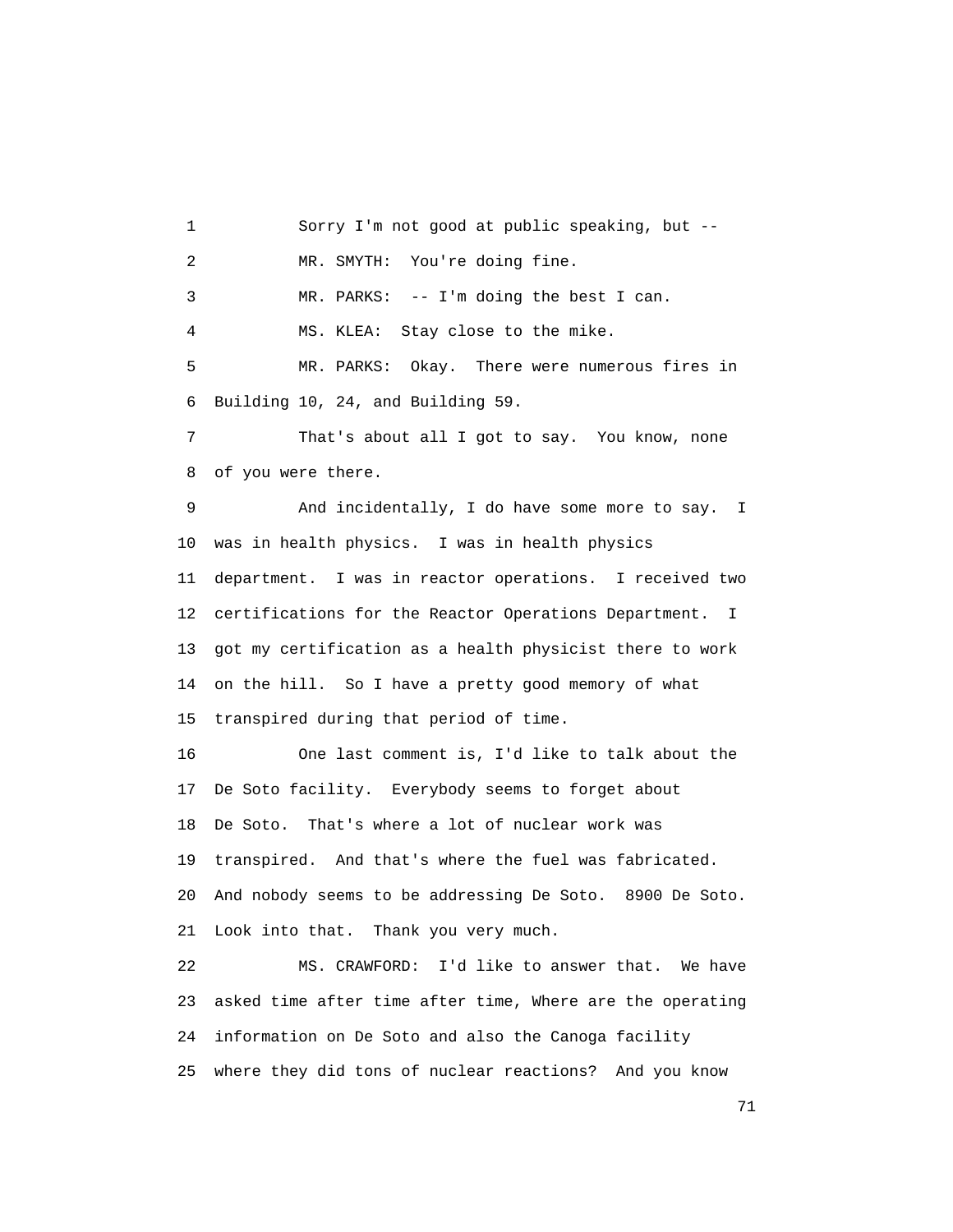1 what? We've been stonewalled for six years. Thank you, 2 Mr. Parks, for bringing that --

 3 MR. SMYTH: Actually, let's keep focused on 4 Building 24.

 5 MR. PARKS: Okay. There was a radioactive fire 6 in Building 24. It was in the center vault. I was there 7 the night it occurred. I know the people involved. I'm 8 not going to say names, but I was there. But these 9 things are never brought up.

 10 And then there was a nuclear fire in Building 10 11 where the SAPR was operating. I was an operator there at 12 the time. So I think you guys should talk about those 13 issues too.

 14 MS. KLEA: Dan, what years were those? 15 MR. PARKS: I'm sorry. I'm not good with dates. 16 I really don't have the dates.

17 MS. KLEA: '60s? '70s?

 18 MR. PARKS: -- in the '60s. I don't have the 19 exact date.

 20 I went to work there right after the SRE fire 21 happened. And I participated in the cleanup of the SRE. 22 And this gentleman spoke of the contamination of 23 the Russian test. Sure, we picked it up daily. But that 24 was just part of the background. In the fires and the 25 various incidents that happened, they're much more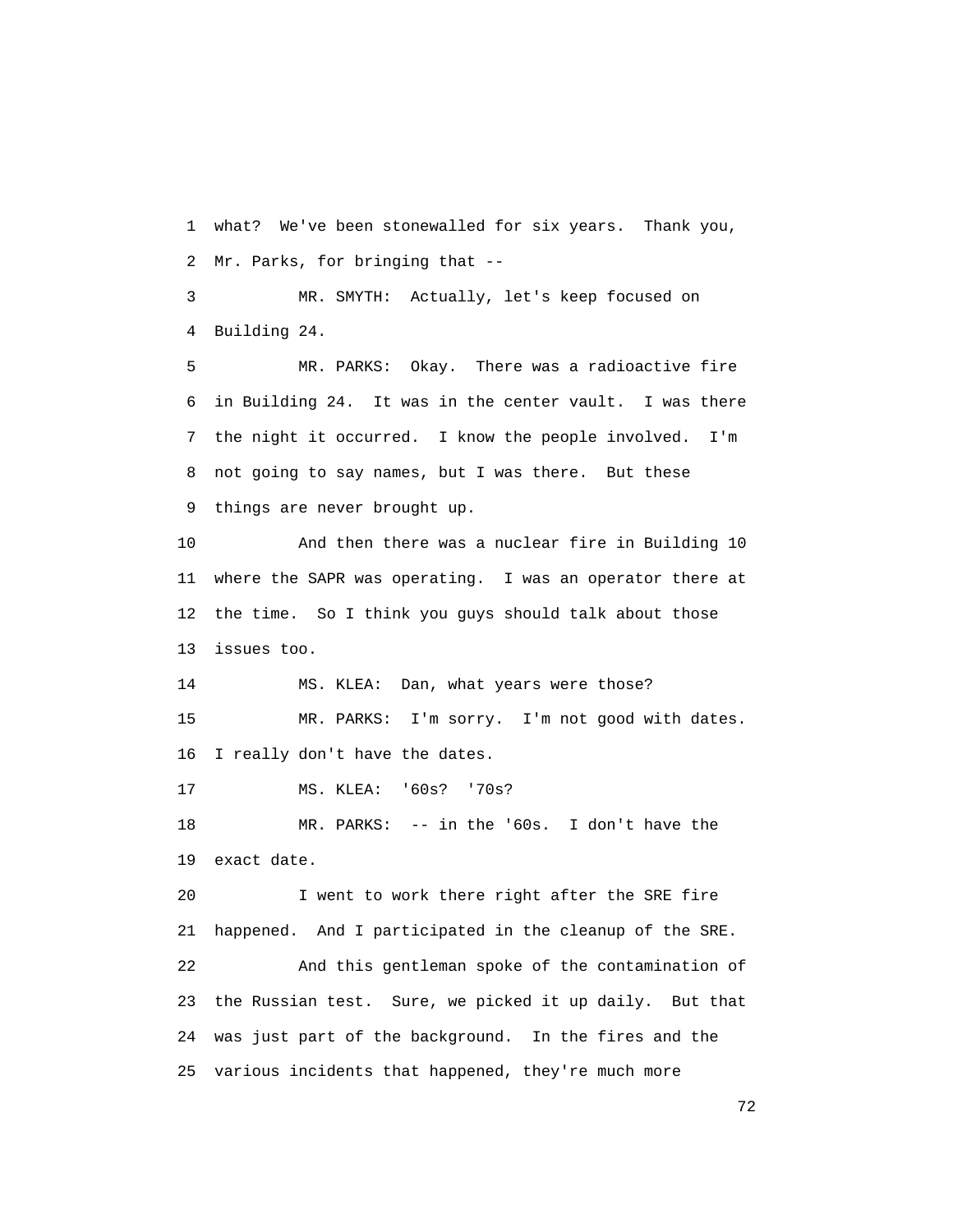1 catastrophic that you guys really are even aware of 2 because you weren't there.

 3 And we talk about log books. Log books will 4 give you so much data on what happened in each of these 5 facilities. So don't discount them. I don't know 6 whether we've ever found them, but everyone had a log 7 book. And the shift supervisor was required to fill it 8 out hourly and daily. And they don't talk about the 9 fires. They don't talk about the incidents. They don't 10 talk about the spills. They don't talk about the people 11 that got burned. We had one death up there in that 12 facility. I don't know what the number was, but there 13 was a death in the SNAP area from a fire, I believe, or 14 in a pit it occurred. But nevertheless somebody lost 15 their life.

 16 You know, I've given you facts that happened 17 back in the '60s. You know, that's a long time ago. But 18 I wish I could be more precise and be more eloquent as a 19 speaker, but there's a lot of emotion here involved. And 20 I get a little bit mad and angry for the way this thing 21 has been covered up. And you have people like Bonnie 22 here who have cancer and God only knows how many other 23 people in this community.

 24 MR. SMYTH: It sounds like there's a lot of 25 topics that you have on your mind.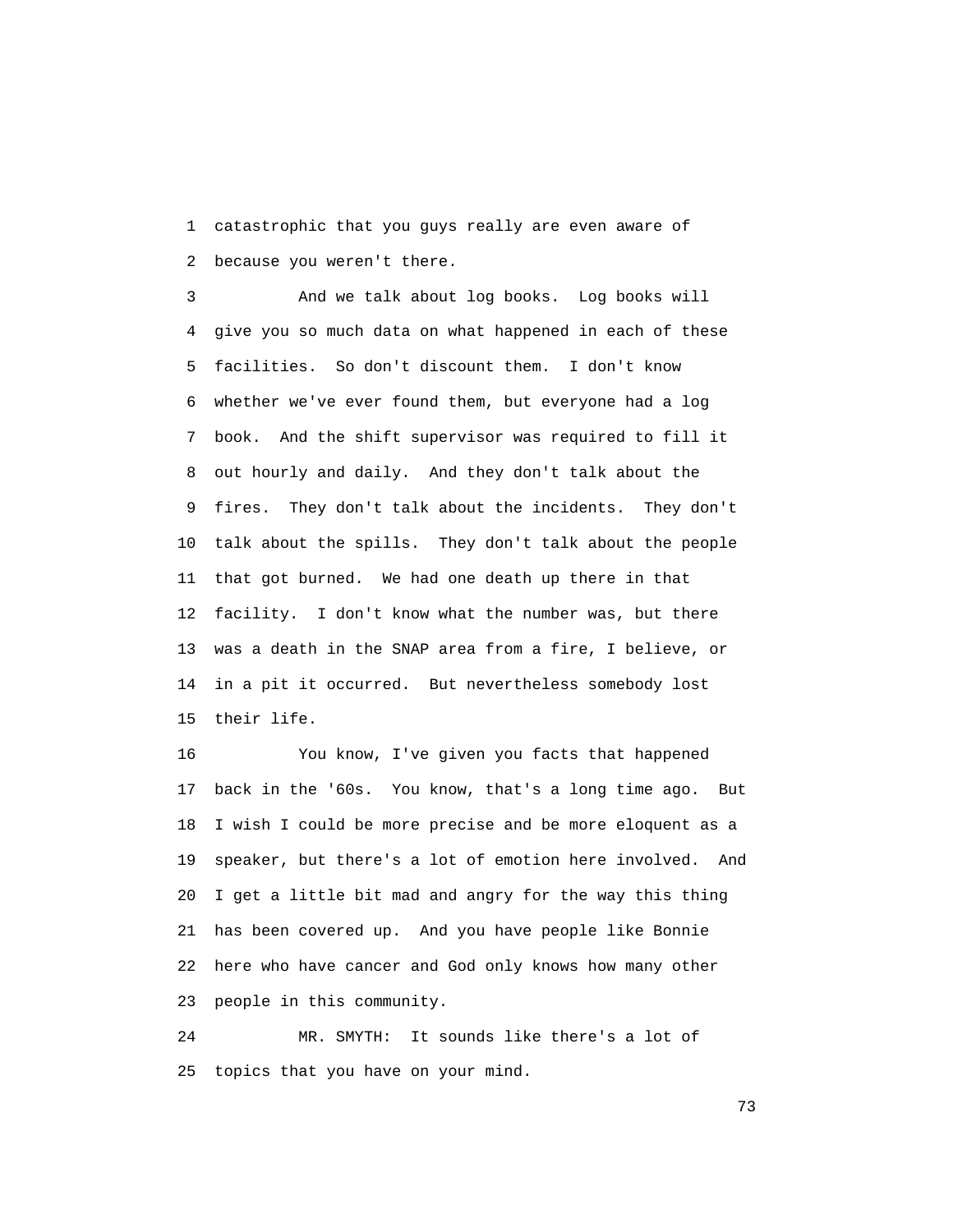1 MR. PARKS: Yeah, there's a lot of topics to 2 discuss. You know, when you talk about 24, it's just you 3 want to  $-$ 

 4 MR. SMYTH: I understand it's a narrow topic. 5 Maybe one thing you could do is meet with Thomas after 6 the meeting or Ravnesh or any of the DOE or Boeing 7 representatives and they can try to take down your 8 comments. I guess they are taken down, but address them 9 at a future meeting.

 10 MR. PARKS: Could I just say one more thing? 11 MR. SMYTH: Sure.

 12 MR. PARKS: You're talking about cutting up 13 Building 24, taking it down, and putting it in -- Well, 14 you couldn't get big pieces of cement in that vault -- in 15 that middle vault. I mean, it's a small door. And you 16 talk about putting three -- taking down three stories, 17 and putting it and taking it inside and cutting it up in 18 that little aluminum vault. That's impossible. You 19 know, this is a pretty large facility with lots of cement 20 and lots of aluminum. So I don't know how you could do 21 that. You might be able to get that in the substructure 22 above, but you're not going to take down that aluminum. 23 It's impossible.

24 Thank you.

25 MR. SMYTH: Thank you.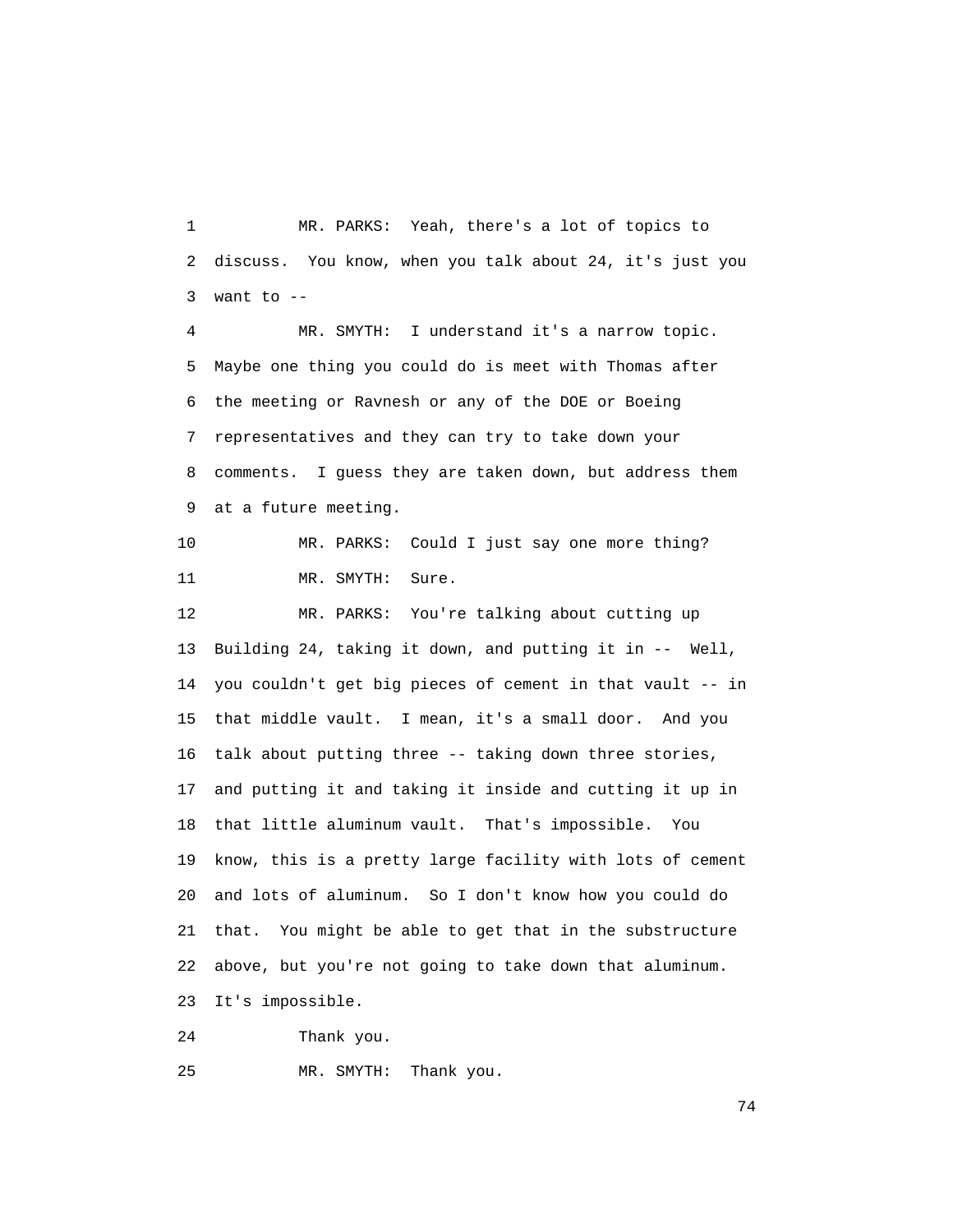1 MS. JOHNSON: Hello. My name is Barbara 2 Johnson. I have been working on this as a community 3 member since 1989 when it was first discovered that there 4 was a problem up there.

 5 In 1990, I got breast cancer which I firmly 6 believe was caused by pollution from the site because I 7 lived right below it.

 8 I want to thank people like Dan Hirsch, Cleanup 9 Rocketdyne, Rocketdyne Watch, new people that have come 10 on here to help the community have a voice and be heard 11 and be listened to.

 12 What your plans tonight that you're showing 13 about cleaning up Building 24, I'm going to do an 14 analogy. When I had my cancer, I didn't just have them 15 take out the cancer; I went through radiation and 16 chemotherapy.

 17 Sorry. I'm going to get emotional on this. 18 I now have a son who has cancer. When he was 19 growing up, he played in the hills up there. He rode his 20 motorcycle. He -- He jumped into some of the streams 21 and creeks that were there. He played in the caves that 22 were up in there where water was seeping down, probably 23 polluted water from Rocketdyne. But little did we know 24 that at the time.

25 Now he's getting treatment for his cancer.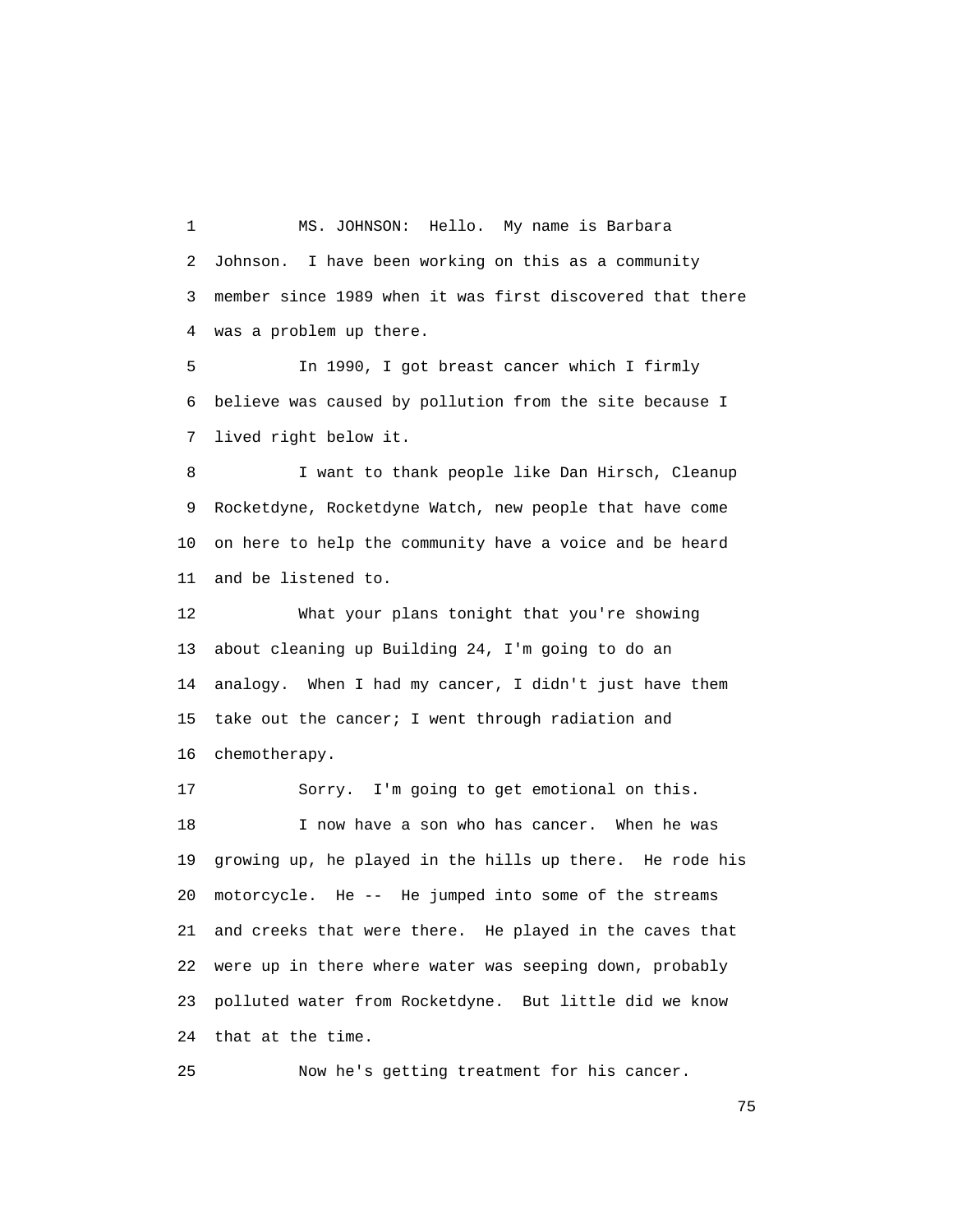1 They've found in his lymph nodes that he has squamous 2 cell carcinoma of the head and neck. They could not find 3 the primary source and they did take out the lymph nodes. 4 But instead of saying, Oh, we took the lymph nodes out. 5 We took the cancer out. We're not going to do anything 6 else. This is what I can liken to what you're doing to 7 Building 24. Instead, he is going through horrific 8 treatment where he's had seven weeks of radiation to his 9 entire mouth because they couldn't find the primary 10 source. And if he had done like you're saying you're 11 going to do at Rocketdyne, he wouldn't have had this 12 chemo. He wouldn't have had the radiation. He would 13 have said, Oh, they took the cancer out. I'm not going 14 to do anything more.

 15 This is systemic. Cancer is systemic. You've 16 got to treat the whole problem. And I would advise 17 you -- urge you not to release this for public use.

18 Thank you.

 19 MS. WALSH: Hi. My name is Christina Walsh. I 20 represent cleanuprocketdyne.org, and there were several 21 comments I wanted to make that have been very well put 22 already.

 23 First off, the comment period must be extended 24 45 days. This has not been noticed and that is illegal. 25 That cannot be allowed.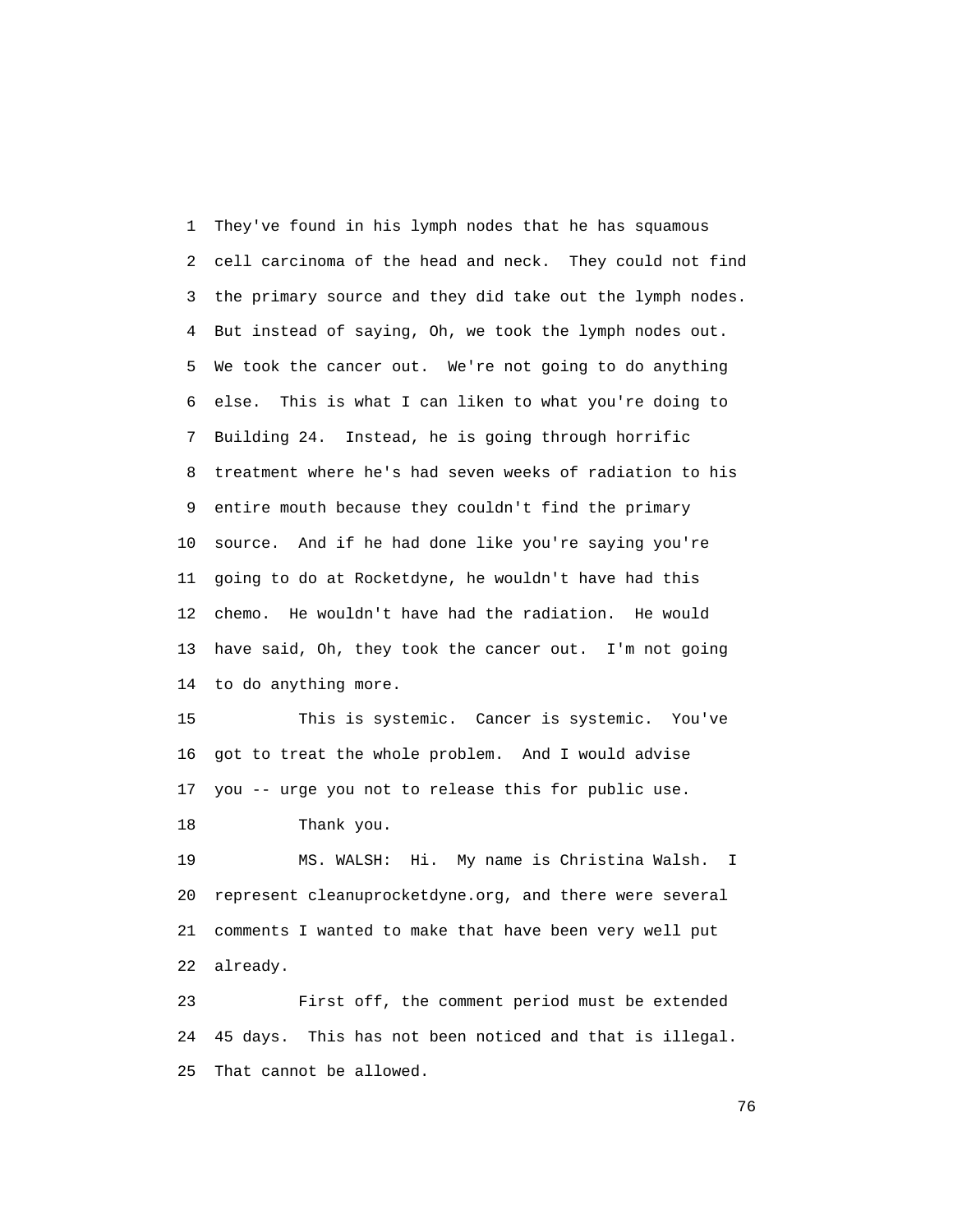1 Now, this afternoon when I desperately started 2 skimming through these reports, I -- I tried to read 3 through as much as I could trying to make sense of what 4 kind of questions would I ask. And then I thought about 5 this -- this consulting company prepared by Sapere 6 Consulting, Incorporated, and The Boeing Company. Does 7 that mean that The Boeing Company actually got paid for 8 writing the report about the damage they've done up on 9 the hill? That I find to be astonishing, first of all. 10 So I did a Google search on Sapere Consulting, 11 Incorporated, to see what I could learn about this 12 consulting because we keep getting new ones. Every time 13 we get a new presentation, we have a new set of 14 consultants that are going to tell us new, happy stories 15 about how nothing really happened. Right. Sir? 16 Okay. So this -- So I did a Google search. 17 And the first line is a report also prepared by Sapere 18 Consulting -- and I'm sorry if I'm mispronouncing that -- 19 and The Boeing Company for the Department of Energy under 20 contract DE-AC03, and this is for the Santa Susana Field 21 Laboratory, but it's dated May 2005. Also Boeing made 22 money writing this report. It is 36 pages in length. 23 And it goes through all of those buildings -- 24 Liz, you mentioned that I think it's nearly 200 25 buildings -- 200 buildings that used to be in Area 4 that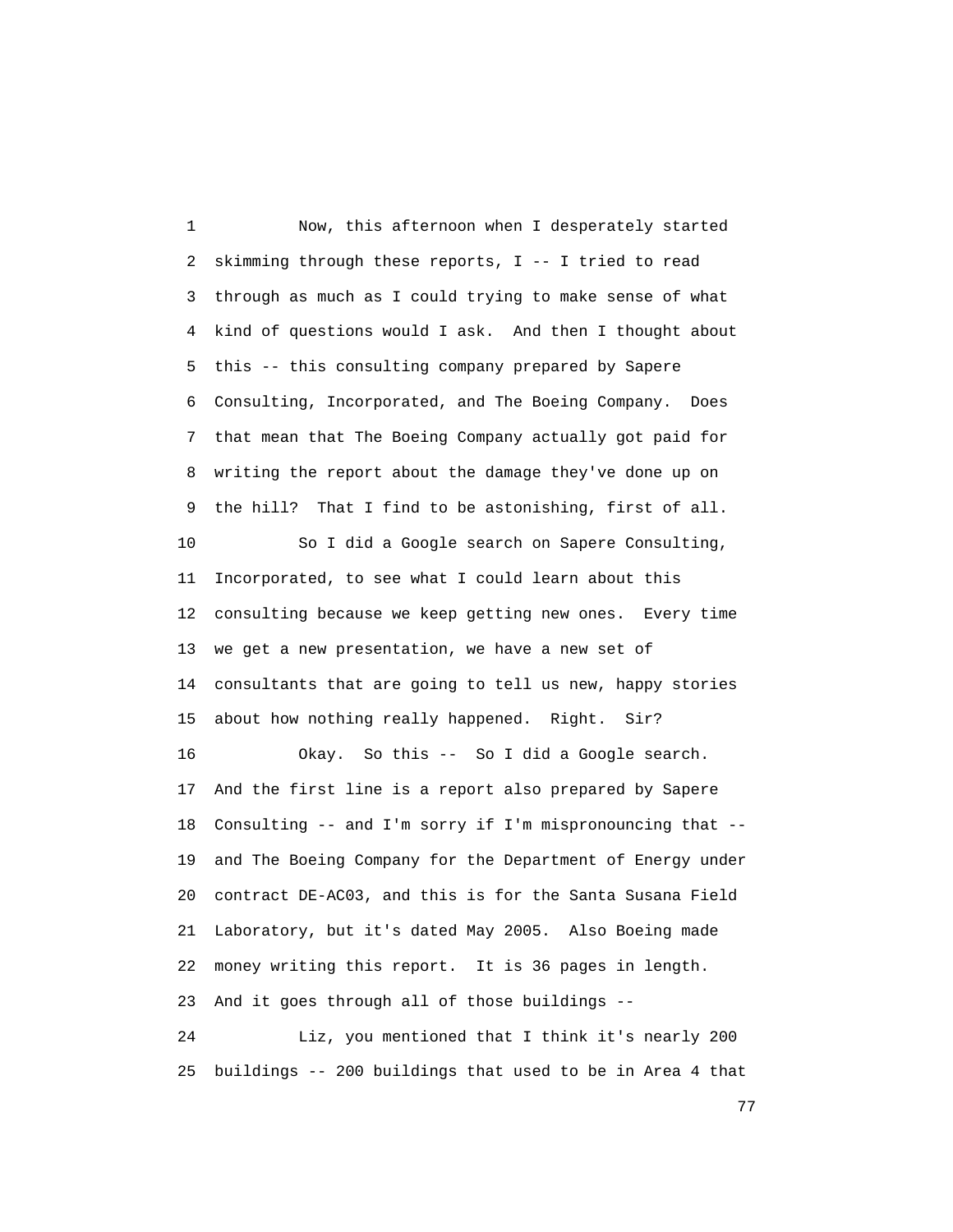1 were removed before any oversight or any EPA was involved 2 at all.

 3 This report is page after page after page of 4 each building, what it was. And then the next page, it 5 will put it in a different group. And then say, No, 6 change the number from 4633 to 4075, and then refer it 7 over to 4836 -- no, 4636. 36 pages of just nonsense like 8 that.

 9 I would hand it to Dan Hirsch, but I'm sure it 10 would make his head explode because it is absolute, utter 11 nonsense. And I ask you how it is that this is how time 12 and money is being spent as people like Barbara Johnson, 13 like her son, like so many people that are sitting in 14 this audience that may have come directly from their 15 chemotherapy -- Okay? This is not the way people to go 16 about things. And now you're going to -- When you're 17 calling this streamlined, this is not acceptable. You 18 need to find the truth, which means you need to actually 19 look where you know the problem is and not pretend that 20 you can just put a plastic bubble, as my friend Bill 21 Bowling (phonetic) mentioned. What a great idea that 22 would be. That's not what we need to do. So we really 23 need to look and find the truth.

24 Thank you.

25 MS. ROWE: Hi. I'm Chris Rowe. I live in West

n and the state of the state of the state of the state of the state of the state of the state of the state of the state of the state of the state of the state of the state of the state of the state of the state of the stat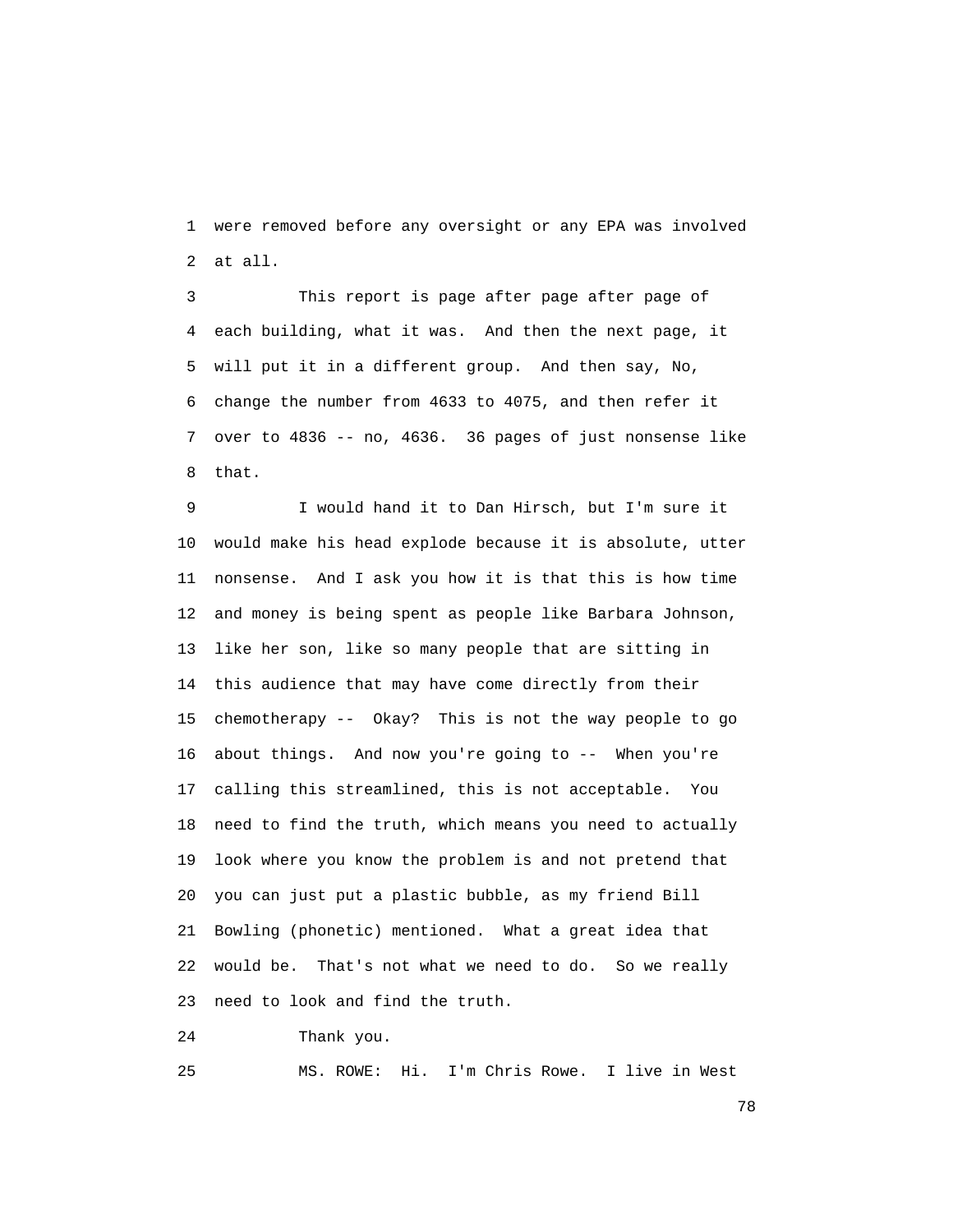1 Hills. And I have a bachelor's in health education from 2 CSUN, masters level courses in environmental health and 3 environmental geology.

 4 I became aware of this site about 15 years ago 5 in my environmental engineering classes at CSUN and 6 received as a resident of West Hills a disclosure letter 7 that right now, since it was 15 years ago, I don't know 8 what agency sent it to me. But it says that where I live 9 in West Hills is a prevailing winds area implying that 10 something is coming off the site at Rocketdyne that's 11 impacting me 5 miles as the crow flies. And as Liz and 12 other people mentioned, I also live very close to the 13 other Rocketdyne sites.

 14 Now, I've got a number of issues that I want to 15 address. First of all, we sit here and we say, The EPA 16 says this, the EPA says that; DOE says this, DOE says 17 that. Well, therefore, it should be a joint meeting so 18 that we have people from both agencies here at the same 19 time.

 20 Next, I'd like to say that if I hadn't come to 21 the couple previous meetings -- I just started coming in 22 the fall because of my own personal needs -- and I'll go 23 into that in a second -- but if I hadn't been to previous 24 meetings, I would not have known about this meeting 25 tonight if I hadn't gone to the DTSC meeting about two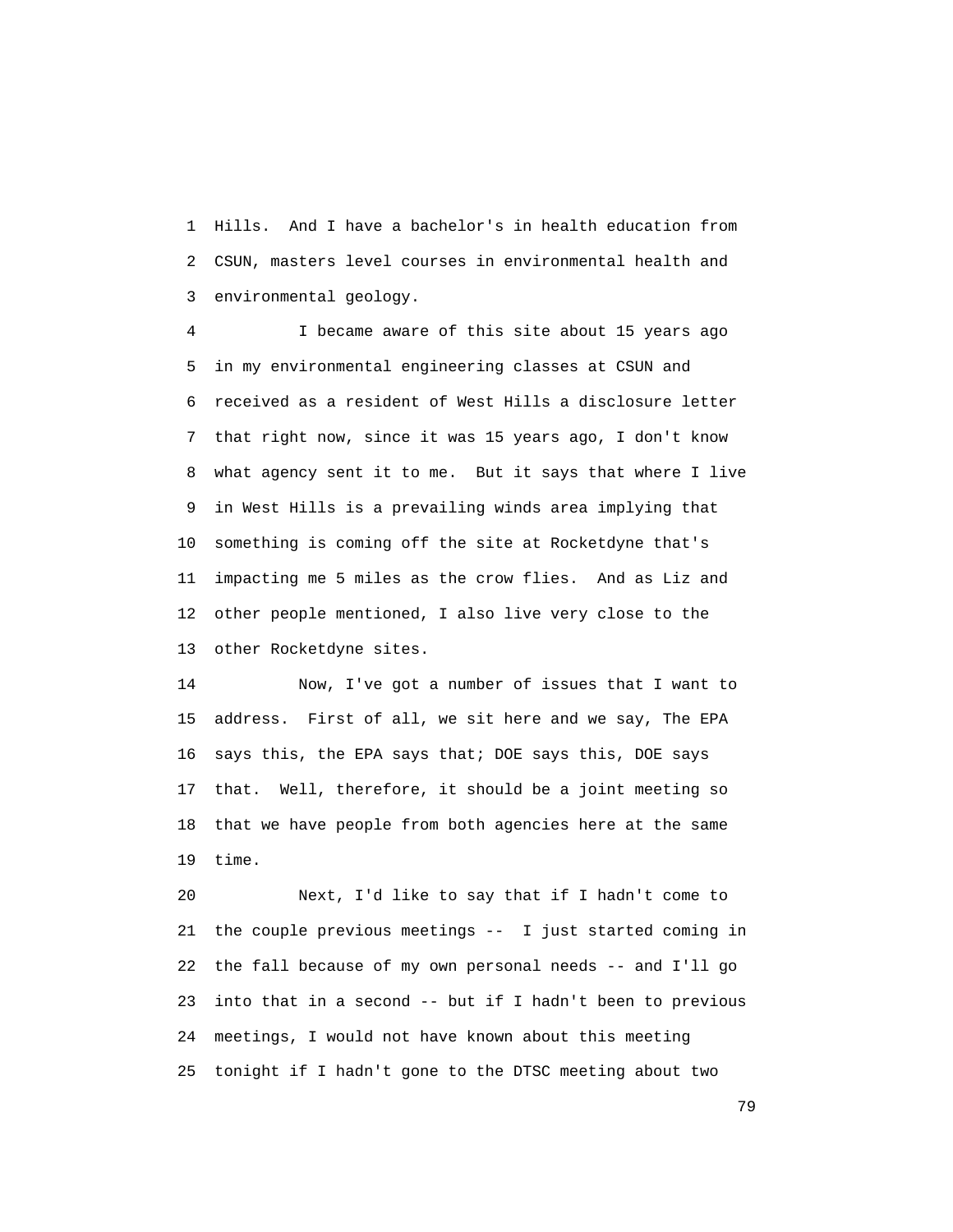1 weeks ago.

 2 I know, because I am more or less a health 3 advocate activist, that if you want to reach groups there 4 are certain newspapers that you notify in. And The 5 L.A. Times gets the greatest readership in this area. 6 Also, like I said, when I got this letter 7 disclosing that I'm in this prevailing winds area, if I'm 8 getting that kind of letter about that, then if you've 9 got a big enough problem with this building, you should 10 be sending letters to the residents of Simi Valley and 11 West Hills or anybody that's in that prevailing winds 12 area to their homes so that they know about this meeting. 13 This meeting we might have a hundred people here 14 or whatever or less? This can't represent the millions 15 of people that are impacted because we don't know about 16 it.

 17 Cancer clusters. I know there's been research 18 done. I know how research is done about cancer clusters. 19 And people that are here that talk about it, you know, 20 they're frustrated. I know of two people -- I'm 54 -- 21 that have breast cancer, grew up in the Canoga Park area. 22 I'm wondering and they wonder what's the relationship to 23 the Rocketdyne meltdowns and radiation releases at that 24 time?

25 Talked to a friend the other day. He's a Boy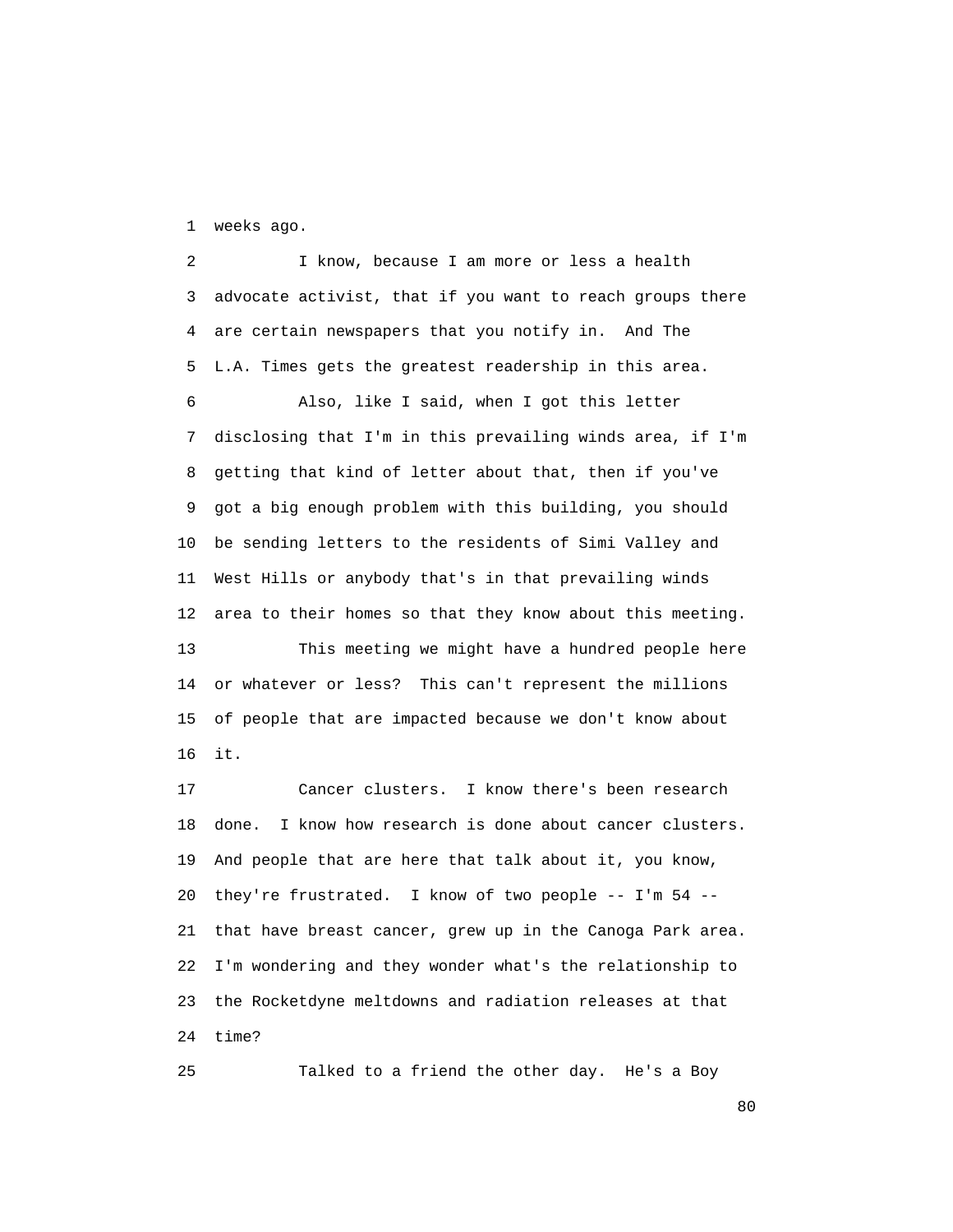1 Scouter, which is where my personal interest came into 2 why I'm fixed on this site right now. He said his mother 3 worked there, had bone cancer, and he did not know that 4 there was a meeting two weeks ago that had to do with the 5 labor department. Why aren't people that work at this 6 facility or their families being notified of these 7 meetings?

 8 This gentleman over here mentioned the radiation 9 that's found in our bodies and compared it -- you know, 10 making it look like these are normal parts. Okay. Well, 11 when you look at the radiation in our bodies, we're all 12 individuals. For example, were we exposed to some kind 13 of milk as a child that the milk is contaminated in the 14 1950s by radiation release? Did we live at high 15 elevations like in Denver where you get natural 16 background radiation? There's all ways -- all kinds of 17 ways that we can get exposed to radiation. And, 18 therefore, just saying we've got natural radiation in our 19 bodies is not a good answer and comparative. 20 They talk about in this site about background

 21 levels and comparing things to background levels. But 22 they don't go off-site to the areas that are outside the 23 perimeter of this area to look at what is noncontaminated 24 areas for their background levels. So we need to see 25 that -- those levels. And again, as Liz said we need to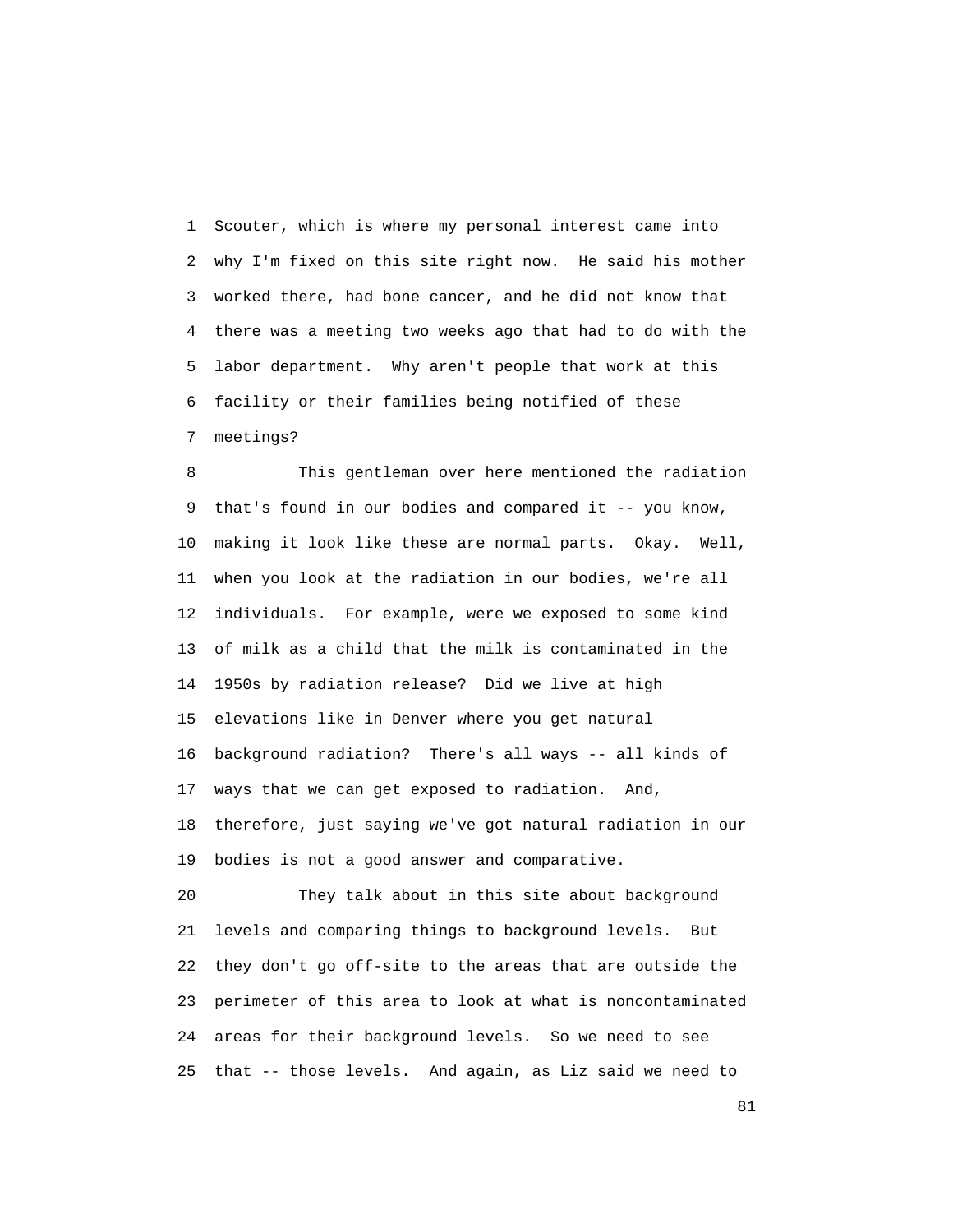1 see the EPA levels as our basis, not these other numbers 2 that are misconstrued.

 3 Why isn't there an environmental impact report 4 of this whole site if that's the case? Unfortunately, 5 there's so many documents. I mean, we're talking 6 thousands and thousands of pages. We would literally 7 have to spend every day of our lives sitting on these 8 websites and looking at all the information and most of 9 us don't have that time.

 10 We need to have meetings that, Number 1, are 11 more frequent that are geared to the general public. 12 When you put up things up there with the elemental 13 symbols -- I'm sorry. I haven't had chemistry since a 14 little bit in college, high school or more. I don't have 15 every one of these symbols memorized and don't know all 16 the dangers of them.

 17 I have two friends who have worked for Boeing 18 and do soil cleanup. One of them is an environmental 19 soils remediation person, has been telling me for the 20 last 15 years, There is no problem with the soil up 21 there. Well, if that's the case and he's cleaning up, 22 what do you think the chances are that he's really being 23 careful with what he's sending off-site? And I feel like 24 each bit of soil that we are taking off-site we're 25 releasing contaminants into the air.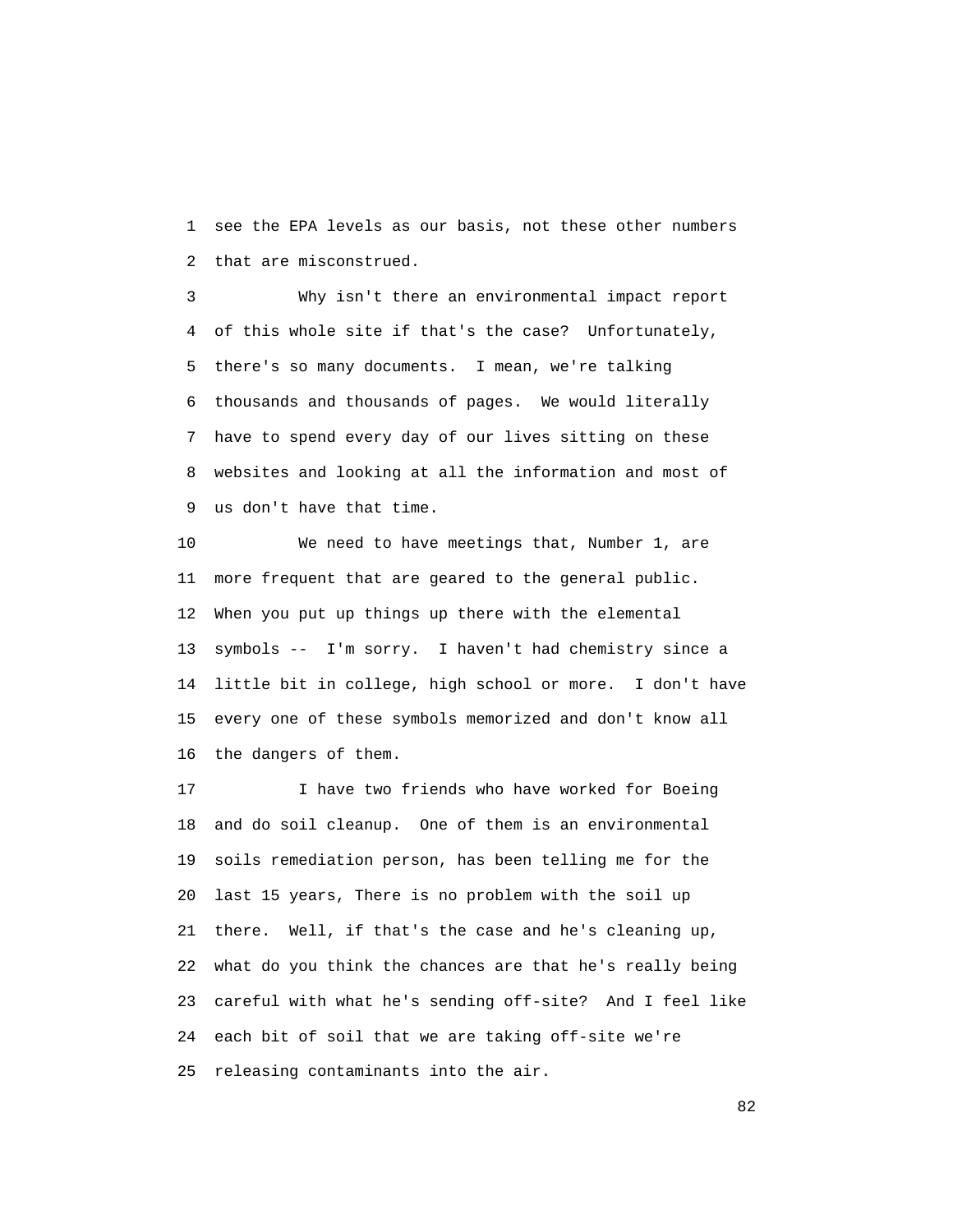1 Also, we're talking about now sending this 2 stuff, the breakdown of this building to Nevada. Nevada 3 doesn't want our contaminants. So we need to address 4 that issue. We can't all of a sudden dismantling and 5 saying, Okay, now it's dismantled. Where are we going to 6 send it now? because that's one of the major problems 7 with anything nuclear these days. 8 And I want to know if the people that worked 9 there have to wear Geiger counters on-site and, if they 10 don't, why don't they? 11 MR. SMYTH: Okay. Is that a -- 12 MS. WALSH: At the Department of Labor meeting 13 last week -- 14 THE REPORTER: I'm sorry. Your name...? 15 MS. WALSH: -- one of the representatives -- 16 THE REPORTER: Your name again...? 17 MS. WALSH: My name is Christina Walsh. 18 MR. SMYTH: Just -- Just -- Just -- 19 MS. WALSH: And I just wanted to share that 20 there was a person at the Department of Labor meeting 21 that said that he wore separate badges for each because 22 they're cumulative. So there were separate badges that 23 he wore. He wore four separate ones for each of the 24 facilities as he cleaned up the spills. 25 MR. SMYTH: Okay. Would you like somebody at

experience of the state of the state of the state of the state of the state of the state of the state of the s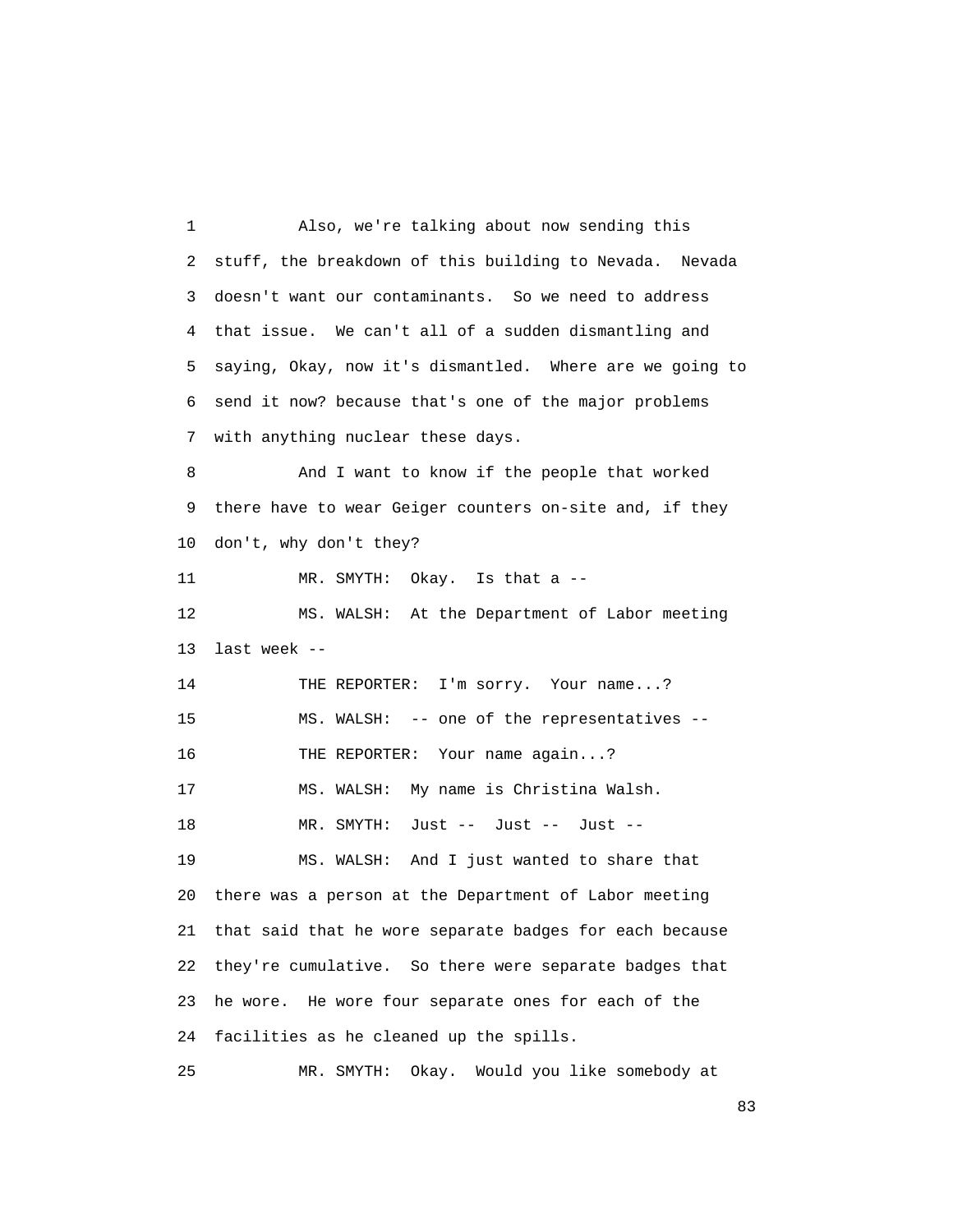1 Boeing to answer that?

 2 MS. WALSH: His name was William Jennings. 3 MS. ROWE: Yes, please. Tell me. 4 MR. SMYTH: Dosimeters? 5 MR. RUTHERFORD: Let me understand your 6 questions. 7 As I heard it, I think you were wanting to know, 8 Why doesn't everybody who works at Santa Susana wear a 9 dosimeter. 10 MR. SMYTH: "If." If everybody that worked 11 there wore a dosimeter. 12 MR. RUTHERFORD: The people who worked in the 13 nuclear facilities -- there's only two remaining, one is 14 Building 24 and they wear dosimeters. But there are 15 regulations specifying when you have to wear a dosimeter. 16 We follow those regulations. So the majority of people 17 on the hill who are, for instance, doing chemical 18 remediation, they don't wear radiation dosimeters because 19 they're not working in radiation facilities. So it's 20 only those radiation workers working in radiological 21 facilities who wear dosimeters. 22 MR. PERRYMAN: Good evening. My name is Mark 23 Perryman. I'm the website administrator for 24 rocketdynewatch.org. I have several questions. I'd like 25 to bring up a couple things.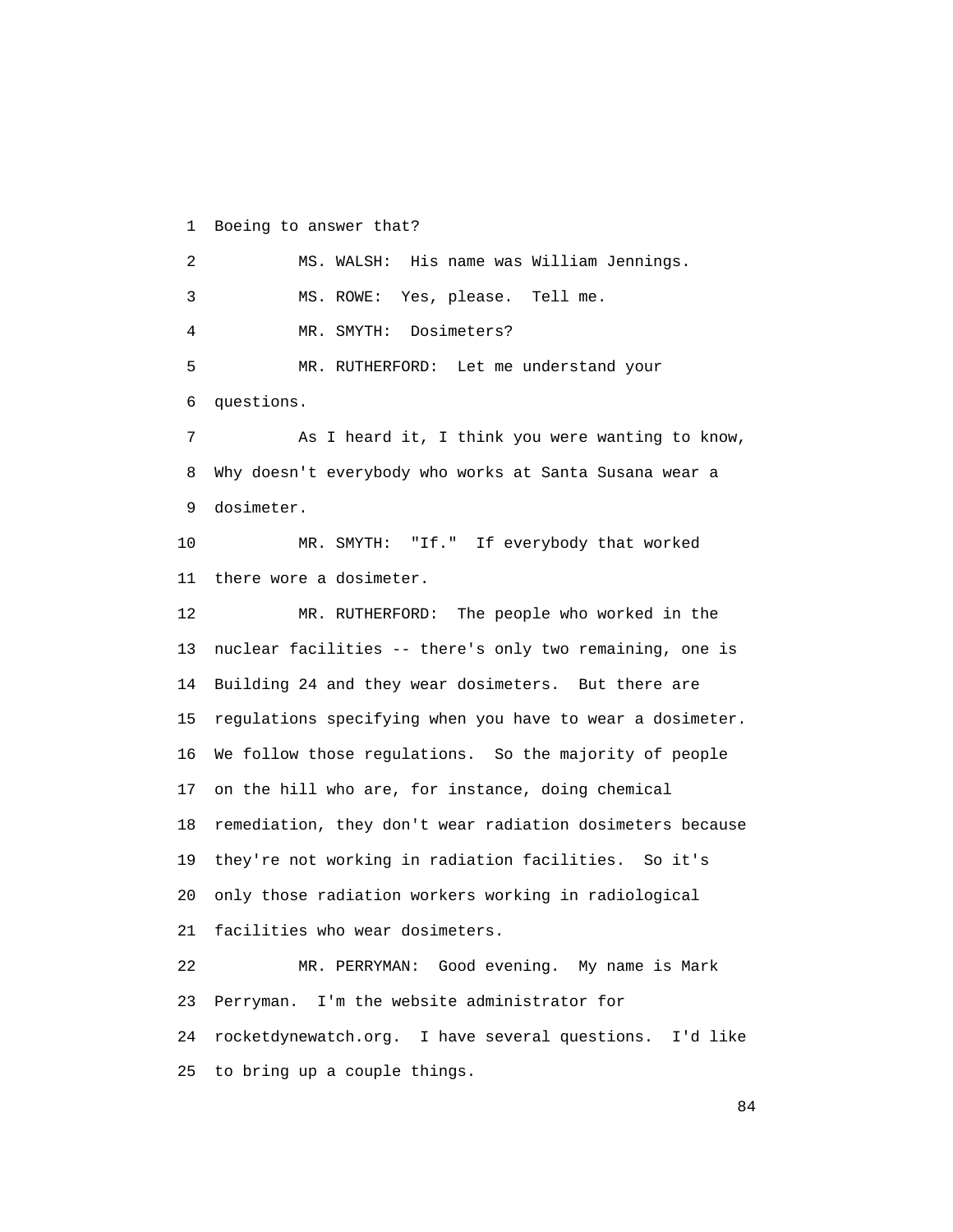1 I didn't notice that there was any kind of 2 publication in the newspapers or anything until I visited 3 your website about a week ago regarding this meeting to 4 download all the documents for it after I heard from -- I 5 think it was Dan Hirsch.

 6 On your website you have posted that you put it 7 in the Daily News. And if you PDFd it, you can actually 8 get the Daily News article. It's actually not an 9 article. It's an advertisement that was paid for.

 10 In addition to a public notice in the back in 11 fine print in the Ventura County Star, I'd just like to 12 note that both an advertisement and a public notice 13 doesn't show up in any kind of national archive system -- 14 just Proquest or any news archive system -- nor were -- 15 Thank God that the elected officials and representatives 16 were here today. Nor were they notified either.

17 I want to know if you'd answer the question 18 whether or not you've received any public comments yet 19 before this meeting from members of the public. If maybe 20 DOE or Boeing could answer the question as Boeing's 21 contractor, and who they were from.

 22 MR. JOHNSON: To date we have not received any 23 comments on it. We've received none.

24 MR. PERRYMAN: Thank you.

25 I'd also like to follow up everybody's request.

experience of the state of the state of the state of the state of the state of the state of the state of the s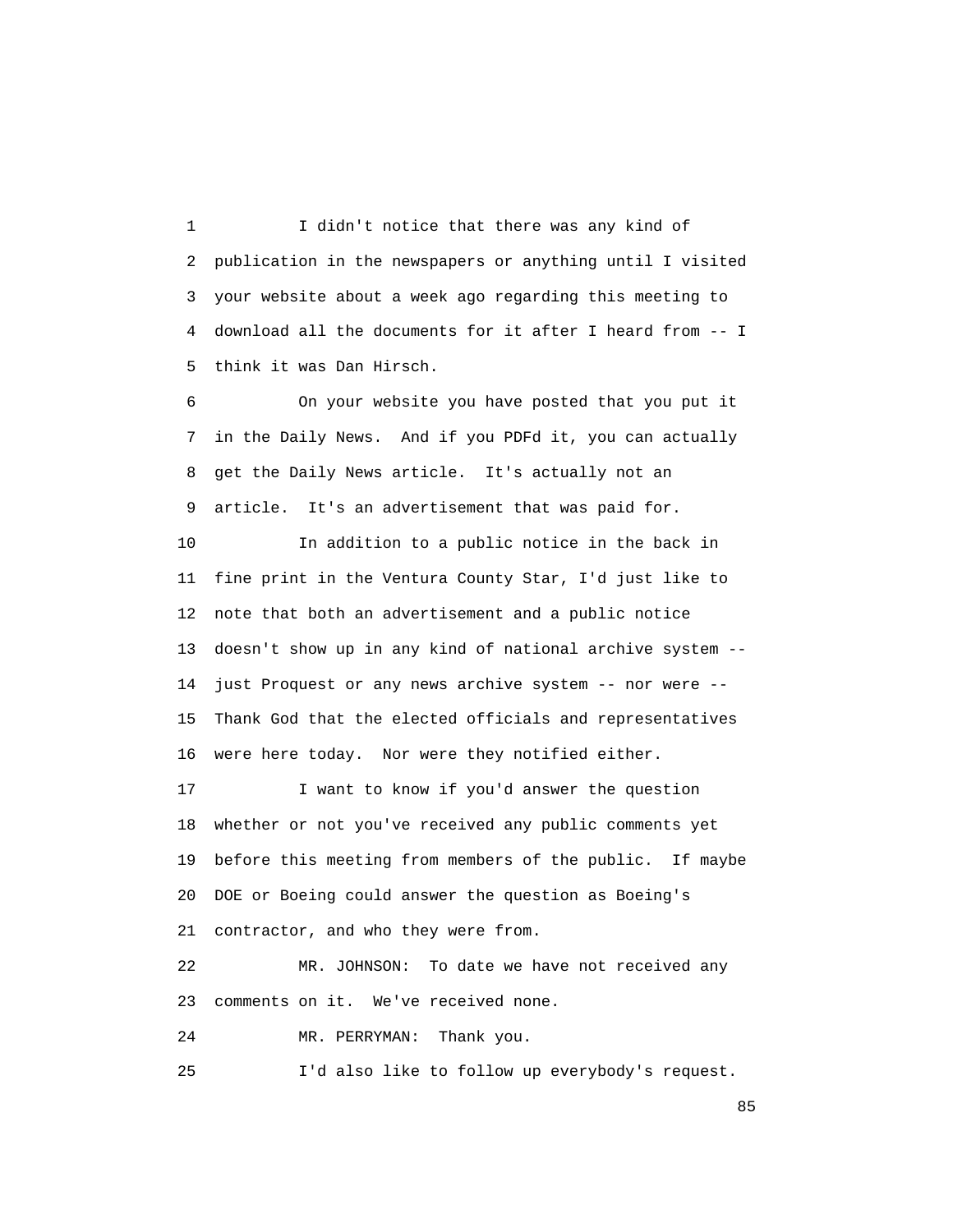1 We've gone out -- gone ahead and printed out these 2 postcards for everybody here at the meeting today that 3 basically ask DOE to extend the public comment period and 4 also we require agencies to produce a full circle 5 compliant analysis and cleanup plan that -- I'm sorry -- 6 Dan Hirsch was talking about earlier. So if you guys 7 would like to fill these out, I have them. And we have a 8 box right next to the door, and we'd be happy to give 9 them to DOE.

 10 Also, I'd like to bring up another comment. In 11 the process of D & D of building -- of any building at 12 the Santa Susana Field Laboratory, a presentation was 13 shown by, I believe it was, Mike Lopez regarding the 14 transportation of transuranic waste from the Santa Susana 15 Field Laboratory to wherever they disposed it.

 16 It was noted that the Department of 17 Transportation was notified, and all Department of 18 Transportation laws and regulations were followed. I've 19 received a PowerPoint through a Freedom of Information 20 Act request of that individual PowerPoint presentation 21 that he presented at the meeting. I've zoomed in on the 22 actual trucks sitting on Roscoe Boulevard --

 23 Well, I'm sorry. At the Santa Susana Field 24 Laboratory they took photos. And then they also took 25 photos on Roscoe Boulevard, which is down in the site.

<u>86 and 2001 and 2002 and 2003 and 2003 and 2003 and 2003 and 2003 and 2003 and 2003 and 2003 and 2003 and 200</u>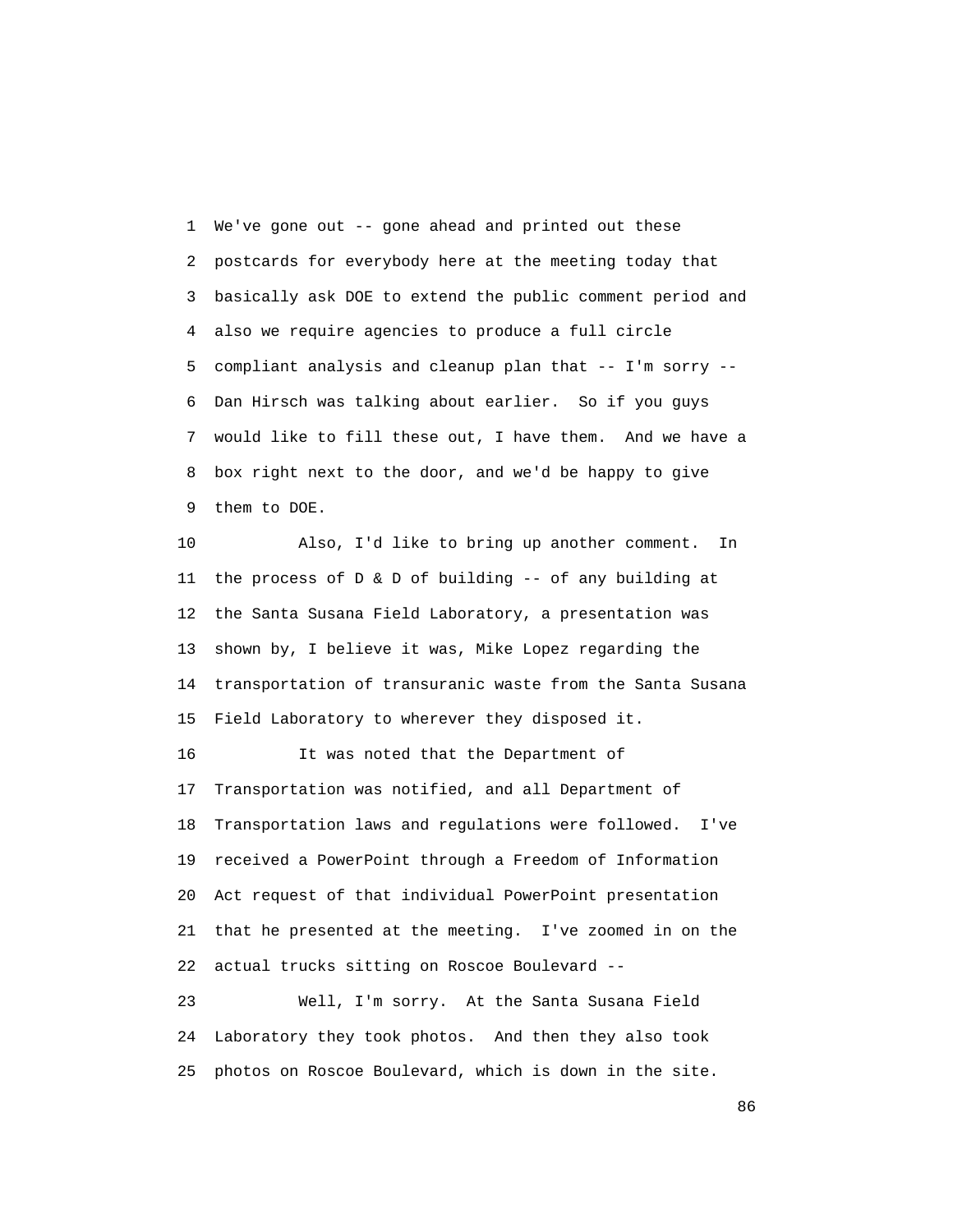1 On the site, as you know there's little hexagons or -- 2 Not hexagons -- you know, squares on each truck that 3 identify what the waste is on each truck. These were 4 white -- both at the Santa Susana Field Lab and at Roscoe 5 Boulevard. Therefore, everybody that lives in that 6 entire area wasn't notified when they saw these trucks 7 that radiation-contaminated products were in this truck. 8 Not only --

 9 So one can assume that, since it wasn't done at 10 the field lab nor was it done on Roscoe Boulevard on the 11 streets in our community, it wasn't put on in the 12 highways that went wherever it went.

 13 So I'd like to follow up on that. I'd like to 14 know why your agency hasn't done that. I want to know 15 how Boeing, the contractor, who hires these groups to 16 transport these waste off-site, how we can somehow make 17 sure that, one, Boeing is reprimanded for these actions, 18 for not following up in following the Department of 19 Transportation rules. And also I'd like to make sure 20 that this doesn't happen again in the future.

 21 I'd also like to know -- maybe Phil, with your 22 radiation experience at the field lab, what's the cost of 23 human lives in the cleanup of this project? I know, in 24 past presentations, it's brought up what the cost is to 25 human life in the process of D & D.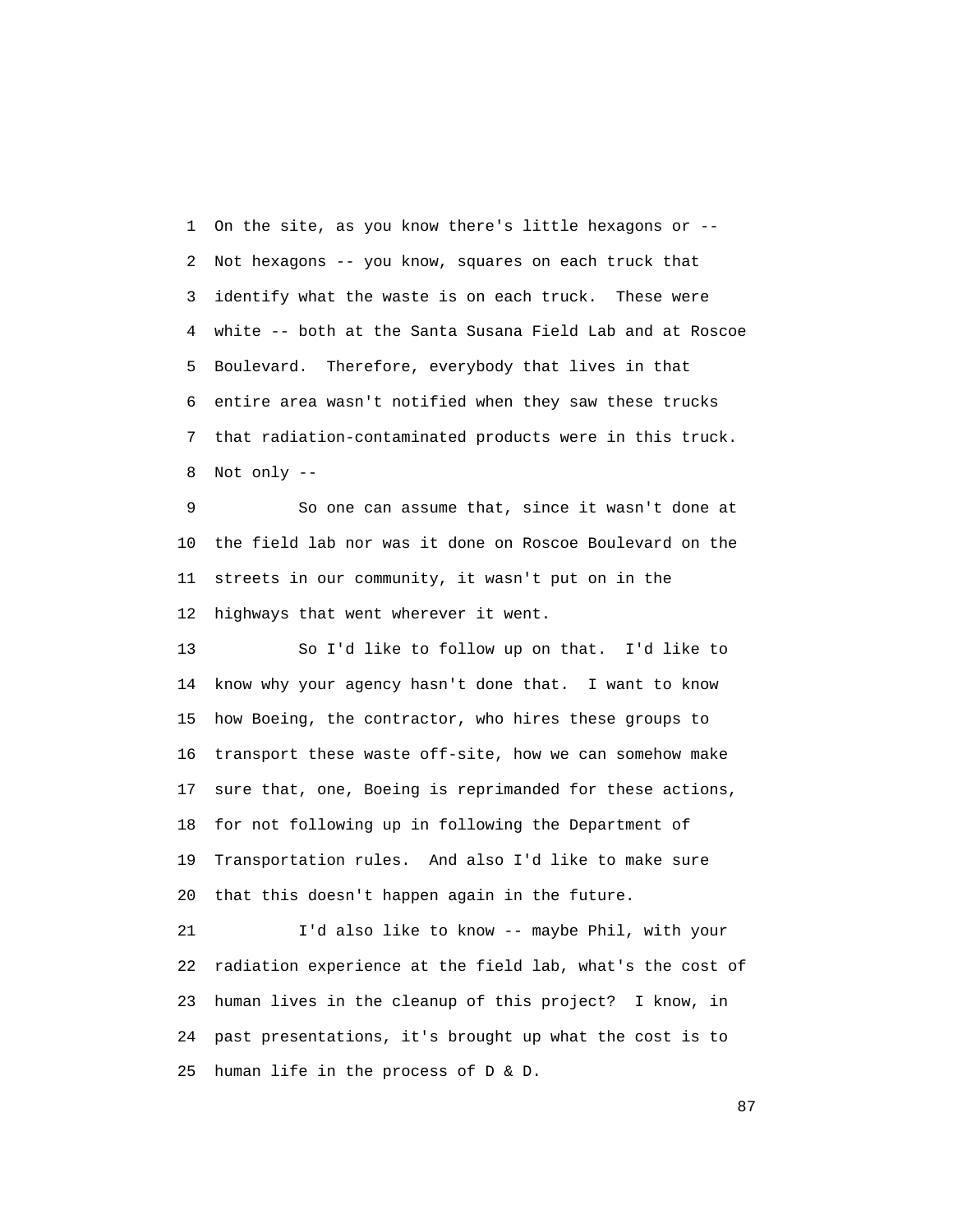1 MR. RUTHERFORD: We don't -- We don't use the 2 cost of human life in any of our decisions on 3 remediation.

 4 MR. PERRYMAN: I didn't ask whether or not it 5 was considered in any of your decisions regarding D & D. 6 I was asking whether or not you had the analysis of 7 whether or not human life is at stake in the process of 8 your clean-up.

 9 MR. RUTHERFORD: I see. That's a very different 10 question to what you first asked.

 11 MR. PERRYMAN: I'm sorry. I had to -- 12 MR. RUTHERFORD: Obviously, we -- we're 13 extremely safety conscious at Boeing. We are required to 14 be, and we want to be. We have a safety culture that 15 percolates down from the requirements, management 16 oversight, procedures, training -- 17 MR. PERRYMAN: Is your goal compliance to 18 (unintelligible) --

 19 MR. RUTHERFORD: All employees are aware that 20 safety is their responsibility, not just the safety 21 department. So yes, we value human life supremely like 22 everybody else.

 23 MR. PERRYMAN: Okay. But that still doesn't 24 answer the question of the calculation of human life 25 sacrificed in the process of the cleanup or D & D. But

en de la construction de la construction de la construction de la construction de la construction de la constr<br>1888 : le construction de la construction de la construction de la construction de la construction de la const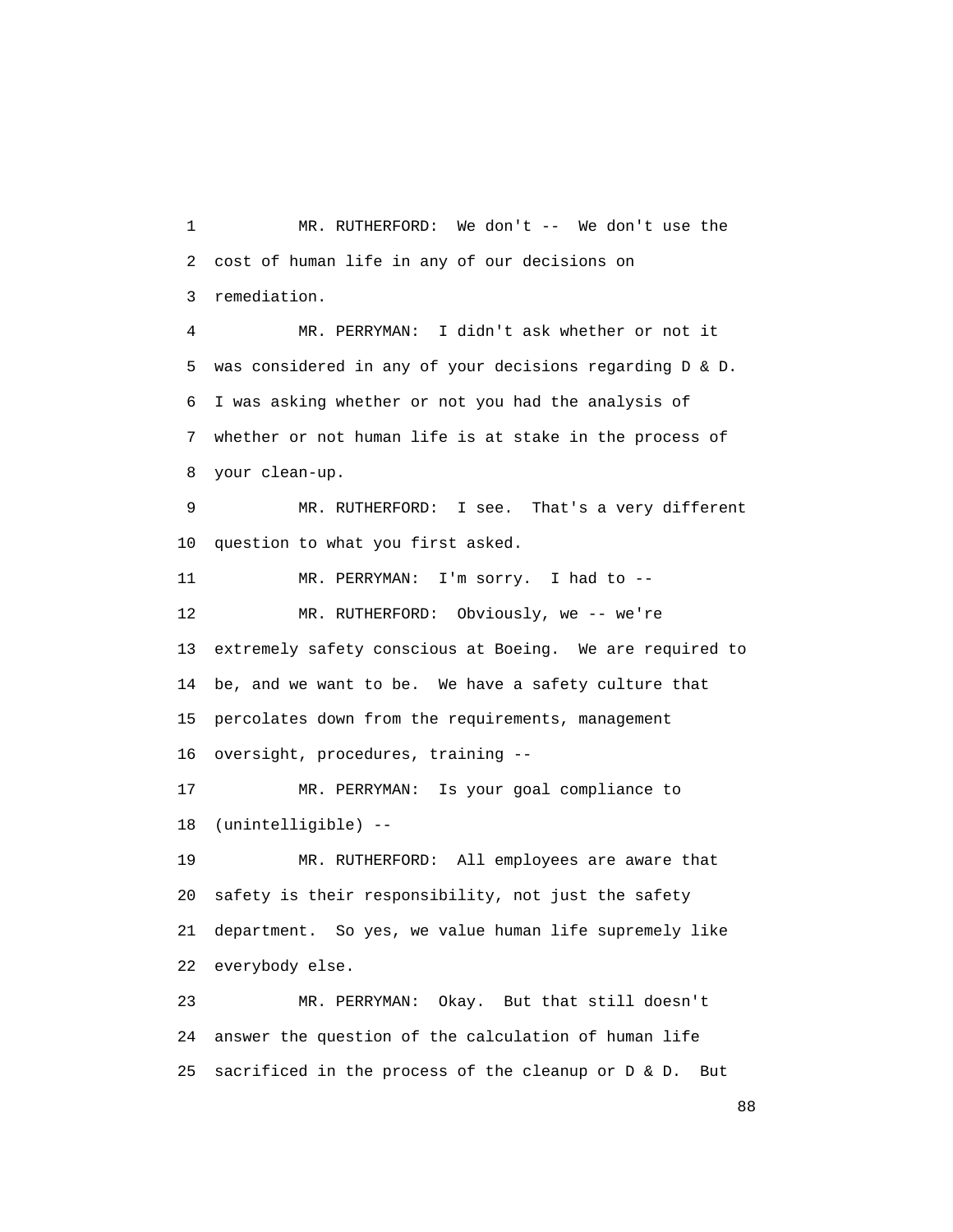1 if you'd get back to me on that, I'd appreciate it. 2 Since I think it is a part of your D & D plan, it's 3 required by law.

 4 I'd also like to know, Phil, while we're talking 5 here, What was your job description and assignment in 6 1995 when the explosion occurred that killed the two 7 workers in the field lab? if you could just briefly 8 answer that.

 9 MR. RUTHERFORD: My position was the same as it 10 is now -- Well, actually a little different. I was the 11 manager of radiation safety.

 12 MR. PERRYMAN: Okay. Thank you. I think those 13 workers died from radiation sickness.

 14 MR. RUTHERFORD: No, they did not. That's a 15 plain falsehood.

 16 MR. SMYTH: Sir, let's keep the questions 17 focused on Building 24.

 18 MR. PERRYMAN: I understand. My only issue is 19 that this is a public meeting and the Department of 20 Energy holds meetings maybe once or twice a year. The 21 thing is, is that we have a Santa Susana Field Lab worker 22 meeting in which the Department of Energy work -- and I'm 23 sorry, many different agencies come to this meeting and 24 it's on a regular basis. We don't know when your agency 25 is going to be back here again for us to communicate our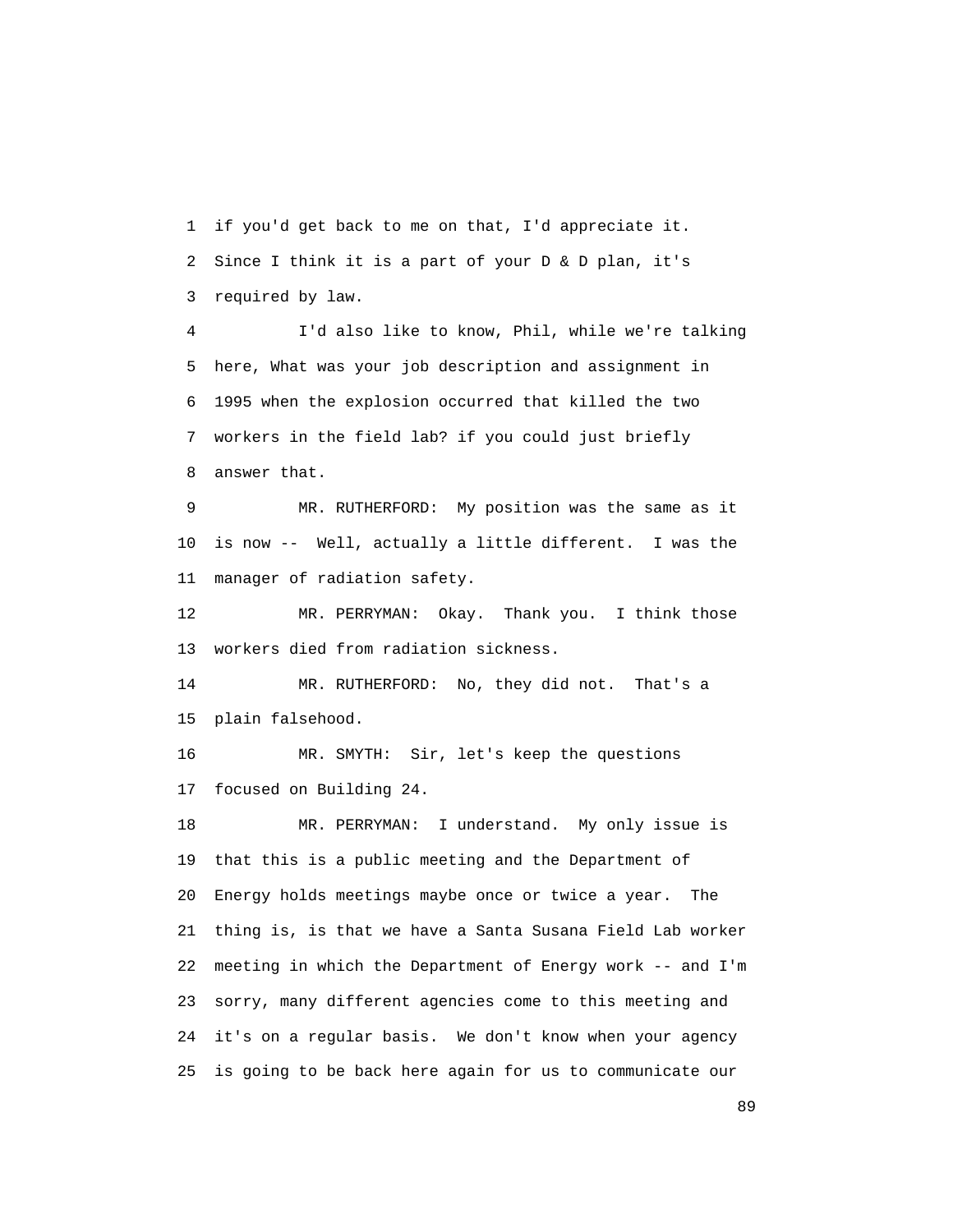1 individual comments. Therefore, this ETEC 4024 cleanup 2 plan that, by the way, so needs a proper public comment 3 period because it wasn't followed. It also needs to be 4 expanded to allow the community's comments about what's 5 going on in this facility as it is in our back yards and 6 we don't have any other time to communicate it to you in 7 a public forum.

8 MR. SMYTH: Okay.

 9 MR. PERRYMAN: I'm sorry. I'll be brief. I'm 10 just reading through my notes real quick. We've kind of 11 rushed through the presentation today.

 12 I'm familiar with an EPA report -- or not EPA. 13 I think it was Department of Toxic Substances Control -- 14 that's now requiring Boeing to make filtered and 15 unfiltered samples. I was just wondering whether or not 16 you guys plan to follow through not only during the 17 period of time that a DTSC has mandated that you follow 18 during the D & D process of this facility but also, you 19 know, after that period of time.

 20 MR. SMYTH: See, I can understand the desire you 21 have to ask questions about the whole facility. I 22 understand that that's a concern of yours.

 23 MR. PERRYMAN: This isn't just the whole 24 facility. This is specific to also --

25 MR. SMYTH: I know. Building 24, though, is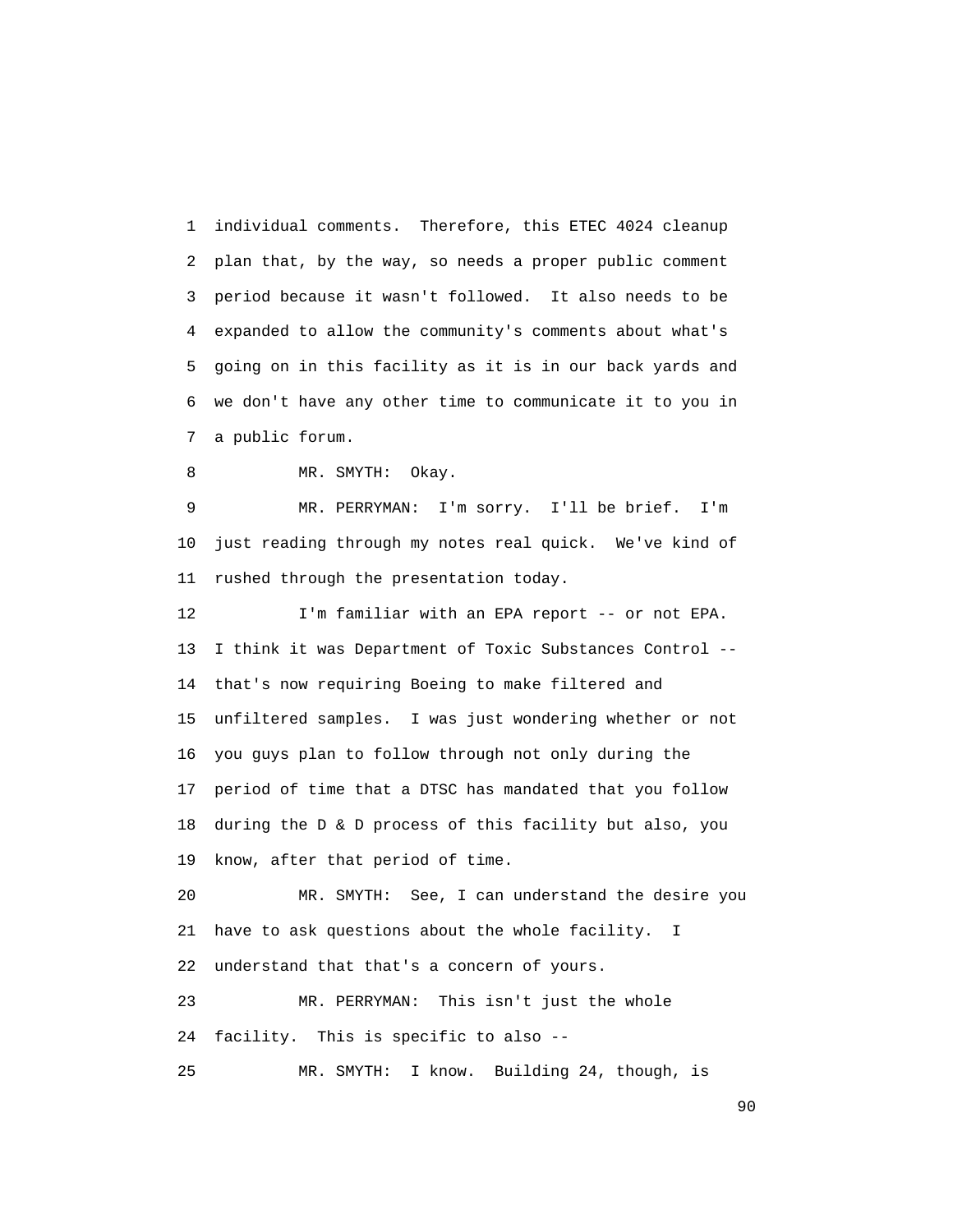1 a -- The plan to D & D Building 24 is something that 2 requires, needs public comment and that's the topic of 3 this meeting. Those comments are wonderful and terrific. 4 I agree they should be the focus of broader community 5 meetings. We'll write them down and that's how we're 6 going to address them. But we need to make sure we get 7 everybody's comment on Building 24 tonight.

 8 MR. PERRYMAN: I completely understand. My only 9 thing is -- is that I communicate these ideas to your 10 organization, Boeing I believe it is, one of the world's 11 largest aerospace manufacturers. And at the last 12 meeting, in fact, I even brought it up that we should 13 have more community meetings and you should involve the 14 public more; and I got no response.

15 MS. CRAWFORD: This is what we get.

16 MR. PERRYMAN: This is what we get.

 17 MR. SMYTH: Maybe we can ask Thomas that 18 question.

 19 MR. PERRYMAN: Well, you're his contractor as 20 well. So you know, you guys also have to follow through 21 and bring that to him. So regardless, if I communicate 22 it to the contractor, it should also be brought up to 23 upper level management.

24 MR. SMYTH: Okay. Duly noted.

25 MR. PERRYMAN: I'm sorry to see that Mike Lopez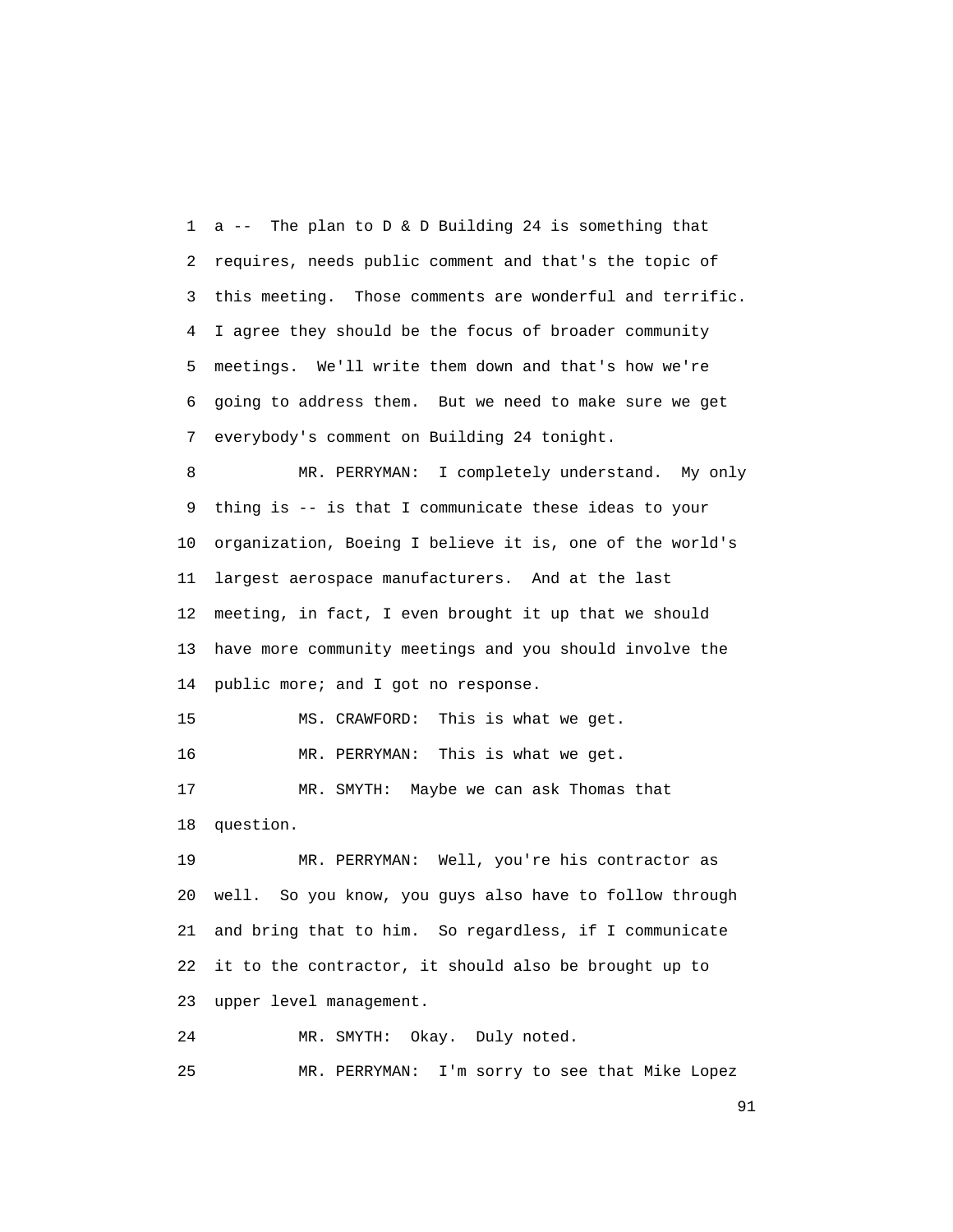1 is gone. I hope that his knowledge and background on the 2 site as far as what's been going on also gets 3 communicated to you and that we haven't lost any of his 4 valuable information during his time at the field lab 5 regardless of, you know, what effects he's had on the 6 project itself.

 7 I'd like to wrap up here and say thank you again 8 to the public officials for coming to the meeting in 9 addition to the individual state regulators, et cetera. 10 I hope that we have these meetings more often 11 and, if they're not held more often, I'd like to have 12 some kind of notification as to why they're not held more 13 often.

 14 I look forward to a proper response and drive 15 safely.

16 MR. SMYTH: Thank you.

 17 I just ask you beforehand to try to get all the 18 comments on Building 24 out first.

19 MS. CRAWFORD: Second.

 20 MR. SMYTH: Well, keep the first thing very, 21 very brief because we're running out of time. And the 22 line doesn't get any smaller.

 23 MS. BOEKER: My name is Sue Boeker. I'm sorry I 24 was late and didn't get to hear your presentation. And I 25 know you've been hearing from a lot of angry people here,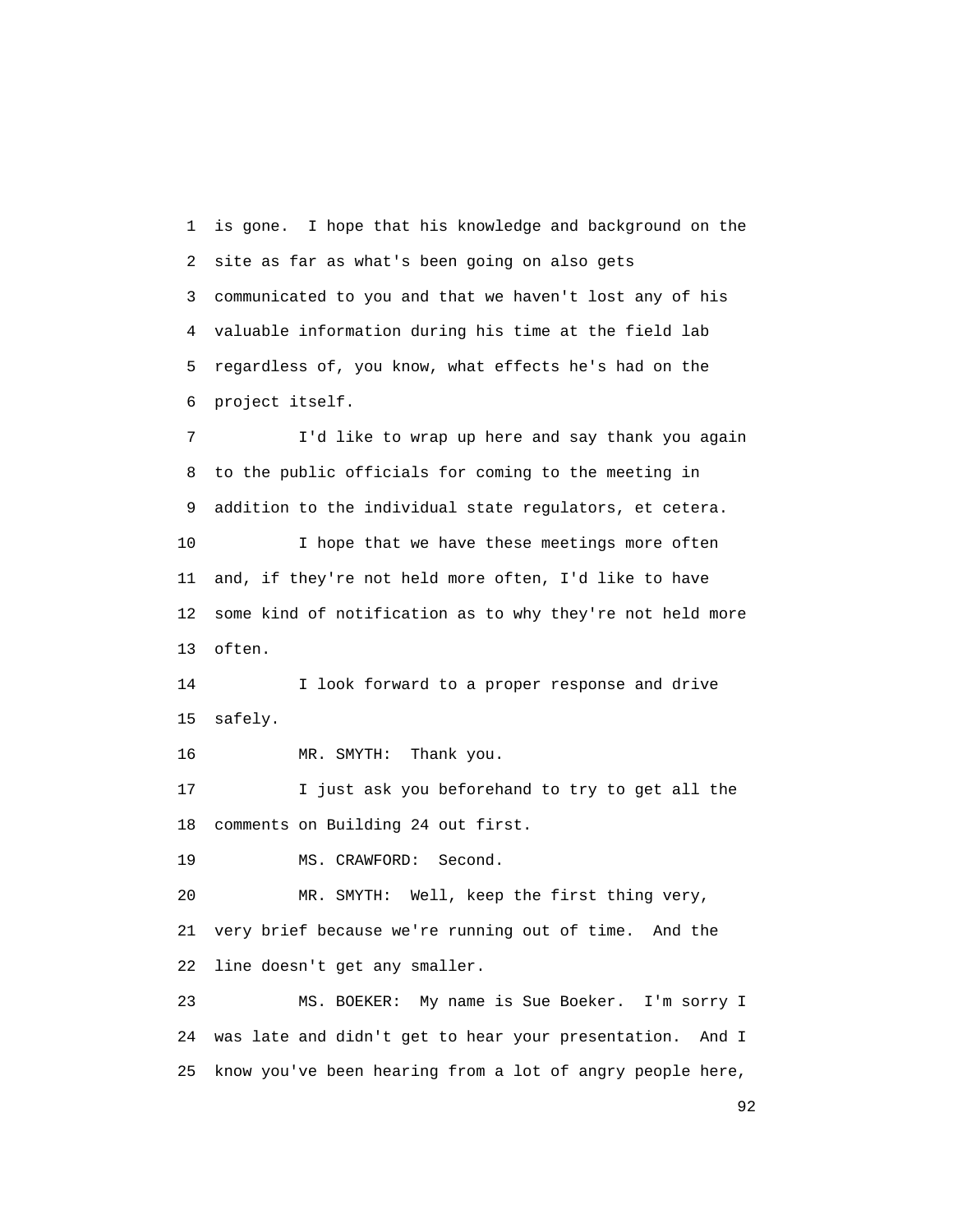1 which is not -- not your fault. It's just the conditions 2 exist up there and we live here. I mean, when Phil 3 talked about driving here, he thought we knew where 4 Roscoe Boulevard -- this is where we live. The winds 5 blow down, the waters come down off that hill all the 6 time.

7 Building 4024 --

8 MR. SMYTH: Thank you.

 9 MS. BOEKER: In -- I'm kind of like Scooter 10 Libby. My -- my memory is not what it used to be. 11 Early -- I think I've been at this business for 12 about 15 years. And I remember a document stating that 13 Building 4024 would probably have to stay there forever. 14 Somebody said that the half-life of these isotopes is 15 250,000 years. Well, they're dangerous until almost over 16 400- -- like 460,000 years.

 17 And the area up there, I'm sure through working 18 there you know it's beautiful. And it's -- Well, I have 19 to have a fence around my pool because if a kid falls in 20 there and drowns, it's called an attractive nuisance. 21 Well, that's up there only it's a deadly, attractive 22 nuisance.

 23 And the -- Is this the only public comment 24 meeting we're going to get to have on these documents? 25 Do you have the authority to say that? Yes or no?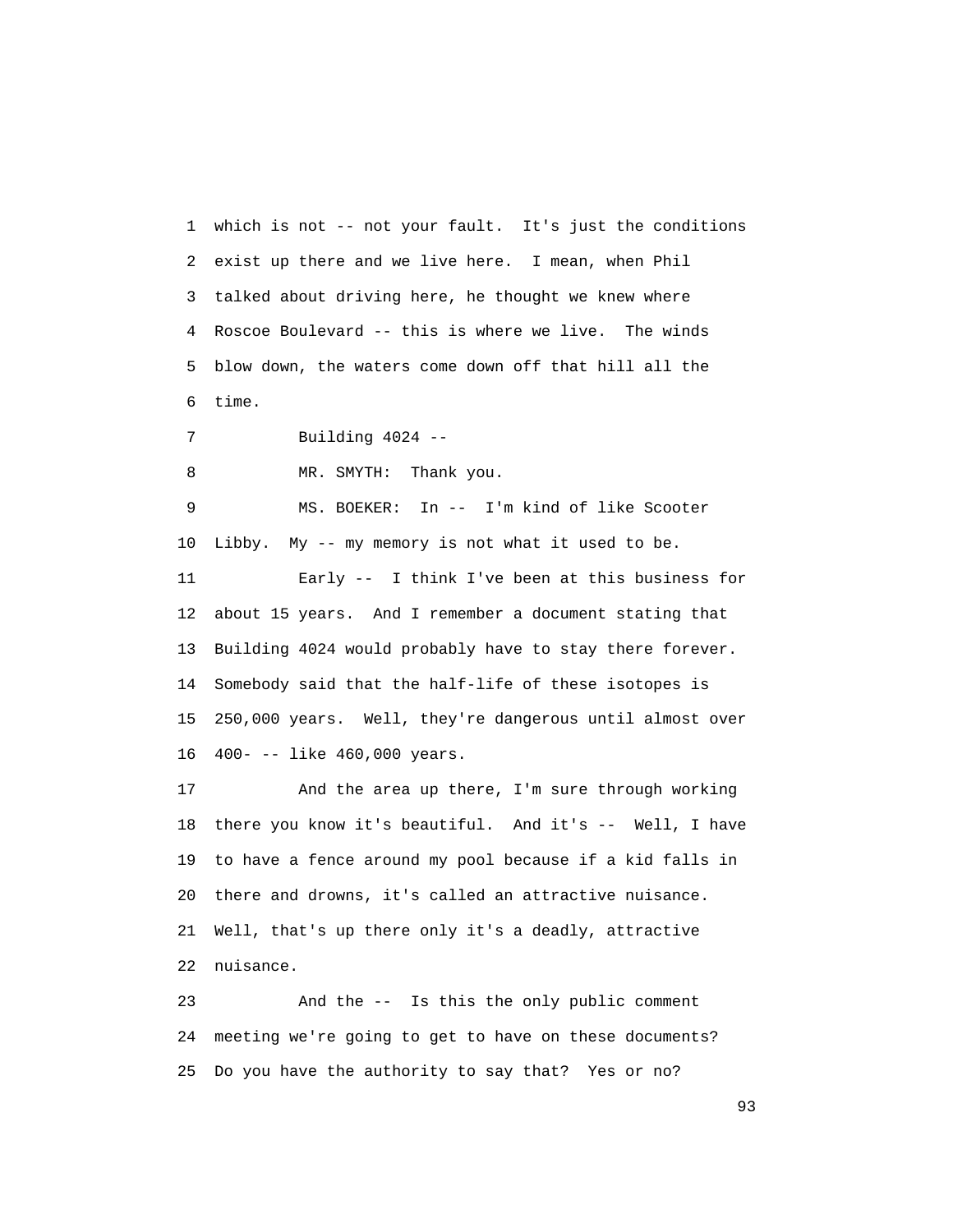1 MR. JOHNSON: No. In coming here tonight, we 2 were intending for this to serve as our public meeting. 3 But what I have heard loud and clear is that you're 4 wanting more than tonight's meeting. You're wanting an 5 extension to provide comment on this document. And the 6 other thing that's been absolutely clear to me, my 7 introduction to the community -- 8 MS. BOEKER: Fire. Fire. 9 MR. JOHNSON: -- you're wanting to have regular 10 meetings to voice your concerns, not only on the specific 11 facility we may be dealing with but your other concerns 12 for the area as well. And what I can commit to is that I 13 hear and that is something the Department absolutely 14 needs to do. 15 UNIDENTIFIED SPEAKER: We'd like to see you at 16 the worker meetings too. 17 MS. BOEKER: You might get taken to dinner, but 18 then they may -- 19 MR. JOHNSON: Yes, I will attend -- I will 20 attend the work group meetings in the future. 21 MS. BOEKER: I'm sure people will try to be 22 nice. 23 UNIDENTIFIED SPEAKER: That would be great. 24 MS. BOEKER: The other thing is, there has been 25 recently a lot of new old documents released --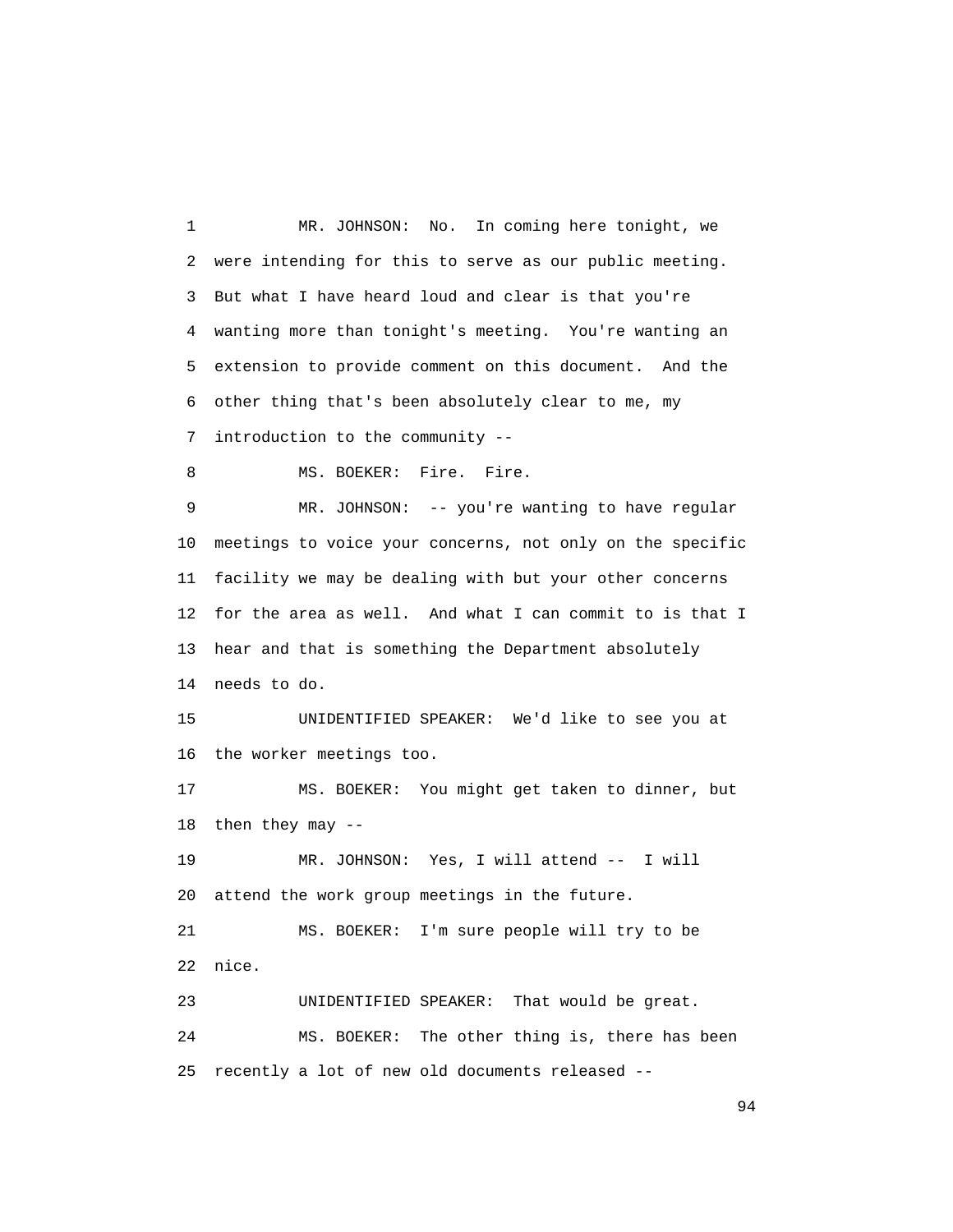1 ostensibly, all of them, but they aren't all of them. 2 They're out of sequence. They're some of the 3 crash-printed numbers or handwritten numbers and the 4 sequences of pages are missing. But this is a 5 document -- and excuse my artwork on it. I'll give it to 6 you -- that early on it was written in 1989 when this -- 7 when this situation first really became public that talks 8 about how to mitigate the findings of radionuclides. And 9 it talks about they had very high readings. And it -- 10 somebody figured out -- somebody at ground water 11 resources -- the names of these people keep popping up -- 12 that the companies change but their names remain 13 constant. That if we filter, gee, it goes from -- let me 14 pick a number -- 239 to 13. We can live with that. And 15 then they throw the filter away, and then they decant it, 16 and then they send it to the lab. It always says 17 "filtered and then acidified and revealed" your water 18 samples. The soil samples, are you ashing the soil 19 samples before you test them? 20 MR. RUTHERFORD: (No verbal response.) 21 MS. BOEKER: Are you sure? 22 MR. RUTHERFORD: Yes. 23 MS. BOEKER: And how -- how many -- What's your 24 grid pattern in this and the surrounding areas, 25 surrounding Building 4024? This is -- You know, I know

experience of the contract of the contract of the contract of the contract of the contract of the contract of the contract of the contract of the contract of the contract of the contract of the contract of the contract of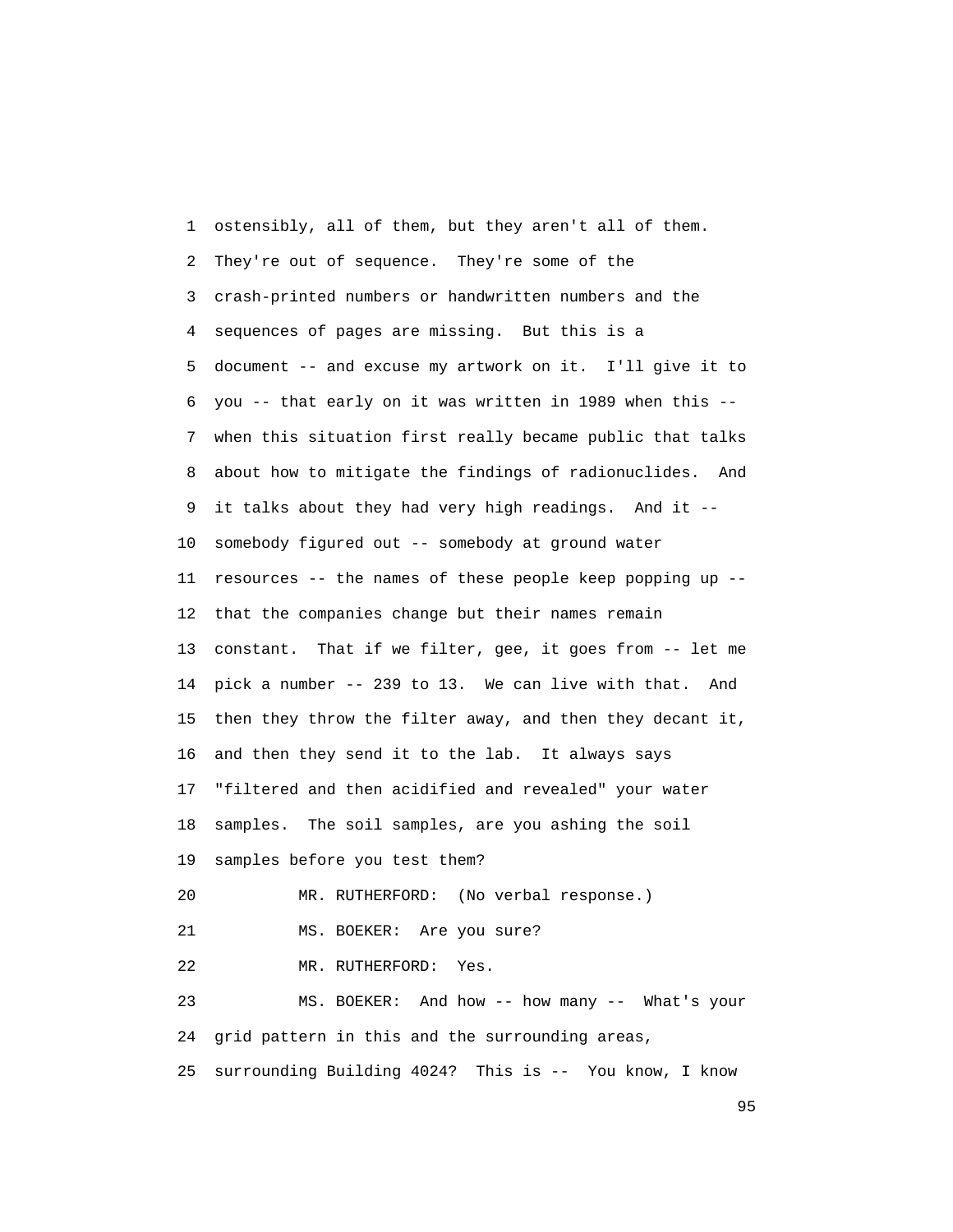1 that you're very -- I know Phil's pretty casual about 2 radioactivity. But some of us have been exposed to a 3 whole lot of it through medical problems. And this -- 4 this document I have -- I haven't had an opportunity to 5 read it, so it's not fair for me to comment on it. I 6 would greatly appreciate if you would at least provide -- 7 It would be very nice if you could give us 60 days on 8 this. I know other people said less, but it -- Some of 9 these documents are pretty technical. And there are a 10 lot of us who spend a lot of time reading.

 11 And when I had cancer, the only way I got 12 through -- got through it was to become very clinical and 13 very analytical. And that's the only way I can get 14 through this stuff. Some days I can't even read any of 15 it, but other days I do.

 16 MR. SMYTH: Thanks, Sue. I just want you guys 17 to know that there's 15 minutes left.

 18 MS. BOEKER: Also, these are some records -- 19 hauling records -- bills of lading from the old days. 20 There is radioactivity coming out of the Calabasas 21 landfill. And it -- We had to get this from the 22 Department of Regional Sanitation in Los Angeles. So I 23 think before we start tearing up Building 4024 and 24 packing it away, we need to know where other stuff is. 25 MR. SMYTH: Thanks, Sue. So 15 minutes left.

<u>96 and the state of the state of the state of the state of the state of the state of the state of the state of the state of the state of the state of the state of the state of the state of the state of the state of the st</u>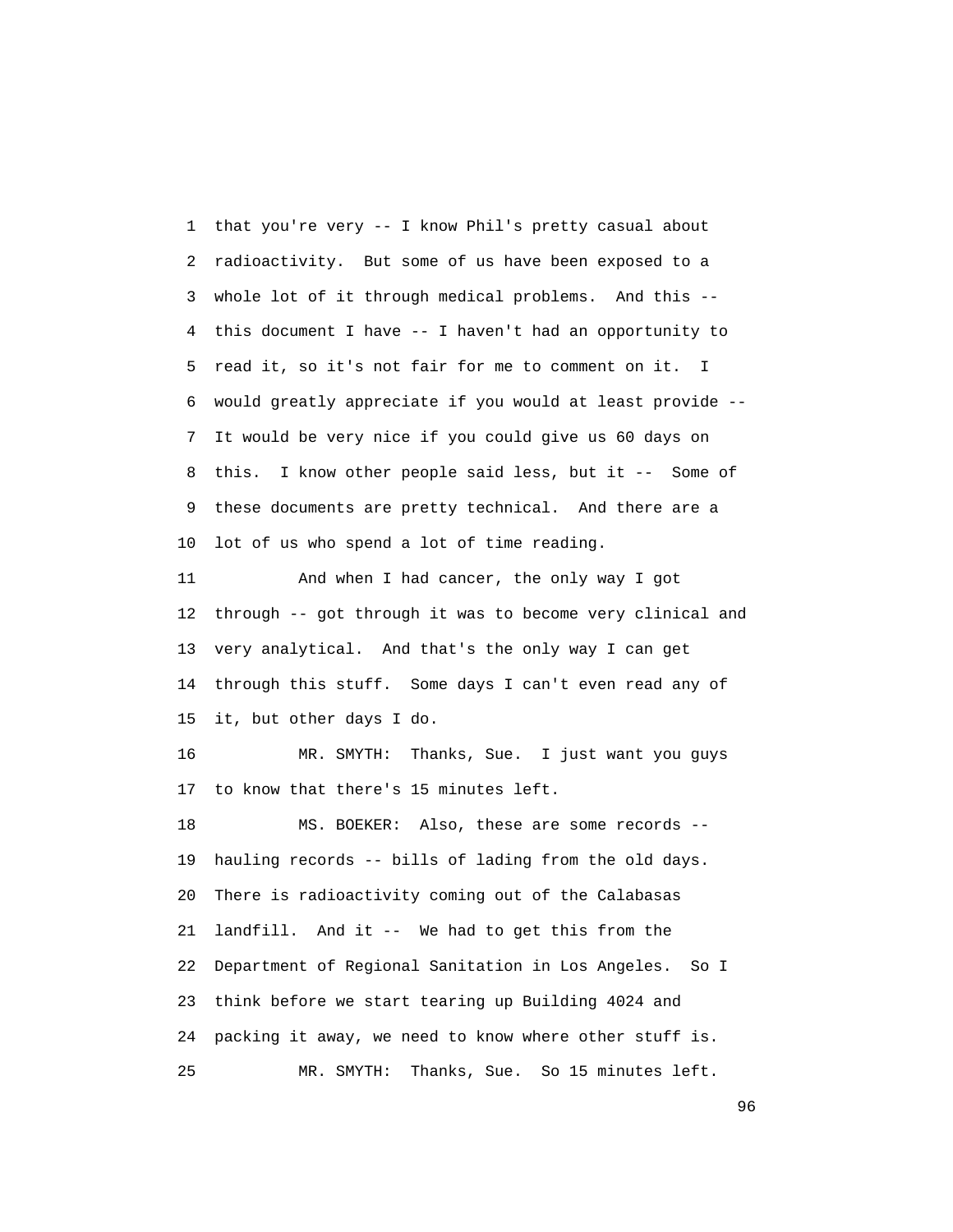1 MR. LUKER: I'll make it brief.

2 MR. SMYTH: Thank you.

 3 MR. LUKER: My name is John Luker. I'm a long 4 time resident, Box Canyon. By trade, I'm a professional 5 cinematographer, cameraman working in documentary film, 6 television, and motion pictures. About eight months ago 7 I started getting involved in this process. Every time I 8 turn around, it gets scarier and scarier. I'm supposed 9 to restrict my comments to Building 4024.

10 MR. SMYTH: To the extent that you can.

 11 MR. LUKER: Yeah. Well, there you go. There 12 are some things that are outside of that.

 13 Building 4024, there was a question asked, How 14 are you going to cut it up? How are you going to get it 15 out of there?

 16 You're reasonably succinct about that. But how 17 do you take the foundation out from under a building 18 without removing the building itself? At some point 19 you're going to put some kind of structure around this 20 with, say, sprinklers or something to keep the dust down? 21 I live in Box Canyon. The routes for transport are 22 literally right past my house. Will there be some notice 23 given when these transports are going to be rolling past 24 my home?

25 On -- on some of the larger issues, you know,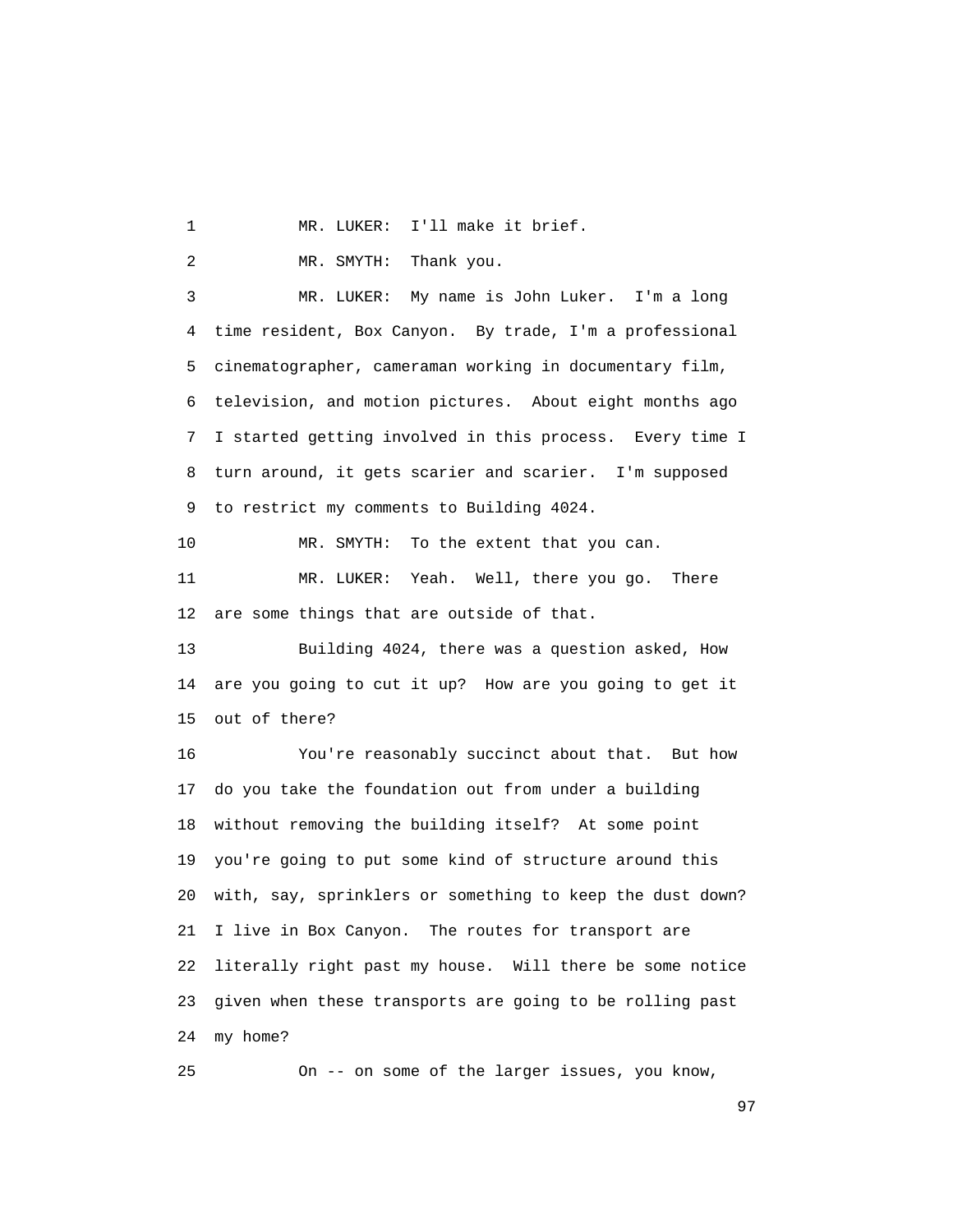1 your public outreach stinks. It really does. This 2 wasn't enough time to respond to this. You need to 3 extend it by another 45 days I would say. We could get 4 twice as many people if it had been extended like that. 5 By cutting things up into smaller pieces you're 6 sort of ignoring the larger problem. From my 7 perspective, there are too many agencies with too many 8 different agendas here. And everything should be 9 controlled by one agency so that we can go to one central 10 source for information. Since nobody is in charge 11 because everybody's in charge, DOE doesn't talk to DTSC, 12 doesn't talk to Health Services, it doesn't talk to the 13 water board. At the last working group meeting, you know 14 basically I got up and I told the DTSC that they should 15 start talking to you so that you guys can coordinate your 16 efforts. There is no coordination between the DOE and 17 the DTSC, and somebody should be doing that. We really 18 need to talk about this site in its totality and not just 19 this building here, that building here. DTSC will not 20 talk about radiological contamination, so I can't even 21 address that. You guys can't talk about chemical 22 contamination, so I can't address that here. But they're 23 inextricably linked. There's still stuff coming off that 24 property going into outlying communities. I've gone all 25 the around the property where I'm able to, and seen how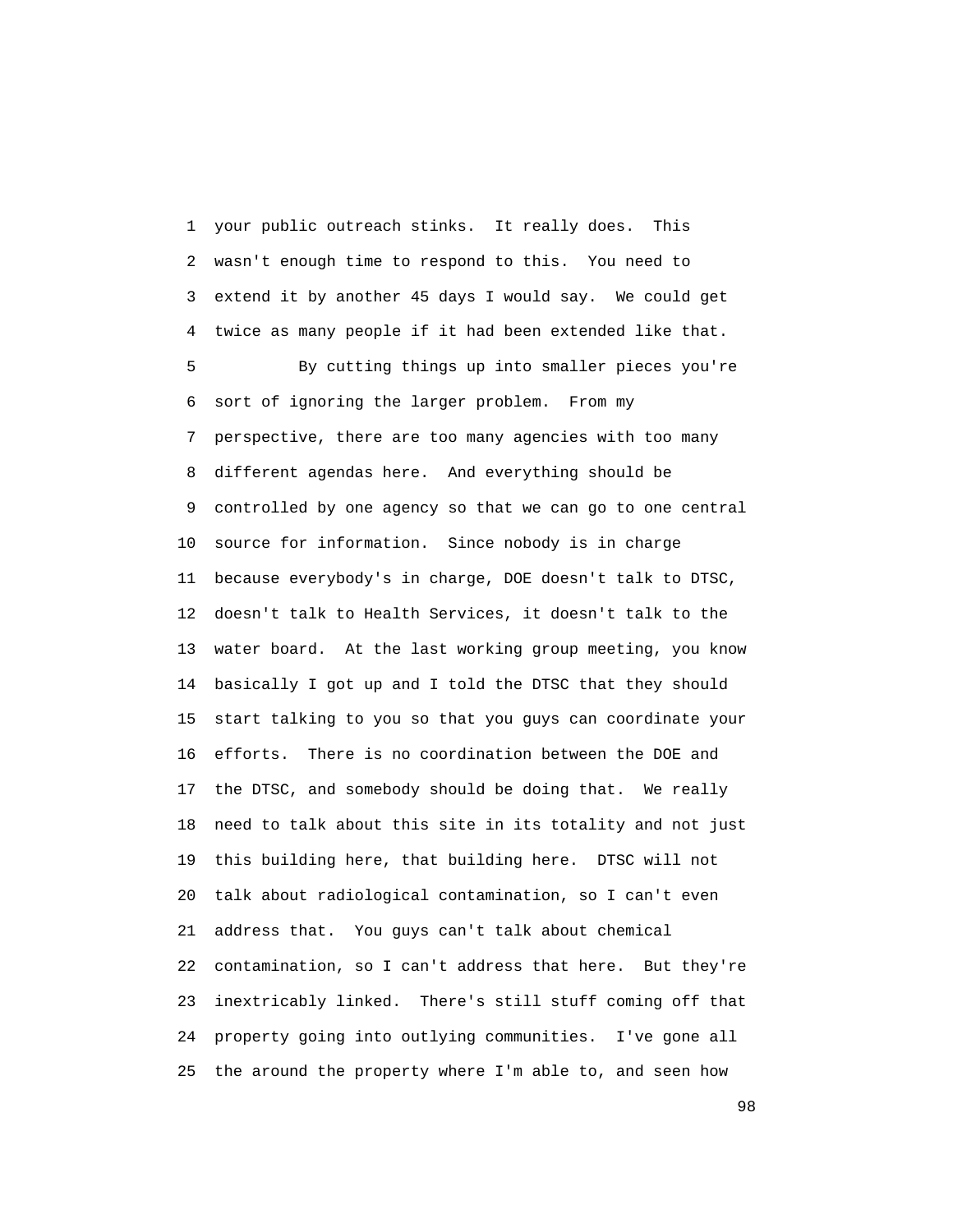1 it falls with goo going down into Sage Ranch where I used 2 to take a Boy Scout troop. You know, it's like 3 12-year-olds. You know, there's trails everywhere. That 4 creekbed, it's not safe for kids to go there. I've gone 5 down there and I see examples of this all over. What is 6 this white powdery goo? Sage Ranch is right next to an 7 old asbestos dump. Has the asbestos dump been 8 stabilized? On a windy day, is it safe to bring 9 Boy Scouts there? You know, these are big questions that 10 I have that nobody seems to have an answer.

11 I would very much like to see more transparency. 12 I would like to see more notice of these meetings. I 13 would like to have a public question and answer period 14 where we could have a wide-ranging discussion about 15 everything that goes on up there.

 16 One of the big questions in my mind is, Which is 17 safer: Hauling this crap away to Nevada or just leaving 18 it where it is? And maybe you stabilize the building and 19 you turn it into a monument to the atomic -- the atomic 20 industry. Maybe you take these tests and you turn them 21 into monuments to rocket testing and the moon program. 22 You know, there's some really amazing stuff that's been 23 done there. But people don't know about it. People 24 don't know about what's left over. You know, I wanted 25 atomic power when I was a kid. I wanted to see us go to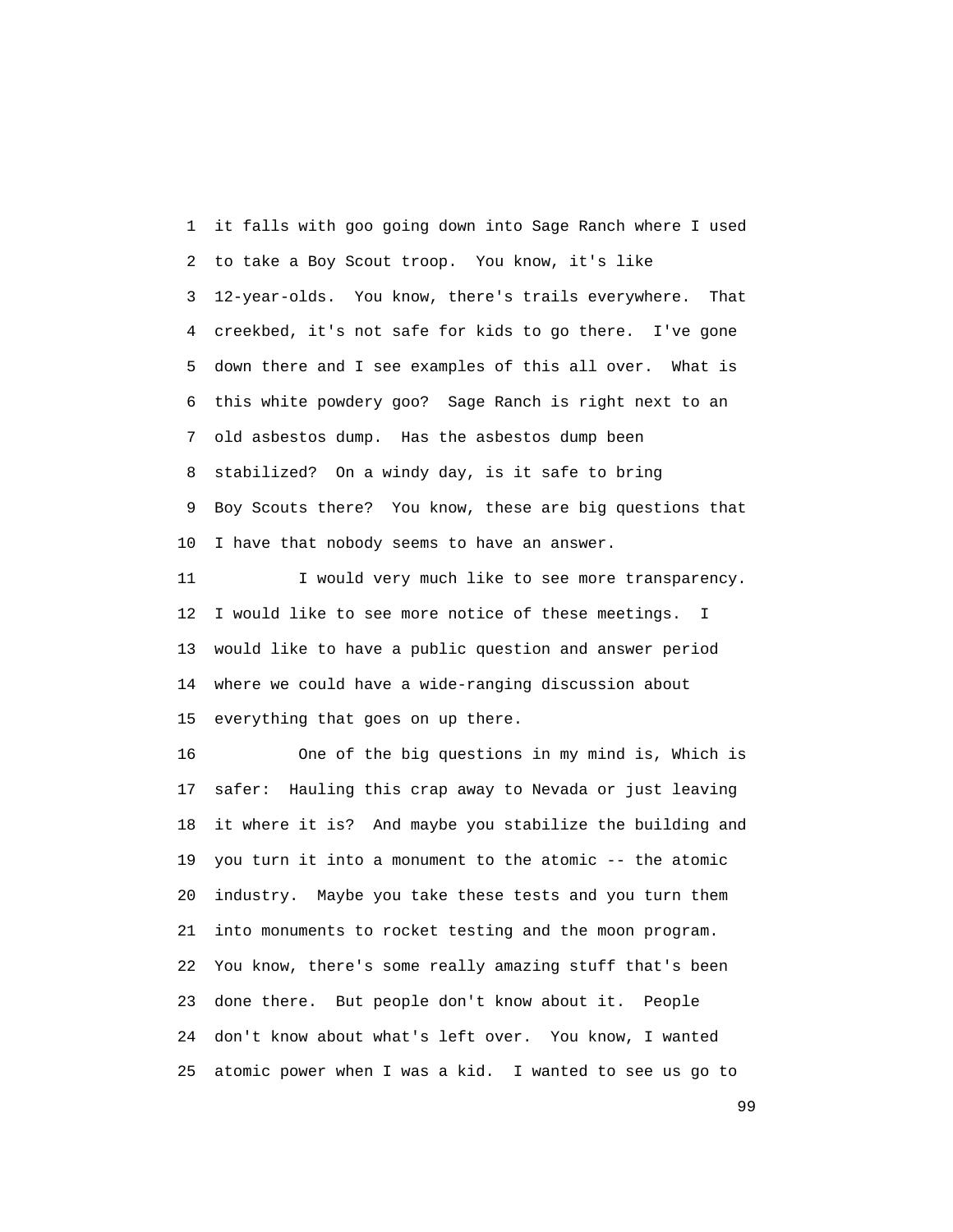1 the moon. This is the cost of doing business. It's time 2 to do the right thing and clean it up. It's taken far 3 too long.

 4 In closing, more transparency, please. I would 5 very much like to see more notice of this stuff. You got 6 to start talking to people and let people talk to you 7 without any kind of, you know, problem.

8 Thank you so much.

9 MR. SMYTH: Thanks, John.

 10 MR. SALKIN: Again, I could probably talk way 11 too long on this, but I'll try and keep it short.

12 MR. SMYTH: Please.

 13 MR. SALKIN: Knowing things that are always 14 running through my mind about this when I'm not standing 15 in front of a mike in front of all the people that I want 16 to talk to you about it, but aside --

 17 My name is Adam Salkin (phonetic). I grew up in 18 the area. And my family and I have -- unfortunately have 19 a lot of health problems. I'm trying to learn as much as 20 I can about all this. As I'm learning, a lot of these 21 toxins, whether it was from the burn pit, from nuclear 22 accidents, have gone into the air. That's one of the 23 things that isn't addressed enough.

 24 You know, when you're going to cut up these 25 materials, what is going to measure what is actually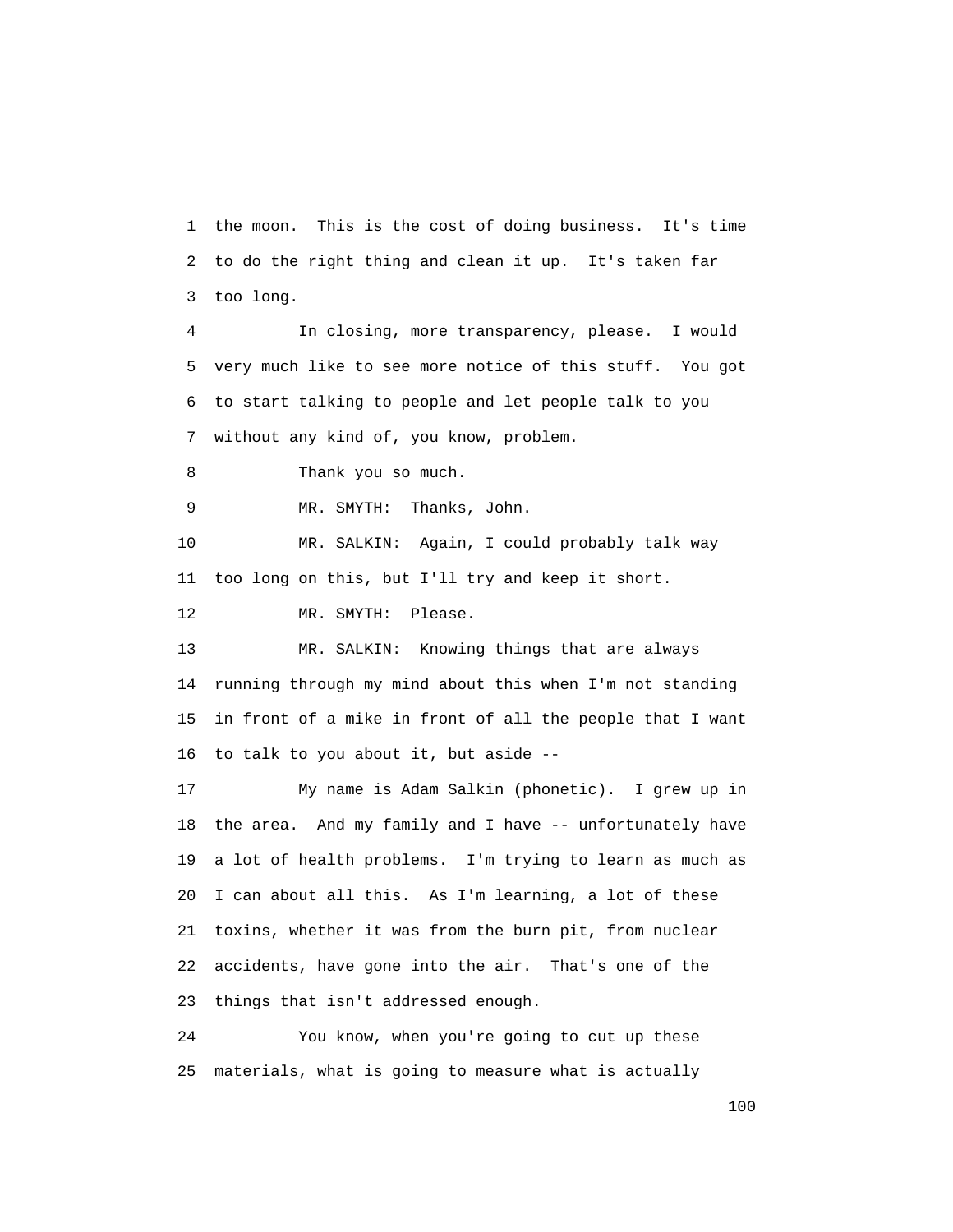1 being put into the air? That's one of my questions that 2 I'd like to ask.

 3 What is -- How is it going to be measured? 4 What's being put into the air? And has it been measured 5 in the past to my knowledge? How is it going to be 6 measured going forward?

7 MR. RUTHERFORD: Hi, Adam.

8 MR. SALKIN: How are you doing?

 9 MR. RUTHERFORD: We -- We use workplace 10 monitoring air sampling when there's a potential for 11 generating general contamination. As with this 12 decontamination exercise, whenever we rubblize concrete, 13 for instance, or saw-cut concrete, we sample the air and 14 analyze it for contaminants and calculate the 15 concentration, if any, compare it with regulatory limits 16 that exist for workplaces.

 17 We also have environmental air monitoring going 18 on surrounding Area 4, have done for decades and decades 19 all during our --

 20 MR. SALKIN: Are those -- Can the public see 21 those records?

 22 UNIDENTIFIED SPEAKER: We asked for that during 23 the fire. You said you'd do it. Isn't a fire an event 24 that should be monitored?

25 MR. RUTHERFORD: I would -- I would -- can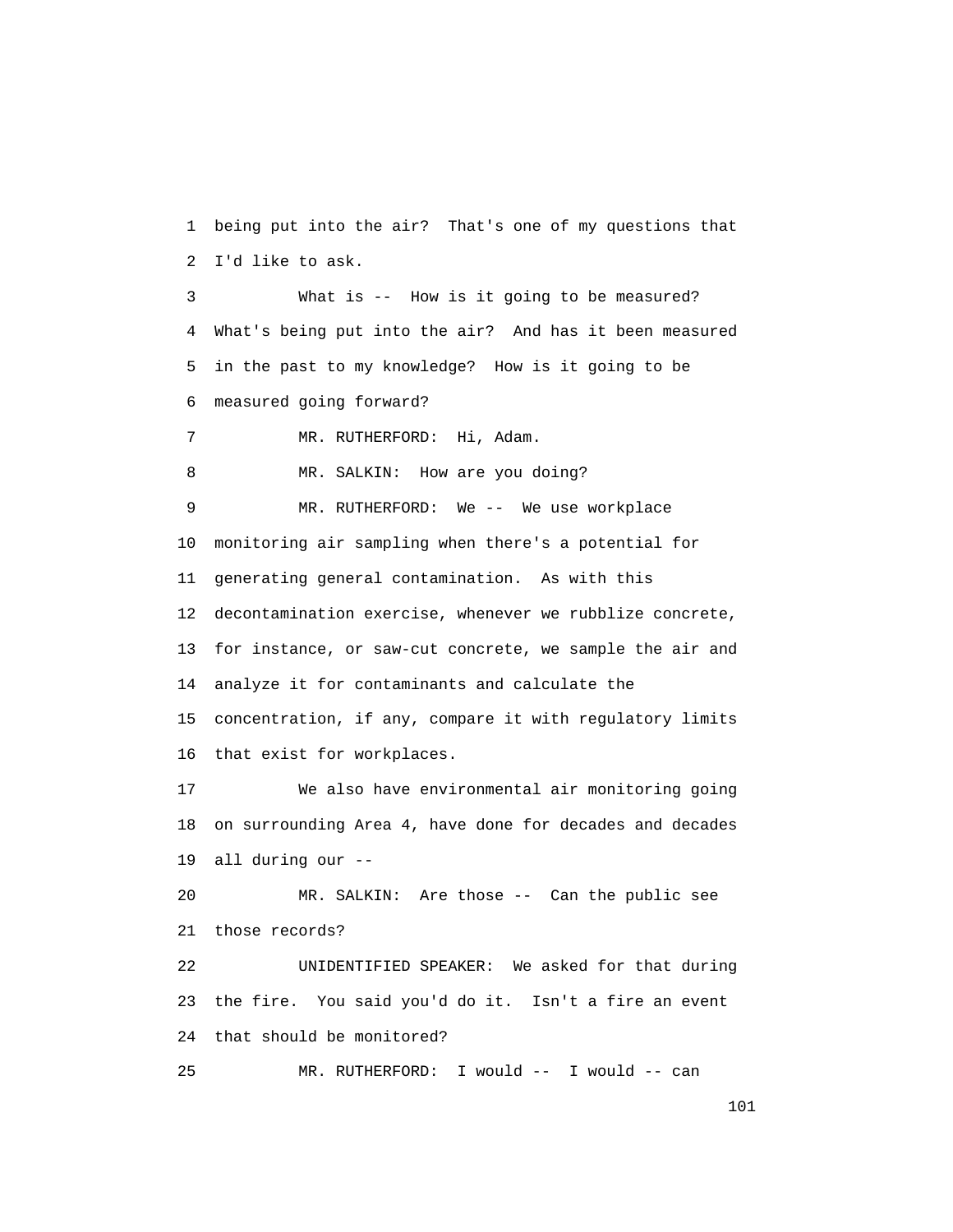1 refute that statement also. We had -- We had a public 2 meeting immediately after the fire when we --

 3 UNIDENTIFIED SPEAKER: And the air monitoring 4 guy said that --

 5 MR. RUTHERFORD: Where we showed the data. 6 Excuse me. Would you let me answer this.

7 UNIDIENTIFIED SPEAKER: Sorry.

 8 MR. RUTHERFORD: Thank you. We had the air 9 monitoring systems in Area 4 operating during the fire 10 for six hours into the fire. And then we lost power, so 11 they stopped working. We were on-site on the Friday when 12 the fire was still burning on the northwestern end of 13 Area 4. We took grab air samples then. We also took air 14 samples on the following Monday, Tuesday, and Wednesday 15 when it was extremely windy and ash was blowing all over 16 the place.

17 MR. SALKIN: And that showed what? 18 MR. RUTHERFORD: And we presented the data to 19 the agencies and the local fire departments and presented 20 the same data in the public meeting a month later. Okay? 21 MR. SMYTH: I don't -- I don't really want to 22 stop the question/answer period because I know you have 23 lots of questions. But we really do have a short amount 24 of time and, to the extent that you can focus on 25 Building 24, I promise Phil will talk with you --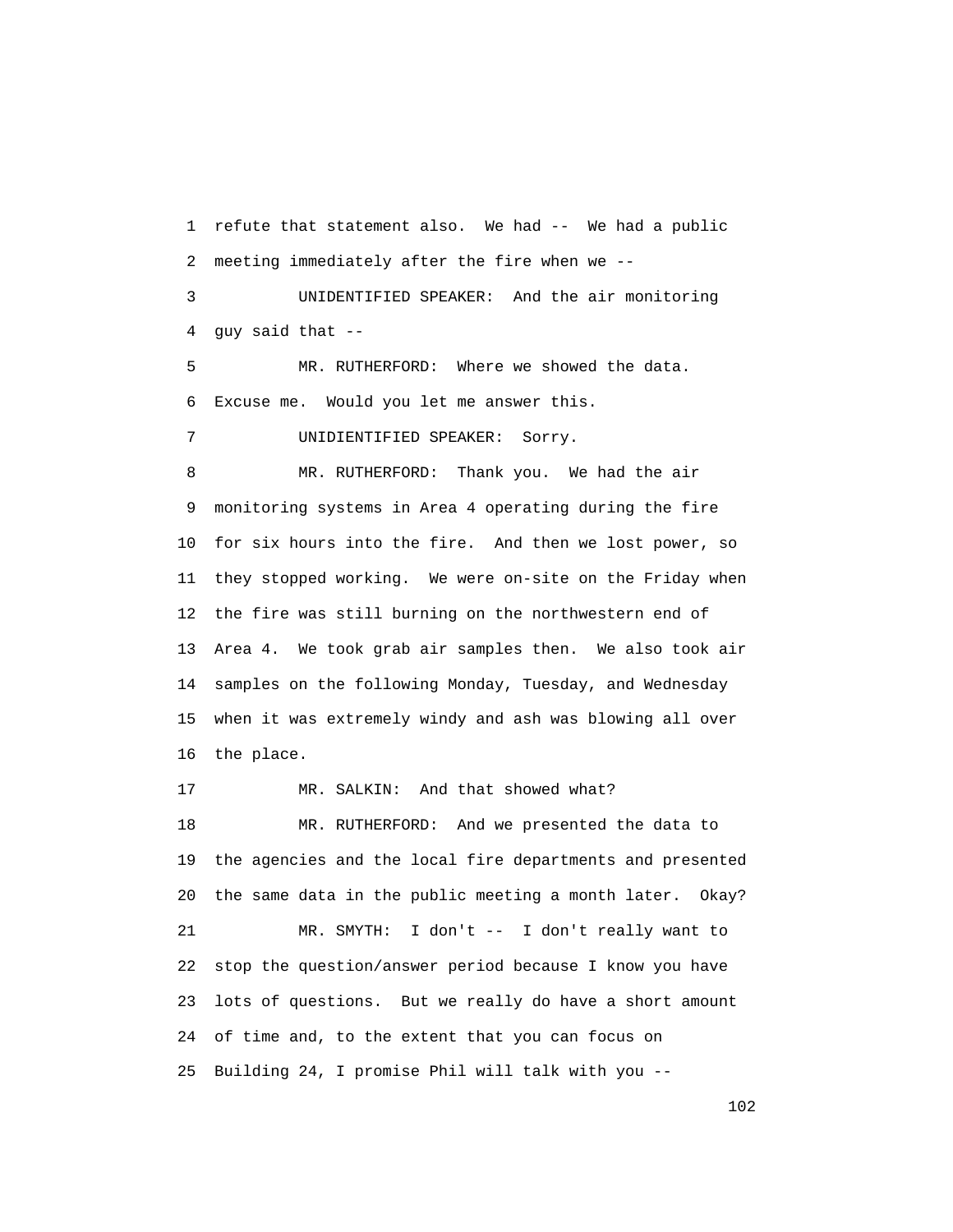1 MR. SALKIN: He took all this data, but what it 2 did it show? 3 MR. SMYTH: I understand your question. 4 MR. SALKIN: I mean, I always ask a lot of 5 questions. I just never get any answers. I'd just like 6 that one maybe. 7 MR. RUTHERFORD: They show no contamination. 8 MR. SALKIN: So everything is fine. Okay. I 9 just -- 10 MR. SMYTH: Do you have any comments on 11 Building 24 in the proposed action? 12 MR. SALKIN: I actually do. 13 MR. SMYTH: Okay. Great. 14 MR. SALKIN: Now, in this analysis in areas it 15 has a scope of proposal action session, it says two 16 radiological constituents of concern are known to be 17 present in Building 4024 -- Cobalt-60 and Europium-152. 18 No other radiological constituents are expected to exist. 19 With all of the SNAP reactors, with all of the 20 accidents that have taken place with the work that has 21 been done there, how could none of these other 22 contaminants be expected to exist? 23 MR. RUTHERFORD: If you recall my presentation, 24 I said we will be analyzing for a whole suite of 25 radionuclides.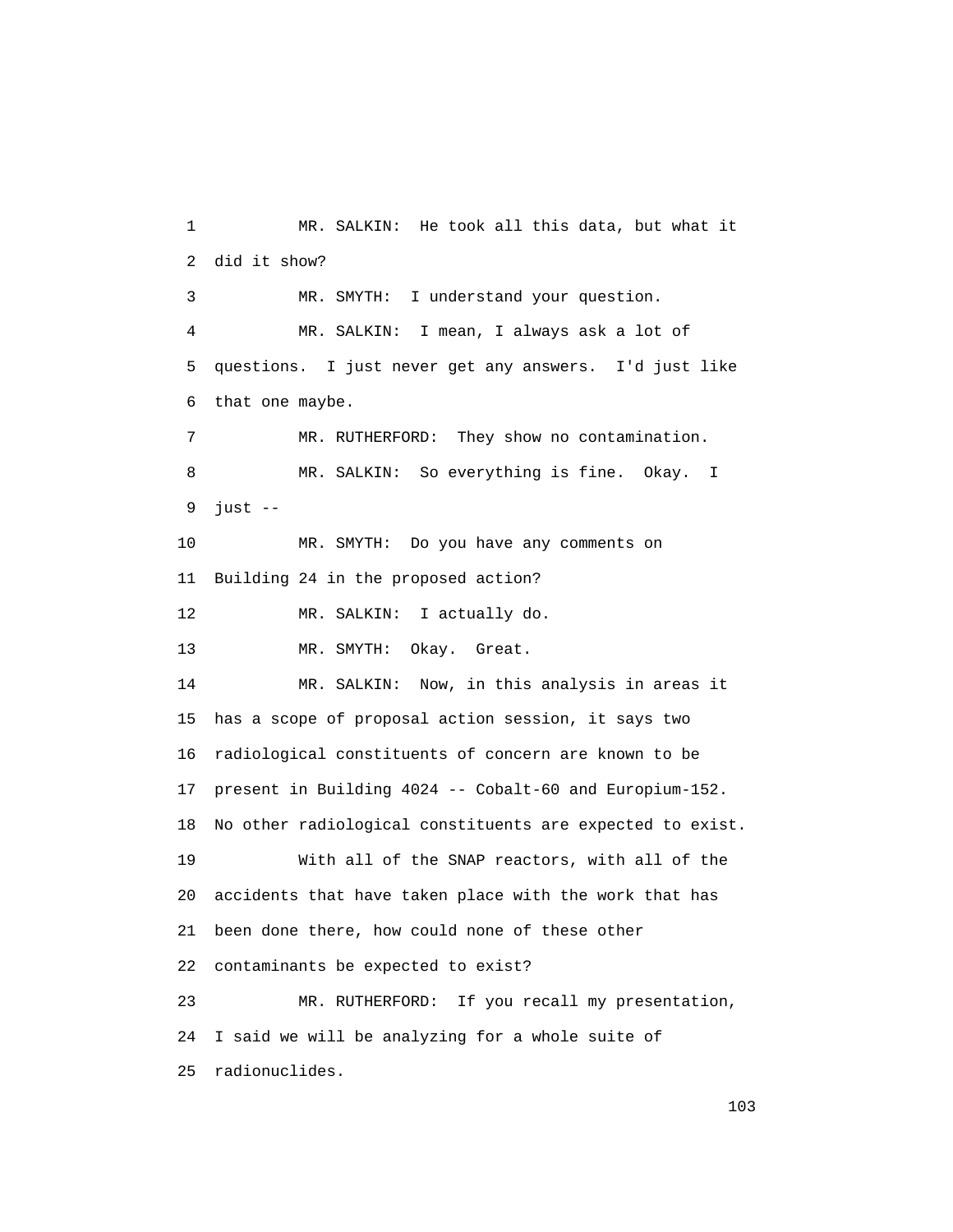1 MR. SALKIN: But here it says they're not 2 expected to exist. I find that -- 3 MR. RUTHERFORD: (Unintelligible). However, we 4 are measuring for them anyway. So we're being 5 ultra-conservative -- 6 MR. SALKIN: But you truly don't expect them to 7 exist. 8 MR. RUTHERFORD: No. 9 MR. SALKIN: Okay. Then it says, "But 10 excavation and removal of asphalt and incidental soils 11 will likely remove any radiological constituents." Now

 12 the problem is that they're to open this up for 13 residential use. Where it says, "will likely remove" 14 really isn't good enough for the families that are going 15 to have to live there and deal with the health problems 16 if the contaminants are there. So again, you're saying 17 you don't expect them to exist, they will likely be 18 removed.

 19 On the page before this in another section, it 20 says it is assumed that the underlying bedrock does not 21 contain radioactivity. So there you're assuming. Over 22 here something is likely. And in another place you don't 23 expect them to exist. But, you know, all of this 24 basically doesn't --

25 MR. RUTHERFORD: Adam -- Adam, the bottom line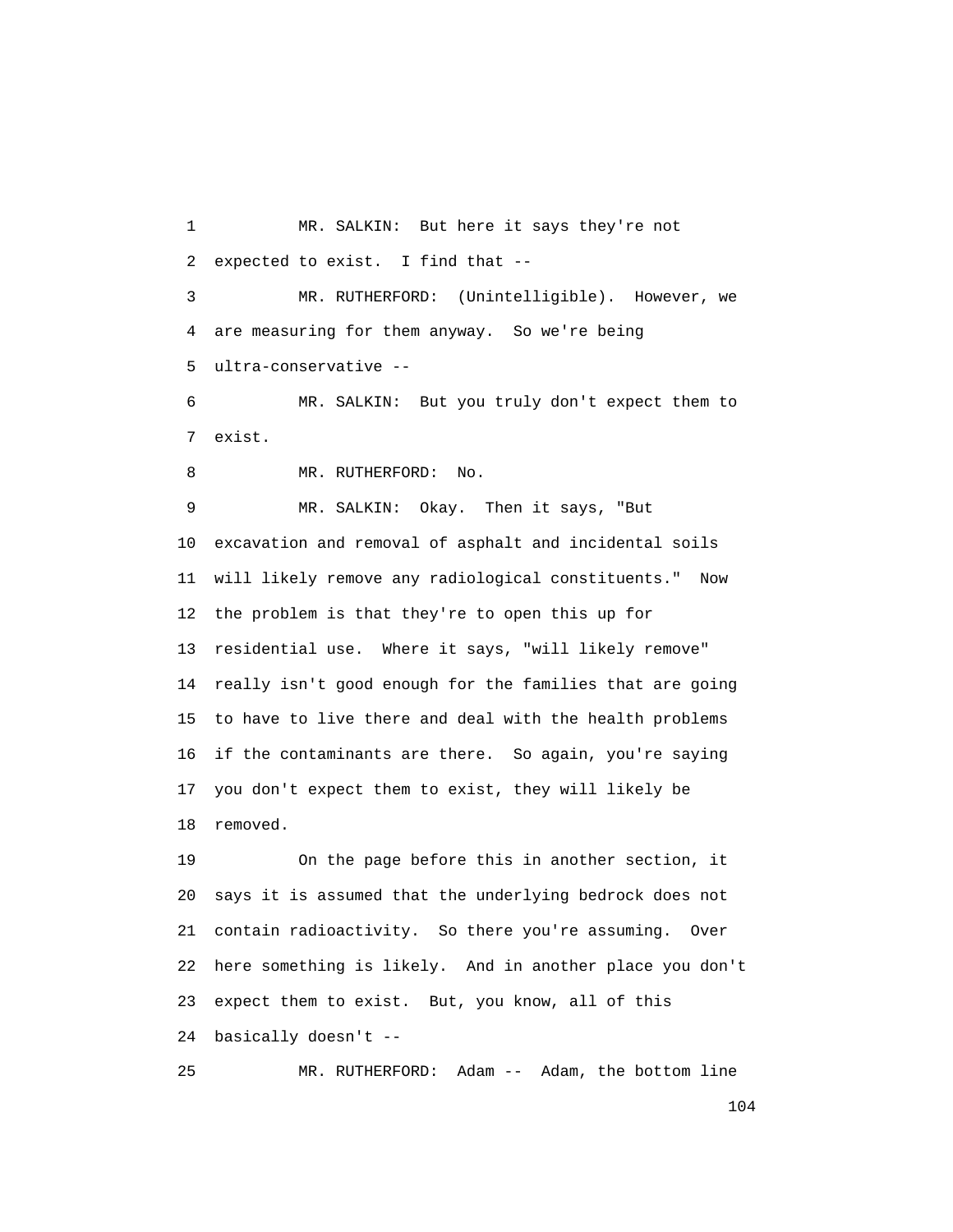1 is we'll be doing a MARSSIM compliance survey in 2 compliance with -- 3 MR. SALKIN: And who is watching over this 4 survey basically? 5 MR. RUTHERFORD: (Unintelligible). And we do 6 the survey -- 7 MR. SALKIN: You do the survey. 8 MR. RUTHERFORD: And ORISE and the Department of 9 Health Services will do verification soil sampling after 10 our survey. 11 MR. SALKIN: So the Department of Health 12 Services is looking over what the Department of Energy 13 and Boeing is doing. Does that make sense? 14 MR. RUTHERFORD: Say that question again. 15 MR. SALKIN: Department of Health Services is 16 watching over what Boeing is going to do here? Is that 17 what you're telling me right now? 18 MR. RUTHERFORD: They always do verification 19 surveys of both buildings and land. 20 MR. SALKIN: So after that's done, I can talk to 21 Mr. Greger about the Department of Health Services and he 22 can tell me what happened there and verify that 23 everything is now safe for residential use? Is that what 24 you're telling me? 25 MR. RUTHERFORD: He can provide you with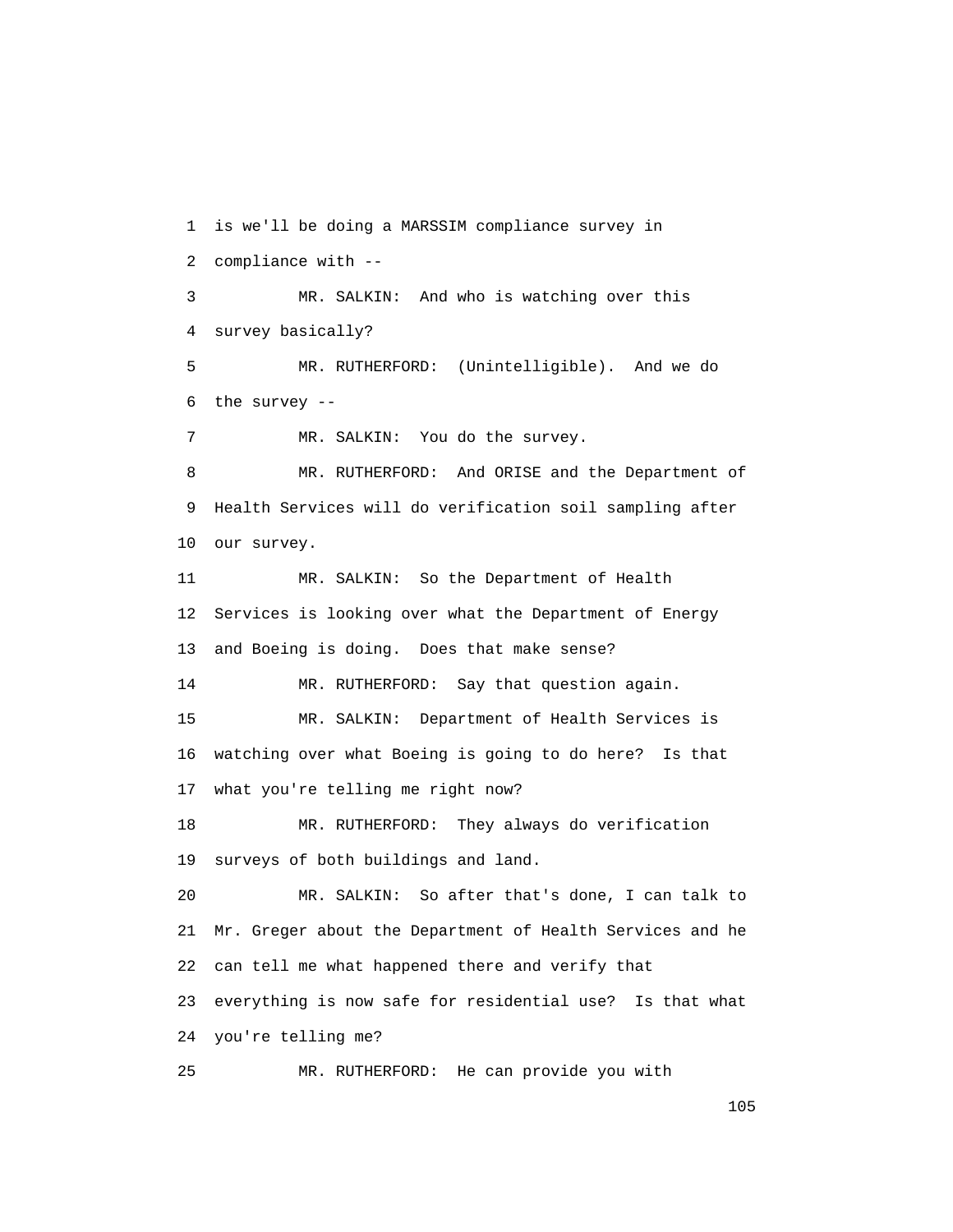1 whatever data that his department generates.

 2 MR. SALKIN: Because so far I've been told by 3 DHS that they are not watching over this, what's going on 4 here, and it's not in their jurisdiction.

5 Isn't that correct?

 6 MR. GREGER: California Department of Health 7 Services has in the past done confirmatory sampling at 8 building demolitions at SSFL. We do not have regulatory 9 jurisdiction, as I have made clear to people at the SSFL 10 work group meetings.

 11 MR. SALKIN: But in this instance he's saying 12 you will be able to tell me if what they're doing is -- 13 MR. GREGER: In the past we have done that. We 14 do not know if we will continue to do that since we do 15 not have regulatory jurisdiction. That decision will be 16 made at some time in the future.

 17 MR. SALKIN: Apparently, it's already been made. 18 You're telling me that the DHS is going to be much 19 stronger. Mark, why are you involved in -- What's your 20 job despcription? Why are you involved with the site? 21 MR. GREGER: One moment, please. 22 MR. RUTHERFORD: Let me say --

 23 MR. SMYTH: I understand. I'm not trying to 24 shut off. (Unintelligible).

25 MR. RUTHERFORD: There's an organization,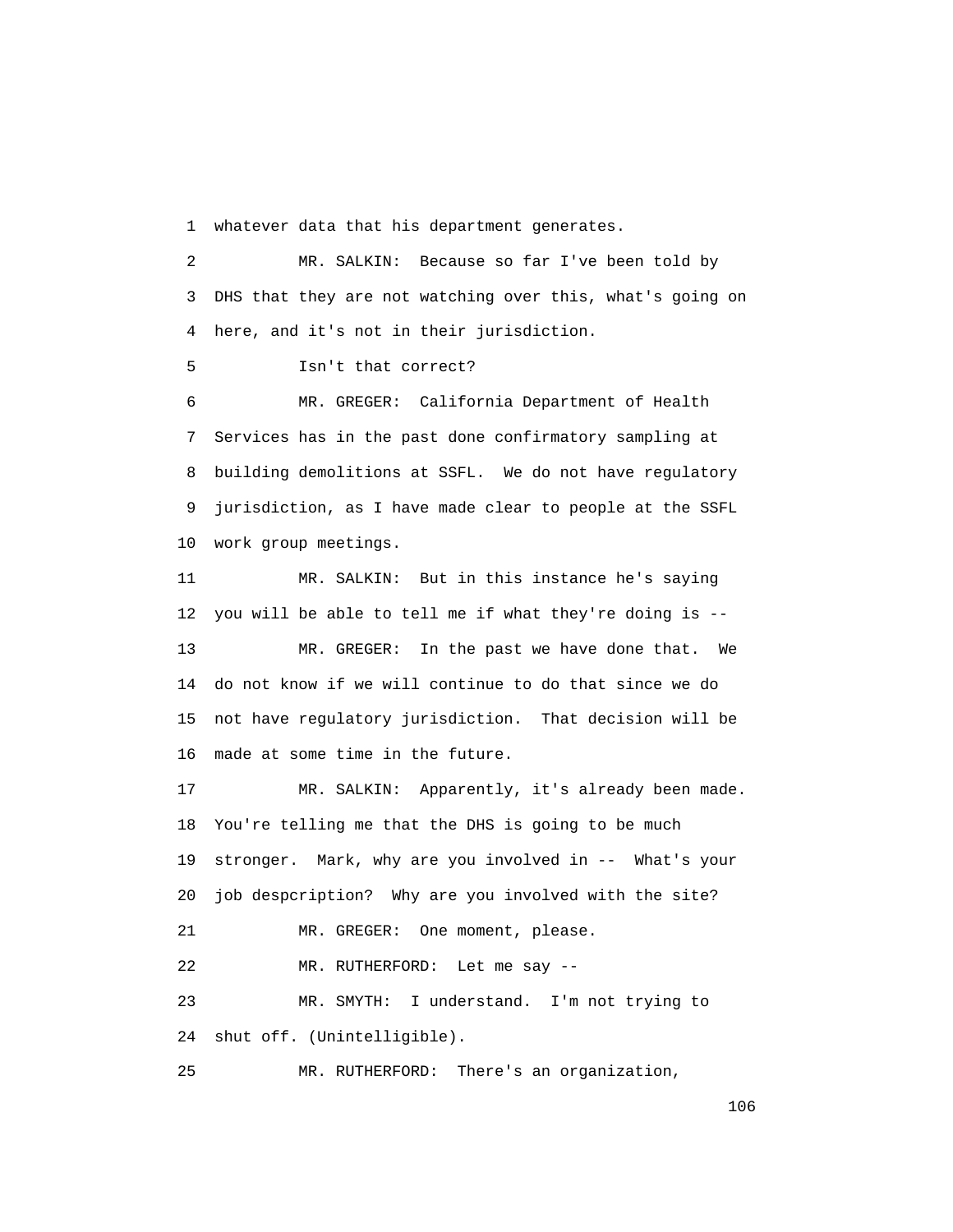1 Oakridge Institute of Science & Education, who helped 2 write the survey protocols that all of the U.S. uses. 3 It's called a MARSSIM -- the MARSSIM final survey. 4 MR. SALKIN: See, I go from one place to 5 another. 6 MR. RUTHERFORD: And they will be doing 7 verification surveys also. 8 MR. SALKIN: Who will be? The DHS will be doing 9 them like you just said and who else? 10 MR. RUTHERFORD: Oakridge Institute of Science & 11 Education. 12 MR. SALKIN: So but when you're done, I need to 13 talk to DHS. 14 MR. RUTHERFORD: Also, I will say that for eight 15 of the radiological buildings that we have decommissioned 16 already, the EPA themselves came in and did a fourth 17 verification survey and verified all the previous 18 results. 19 MR. SALKIN: I've talked to the EPA and they 20 tell me that they also are not involved. 21 MR. SMYTH: Let's get your question answered -- 22 MR. SALKIN: Okay. 23 MR. SMYTH: -- by Mr. Greger. 24 MR. GREGER: Did you get confirmation, Phil, 25 from someone in the Department of Health Services that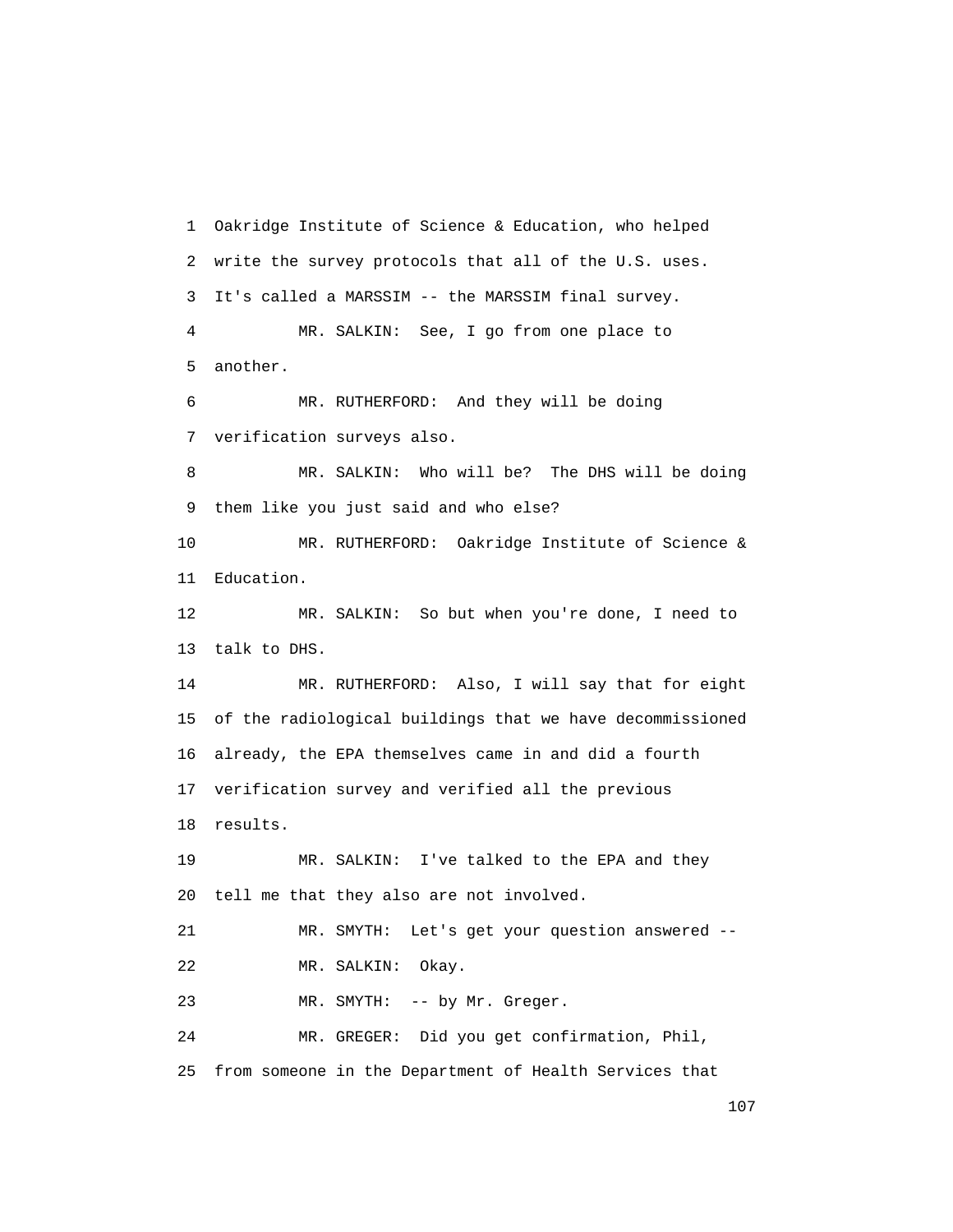1 they will continue to do verification surveys? 2 MR. SALKIN: You have done in the past? 3 MR. GREGER: Yes, we have. 4 MR. RUTHERFORD: And we've arranged for a

5 meeting with your colleague.

 6 MR. SALKIN: You just said they were doing. You 7 just said they were going to do it. You're saying now 8 they've had verification in the past but not for this 9 particular case.

 10 MR. GREGER: We don't know at this point in time 11 whether we will continue to do so. It's a matter of 12 funding and resources.

 13 MR. SALKIN: The frustration here -- Hold on. 14 Hold on. The frustration here is that usually you're not 15 both in the same room. So I ask you that question, and 16 then two months later I ask you, and then two months 17 later I ask you. This is the problem right here. You 18 are telling me something is going to be done having to do 19 with DHS. I talk to DHS. He says they are not involved. 20 You're now saying they are involved. They were in the 21 past. They might not be in the future. And you're 22 saying --

 23 MR. GREGER: I'm saying we do not know if we 24 will continue to be involved.

25 MR. SALKIN: You don't know, but he just said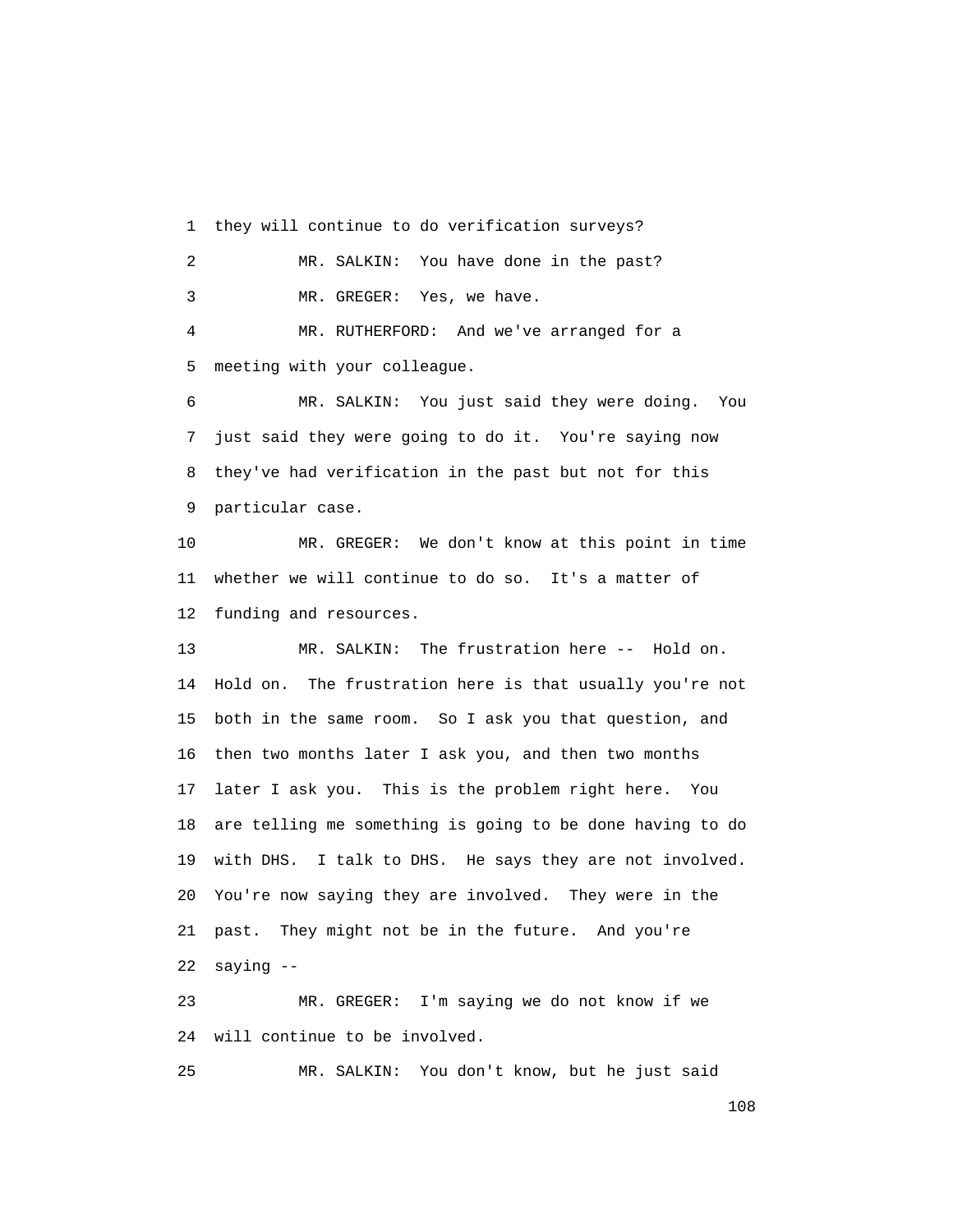1 you will be.

 2 MR. SMYTH: You've made your point. 3 MR. SALKIN: This is my problem. I've made my 4 point, but I'm still getting nowhere. So okay. 5 MR. SMYTH: I want to make sure all your 6 comments get in the record and the people behind you -- 7 MR. SALKIN: It would just be great if I 8 actually got an answer for something at some point. But 9 I'll continue making comments. 10 The last thing I'll just say is that, with all 11 this going on, with all this going on on this site, I 12 have no idea how morally or, you know, with anybody that 13 has a heart can put families on top of this site or open 14 it up for any sort of unrestricted use for anybody to 15 hike on, for anybody to be involved in in any other way

 16 than looking at it far away from a distance and saying, 17 You know, there was a day when people used to live around 18 there and had a lot of cancer.

19 Thank you.

 20 MR. MILLER: My name is Brian Miller with 21 Congressman Gallegly's office. I just have a brief 22 comment and quick question.

 23 Like Senator Feinstein's office, to my knowledge 24 we have not received any type of a notice for a comment 25 period. So I guess I would ask on the record that it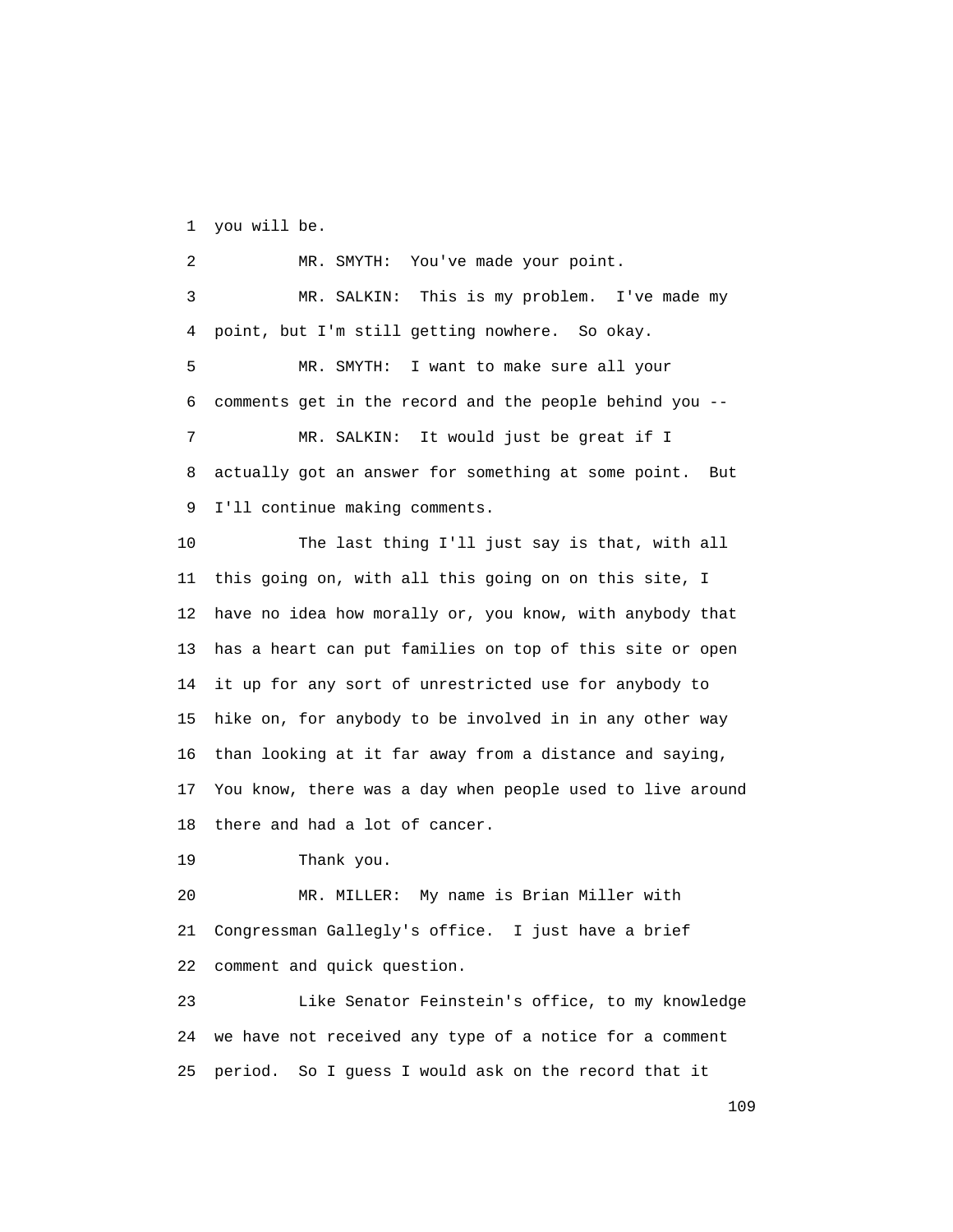1 will -- it should be extended to allow the public to 2 comment on this.

 3 The second, we seem to be coming rapidly to the 4 conclusion of a very long process. And I was just 5 wondering what the timing was for the DOE to turn the 6 land over to Boeing and when they will actually take the 7 possession of the land. Is that done -- Is that 8 potentially going to be done this calendar year or 9 what -- You know, what's your timing?

 10 MR. JOHNSON: At this point, DOE will not -- We 11 have no intentions of turning it -- It's actually Boeing 12 land, but we have no intentions during this calendar year 13 to do anything other than to go through the D & D for the 14 various facilities. There's no intention to -- for DOE 15 to walk away from that site or anything of that sort.

 16 MR. MILLER: But we've got Building 24. There's 17 one more facility to do the decontamination of and then 18 that's probably --

 19 MR. JOHNSON: There's another -- We're at the 20 end of the facilities there near the end of the 21 facilities there on the site. There's still other soil 22 and groundwater concerns and there are investigations 23 that has to be done for the entire site within Area 4. 24 MR. MILLER: Okay. Thank you.

25 MR. HIRSCH: When do you anticipate it final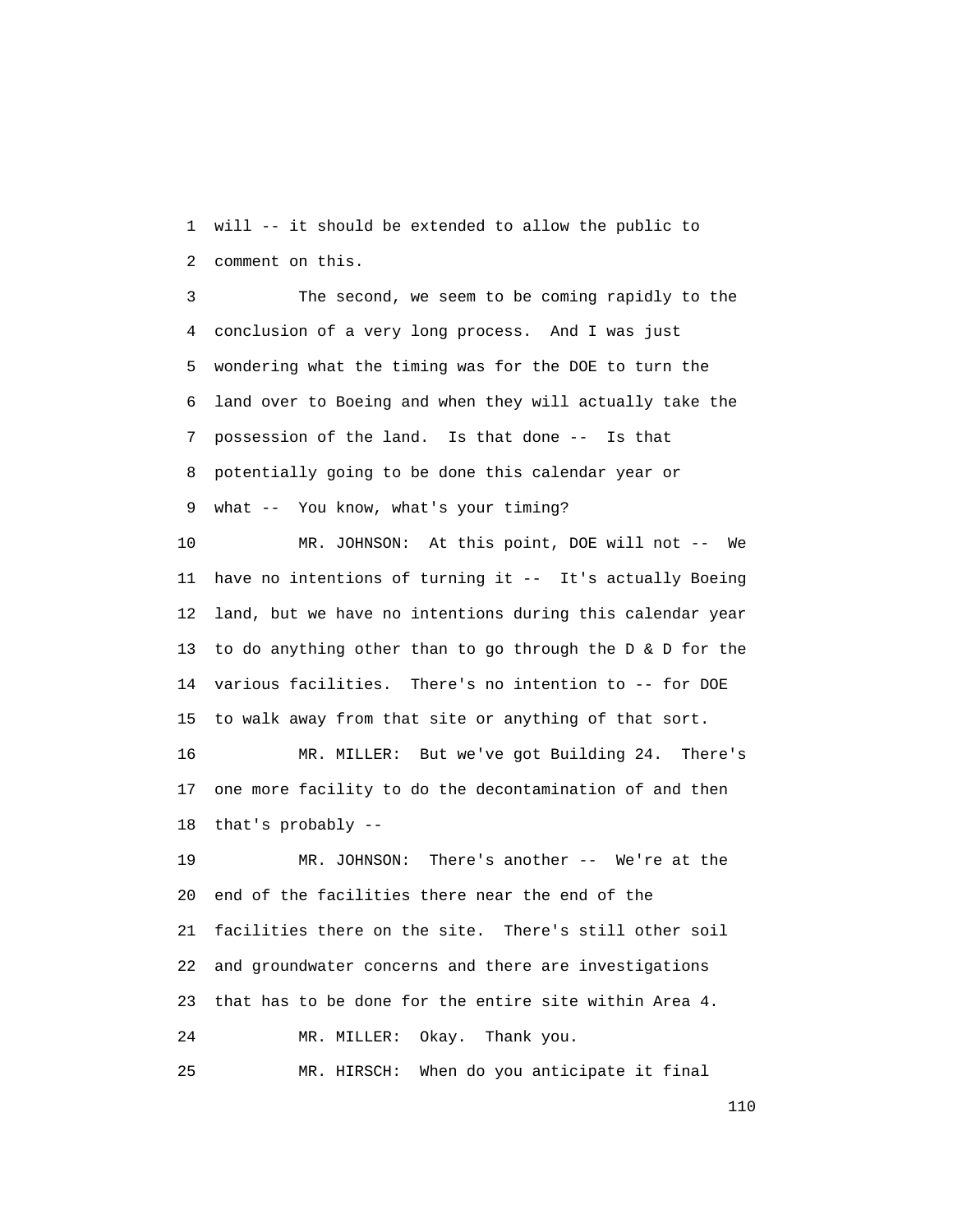1 returnable to Boeing? If it's not this calendar year, 2 when do you anticipate release? 3 MR. JOHNSON: No decision has been made at this 4 point as to when DOE will be turning it over to Boeing. 5 MR. HIRSCH: But you must have some sense. If 6 the last two buildings will be done shortly, when is it 7 all over? 8 MR. JOHNSON: There is still some soil and 9 groundwater work that needs to be done on that site. 10 MR. HIRSCH: But you have a plan as to when 11 you're doing it. It sounds like you're not being candid 12 about when you anticipate it being over. 13 MR. JOHNSON: I don't know the date. If that's 14 the -- I do not know. 15 MR. HIRSCH: You need to recommend a date. 16 MR. JOHNSON: I can't tell you anything other 17 than I do not know, Dan. 18 MR. SMYTH: Ma'am.... 19 MS. RASKI: Dorrie Raskin (phonetic). And I 20 just have four things. First, comply with CERCLA. And 21 everything -- everything there -- should be cleaned up to 22 EPA standards. 23 And also having the seven-day comment period is 24 crappy. I had no knowledge of it except for your little 25 lovely card that I got. There was nothing in the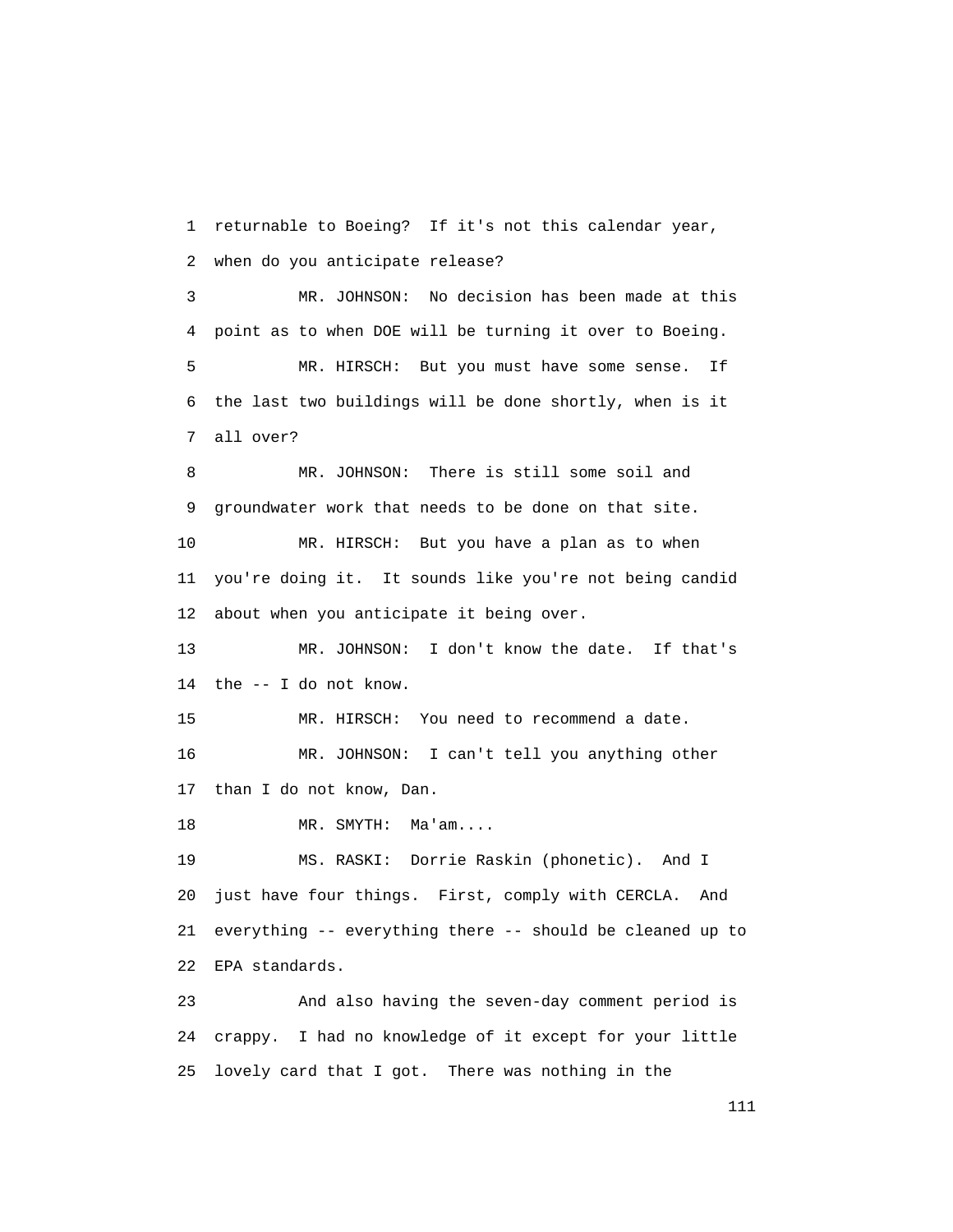1 newspapers. So it should be extended 45 days.

 2 And also DOE stopped coming to the work group 3 meetings. They dropped out after about three -- more 4 than three years ago.

5 MR. SMYTH: Thank you.

 6 MS. MASON: My name is Marie Mason, and I sit on 7 the work group. I also live in the Knolls Canyon 8 community directly below the site. I have a couple of 9 comments. You're using the wrong cleanup standards and 10 the wrong land use. I think we need to all be on the 11 same page to have the right cleanup standards and the 12 right land use if it's going to be released for 13 unrestricted use because it's not -- that's not the 14 standards you're going to.

 15 I was actually kind of shocked, Phil, when you 16 acted like you might be going to one in a million because 17 for 18 years I've been coming to the meetings. And for 18 18 years all I've heard is we have can't ever get to 19 those standards. We'll have to live with whatever we get 20 to.

 21 And I think you need to get as close as possible 22 to the 10-6 if we're going to have people live up there. 23 We're going to have young children and families. And 24 just one time -- So when you said the EPA went up there 25 and checked on your work, I remember one time when we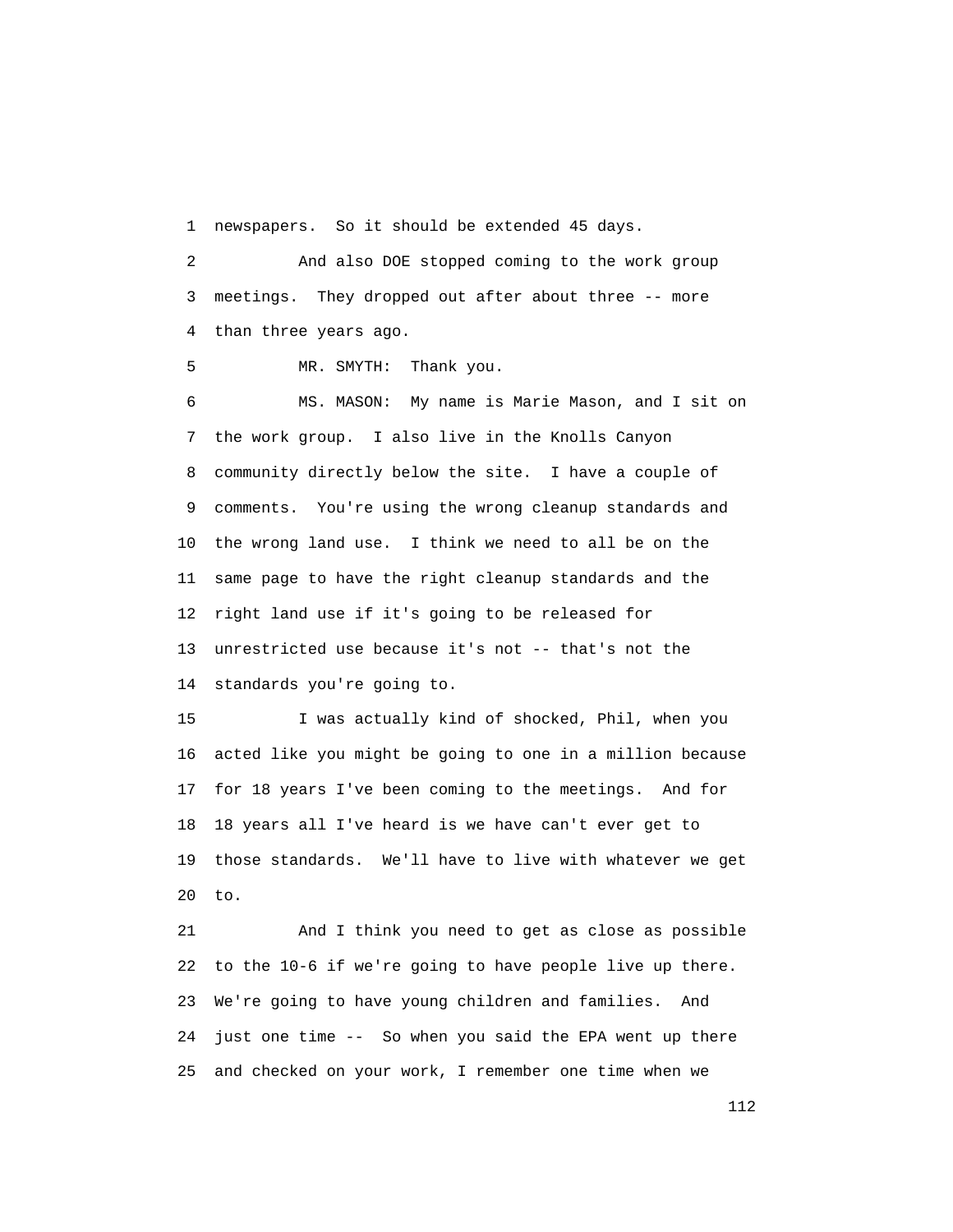1 were invited up there to see them check it and

 2 immediately the building was gone. You'd already torn it 3 down, carted it away. And the EPA stood there like, 4 Whoa, where's the building? Nothing ever happened, but 5 we all trucked up there to see it get a checkup from the 6 EPA and the building was gone.

 7 So you know, maybe the EPA looks, but sometimes 8 you get beautiful before they look at you. And I'm sure 9 remember that one.

 10 MR. RUTHERFORD: I remember, Marie. How are you 11 today?

 12 The EPA spent almost three years in planning 13 their survey. During that three years, we made EPA very 14 aware that as part of the schedule was the demolition of 15 three buildings. And we were told, Do not delay that 16 schedule just to wait for us. Go ahead and demolish the 17 buildings.

 18 So when they finally got their work plan 19 together after three years, they were able to survey 20 eight buildings and they reviewed the records of the 21 three buildings that had already been demolished, 22 verified that prior surveys had been conducted 23 appropriately.

 24 MR. SMYTH: I want to get us focused back on 24. 25 MS. BRIO: My name is Betty Brio (phonetic) and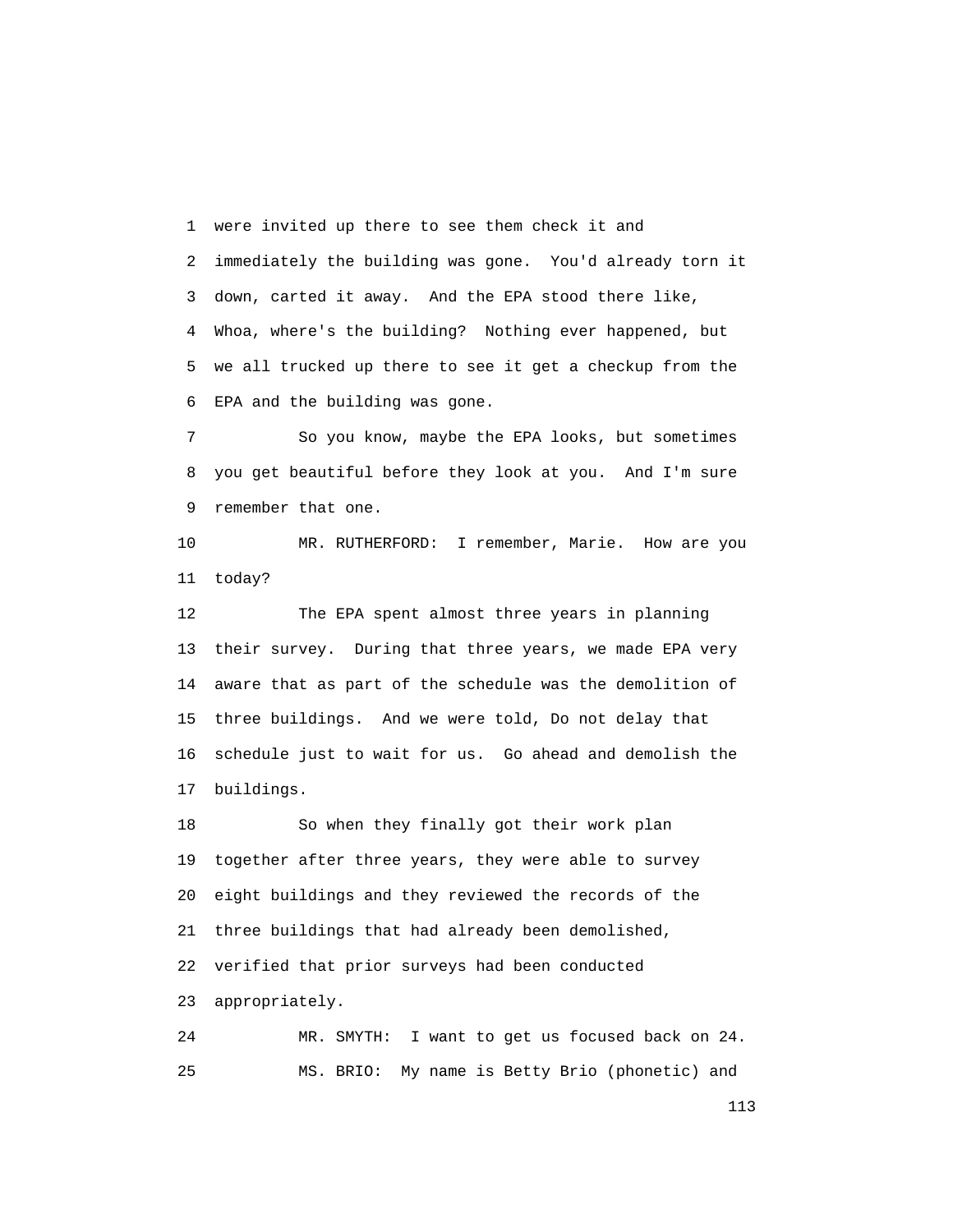1 I have a very unhappy story to tell you. Everything has 2 been about this building that they're talking about.

 3 But my husband was there in '59 when the 4 terrible explosion happened. First, I have to tell you 5 about where he came from. He was in the air force in 6 London fighting the Germans with the Eagle Squadron. But 7 when he came back to the states and got out of the air 8 force, he decided, I think I'm going to go up there on 9 the hill and test rocket engines. I thought, My heavens. 10 That's terrible, because I knew what it was.

 11 So I lived on Roscoe Boulevard directly down 12 from the lab. Every evening after he setoff the rockets, 13 our house just shook like that. And you had to sit down. 14 You couldn't stand up.

 15 So after a while -- He worked there three 16 years; and after a while I decided that that must be 17 dangerous up there. So I convinced him to leave 18 Rocketdyne because he couldn't tell me what was going on. 19 They wouldn't let him say anything. So the -- he left. 20 But shortly after he left, he became seriously ill. He 21 became a stockbroker and worked for several years in 22 Glendale.

 23 And so then from then on it was going to this 24 hospital, that hospital, that doctor. We couldn't figure 25 out what was wrong with him because they told us nothing.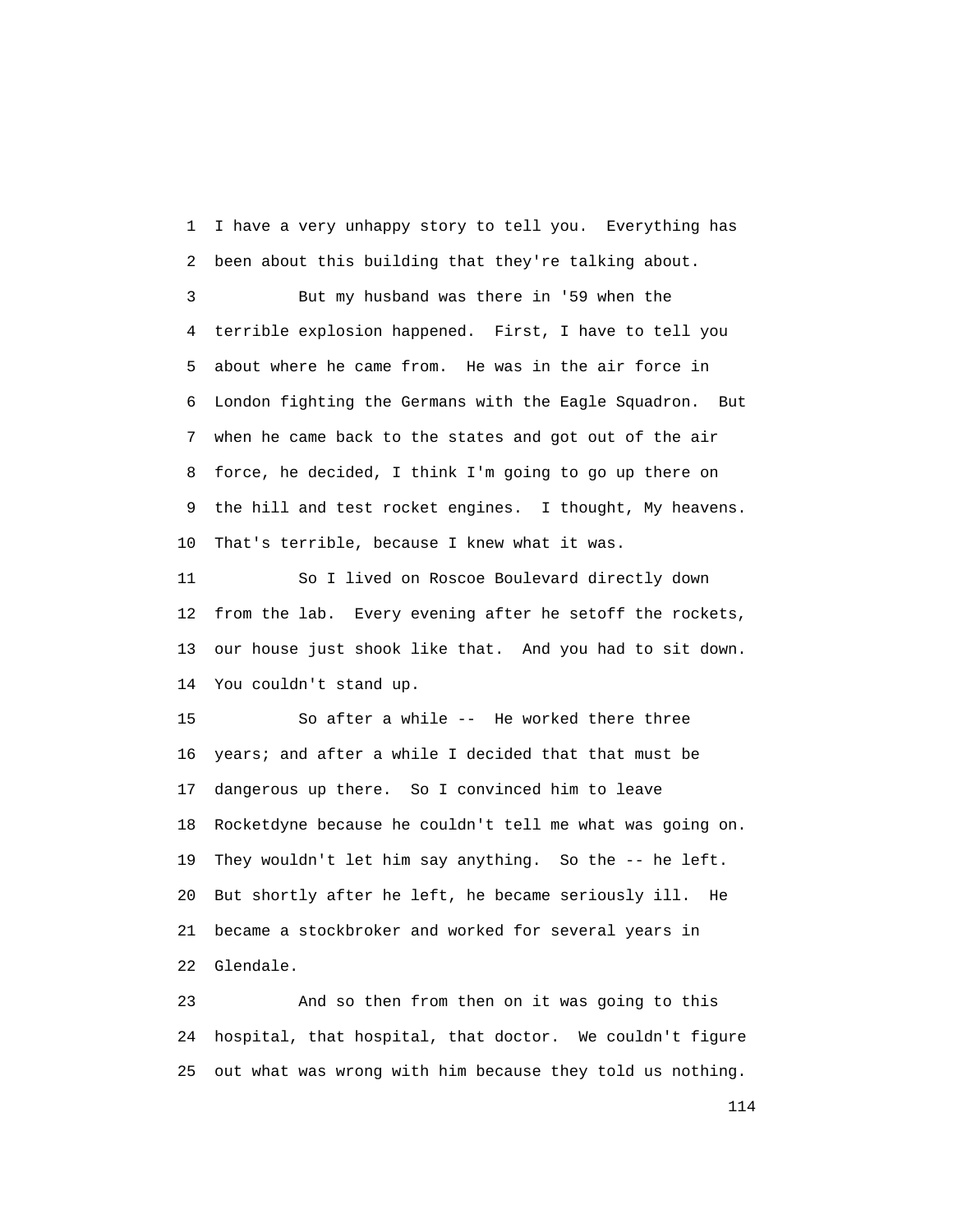1 They didn't test him. They never asked us is he all 2 right. Nobody said anything. So essentially what I'm 3 trying to tell you is, the contamination up there was 4 terrible. Now I'm -- He of course died a horrible death 5 ten years of horrible illness. So now I'm left all alone 6 for the rest of my life. But what I understand is he was 7 on bravo stand. And you all know where bravo stand is. 8 Right outside of Area 4. Okay. If you -- If you were 9 not working for the energy department, you don't get any 10 compensation. So I've been left high and dry from 11 this -- this law that's been passed. But yet he died a 12 horrible death. And I've been fighting ever since in the 13 '90s -- I have -- I have all of these portfolios full 14 of doctor bills, everything. And so they -- they send me 15 letters say, Well, we have a link to your health -- no to 16 your husband's health. But you haven't proven anything. 17 I said well he's dead. What else can I tell you? And I 18 have all the doctor bills for them to look at. I have 19 two big -- big summaries of what happened to him. They 20 read that and they say, That doesn't help us.

 21 So now I'm going back to the fact that he was 22 there in '59. The pollution came out of that building 23 but they said it stops at the doorway. He -- He -- 24 That's the end. He was here bravo stand. And there's 25 the doorway. Doesn't mean a thing.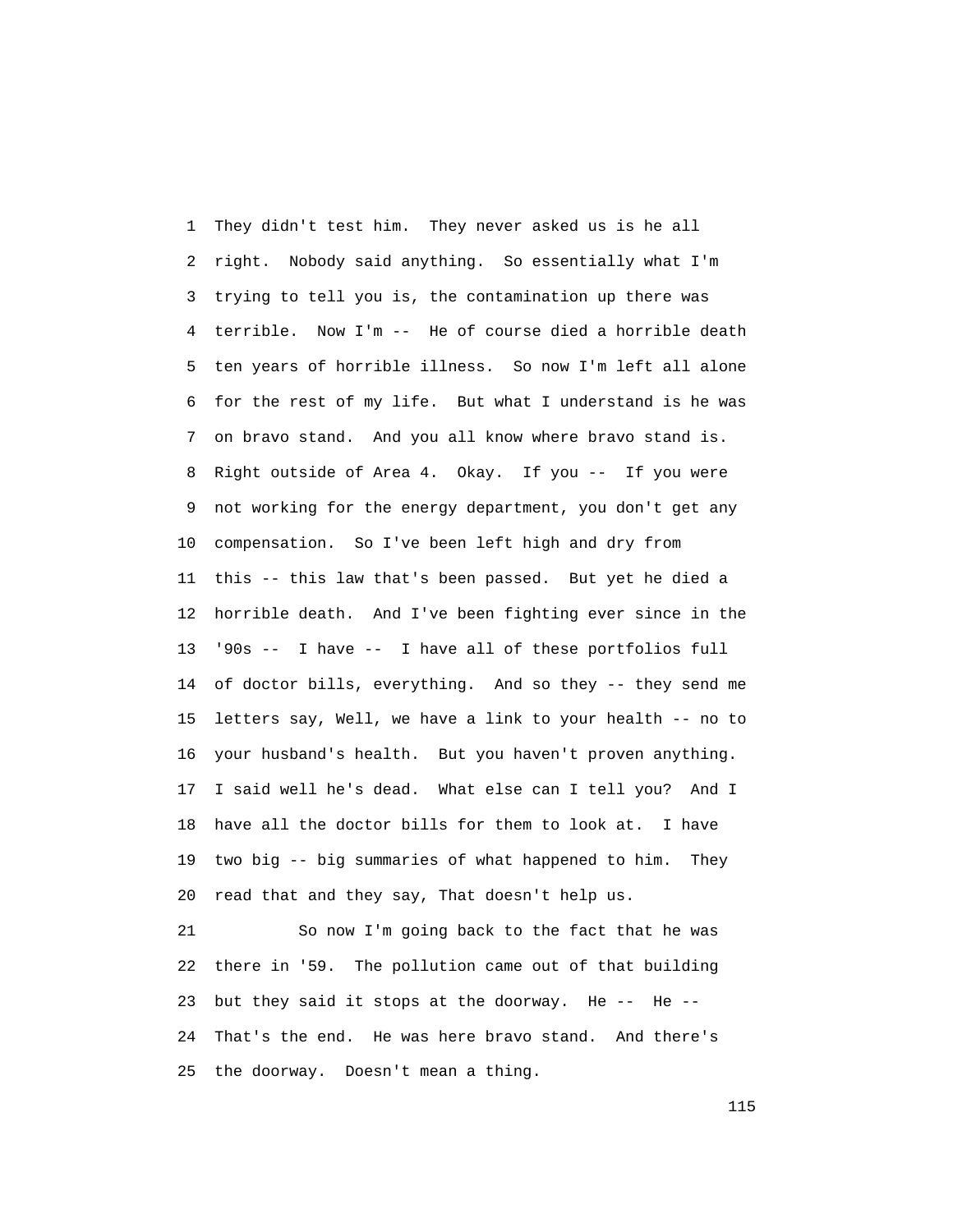1 So I'm telling you that if you have any people 2 that are going to live on that land, that's what's going 3 to happen to them. They're all going to end up in the 4 same situation because that Dan has said that can never 5 be cleaned up. Never. So I just wanted you all to know 6 what -- what are we're headed for for years. I guess I 7 better be quiet now. Just -- I just thought I'd give 8 you a note of what happened in '59, what's going to 9 happen for the next 25 or 30 years. Please don't let 10 them build houses there.

 11 MR. SMYTH: Thank you. Thank you for your time. 12 As you know, public comment officially extends 13 for a little while longer.

14 Thomas, are you --

15 It's 9:00, actually.

 16 MS. CRAWFORD: I believe you heard loudly and 17 clearly from me as well as all of the elected officials 18 here, we need a 45-day comment period. Can you tell us 19 tonight? Can you give us that commitment tonight before 20 we go home, please?

21 MR. JOHNSON: I guess.

 22 MS. CRAWFORD: This is the only one I know that 23 works.

 24 MR. JOHNSON: I guess I'm not too good with the 25 mike. What I will commit to is that first thing tomorrow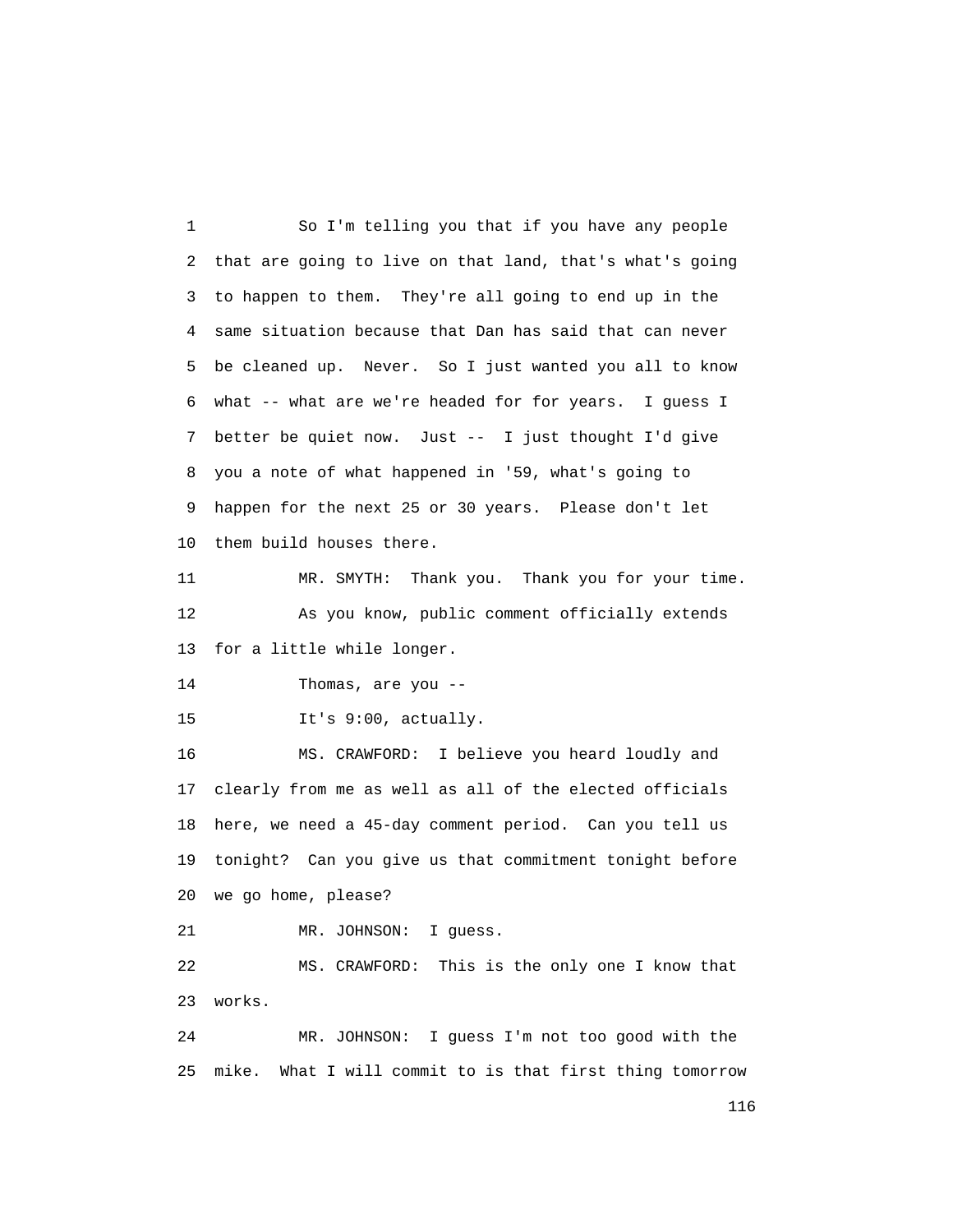1 morning what I will be campaigning for and what I will 2 provide to the higher up in my department, it was made 3 absolutely loud and clear here tonight that you would 4 like to have the comment period extended. And I commit 5 to you that that's what I will be doing as soon as I get 6 into the office tomorrow morning. And we will put the 7 information on the website as to how long the comment or 8 when the comment period will be extended to.

 9 MS. CRAWFORD: And then post the document itself 10 so that we can both download it and let you know where it 11 is and so forth so we can fill in the gaps for the public 12 notification I think that we were missing.

 13 MR. JOHNSON: Yes. I will commit that the 14 document itself will be there on that -- on the website. 15 I know hard copies were available outside, but electronic 16 copies will be there on that website.

 17 MS. CRAWFORD: So obviously, time is of the 18 essence. We're ticking down. We got seven days. When 19 will we know?

20 UNIDENTIFIED SPEAKER: -- and how?

 21 MR. HIRSCH: And how are they going to know? 22 MS. CRAWFORD: The Department of Energy has all 23 of our mailing addresss and we've got lots of letters, 24 lots of email, and other stuff.

25 I'm sure that Rocketdyne would join in the offer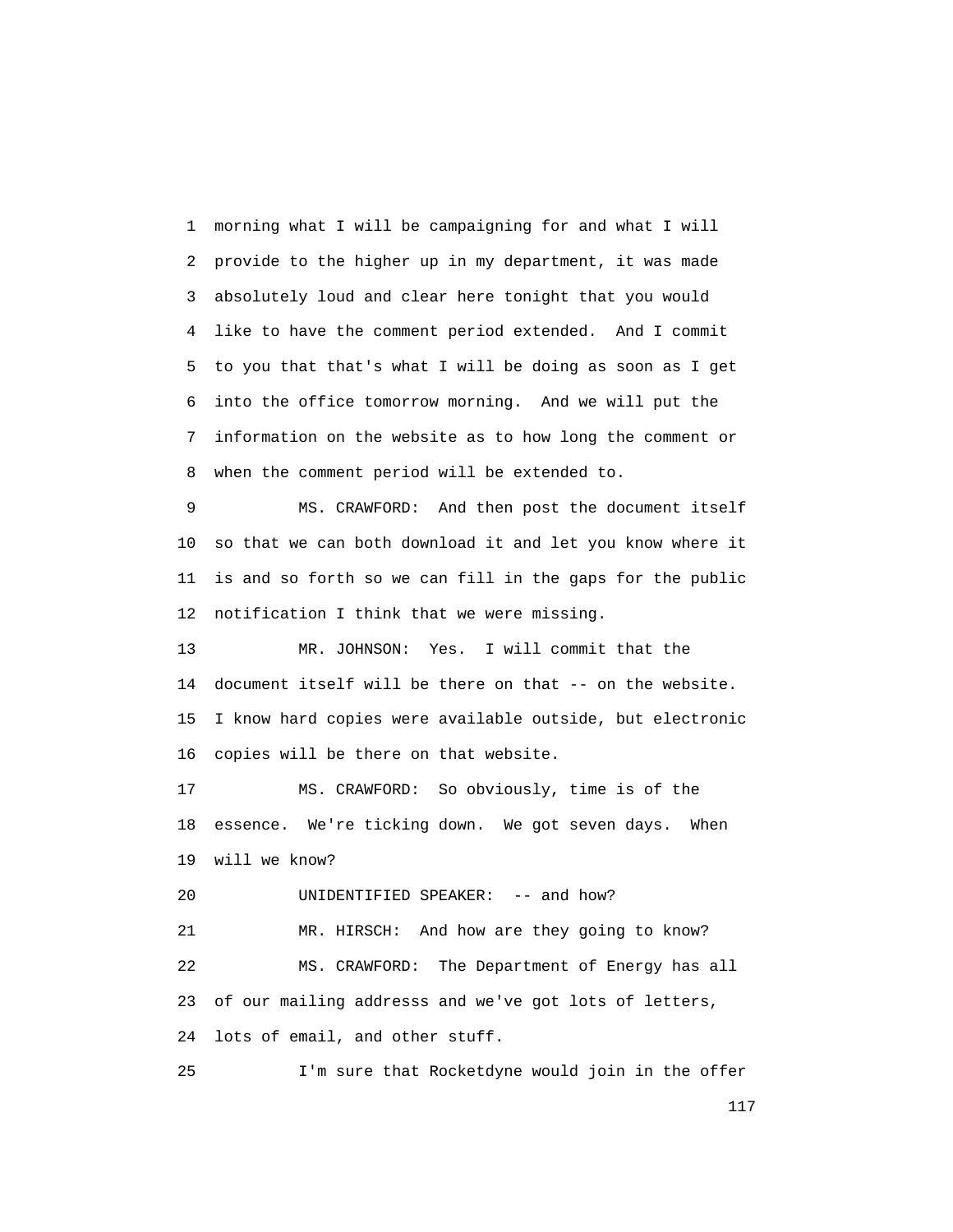1 that we'll be glad to notify our viewership. And we'll 2 do anything we can to get the message out if you've got a 3 good message to give us and we can get it out there in 4 time. I commit to that.

5 MR. JOHNSON: Thank you.

 6 MS. CRAWFORD: All right. Thank you very much. 7 And Mr. Johnson you are not in an enviable position.

 8 MR. HIRSCH: I ask that you put it on the 9 website -- also a current schedule, a planned schedule 10 for site closure. I can't believe you don't have one. 11 There is a budget request in for money. You have to have 12 some idea of when that money is to be spent. So rather 13 than make us nervous that there's something you're not 14 telling --

 15 MR. JOHNSON: No, Dan. I'm not going to let you 16 do that. You asked two different questions. You asked 17 me before when we're going to turn it over to Boeing. 18 There's a difference of when we turn it over to Boeing 19 and when we expect to disposition the various facilities 20 that are there on the site.

 21 MR. HIRSCH: That's not what I'm asking. I'm 22 asking about site closure. The topic for the meeting on 23 the back side of the card says to discuss ETEC closure. 24 I'm asking you to post on your website your current 25 schedule for ETEC closure.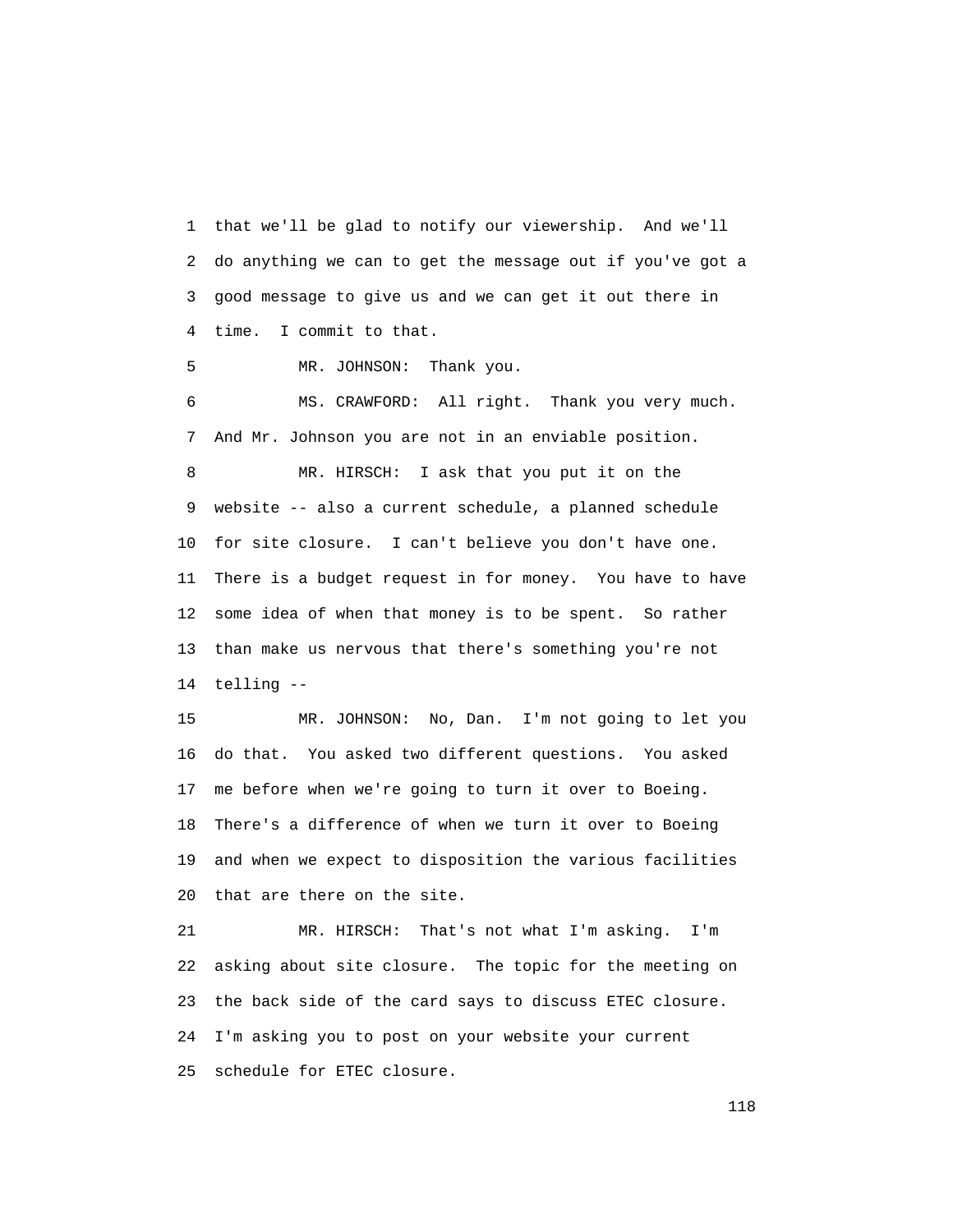1 UNIDENTIFIED SPEAKER: When I went to the toxic 2 substances meeting two weeks ago, I got the impression 3 when they were talking about how they were remediating 4 the site that they weren't even going to have a plan for 5 like five or six years of how they were clean up site. 6 Yet you guys are trying to take out the contaminated 7 materials and you're not working hand in hand with them. 8 So how can you even be thinking about releasing this site 9 any time if they have radioactive chemicals there, you 10 know, because they -- they're looking at the elements. 11 You're looking at the radioactivity. But they're one and 12 the same sometimes.

 13 So I think we need coordination. We need a 14 meeting where all DHS, you know, DTS -- whatever, DOE, 15 everybody is there, EPA. We need that. And we need it 16 with, you know, our legislators and stuff like that.

 17 Like I said, I'm new at this game. I came in 18 and John mentioned earlier because of the Boy Scouts. I 19 was a scout master. And one of the issues here, again, 20 that they were talking about, you're focused on Building 21 24. I know that. I recognize that. But we're talking a 22 lot about the general effect of this site on the whole 23 area and on our population.

 24 And when John was talking about the Boy Scouts 25 and I look at documents on some of these sites and they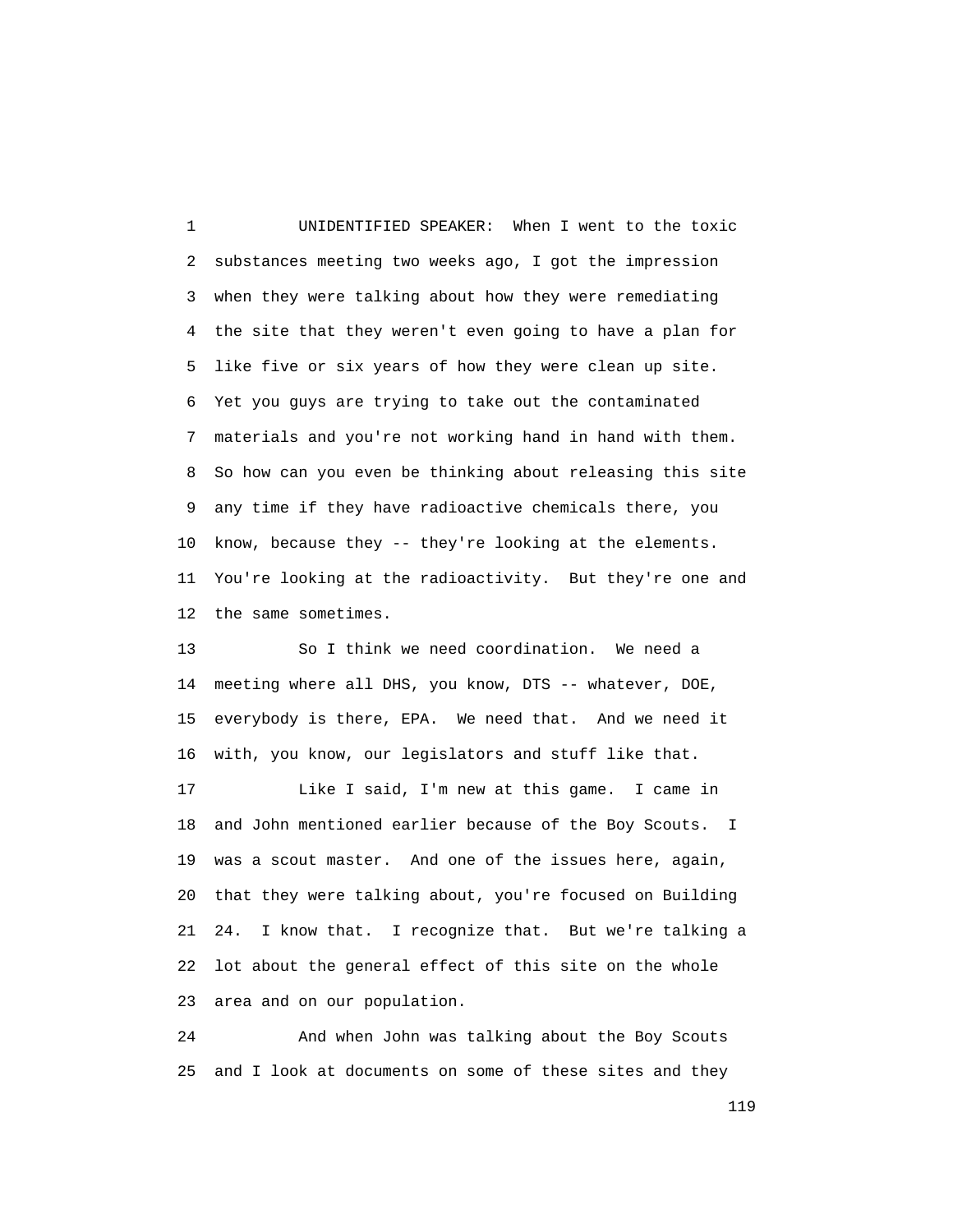1 say Dave's only on Sage Ranch. And then I know my 2 Boy Scouts have gone up there to camp. And they're 3 digging in the soil because, if you're doing some kind of 4 camping activity, you're putting tent stakes in, you're 5 trucking along, kids are running in the bushes and 6 whatever. John was saying he's seen stuff in the 7 creekbeds there.

 8 You can't just be looking at Building 24. You 9 have to be looking at the effect of the whole site -- the 10 prevailing winds, disturbing the soil. You know, I 11 don't -- you know they're talking about chopping up 12 blocks, they're talking about trucking the stuff out.

 13 And my knowledge of cleanup of radioactive 14 things is limited. But I know, for example, that the 15 scientists are looking at environmental ways of cleaning 16 up goos and gunks and whatever. And they're using 17 micro-organisms, for example. I don't know how you're 18 trying to clean the soil up there. And I need to know 19 more information than what's being put out there.

 20 In other words, are you just taking all this 21 soil and going to put it in trucks and it's going to 22 contaminate the air. But we're going to truck it to 23 Calabasas landfill or take it to Nevada landsite. You 24 know? I want to understand this better and he did a 25 little bit of it. But I just feel like there needs to be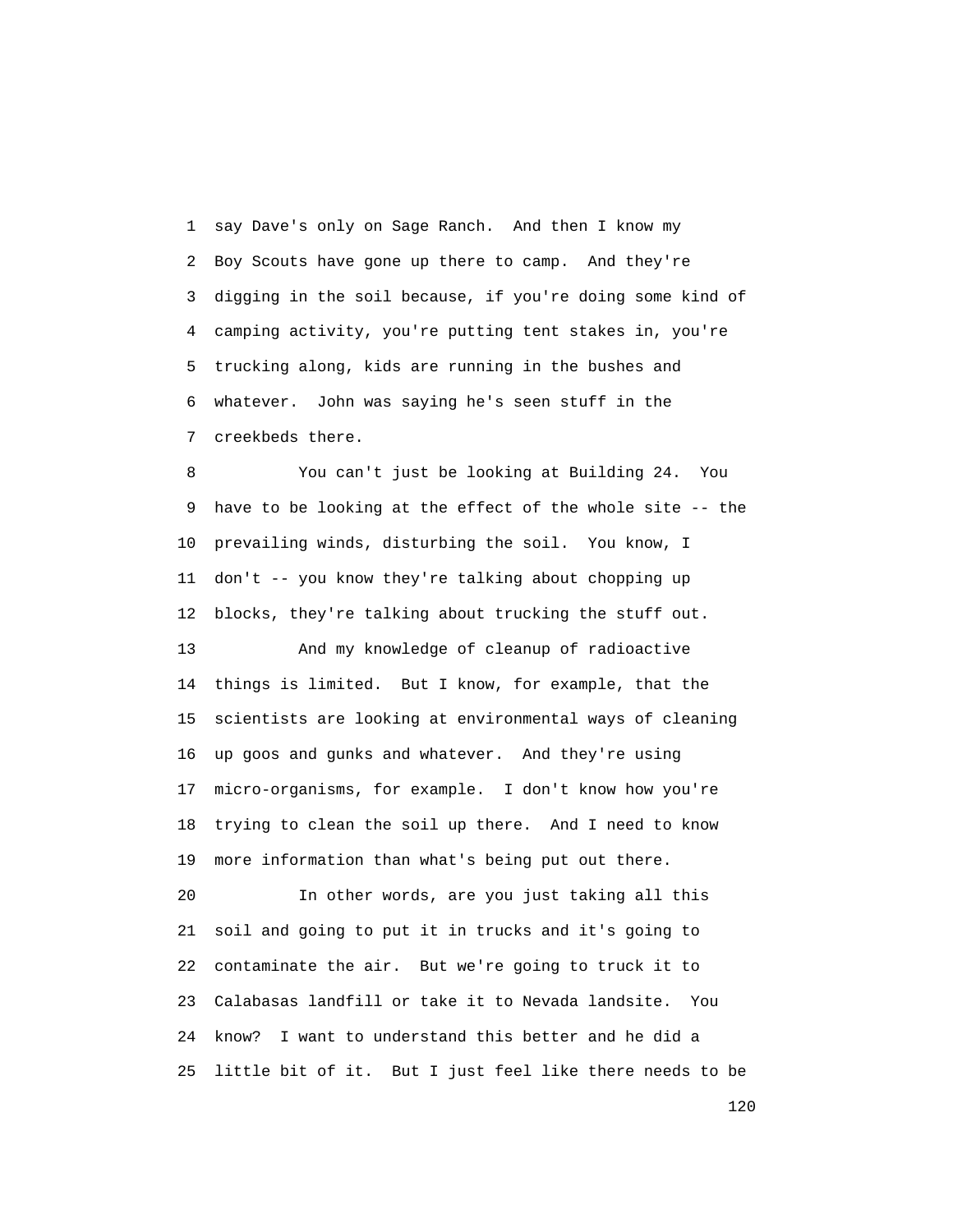1 more remediation and biological remediation and greater 2 cleanup than the levels that were being discussed with us 3 today. Okay? 4 MR. JOHNSON: Okay. 5 UNIDENTIFIED SPEAKER: Thank you. 6 MR. SMYTH: Thanks. Thank you all for coming.m. 7 (The Department of Energy Community 8 Meeting was concluded at 9:19 p.m.)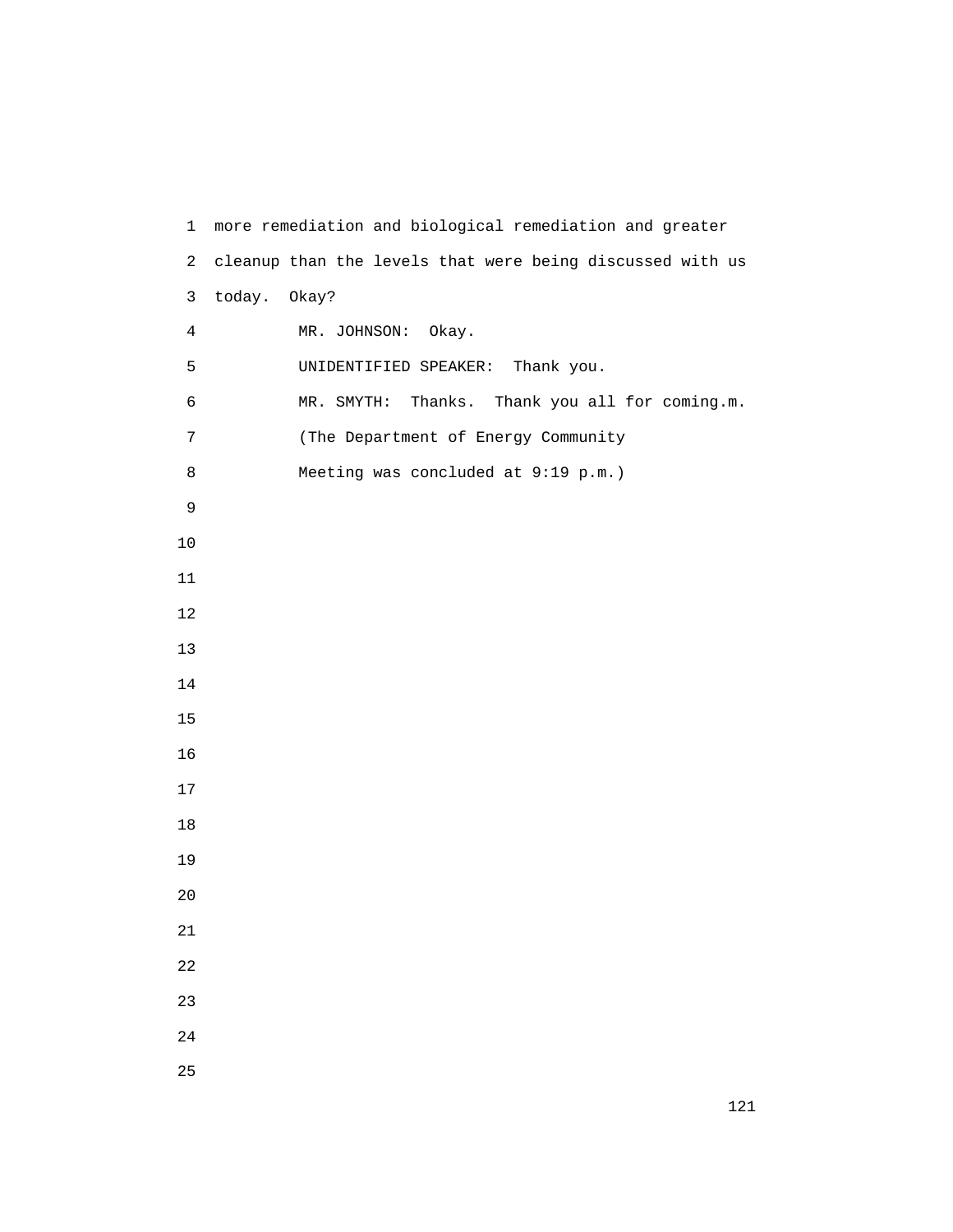2 I, Linda Frazeur, Certified Shorthand Reporter 3 number 6697, duly licensed to practice in and for the 4 State of California, do hereby certify: 5 That said transcript was taken before me at the 6 time and place therein set forth, was taken down by me in 7 shorthand and transcribed under my direction and 8 supervision, and is a true and correct transcription of 9 my original stenographic notes; 10 That the dismantling of the transcript will void 11 the reporter's certificate. 12 I further certify that I am neither counsel for 13 nor related to any party to said action, nor in anywise 14 interested in the outcome thereof. 15 I declare under penalty of perjury that the 16 foregoing is true and correct. 17 Executed this \_\_\_\_\_ day of \_\_\_\_\_\_\_\_\_\_\_\_\_\_\_\_\_, 18 2007, at Simi Valley, California. 19 20 \_\_\_\_\_\_\_\_\_\_\_\_\_\_\_\_\_\_\_\_\_\_\_\_\_\_\_ LINDA FRAZEUR, CSR NO. 6697 21 22 23 24 25

1